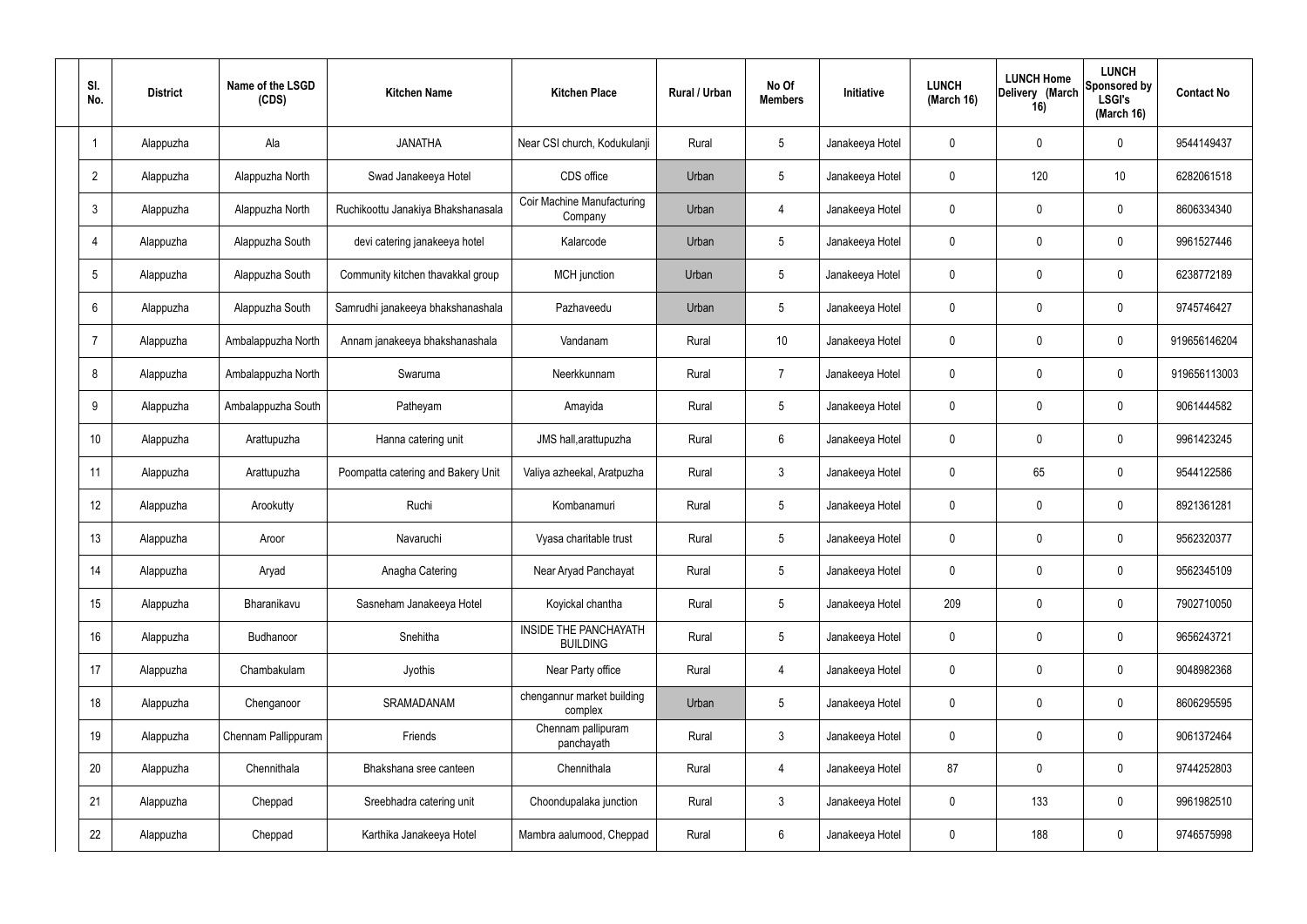|    | SI.<br>No. | <b>District</b> | Name of the LSGD<br>(CDS) | <b>Kitchen Name</b>           | <b>Kitchen Place</b>                    | Rural / Urban | No Of<br><b>Members</b> | Initiative      | <b>LUNCH</b><br>(March 16) | <b>LUNCH Home</b><br>Delivery (March<br>16) | <b>LUNCH</b><br>Sponsored by<br><b>LSGI's</b><br>(March 16) | <b>Contact No</b> |
|----|------------|-----------------|---------------------------|-------------------------------|-----------------------------------------|---------------|-------------------------|-----------------|----------------------------|---------------------------------------------|-------------------------------------------------------------|-------------------|
|    | 23         | Alappuzha       | Cheriyanad                | <b>DARSANA</b>                | Near GOLDEN PALACE<br><b>AUDITORIUM</b> | Rural         | $5\overline{)}$         | Janakeeya Hotel | 0                          | $\mathbf{0}$                                | $\mathbf 0$                                                 | 9747958424        |
|    | 24         | Alappuzha       | Cherthala Municipality    | Santwanam                     | Ward 10                                 | Urban         | 5                       | Janakeeya Hotel | 0                          | $\mathbf{0}$                                | $\mathbf 0$                                                 | 8848178001        |
|    | 25         | Alappuzha       | Cherthala Municipality    | <b>NULM</b> canteen           | Cherthala Municipality                  | Urban         | 5                       | Janakeeya Hotel | 0                          | 0                                           | $\mathbf 0$                                                 | 6282870356        |
|    | 26         | Alappuzha       | Cherthala South           | Kashinandana                  | Cherthala S                             | Rural         | 10                      | Janakeeya Hotel | 0                          | $\mathbf{0}$                                | $\pmb{0}$                                                   | 9745940057        |
|    | 27         | Alappuzha       | Cheruthana                | Sreedurga janakeeya hotel     | Near govt HSS aayaparambu               | Rural         | $\overline{4}$          | Janakeeya Hotel | 171                        | 0                                           | $\mathbf 0$                                                 | 9961178936        |
|    | 28         | Alappuzha       | Chettikulangara           | SREE VINAYAKA JANAKEEYA HOTEL | <b>KARIPUZHA</b>                        | Rural         | $\mathbf{3}$            | Janakeeya Hotel | 205                        | $\pmb{0}$                                   | $\pmb{0}$                                                   | 9656810109        |
|    | 29         | Alappuzha       | Chingoli                  | souhridam unit                | karthikappally I p school               | Rural         | $\mathbf{3}$            | Janakeeya Hotel | 0                          | 0                                           | $\mathbf 0$                                                 | 7559808470        |
|    | 30         | Alappuzha       | Chunakkara                | Vanitha Canteen               | Chunakkara                              | Rural         | $\mathfrak{Z}$          | Janakeeya Hotel | 0                          | $\mathbf 0$                                 | $\mathbf 0$                                                 | 9400509985        |
|    | 31         | Alappuzha       | Devikulangara             | Thripthi                      | Buds school, devikulangara              | Rural         | $\overline{4}$          | Janakeeya Hotel | 0                          | 0                                           | $\mathbf 0$                                                 | 9746712528        |
|    | 32         | Alappuzha       | Edathua                   | Theertham                     | Edathua market                          | Rural         | 3                       | Janakeeya Hotel | 0                          | 0                                           | $\mathbf 0$                                                 | 9544351169        |
|    | 33         | Alappuzha       | Ezhupunna                 | Neethipeedam                  | Eramalloor                              | Rural         | 8                       | Janakeeya Hotel | 0                          | 0                                           | $\mathbf 0$                                                 | 9946790986        |
|    | 34         | Alappuzha       | Harippad                  | Swad                          | A private Hotel's Kitchen               | Urban         | $\overline{4}$          | Janakeeya Hotel | 0                          | $\mathbf 0$                                 | $\mathbf 0$                                                 | 9562373933        |
|    | 35         | Alappuzha       | Kadakkarappally           | Soorya                        | Kandamangalam temple<br>auditorium      | Rural         | $5\overline{)}$         | Janakeeya Hotel | 0                          | 0                                           | $\mathbf 0$                                                 | 9895266763        |
|    | 36         | Alappuzha       | Kainakary                 | Sivakashi                     | Near Panchayath                         | Rural         | 5                       | Janakeeya Hotel | 125                        | $\mathbf 0$                                 | $\mathbf 0$                                                 | 8111821552        |
|    | 37         | Alappuzha       | Kandalloor                | Annapoorna Hotel              | Near Velanchira junction                | Rural         | $\overline{4}$          | Janakeeya Hotel | 0                          | $\mathbf 0$                                 | $\mathbf 0$                                                 | -9747600181       |
|    | 38         | Alappuzha       | Kanjikuzhy                | Santhwanam                    | Opposite NSS college                    | Rural         | $5\phantom{.0}$         | Janakeeya Hotel | 0                          | $\mathbf 0$                                 | $\pmb{0}$                                                   | 9605307328        |
|    | 39         | Alappuzha       | Karthikappally            | Ruchi                         | Community hall                          | Rural         | 6                       | Janakeeya Hotel | 0                          | $\overline{0}$                              | $\mathbf 0$                                                 | 9747607478        |
|    | 40         | Alappuzha       | Karuvatta                 | Karunya janakeeya hotel       | Near Aashramam junction                 | Rural         | 6                       | Janakeeya Hotel | 198                        | $\overline{0}$                              | $\pmb{0}$                                                   | 916282508791      |
|    | 41         | Alappuzha       | Kavalam                   | Koottukari Janakeeya Hotel    | <b>Near Permanent Outlet</b>            | Rural         | $5\phantom{.0}$         | Janakeeya Hotel | 0                          | $\mathbf 0$                                 | $\mathbf 0$                                                 | 9744173219        |
|    | 42         | Alappuzha       | Kayamkulam West           | palazhy catering unit         | Kallummood junction                     | Urban         | $5\phantom{.0}$         | Janakeeya Hotel | 0                          | 121                                         | $\pmb{0}$                                                   | 9388819110        |
| 89 | 43         | Alappuzha       | Kodamthurath              | <b>MATRUSAKTHI</b>            | KUTHIYATHODE                            | Rural         | $5\phantom{.0}$         | Janakeeya Hotel | 0                          | $\mathbf 0$                                 | $\pmb{0}$                                                   | 8281687439        |
|    | 44         | Alappuzha       | Krishnapuram              | Kanivu catering unit          | Near SCB, kappil                        | Rural         | $\overline{4}$          | Janakeeya Hotel | 0                          | 0                                           | $\pmb{0}$                                                   | 9544047480        |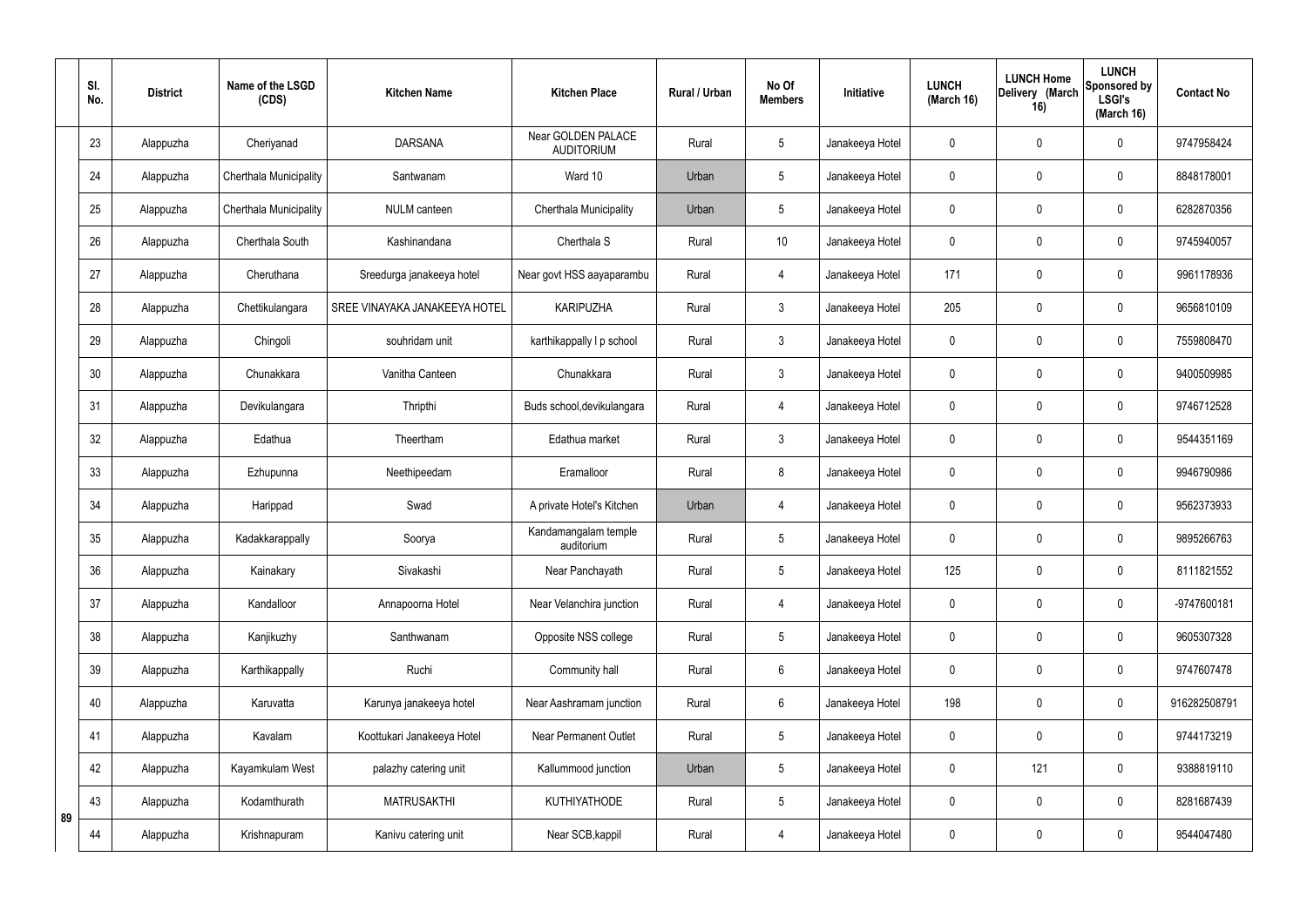| SI.<br>No. | <b>District</b> | Name of the LSGD<br>(CDS)   | <b>Kitchen Name</b>             | <b>Kitchen Place</b>                        | Rural / Urban | No Of<br><b>Members</b> | Initiative      | <b>LUNCH</b><br>(March 16) | <b>LUNCH Home</b><br>Delivery (March<br>16) | <b>LUNCH</b><br>Sponsored by<br><b>LSGI's</b><br>(March 16) | <b>Contact No</b> |
|------------|-----------------|-----------------------------|---------------------------------|---------------------------------------------|---------------|-------------------------|-----------------|----------------------------|---------------------------------------------|-------------------------------------------------------------|-------------------|
| 45         | Alappuzha       | Kumarapuram                 | Mahadeva jankeeya hotel         | Near kavarattu temple                       | Rural         | $\mathfrak{Z}$          | Janakeeya Hotel | 339                        | 0                                           | $\mathbf 0$                                                 | 918606736168      |
| 46         | Alappuzha       | Kumarapuram                 | Navodhaya janakeeya hotel       | Kumarapuram                                 | Rural         | $\mathbf{3}$            | Janakeeya Hotel | 184                        | 0                                           | $\pmb{0}$                                                   | 9037499871        |
| 47         | Alappuzha       | Kuthiyathode                | Ruchi Janakeeya Hotel           | Near kuthiyathode panchayath<br>office      | Rural         | $5\phantom{.0}$         | Janakeeya Hotel | 0                          | 0                                           | $\mathbf 0$                                                 | 9249269374        |
| 48         | Alappuzha       | Mannanchery                 | Snehitha                        | Panchayat building                          | Rural         | $\overline{4}$          | Janakeeya Hotel | $\mathbf 0$                | 34                                          | $\mathbf 0$                                                 | 9544461740        |
| 49         | Alappuzha       | Mannar                      | Snehadhara                      | Kunnathur devasom                           | Rural         | $5\phantom{.0}$         | Janakeeya Hotel | 0                          | 0                                           | $\mathbf 0$                                                 | 9567853570        |
| 50         | Alappuzha       | Mararikulam South           | Snehasparsham                   | Kattoor                                     | Rural         | $\overline{4}$          | Janakeeya Hotel | $\mathbf 0$                | 60                                          | $\overline{2}$                                              | 9747881642        |
| 51         | Alappuzha       | Mavelikkara<br>Thamarakulam | Thripthi Catering               | Thamarakulam                                | Rural         | $5\phantom{.0}$         | Janakeeya Hotel | 0                          | $\boldsymbol{0}$                            | $\mathbf 0$                                                 | 8281558036        |
| 52         | Alappuzha       | Mavelikkara<br>Thekkekara   | Bhai catering                   | Pallarimangalam                             | Rural         | $5\phantom{.0}$         | Janakeeya Hotel | 158                        | 0                                           | $\mathbf 0$                                                 | 9539851155        |
| 53         | Alappuzha       | Mavelikkara<br>Thekkekara   | Snehatheeram                    | Kurathikkadu                                | Rural         | $5\phantom{.0}$         | Janakeeya Hotel | 0                          | $\boldsymbol{0}$                            | $\mathbf 0$                                                 | 9656960190        |
| 54         | Alappuzha       | Muhamma                     | <b>SNV Catering</b>             | <b>Near Community Health</b><br>Centre      | Rural         | $5\phantom{.0}$         | Janakeeya Hotel | 100                        | 0                                           | $\boldsymbol{0}$                                            | 9605388763        |
| 55         | Alappuzha       | Mulakkuzha                  | Snehathanal                     | Mulakkuzha                                  | Rural         | $5\phantom{.0}$         | Janakeeya Hotel | 0                          | 0                                           | $\boldsymbol{0}$                                            | 9037085079        |
| 56         | Alappuzha       | Muttar                      | Ruchi Catering Unit             | Panchayat Building                          | Rural         |                         | Janakeeya Hotel | 0                          | 0                                           | $\boldsymbol{0}$                                            | 9072276826        |
| 57         | Alappuzha       | Nedumudy                    | Oruma                           | Champakulam                                 | Rural         | $5\phantom{.0}$         | Janakeeya Hotel | 0                          | 0                                           | 0                                                           | 9188536147        |
| 58         | Alappuzha       | Neelamperoor                | Amrutha Janakeeya Bhakshanasala | Panchayat Building                          | Rural         | $\mathbf{3}$            | Janakeeya Hotel | $\mathbf 0$                | $\mathbf 0$                                 | $\mathbf 0$                                                 | 9656167060        |
| 59         | Alappuzha       | Nooranad                    | Amma Canteen                    | Inside market place, Noornad                | Rural         | $5\phantom{.0}$         | Janakeeya Hotel | 200                        | $\mathbf 0$                                 | $\mathbf 0$                                                 | 7034377340        |
| 60         | Alappuzha       | Palamel                     | Arogya Canteen                  | Panchayat office compound                   | Rural         | $\overline{4}$          | Janakeeya Hotel | 280                        | $\mathbf 0$                                 | $\mathbf 0$                                                 | 9497107651        |
| 61         | Alappuzha       | Pallippad                   | Annapoorneswari catering unit   | Irattakulangara junction                    | Rural         | $5\phantom{.0}$         | Janakeeya Hotel | 189                        | $\mathbf 0$                                 | $\mathbf 0$                                                 | 9562318624        |
| 62         | Alappuzha       | Panavally                   | Harikrishnan                    | near nalpatheneswaram<br>temple             | Rural         | $\overline{1}$          | Janakeeya Hotel | $\mathbf 0$                | 0                                           | $\mathbf 0$                                                 | 9961774363        |
| 63         | Alappuzha       | Pandanad                    | Sreebhadra                      | Muthavazhi                                  | Rural         | $5\phantom{.0}$         | Janakeeya Hotel | $\mathbf 0$                | $\mathbf 0$                                 | $\mathbf 0$                                                 | 9947120239        |
| 64         | Alappuzha       | Pathiyoor                   | Dakshina catering unit          | Mahalekshmi auditorium,<br>kareelakulangara | Rural         | $5\phantom{.0}$         | Janakeeya Hotel | $\mathbf 0$                | 233                                         | $\mathbf 0$                                                 | 9048200655        |
| 65         | Alappuzha       | Pattanakkad                 | Aparna                          | Opposite of pattanakkad<br>gramapanchayath  | Rural         | $5\phantom{.0}$         | Janakeeya Hotel | $\mathbf 0$                | 0                                           | $\mathbf 0$                                                 | 9037450634        |
| 66         | Alappuzha       | Perumbalam                  | Amritham                        | Near by govt hospital                       | Rural         | 4                       | Janakeeya Hotel | 144                        | $\pmb{0}$                                   | $\boldsymbol{0}$                                            | 8592809257        |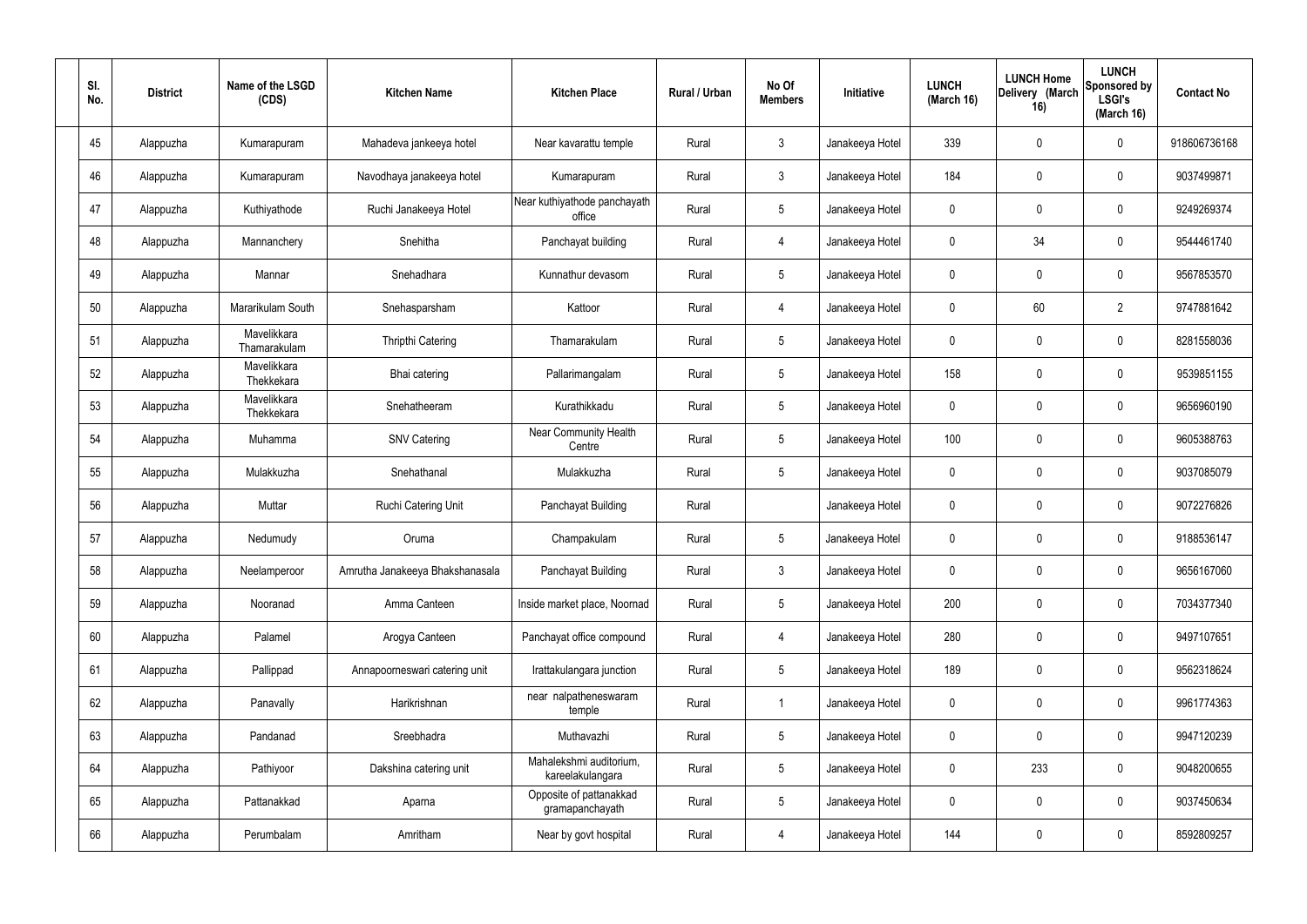|    | SI.<br>No. | <b>District</b> | Name of the LSGD<br>(CDS) | <b>Kitchen Name</b>         | <b>Kitchen Place</b>                                        | Rural / Urban | No Of<br><b>Members</b> | Initiative      | <b>LUNCH</b><br>(March 16) | <b>LUNCH Home</b><br>Delivery (March<br>16) | <b>LUNCH</b><br>Sponsored by<br><b>LSGI's</b><br>(March 16) | <b>Contact No</b> |
|----|------------|-----------------|---------------------------|-----------------------------|-------------------------------------------------------------|---------------|-------------------------|-----------------|----------------------------|---------------------------------------------|-------------------------------------------------------------|-------------------|
|    | 67         | Alappuzha       | Pulincunnu                | Nanma Janakeeya Hotel       | Near Krishi Bhavan                                          | Rural         | 5                       | Janakeeya Hotel | $\mathbf 0$                | $\mathbf 0$                                 | $\mathbf 0$                                                 | 9544752465        |
|    | 68         | Alappuzha       | Puliyoor                  | <b>UPPUM MULAKUM</b>        | <b>INSIDE PANCHAYATH</b><br><b>COMPOUND</b>                 | Rural         | $5\overline{)}$         | Janakeeya Hotel | $\mathbf 0$                | $\mathbf 0$                                 | $\mathbf 0$                                                 | 6238836314        |
|    | 69         | Alappuzha       | Punnapra North            | Annapoorneshwary            | Janajagrithi                                                | Rural         | $\overline{4}$          | Janakeeya Hotel | $\mathbf 0$                | $\mathbf 0$                                 | $\mathbf 0$                                                 | 8129450136        |
|    | 70         | Alappuzha       | Punnapra South            | Thripthy janakeeya hotel    | Punnapra south                                              | Rural         | 9                       | Janakeeya Hotel | $\mathbf 0$                | $\mathbf 0$                                 | $\mathbf 0$                                                 | 9846179646        |
|    | 71         | Alappuzha       | Purakad                   | Pulari                      | Purakkad gp                                                 | Rural         | $5\phantom{.0}$         | Janakeeya Hotel | $\mathbf 0$                | $\mathbf 0$                                 | $\mathbf 0$                                                 | 7034494313        |
|    | 72         | Alappuzha       | Purakad                   | Thiruvonam catering service | Thottappally                                                | Rural         | $\overline{4}$          | Janakeeya Hotel | $\mathbf 0$                | $\mathbf 0$                                 | $\mathbf 0$                                                 |                   |
|    | 73         | Alappuzha       | Ramankary                 | Kudumbashree Vanitha Hotel  | Ramankary Town, Opposite<br>Judicial First Class Magistrate | Rural         | $\overline{4}$          | Janakeeya Hotel | $\mathbf 0$                | $\mathbf 0$                                 | $\mathbf 0$                                                 | 8281314746        |
|    | 74         | Alappuzha       | Thaicattussery            | Unarv                       | Thyakattusheri junction                                     | Rural         | 4                       | Janakeeya Hotel | $\mathbf 0$                | $\mathbf 0$                                 | $\mathbf 0$                                                 | 9605897567        |
|    | 75         | Alappuzha       | Thakazhy                  | Thripthi Thakazhy           | <b>GBHSS Thakazhy</b>                                       | Rural         | $6\overline{6}$         | Janakeeya Hotel | $\mathbf 0$                | $\mathbf 0$                                 | $\mathbf 0$                                                 | 9747405368        |
|    | 76         | Alappuzha       | Thannermukkom             | Patheyam                    | Panchayath office                                           | Rural         | $\overline{4}$          | Janakeeya Hotel | $\mathbf 0$                | $\mathbf 0$                                 | $\mathbf 0$                                                 | 9633933288        |
|    | 77         | Alappuzha       | Thazhakkara               | Akshaya catering            | Building at glassfactory<br>junction                        | Rural         | $5\phantom{.0}$         | Janakeeya Hotel | 160                        | $\mathbf 0$                                 | $\mathbf 0$                                                 | 9847177930        |
|    | 78         | Alappuzha       | Thiruvanvandoor           | <b>SREE KRISHNA</b>         | Near pravinkoodu junction,                                  | Rural         | $5\overline{)}$         | Janakeeya Hotel | $\mathbf 0$                | $\mathbf 0$                                 | $\mathbf 0$                                                 | 9446627175        |
|    | 79         | Alappuzha       | Thrikkunnappuzha          | Akshara janakeeya hotel     | KV jetty road                                               | Rural         | $5\overline{)}$         | Janakeeya Hotel | 136                        | $\mathbf 0$                                 | $\mathbf 0$                                                 | 918891921223      |
|    | 80         | Alappuzha       | Thuravoor                 | RUCHI JANAKEEYA HOTEL       | Near alakkaparambu                                          | Rural         | $5\phantom{.0}$         | Janakeeya Hotel | $\mathbf 0$                | $\mathbf 0$                                 | $\mathbf 0$                                                 | 8157934346        |
|    | 81         | Alappuzha       | Vallikunnam               | Samthripthi                 | Padayanivattom temple<br>Auditorium                         | Rural         | $\overline{4}$          | Janakeeya Hotel | 175                        | $\mathbf 0$                                 | $\mathbf 0$                                                 | 8078962129        |
|    | 82         | Alappuzha       | Vayalar                   | Five star                   | Near Nagamkulangara Market                                  | Rural         | $5\overline{)}$         | Janakeeya Hotel | $\pmb{0}$                  | $\mathbf 0$                                 | $\mathbf 0$                                                 | 8606081847        |
|    | 83         | Alappuzha       | Veeyapuram                | Swad 2                      | Veeyapuram jn                                               | Rural         | $5\phantom{.0}$         | Janakeeya Hotel | 336                        | $\pmb{0}$                                   | $\mathbf 0$                                                 |                   |
|    | 84         | Alappuzha       | Veeyapuram                | Karuthal                    | Payippad LPS                                                | Rural         | $5\phantom{.0}$         | Janakeeya Hotel | 225                        | $\pmb{0}$                                   | $\mathbf 0$                                                 | 8606846513        |
|    | 85         | Alappuzha       | Veliyanad                 | Manus Janakeeya Hotel       | Kurishmoodu, Near Veliyanadu<br>Grama Panchayat             | Rural         | $\mathbf{3}$            | Janakeeya Hotel | $\pmb{0}$                  | $\mathbf 0$                                 | $\mathbf 0$                                                 | 8086782924        |
|    | 86         | Alappuzha       | Venmoney                  | Annapoorna                  | Poyka                                                       | Rural         | $5\overline{)}$         | Janakeeya Hotel | $\pmb{0}$                  | $\mathbf 0$                                 | $\mathbf 0$                                                 |                   |
| 89 |            |                 |                           |                             |                                                             |               | 405                     |                 | 3621                       | 954                                         | 12                                                          |                   |
|    |            | Ernakulam       | Aikkaranad                | Subiksha Janakeeya Hotel    | Kolancherry                                                 | Rural         | 4                       | Janakeeya Hotel | 504                        | $\pmb{0}$                                   | $\mathbf 0$                                                 | 9074033529        |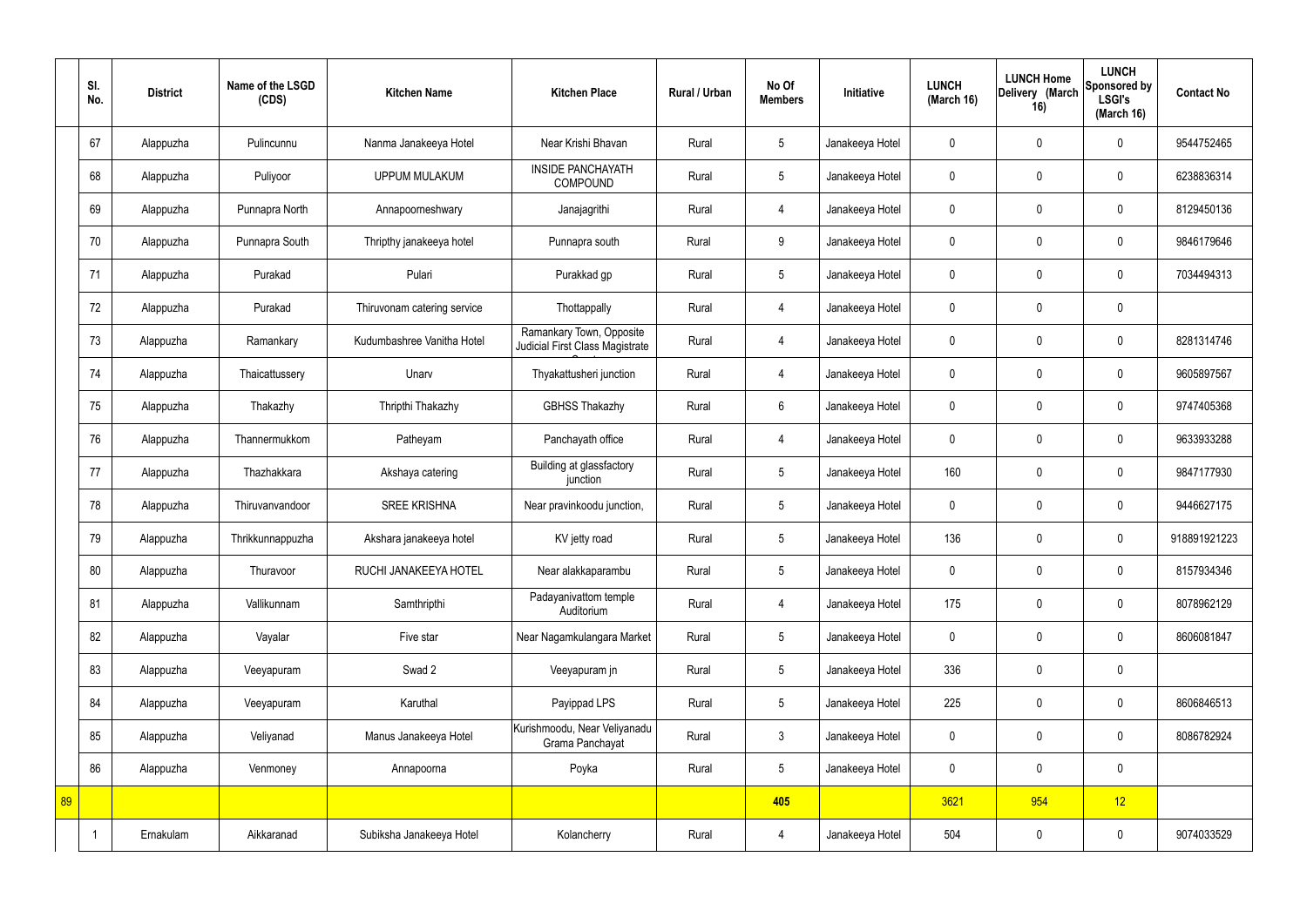| SI. | No.             | <b>District</b> | Name of the LSGD<br>(CDS) | <b>Kitchen Name</b>              | <b>Kitchen Place</b>         | Rural / Urban | No Of<br><b>Members</b> | Initiative      | <b>LUNCH</b><br>(March 16) | <b>LUNCH Home</b><br>Delivery (March<br>16) | <b>LUNCH</b><br>Sponsored by<br><b>LSGI's</b><br>(March 16) | <b>Contact No</b> |
|-----|-----------------|-----------------|---------------------------|----------------------------------|------------------------------|---------------|-------------------------|-----------------|----------------------------|---------------------------------------------|-------------------------------------------------------------|-------------------|
|     | $\overline{2}$  | Ernakulam       | Alengade                  | Kasthurba kitchen                | Neerikkode                   | Rural         | $\mathbf{3}$            | Janakeeya Hotel | 130                        | $\mathbf 0$                                 | 0                                                           | 9388462558        |
|     | $\mathbf{3}$    | Ernakulam       | Alengade                  | Thanima foods                    | Koduvazhanga                 | Rural         | $\mathbf{3}$            | Janakeeya Hotel | 59                         | -1                                          | 0                                                           | 9349013322        |
|     | $\overline{4}$  | Ernakulam       | Alengade                  | Mr.Bakers                        | Malikam peedika              | Rural         | $\mathbf{3}$            | Janakeeya Hotel | 20                         | $\mathbf 0$                                 | 0                                                           | 9633887779        |
|     | $5\overline{)}$ | Ernakulam       | Aluva                     | Ruchi janakeeya hotel            | Aluva                        | Urban         | 4                       | Janakeeya Hotel | 89                         | $\mathbf 0$                                 | 0                                                           | 9947236080        |
|     | 6               | Ernakulam       | Amballoor                 | Dhanshree catering               | St.ignatius schools Amballur | Rural         | $5\phantom{.0}$         | Janakeeya Hotel | 140                        | 0                                           | 0                                                           | 8330081552        |
|     | 7               | Ernakulam       | Angamaly                  | Cafe Shree Canteen               | <b>Municipality Canteen</b>  | Urban         | $5\phantom{.0}$         | Janakeeya Hotel | 498                        | $\mathbf 0$                                 | 0                                                           | 9656619614        |
|     | 8               | Ernakulam       | Angamaly                  | Cafe Kudumbashree                | T B Junction                 | Urban         | $\mathbf{3}$            | Janakeeya Hotel | 176                        | $\boldsymbol{0}$                            | 0                                                           | 9447924974        |
|     | 9               | Ernakulam       | Arakuzha                  | Ruchi Janakeeya hotel, Arakkuzha | Pandappilly                  | Rural         | $5\phantom{.0}$         | Janakeeya Hotel | $\mathbf 0$                | $\mathbf 0$                                 | 0                                                           | 9744864225        |
|     | 10              | Ernakulam       | Assamannoor               | New Life kudumbasree Hotel       | Cherukunnam                  | Rural         | $\mathbf{3}$            | Janakeeya Hotel | $\mathbf 0$                | $\mathbf 0$                                 | 0                                                           | 9656729450        |
|     | 11              | Ernakulam       | Avoly                     | Janakeeya Hotel, Avoli           | Hostel Junction, Avoli       | Rural         | $\mathbf{3}$            | Janakeeya Hotel | 186                        | 0                                           | 0                                                           | 9847983621        |
|     | 12              | Ernakulam       | Ayavana                   | Keralashree Janakeeya hotel      | Ayavana                      | Rural         | $5\phantom{.0}$         | Janakeeya Hotel | 29                         | 0                                           | 0                                                           | 9744864210        |
|     | 13              | Ernakulam       | Ayyampuzha                | Sneha Janakeeya Hotel            | Ayyamppuzha                  | Rural         | $\overline{4}$          | Janakeeya Hotel | 219                        | 0                                           | 0                                                           | 8590753551        |
|     | 14              | Ernakulam       | Ayyampuzha                | Five Star Hotel and Catering     | Panchayat Junction           | Rural         | 4                       | Janakeeya Hotel | 98                         | 0                                           | 0                                                           | 9744836324        |
|     | 15              | Ernakulam       | Chendamangalam            | Anugraha Kudumbashree hotel      | Vadakkumpuram                | Rural         | $5\phantom{.0}$         | Janakeeya Hotel | 190                        | $\mathbf 0$                                 | 0                                                           | 9061419729        |
|     | 16              | Ernakulam       | Chengamanade              | Mythri janakeeya hotel           | Purayar                      | Rural         | $5\phantom{.0}$         | Janakeeya Hotel | $\mathbf 0$                | $\mathbf 0$                                 | 0                                                           | 9496818865        |
|     | 17              | Ernakulam       | Cheranalloor              | Chaithanya Janakeeya hotel       | Vishnupuram                  | Rural         | $5\phantom{.0}$         | Janakeeya Hotel | $\mathbf 0$                | $\mathbf 0$                                 | 0                                                           | 9747411465        |
|     | 18              | Ernakulam       | Cheranalloor              | Adukkala                         | Chittoor                     | Rural         | $5\phantom{.0}$         | Janakeeya Hotel | $\mathbf 0$                | $\mathbf 0$                                 | 0                                                           | 9846423001        |
|     | 19              | Ernakulam       | Chittattukara             | Swadh Janakeeya Hotel            | Neendoor                     | Rural         | $5\phantom{.0}$         | Janakeeya Hotel | 350                        | $\boldsymbol{0}$                            | 0                                                           | 9447812788        |
|     | 20              | Ernakulam       | Choornikkara              | Metro hotel                      | Ambattukavu                  | Rural         | $\mathbf{3}$            | Janakeeya Hotel | 301                        | $\mathbf 0$                                 | 0                                                           | 9605319455        |
|     | 21              | Ernakulam       | Chottanikkara             | Ahalya Cafe                      | Kottayatthupara              | Rural         | $6\overline{6}$         | Janakeeya Hotel | 90                         | $\mathbf 0$                                 | 0                                                           | 9567512337        |
|     | 22              | Ernakulam       | Edakkattuvayal            | SANDHVANAM JANAKEEYA HOTEL       | <b>PEPPATHI</b>              | Rural         | $\mathbf{3}$            | Janakeeya Hotel | $\mathbf 0$                | $\mathbf 0$                                 | 0                                                           | 9447047980        |
|     | 23              | Ernakulam       | Edathala                  | Veetiloru oonne                  | Manalimukke                  | Rural         | $\mathbf{3}$            | Janakeeya Hotel | 287                        | 0                                           | 0                                                           |                   |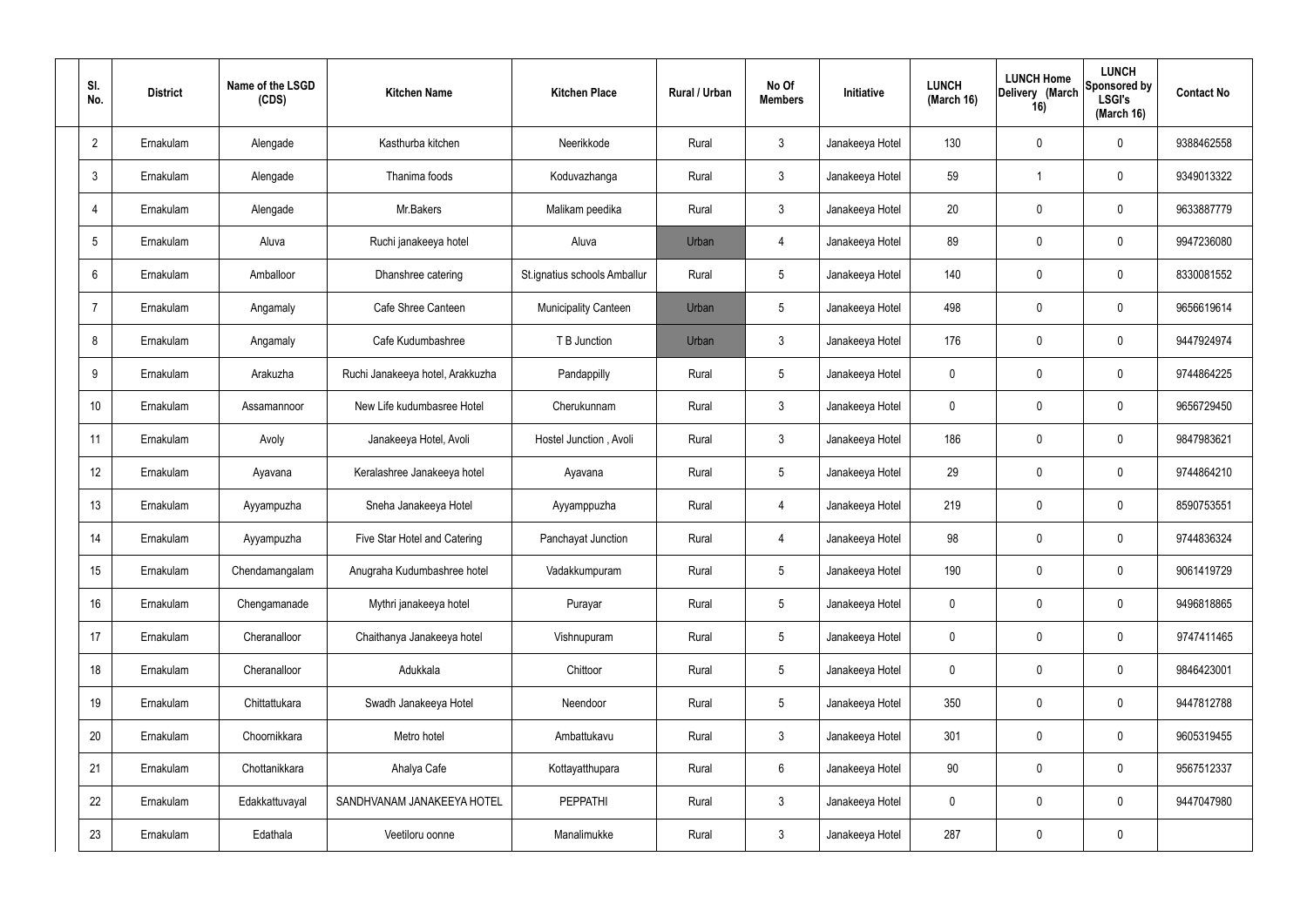| SI.<br>No. | <b>District</b> | Name of the LSGD<br>(CDS) | <b>Kitchen Name</b>                | <b>Kitchen Place</b>                      | Rural / Urban | No Of<br><b>Members</b> | Initiative      | <b>LUNCH</b><br>(March 16) | <b>LUNCH Home</b><br>Delivery (March<br>16) | <b>LUNCH</b><br>Sponsored by<br><b>LSGI's</b><br>(March 16) | <b>Contact No</b> |
|------------|-----------------|---------------------------|------------------------------------|-------------------------------------------|---------------|-------------------------|-----------------|----------------------------|---------------------------------------------|-------------------------------------------------------------|-------------------|
| 24         | Ernakulam       | Edathala                  | Souhridam Kudumbashree canteen     | Edathala                                  | Rural         | $\mathbf{3}$            | Janakeeya Hotel | 307                        | 0                                           | $\mathbf 0$                                                 | 7593057378        |
| 25         | Ernakulam       | Edavanakkad               | Royal Hotel                        | Edavanakad                                | Rural         | $\mathbf{3}$            | Janakeeya Hotel | $\mathbf 0$                | 0                                           | $\mathbf 0$                                                 | 9446742863        |
| 26         | Ernakulam       | Elanji                    | janakiya hotel elanji              | elanji punjayathu junction                | Rural         | $5\phantom{.0}$         | Janakeeya Hotel | 20                         | 0                                           | $\mathbf 0$                                                 | 8921266850        |
| 27         | Ernakulam       | Eloor                     | Nalanandhana janakeeya hotel       | Eloor                                     | Urban         | $\mathbf{3}$            | Janakeeya Hotel | 126                        | 0                                           | $\mathbf 0$                                                 | 8848524108        |
| 28         | Ernakulam       | Ezhikkara                 | Sree Rajarajeswari Janakeeya Hotel | Ezhikkara                                 | Rural         | $5\phantom{.0}$         | Janakeeya Hotel | 154                        | 0                                           | $\mathbf 0$                                                 | 7558020438        |
| 29         | Ernakulam       | Kadungalloor              | Snehitha janakeeya hotel           | Kadungalloor                              | Rural         | $\mathbf{3}$            | Janakeeya Hotel | 200                        | 0                                           | $\mathbf 0$                                                 | $9.20E + 11$      |
| 30         | Ernakulam       | Kalady                    | Jyothi Vanitha Canteen             | Kalady                                    | Rural         | $5\phantom{.0}$         | Janakeeya Hotel | 310                        | $\boldsymbol{0}$                            | $\mathbf 0$                                                 | 9544624439        |
| 31         | Ernakulam       | <b>Kalamassery East</b>   | Thanima Janakeeya Hotel            | Kangarappady Medical college<br>Road      | Urban         | $\mathbf{3}$            | Janakeeya Hotel | 334                        | 0                                           | $\mathbf 0$                                                 | 9745481742        |
| 32         | Ernakulam       | <b>Kalamassery East</b>   | Nanma janakeeya hotel              | HMT, kalammassery                         | Urban         | $\mathbf{3}$            | Janakeeya Hotel | 336                        | $\boldsymbol{0}$                            | $\mathbf 0$                                                 | 9061986861        |
| 33         | Ernakulam       | Kalamassery West          | Pulari janakeeya hotel             | Kunamthai                                 | Urban         | $\mathbf{3}$            | Janakeeya Hotel | 435                        | 0                                           | $\boldsymbol{0}$                                            | 7736594305        |
| 34         | Ernakulam       | Kalamassery West          | Kismath janakeeya hotel            | Vattekkunnam                              | Urban         | $\mathbf{3}$            | Janakeeya Hotel | 140                        | 0                                           | $\boldsymbol{0}$                                            | 9895049873        |
| 35         | Ernakulam       | Kalloorkkad               | Puthuma Janakeeya Hotel            | Kallorkkad                                | Rural         | $\mathfrak{Z}$          | Janakeeya Hotel | 198                        | 0                                           | $\boldsymbol{0}$                                            | 7558091353        |
| 36         | Ernakulam       | Kanjoor                   | Ammachiyude Adukkala               | Parappuram                                | Rural         | $\mathbf{3}$            | Janakeeya Hotel | 227                        | 0                                           | 0                                                           | 8547064578        |
| 37         | Ernakulam       | Karukutty                 | Anugraha Janakeeya Hotel           | Pallissery                                | Rural         | $5\phantom{.0}$         | Janakeeya Hotel | 78                         | 0                                           | $\mathbf 0$                                                 | 8943838295        |
| 38         | Ernakulam       | Karumalloor               | Koottayma janakeeya hotel          | Kariyachira                               | Rural         | $\overline{4}$          | Janakeeya Hotel | 101                        | $\mathbf 0$                                 | $\mathbf 0$                                                 | 8281548828        |
| 39         | Ernakulam       | Kavalangad                | Five star Janakeeya Hotel          | Nellimattom                               | Rural         | $5\phantom{.0}$         | Janakeeya Hotel | 280                        | $\mathbf 0$                                 | $\mathbf 0$                                                 | 9744705648        |
| 40         | Ernakulam       | Keerampara                | Abhaya Janakeeya Hotel             | Punnekkad                                 | Rural         | $\overline{4}$          | Janakeeya Hotel | 95                         | $\mathsf{0}$                                | $\mathbf 0$                                                 | 9074528135        |
| 41         | Ernakulam       | Keezhmad                  | Sadyalayam janakeeya hotel         | Keezhmad                                  | Rural         | $5\phantom{.0}$         | Janakeeya Hotel | $\mathbf 0$                | $\mathbf 0$                                 | $\mathbf 0$                                                 | 7012778281        |
| 42         | Ernakulam       | Kochi East                | ANNAPOORNA JANAKEEYA HOTEL         | ALINCHUVADU                               | Urban         | $5\phantom{.0}$         | Janakeeya Hotel | $\mathbf 0$                | $\mathbf 0$                                 | $\mathbf 0$                                                 | 9567529849        |
| 43         | Ernakulam       | Kochi East                | YUMMEES KITCHEN                    | VADUTHALA                                 | Urban         | $5\phantom{.0}$         | Janakeeya Hotel | $\mathbf 0$                | $\mathbf 0$                                 | $\mathbf 0$                                                 | 9497680558        |
| 44         | Ernakulam       | Kochi East                | ORUMA KITCHEN                      | <b>PACHALAM</b>                           | Urban         | $\mathbf{3}$            | Janakeeya Hotel | 268                        | 0                                           | $\mathbf 0$                                                 | 9497680558        |
| 45         | Ernakulam       | Kochi East                | <b>PONPULARI</b>                   | <b>KEERHI NAGAR,</b><br><b>ELAMAKKARA</b> | Urban         | $\mathbf{3}$            | Janakeeya Hotel | 349                        | $\pmb{0}$                                   | $\bf{0}$                                                    | 9446607548        |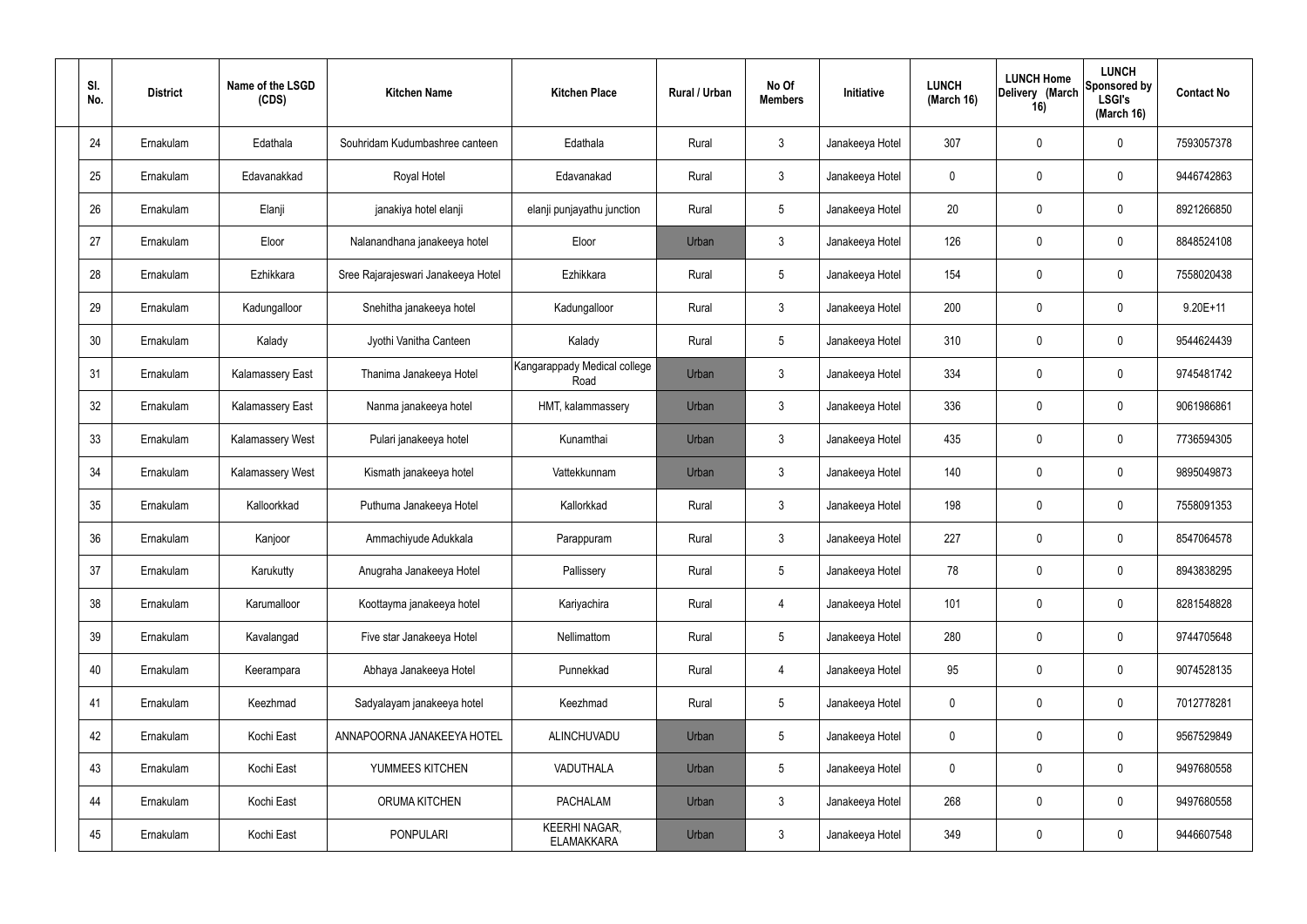|     | SI.<br>No. | <b>District</b> | Name of the LSGD<br>(CDS) | <b>Kitchen Name</b>              | <b>Kitchen Place</b>                   | <b>Rural / Urban</b> | No Of<br><b>Members</b> | Initiative      | <b>LUNCH</b><br>(March 16) | <b>LUNCH Home</b><br>Delivery (March<br>16) | <b>LUNCH</b><br>Sponsored by<br><b>LSGI's</b><br>(March 16) | <b>Contact No</b> |
|-----|------------|-----------------|---------------------------|----------------------------------|----------------------------------------|----------------------|-------------------------|-----------------|----------------------------|---------------------------------------------|-------------------------------------------------------------|-------------------|
|     | 46         | Ernakulam       | Kochi East                | <b>RUCHI CATERING</b>            | PUNNACKAL                              | Urban                | 5                       | Janakeeya Hotel | 328                        | 0                                           | $\mathbf 0$                                                 | 9947080022        |
|     | 47         | Ernakulam       | Kochi East                | Samrudhi @ Kochi                 | Ernakulam North                        | Urban                | 14                      | Janakeeya Hotel | 1983                       | 1036                                        | $\boldsymbol{0}$                                            | 9048609615        |
|     | 48         | Ernakulam       | Kochi South               | NEW AKSHAYA HOTEL                | <b>PONNURUNNI</b>                      | Urban                | 5                       | Janakeeya Hotel | 511                        | 0                                           | $\boldsymbol{0}$                                            | 8547855284        |
|     | 49         | Ernakulam       | Kochi South               | <b>AMMAS KITCHEN</b>             | <b>THEVARA</b>                         | Urban                | 4                       | Janakeeya Hotel | 0                          | 0                                           | $\boldsymbol{0}$                                            | 8547855284        |
|     | 50         | Ernakulam       | Kochi South               | <b>FRIENDS</b>                   | <b>MINI PARK</b>                       | Urban                | 5                       | Janakeeya Hotel | 254                        | 0                                           | $\pmb{0}$                                                   | 9567127064        |
|     | 51         | Ernakulam       | Kochi West                | NAMMUDE ADUKKALA                 | <b>ERAVELI COLONY</b>                  | Urban                | 5                       | Janakeeya Hotel | 793                        | 0                                           | $\pmb{0}$                                                   | 9496025576        |
|     | 52         | Ernakulam       | Kochi West                | PUTHUMA KUDUMBASHREE HOTEL       | PALLURUTHY NADA                        | Urban                | 5                       | Janakeeya Hotel | 165                        | 0                                           | $\pmb{0}$                                                   | 9496025576        |
|     | 53         | Ernakulam       | Kochi West                | USHUS KUDUMBASHREE HOTEL         | <b>FORT KOCHI</b>                      | Urban                | 4                       | Janakeeya Hotel | 282                        | 0                                           | $\pmb{0}$                                                   | 9847866090        |
|     | 54         | Ernakulam       | Koothattukulam            | Niravu janakeeya hotel           | Near ksrtc bus stand<br>koothattukulam | Urban                | $\mathfrak{Z}$          | Janakeeya Hotel | 194                        | 0                                           | $\pmb{0}$                                                   | 9656619614        |
|     | 55         | Ernakulam       | Koovappady                | Kaipunyam Janakeeya hotel        | Koovappady                             | Rural                | 5                       | Janakeeya Hotel | 116                        | 0                                           | $\pmb{0}$                                                   | 9526628158        |
|     | 56         | Ernakulam       | Kothamangalam             | P.K Janakeeya hotel              | Kothamangalam                          | Urban                | $\mathbf{3}$            | Janakeeya Hotel | 318                        | 0                                           | $\pmb{0}$                                                   | 8156869114        |
|     | 57         | Ernakulam       | Kothamangalam             | Thanima catering unit            | Kothamangalam                          | Urban                | $\mathfrak{Z}$          | Janakeeya Hotel | 97                         | 0                                           | $\pmb{0}$                                                   | 9846664377        |
| 114 | 58         | Ernakulam       | Kottapady                 | Janakeeya Hotel                  | Kottappady junction                    | Rural                | $\mathbf{3}$            | Janakeeya Hotel | 184                        | 0                                           | $\mathbf 0$                                                 | 9497406993        |
|     | 59         | Ernakulam       | Kottuvally                | Amritha Janakeeya Hotel          | kottuvally                             | Rural                | 5                       | Janakeeya Hotel | 150                        | 0                                           | $\mathbf 0$                                                 | 8590034196        |
|     | 60         | Ernakulam       | Kumbalam                  | JANAKEEYA HOTEL KUMBALAM         | <b>MADAVANA</b>                        | Rural                | $5\phantom{.0}$         | Janakeeya Hotel | 327                        | 0                                           | $\pmb{0}$                                                   | 9746652717        |
|     | 61         | Ernakulam       | Kumbalangy                | St Antoneys kudumbashree         | OLD POST OFFICE                        | Rural                | $\mathfrak{Z}$          | Janakeeya Hotel | 144                        | 0                                           | $\pmb{0}$                                                   | 8138860764        |
|     | 62         | Ernakulam       | Kunnathunad               | Thripthi Janakeeya Hotel         | Pallikkara                             | Rural                | $6\phantom{.}$          | Janakeeya Hotel | 120                        | 0                                           | $\pmb{0}$                                                   | 9744561425        |
|     | 63         | Ernakulam       | Kunnukara                 | Greenchilly cafe                 | Kunnukara                              | Rural                | $\mathbf{3}$            | Janakeeya Hotel | 65                         | 0                                           | $\pmb{0}$                                                   | 9496852989        |
|     | 64         | Ernakulam       | Kunnukara                 | Thanima canteen                  | North aduvassery                       | Rural                | $5\phantom{.0}$         | Janakeeya Hotel | 130                        | 0                                           | $\pmb{0}$                                                   | 9744200583        |
|     | 65         | Ernakulam       | Kuttampuzha               | Nila kudumbashree janakiya hotel | Mini stadium, vadattupara              | Rural                | $6\phantom{.}6$         | Janakeeya Hotel | 48                         | 0                                           | $\mathbf 0$                                                 | 9496754018        |
|     | 66         | Ernakulam       | Kuzhippilly               | Janakeeya hotel                  | Kuzhupilli                             | Rural                | $\mathbf 0$             | Janakeeya Hotel | 122                        | 0                                           | $\mathbf 0$                                                 | 9744631998        |
|     | 67         | Ernakulam       | Malayattoor               | Whats app Janakeeya Hotel        | Thottuva                               | Rural                | $\mathfrak{Z}$          | Janakeeya Hotel | 328                        | 0                                           | $\pmb{0}$                                                   | $9.19E + 11$      |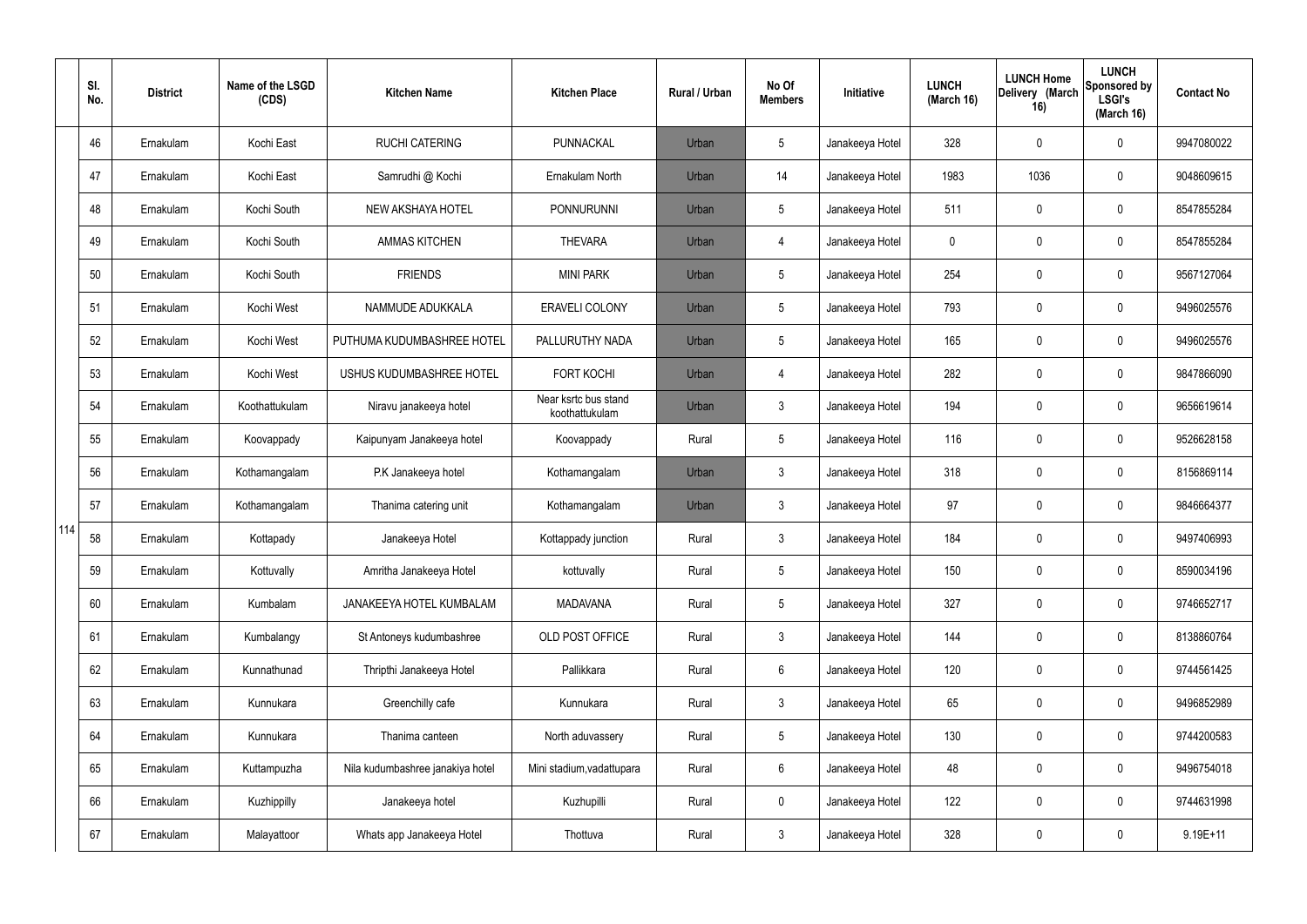| SI.<br>No. | <b>District</b> | Name of the LSGD<br>(CDS) | <b>Kitchen Name</b>            | <b>Kitchen Place</b>                    | Rural / Urban | No Of<br><b>Members</b> | Initiative      | <b>LUNCH</b><br>(March 16) | <b>LUNCH Home</b><br>Delivery (March<br>16) | <b>LUNCH</b><br>Sponsored by<br><b>LSGI's</b><br>(March 16) | <b>Contact No</b> |
|------------|-----------------|---------------------------|--------------------------------|-----------------------------------------|---------------|-------------------------|-----------------|----------------------------|---------------------------------------------|-------------------------------------------------------------|-------------------|
| 68         | Ernakulam       | Malayattoor               | Natturuchi Janakeeya Hotel     | Ettakkadavu                             | Rural         | $\mathfrak{Z}$          | Janakeeya Hotel | 296                        | 0                                           | $\mathbf 0$                                                 | 9745470234        |
| 69         | Ernakulam       | Maneed                    | Coral Island                   | Maneed                                  | Rural         | 4                       | Janakeeya Hotel | 124                        | 0                                           | $\mathbf 0$                                                 | 7012652495        |
| 70         | Ernakulam       | Manjalloor                | Thanima Kudumbashree hotel     | Vazhakkulam                             | Rural         | $5\phantom{.0}$         | Janakeeya Hotel | 387                        | 0                                           | $\mathbf 0$                                                 | 7306907918        |
| 71         | Ernakulam       | Manjapra                  | Sara's Kitchen                 | Puthenpalli                             | Rural         | $\mathbf{3}$            | Janakeeya Hotel | 228                        | 0                                           | $\mathbf 0$                                                 | 8547392730        |
| 72         | Ernakulam       | Maradu                    | <b>VANITHA HOTEL</b>           | <b>KUNDANNOR JN</b>                     | Urban         | 4                       | Janakeeya Hotel | $\mathbf 0$                | 0                                           | $\mathbf 0$                                                 | 9349505008        |
| 73         | Ernakulam       | Marady                    | Janakeeya hotel, Marady        | Unnakkuppa                              | Rural         | 4                       | Janakeeya Hotel | 40                         | 0                                           | $\mathbf 0$                                                 | 9947943177        |
| 74         | Ernakulam       | Mazhuvannoor              | Sruthi Janakeeya Hotel         | Valayanchirangara                       | Rural         | $\mathbf{3}$            | Janakeeya Hotel | 185                        | 0                                           | $\mathbf 0$                                                 | 9747924485        |
| 75         | Ernakulam       | Mookkannoor               | Mammaks Kitchen                | Mookkannoor                             | Rural         | $\mathbf{3}$            | Janakeeya Hotel | 182                        | 0                                           | $\mathbf 0$                                                 | 9.19E+11          |
| 76         | Ernakulam       | Mudakkuzha                | Janakeeya Hotel                | Mudakkuzha                              | Rural         | $\mathbf{3}$            | Janakeeya Hotel | 77                         | 0                                           | $\mathbf 0$                                                 | 9.19E+11          |
| 77         | Ernakulam       | Mulanthuruthy             | Sulabha                        | karikode, mulanthuruthy                 | Rural         | $\mathbf 0$             | Janakeeya Hotel | 210                        | 0                                           | $\mathbf 0$                                                 | 9633427553        |
| 78         | Ernakulam       | Mulavukad                 | Kudumbashree Veetile bakshanam | Mulavukad                               | Rural         | $5\phantom{.0}$         | Janakeeya Hotel | $\mathbf 0$                | 0                                           | $\mathbf 0$                                                 | 9061339557        |
| 79         | Ernakulam       | Muvattupuzha              | Oottupura                      | Muvattupuzha                            | Urban         | $\mathfrak{Z}$          | Janakeeya Hotel | 291                        | 0                                           | $\mathbf 0$                                                 |                   |
| 80         | Ernakulam       | Nayarambalam              | Four star cafe                 | Nayarambalam                            | Rural         | $\mathbf{3}$            | Janakeeya Hotel | 237                        | 0                                           | $\boldsymbol{0}$                                            | 8891755948        |
| 81         | Ernakulam       | Nedumbassery              | Thani Nadan                    | Athani                                  | Rural         | $5\,$                   | Janakeeya Hotel | 244                        | $\mathbf 0$                                 | $\mathbf 0$                                                 | 8138917514        |
| 82         | Ernakulam       | Nellikuzhy                | Janakeeya Hotel                | Nellikkuzhi                             | Rural         | $\mathbf{3}$            | Janakeeya Hotel | 365                        | $\mathbf 0$                                 | $\mathbf 0$                                                 | 9562713076        |
| 83         | Ernakulam       | Njarakkal                 | Kripa Catering Unit            | Njarakkal                               | Rural         | $\mathbf{3}$            | Janakeeya Hotel | 46                         | $\mathbf 0$                                 | $\mathbf 0$                                                 | 9567534006        |
| 84         | Ernakulam       | Okkal                     | Manna Janakeeya Hotel          | Edavoor                                 | Rural         | $\overline{4}$          | Janakeeya Hotel | 88                         | $\mathbf 0$                                 | $\mathbf 0$                                                 | 9539507674        |
| 85         | Ernakulam       | Paingottoor               | Janakeeya hotel                | Paingottoor                             | Rural         | $\overline{7}$          | Janakeeya Hotel | $\mathbf 0$                | 0                                           | $\mathbf 0$                                                 | 9656855730        |
| 86         | Ernakulam       | Paipra                    | Nanma Janakeeya Hotel          | Pezhakkappilly                          | Rural         | $\mathfrak{Z}$          | Janakeeya Hotel | 189                        | 0                                           | $\mathbf 0$                                                 | 9567747725        |
| 87         | Ernakulam       | Pallarimangalam           | Janakeeya Hotel                | Janakeeya Hotel, Koovalloor             | Rural         | 4                       | Janakeeya Hotel | 170                        | 0                                           | $\mathbf 0$                                                 | 7025992310        |
| 88         | Ernakulam       | Pallipuram                | SANTHWANAM Janakeeyahotel      | Pothen valav                            | Rural         | $5\phantom{.0}$         | Janakeeya Hotel | 237                        | 0                                           | $\mathbf 0$                                                 | 9747525176        |
| 89         | Ernakulam       | Pambakkuda                | viswastha catering unit        | pambakkuda block punjayathu<br>building | Rural         | 4                       | Janakeeya Hotel | 68                         | 0                                           | $\boldsymbol{0}$                                            | 9946404045        |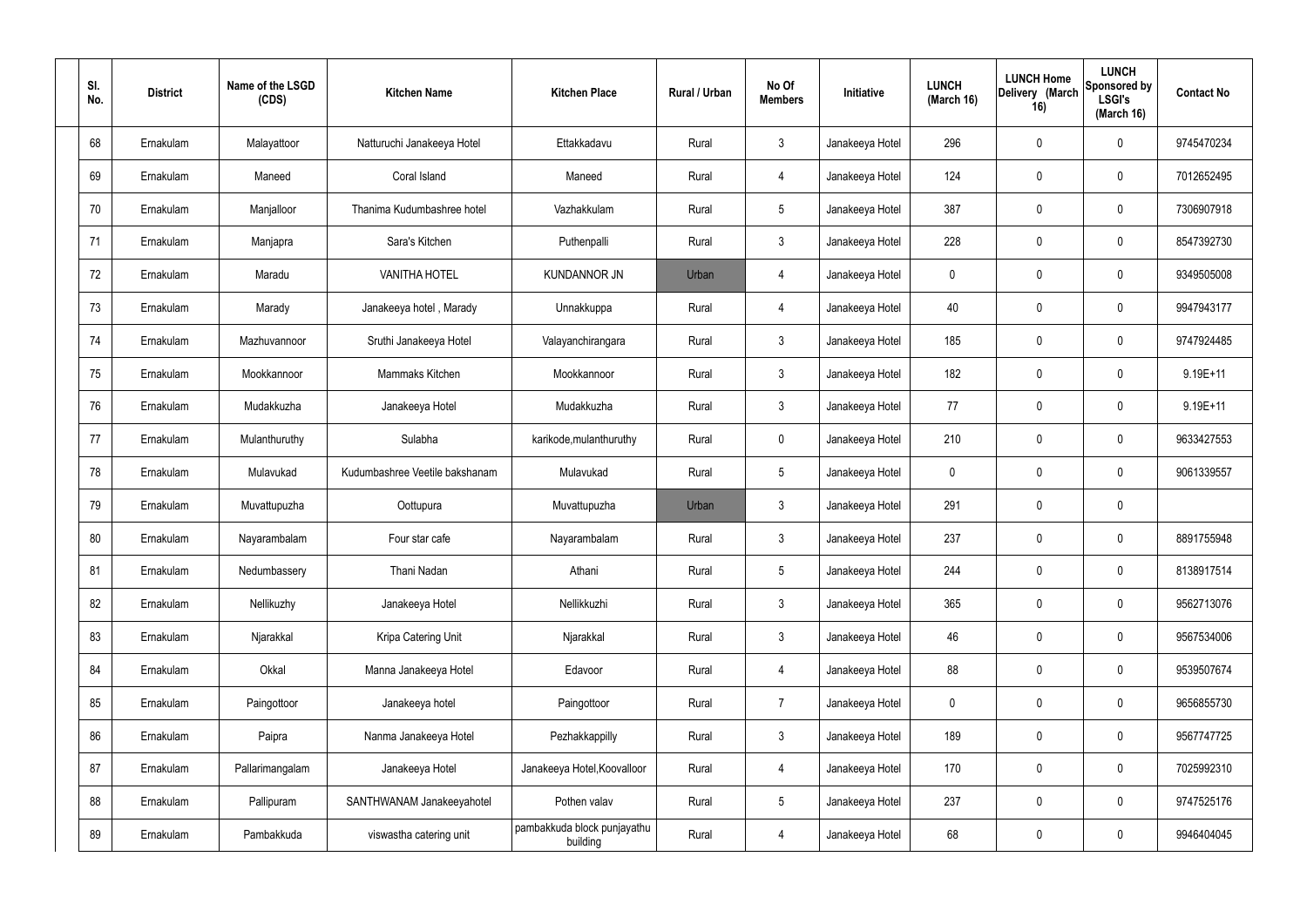| SI.<br>No. | <b>District</b> | Name of the LSGD<br>(CDS) | <b>Kitchen Name</b>                                      | <b>Kitchen Place</b>                        | Rural / Urban | No Of<br><b>Members</b> | Initiative      | <b>LUNCH</b><br>(March 16) | <b>LUNCH Home</b><br>Delivery (March<br>16) | <b>LUNCH</b><br>Sponsored by<br><b>LSGI's</b><br>(March 16) | <b>Contact No</b> |
|------------|-----------------|---------------------------|----------------------------------------------------------|---------------------------------------------|---------------|-------------------------|-----------------|----------------------------|---------------------------------------------|-------------------------------------------------------------|-------------------|
| 90         | Ernakulam       | Parakkadave               | Thejus catering unit                                     | Moozhikkulam                                | Rural         | 10                      | Janakeeya Hotel | 116                        | 0                                           | 0                                                           | 9847936303        |
| 91         | Ernakulam       | Paravoor                  | sree vigneswara sc cafe                                  | Govt.boys' HSS, N.Paravur                   | Urban         | 4                       | Janakeeya Hotel | 116                        | $\mathbf 0$                                 | 0                                                           |                   |
| 92         | Ernakulam       | Perumbavoor               | <b>JANAKEEYA HOTEL MINI CIVIL</b><br>STATION PERUMBAVOOR | <b>CIVIL STATION</b>                        | Urban         | $\mathbf{3}$            | Janakeeya Hotel | 389                        | $\mathbf 0$                                 | 0                                                           | 9847008734        |
| 93         | Ernakulam       | Perumbavoor               | Swath kudumbashree canteen                               | Perumbavoor                                 | Urban         | $\mathbf{3}$            | Janakeeya Hotel | 306                        | $\mathbf 0$                                 | 0                                                           | 9847015470        |
| 94         | Ernakulam       | Perumbavoor               | Janakeeya Hotel                                          | Kanjirakkad pallippady                      | Urban         | $\mathbf{3}$            | Janakeeya Hotel | 274                        | 0                                           | 0                                                           | 9847015470        |
| 95         | Ernakulam       | Pindimana                 | Janakeeya hotel                                          | Muthamkuzhi                                 | Rural         | $\overline{4}$          | Janakeeya Hotel | 75                         | $\mathbf 0$                                 | 0                                                           | 9656297799        |
| 96         | Ernakulam       | Piravam                   | sneha canteen                                            | municipality building base floor<br>piravom | Urban         | $\overline{4}$          | Janakeeya Hotel | 260                        | 0                                           | 0                                                           | 8075376906        |
| 97         | Ernakulam       | Pootrikka                 | <b>GRANDMA JANAKEEYA HOTEL</b>                           | <b>CHOONDI</b>                              | Rural         | $\mathbf{3}$            | Janakeeya Hotel | $\mathbf 0$                | $\mathbf 0$                                 | 0                                                           | 9400550287        |
| 98         | Ernakulam       | Pothanikkad               | Taj hotel                                                | Pothanikkad                                 | Rural         | $\mathbf{3}$            | Janakeeya Hotel | 104                        | 0                                           | 0                                                           | 9645079573        |
| 99         | Ernakulam       | Puthanvelikkara           | Panjami cafe kudumbashree                                | Near panjayath office                       | Rural         | $5\phantom{.0}$         | Janakeeya Hotel | 135                        | $\mathbf 0$                                 | 0                                                           | 9645530669        |
| 100        | Ernakulam       | Ramamangalam              | Kalavara janakeeya hotel                                 | ramamngalam                                 | Rural         | $\overline{4}$          | Janakeeya Hotel | 204                        | $\boldsymbol{0}$                            | 0                                                           | 9961344346        |
| 101        | Ernakulam       | Rayamangalam              | Arya canteen                                             | Kuruppampady                                | Rural         | $\mathbf{3}$            | Janakeeya Hotel | 177                        | $\mathbf 0$                                 | 0                                                           | 8281825730        |
| 102        | Ernakulam       | Thirumarady               | janakiya hotel thirumarady                               | edappara jn.                                | Rural         | $\mathbf{3}$            | Janakeeya Hotel | 44                         | $\mathbf 0$                                 | 0                                                           | 7594811868        |
| 103        | Ernakulam       | Thiruvaniyoor             | Thanima                                                  | Thiruvaniyoor                               | Rural         | $\pmb{0}$               | Janakeeya Hotel | 105                        | $\pmb{0}$                                   | 0                                                           | 9061239698        |
| 104        | Ernakulam       | Thrikkakkara East         | Thanima Janakeeya Hotel                                  | Kakkanad                                    | Urban         | 8                       | Janakeeya Hotel | $\mathbf 0$                | $\boldsymbol{0}$                            | 0                                                           | 9207134763        |
| 105        | Ernakulam       | Thrikkakkara west         | Janakeeya hotel                                          | Chembumukku                                 | Urban         | $5\phantom{.0}$         | Janakeeya Hotel | 70                         | $\pmb{0}$                                   | 0                                                           | 9496530576        |
| 106        | Ernakulam       | Thuravoor                 | e-grill Janakeeya Hotel                                  | Yudapuram                                   | Rural         | $\overline{4}$          | Janakeeya Hotel | 503                        | $\pmb{0}$                                   | 0                                                           | 9526845935        |
| 107        | Ernakulam       | Tripunithura              | Janakeeya Hotel Tripunithura                             | Eroor                                       | Urban         | $\mathbf{3}$            | Janakeeya Hotel | 128                        | $\pmb{0}$                                   | 0                                                           | 8137977644        |
| 108        | Ernakulam       | Vadakkekkara              | vadakkekkara kudumbasree janakeeya<br>hotel              | Madaplathuruth                              | Rural         | $\overline{4}$          | Janakeeya Hotel | 159                        | $\mathbf 0$                                 | 0                                                           | 8301806778        |
| 109        | Ernakulam       | Vadavukode<br>Puthancruz  | JANAKEEYA HOTEL                                          | Puthencruz                                  | Rural         | $\mathbf{3}$            | Janakeeya Hotel | 138                        | $\boldsymbol{0}$                            | 0                                                           | $9.19E + 11$      |
| 110        | Ernakulam       | Valakom                   | Ruchi                                                    | Valakom                                     | Rural         | $\overline{5}$          | Janakeeya Hotel | 91                         | $\boldsymbol{0}$                            | 0                                                           | 9074232700        |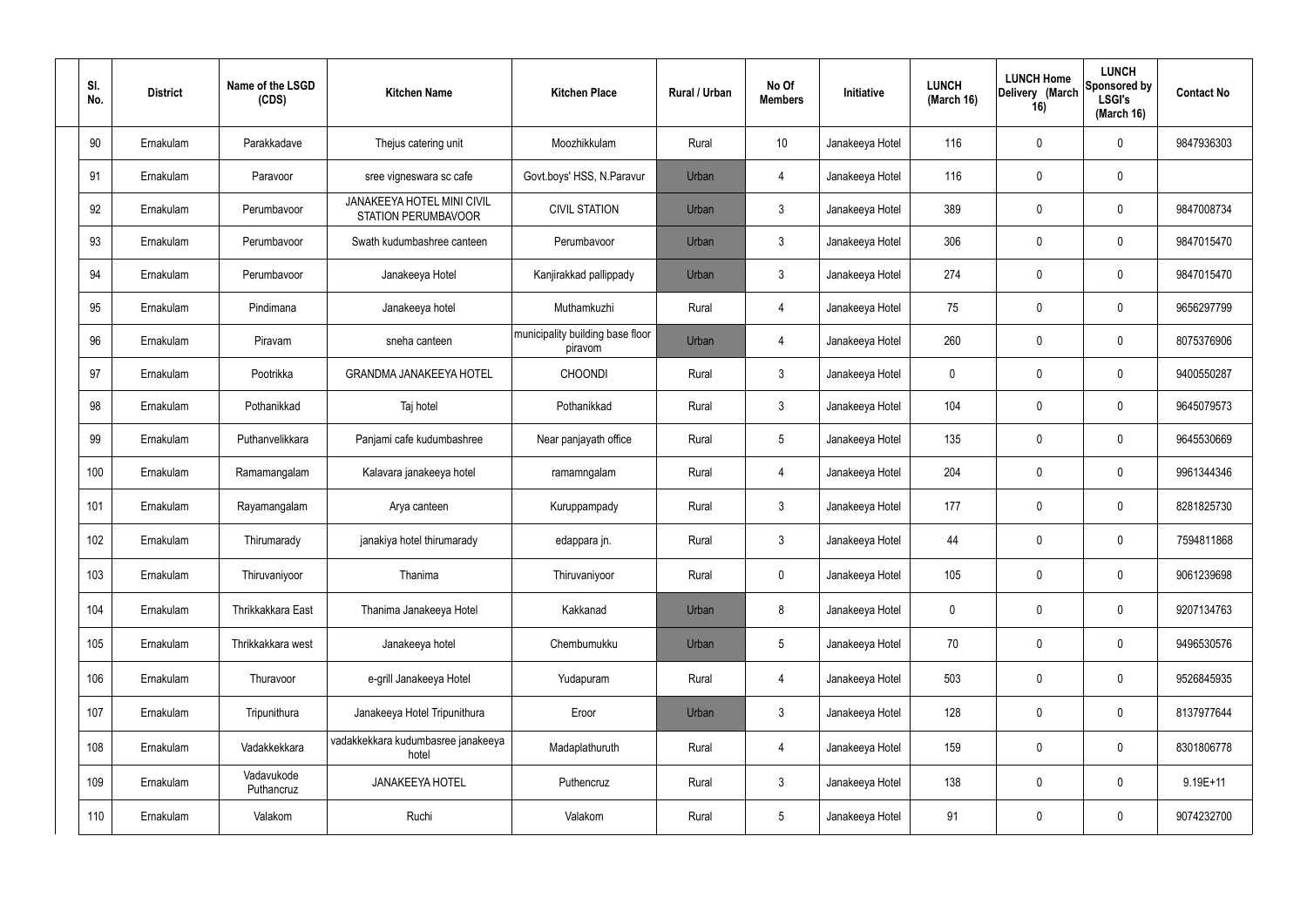|     | SI.<br>No.     | <b>District</b> | Name of the LSGD<br>(CDS) | <b>Kitchen Name</b>          | <b>Kitchen Place</b>                              | Rural / Urban | No Of<br><b>Members</b> | Initiative      | <b>LUNCH</b><br>(March 16) | <b>LUNCH Home</b><br>Delivery (March<br>16) | <b>LUNCH</b><br>Sponsored by<br><b>LSGI's</b><br>(March 16) | <b>Contact No</b> |
|-----|----------------|-----------------|---------------------------|------------------------------|---------------------------------------------------|---------------|-------------------------|-----------------|----------------------------|---------------------------------------------|-------------------------------------------------------------|-------------------|
|     | 111            | Ernakulam       | Varapuzha                 | DURGA ACTIVITY               | <b>CHETTIBHAGAM</b>                               | Rural         | 8                       | Janakeeya Hotel | 126                        | 0                                           | $\mathbf{3}$                                                | 9496160074        |
|     | 112            | Ernakulam       | Vazhakulam                | Three Star Hotel             | Marampally                                        | Rural         | $\mathbf{3}$            | Janakeeya Hotel | 309                        | $\mathbf 0$                                 | $\mathbf 0$                                                 | 6282644893        |
|     | 113            | Ernakulam       | Vengola                   | Janakeeya Hotel              | Pathipalam                                        | Rural         | $5\overline{)}$         | Janakeeya Hotel | 84                         | $\mathbf 0$                                 | $\mathbf 0$                                                 | 8137887455        |
|     | 114            | Ernakulam       | Vengoor                   | <b>JANAKEEYA HOTEL</b>       | Choorathod                                        | Rural         | $\overline{4}$          | Janakeeya Hotel | 140                        | $\mathbf 0$                                 | $\mathbf 0$                                                 | 9656904682        |
| 114 |                |                 |                           |                              |                                                   |               | 449                     |                 | 21700                      | 1037                                        | 3                                                           |                   |
|     |                | Idukki          | Adimaly                   | Friends Janakeeya Hotel      | Adimaly                                           | Rural         | $\overline{4}$          | Janakeeya Hotel | 145                        | $\mathbf 0$                                 | $\mathbf 0$                                                 | 9961635779        |
|     | $\overline{2}$ | Idukki          | Alackode                  | Five Star Canteen            | Elamdesham Block<br>Panchayath Building, Alakode  | Rural         | $5\phantom{.0}$         | Janakeeya Hotel | 80                         | $\mathbf 0$                                 | $\mathbf 0$                                                 | 9961482164        |
|     | 3              | Idukki          | Arakkulam                 | Sabhalyam                    | Moolamattom                                       | Rural         | 4                       | Janakeeya Hotel | 248                        | $\mathbf 0$                                 | $\mathbf 0$                                                 | 8848124921        |
|     | 4              | Idukki          | Ayyappancovil             | Maria Janakeeya Hotel        | Parappu                                           | Rural         | $\mathbf{3}$            | Janakeeya Hotel | 132                        | $\mathbf 0$                                 |                                                             | 9544622096        |
|     | 5              | Idukki          | Bysonvalley               | Famous Janakiya Hotel        | Pottankad                                         | Rural         | $\overline{4}$          | Janakeeya Hotel | 94                         | 0                                           | $\mathbf 0$                                                 | 9744566398        |
|     | 6              | Idukki          | Chakkupallam              | Vanithasree Janakeeya Hotel  | Anakkara                                          | Rural         | $\mathbf{3}$            | Janakeeya Hotel | 273                        | $\mathbf 0$                                 |                                                             | 8075143547        |
|     | 7              | Idukki          | Devikulam                 | Kudumbashree Janakeeya Hotel | Echo point                                        | Rural         | $\mathbf{3}$            | Janakeeya Hotel | 86                         | 0                                           | $\mathbf 0$                                                 | 8281640208        |
|     | 8              | Idukki          | Edavetty                  | Kudumbashree Janakeeya Hotel | Edavetty                                          | Rural         | $\mathbf{3}$            | Janakeeya Hotel | 0                          | $\mathbf 0$                                 | $\mathbf 0$                                                 | 6238694173        |
|     | 9              | Idukki          | Erattayar                 | Vanitha Janakeeya Hotel      | Erattayar                                         | Rural         | 4                       | Janakeeya Hotel | 124                        | $\mathbf 0$                                 |                                                             | 9188166929        |
|     | 10             | Idukki          | Kamakshi                  | Kripa Catering               | Thankamani                                        | Rural         | $5\overline{)}$         | Janakeeya Hotel | 245                        | 0                                           | $\mathbf 0$                                                 | 9544021398        |
|     | 11             | Idukki          | Kanchiyar                 | Swadh Janakeeya Hotel        | Kanchiyar                                         | Rural         | $5\phantom{.0}$         | Janakeeya Hotel | 98                         | 0                                           |                                                             | 8606856496        |
|     | 12             | Idukki          | Kanjikkuzhi               | Samarppanam                  | Kanjikkuzhi                                       | Rural         | $\overline{4}$          | Janakeeya Hotel | 186                        | $\pmb{0}$                                   | $\overline{1}$                                              | 9447169262        |
|     | 13             | Idukki          | Kanthaloor                | Morningstar Janakeeya Hotel  | Sahayagiri complex, near<br>Kanthalloor Bus stand | Rural         | $\overline{4}$          | Janakeeya Hotel | 85                         | 0                                           | $\mathbf 0$                                                 | 9447941632        |
|     | 14             | Idukki          | Karimannoor               | Rujiya Catering Unit         | Karimannoor                                       | Rural         | $5\phantom{.0}$         | Janakeeya Hotel | 223                        | 0                                           | $\mathbf 0$                                                 | 9497454952        |
|     | 15             | Idukki          | Karunapuram               | Karuna Hotel                 | Panchayathu complex                               | Rural         | $\overline{4}$          | Janakeeya Hotel | 212                        | 0                                           |                                                             | 9961152820        |
|     | 16             | Idukki          | Kattappana                | Karunya Janakeeya Hotel      | Kattappana                                        | Urban         | $5\phantom{.0}$         | Janakeeya Hotel | 260                        | 0                                           |                                                             | 9497684477        |
|     | 17             | Idukki          | Kodikkulam                | Kulirma Janakiya Hotel       | Kodikkulam                                        | Rural         | $6\overline{6}$         | Janakeeya Hotel | 54                         | 0                                           | $\overline{0}$                                              | 9605111852        |
|     | 18             | Idukki          | Kokkayar                  | Sevana Janakeeya hotel       | 35th Mile                                         | Rural         | $\mathbf{3}$            | Janakeeya Hotel | 25                         | 0                                           | $\overline{0}$                                              | 9562067674        |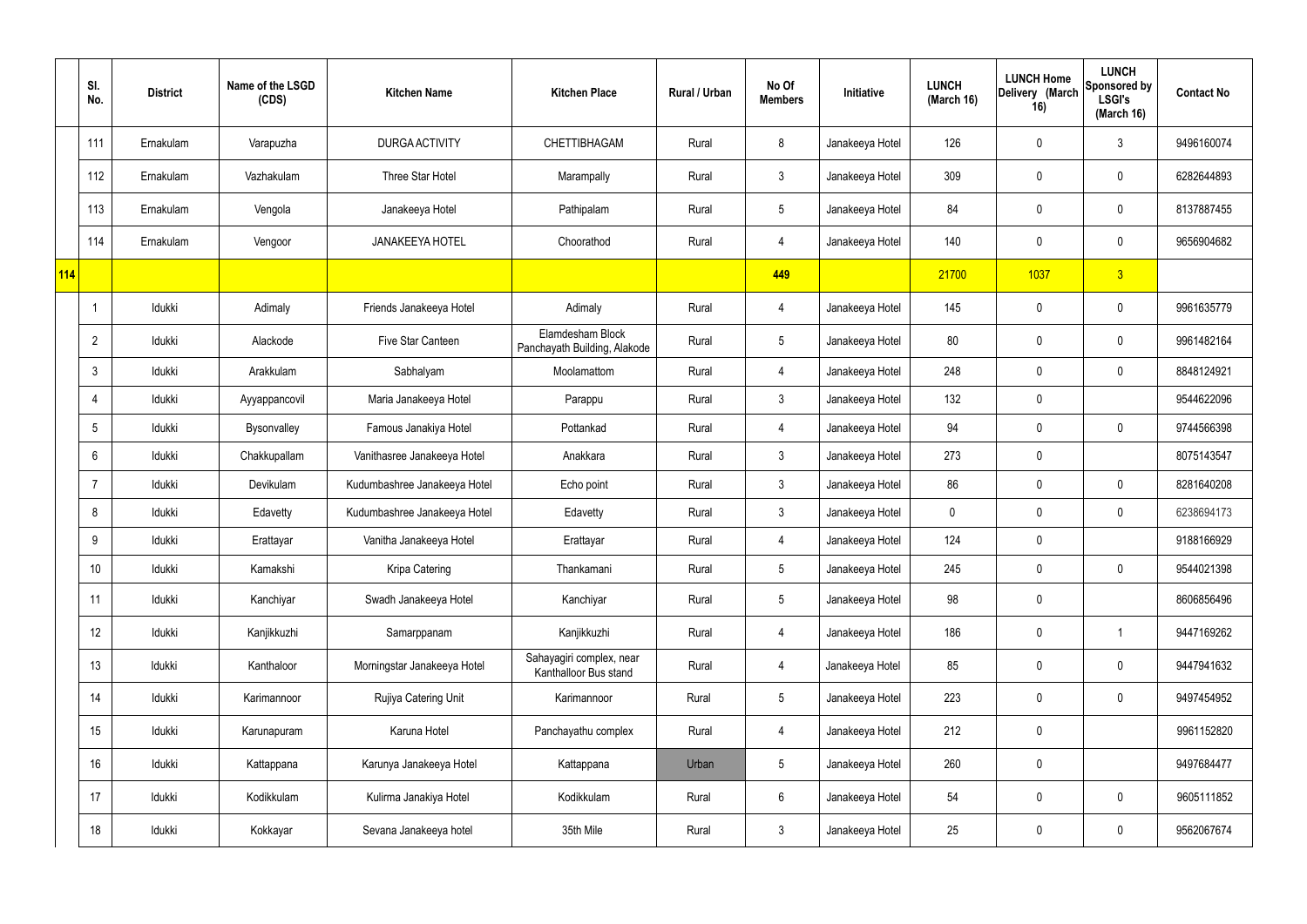|    | SI.<br>No. | <b>District</b> | Name of the LSGD<br>(CDS) | <b>Kitchen Name</b>                | <b>Kitchen Place</b>          | Rural / Urban | No Of<br><b>Members</b> | Initiative      | <b>LUNCH</b><br>(March 16) | <b>LUNCH Home</b><br>Delivery (March<br>16) | <b>LUNCH</b><br>Sponsored by<br><b>LSGI's</b><br>(March 16) | <b>Contact No</b> |
|----|------------|-----------------|---------------------------|------------------------------------|-------------------------------|---------------|-------------------------|-----------------|----------------------------|---------------------------------------------|-------------------------------------------------------------|-------------------|
|    | 19         | Idukki          | Konnathadi                | Friends Janakeeya Hotel            | Panickankudi                  | Rural         | 6                       | Janakeeya Hotel | 62                         | 0                                           | $\mathbf 0$                                                 | 9544048878        |
|    | 20         | Idukki          | Konnathadi                | Janapriya Janakeeya Hotel          | Konnathadi                    | Rural         | $\mathbf{3}$            | Janakeeya Hotel | 160                        | 0                                           | $\pmb{0}$                                                   | 9895147074        |
|    | 21         | Idukki          | Kudayathoor               | Kudumbashree Janakeeya Hotel       | Kanjar                        | Rural         | $\mathbf{3}$            | Janakeeya Hotel | 70                         | 0                                           | $\mathbf 0$                                                 | 9526762560        |
|    | 22         | Idukki          | Kumaramangalam            | Kumaramangalam Janakeeya Hotel     | Kumaramangalam                | Rural         | 4                       | Janakeeya Hotel | 150                        | 0                                           | $\pmb{0}$                                                   | 9745633509        |
|    | 23         | Idukki          | Kumili                    | Ruchi Hotel                        | Kumili                        | Rural         | 4                       | Janakeeya Hotel | 142                        | 0                                           | $\mathbf 0$                                                 | 9447980637        |
|    | 24         | Idukki          | Manakkadu                 | Vanitha Hotel                      | Chittoor                      | Rural         | $\mathbf{3}$            | Janakeeya Hotel | 0                          | 0                                           | $\pmb{0}$                                                   | 8330097933        |
|    | 25         | Idukki          | Mankulam                  | Jeevanam Catering Janakeeya Hotel  | Panchayathu Building          | Rural         | 4                       | Janakeeya Hotel | 83                         | 0                                           | $\pmb{0}$                                                   | 9495060505        |
| 50 | 26         | Idukki          | Mankulam                  | Happy Janakéeya Hotel              | Aanakkulam                    | Rural         | $\mathbf{3}$            | Janakeeya Hotel | 50                         | 0                                           |                                                             | 9496251027        |
|    | 27         | Idukki          | Marayoor                  | Malabar food court Janakeeya Hotel | Marayoor Near IDCB bank       | Rural         | 4                       | Janakeeya Hotel | 127                        | 0                                           | $\mathbf 0$                                                 | 9446925610        |
|    | 28         | Idukki          | Mariyapuram               | Anaswara Hotel & Catering          | Idukki                        | Rural         | 4                       | Janakeeya Hotel | 185                        | 0                                           | $\overline{1}$                                              | 9526329438        |
|    | 29         | Idukki          | Munnar                    | Annapoorna catering                | Lorry stand, old munnar       | Rural         | $5\phantom{.0}$         | Janakeeya Hotel | 180                        | 0                                           | $\mathbf 0$                                                 | 8281009478        |
|    | 30         | Idukki          | Muttom                    | Nila Janakeeya Hotel               | Muttom                        | Rural         | $\mathbf{3}$            | Janakeeya hotel | 307                        | 0                                           | $\pmb{0}$                                                   | 9961104818        |
|    | 31         | Idukki          | Nedumkandam               | Annus catering                     | Nedumkandam<br>Kizhakkekavala | Rural         | 4                       | Janakeeya Hotel | 205                        | 0                                           | $\mathbf 0$                                                 | 9747458576        |
|    | 32         | Idukki          | Pallivasal                | Blessing Janakeeya Hotel           | Pallivasal                    | Rural         | $\overline{4}$          | Janakeeya Hotel | 90                         | 0                                           | $\mathbf 0$                                                 | 9947981574        |
|    | 33         | Idukki          | Pampadumpara              | Thripthy Janakeeya Hotel           | Pampadumpara                  | Rural         | 3 <sup>1</sup>          | Janakeeya Hotel | 214                        | 0                                           | $\mathbf 0$                                                 | 9207150558        |
|    | 34         | Idukki          | Peermedu                  | Thripthy Janakeeya Hotel           | Peermedu                      | Rural         | $\mathbf{3}$            | Janakeeya Hotel | 119                        | 0                                           | $\mathbf 0$                                                 | 9633311267        |
|    | 35         | Idukki          | Peruvanthanam             | Janakeeya Hotel                    | Peruvanthanam                 | Rural         | $5\phantom{.0}$         | Janakeeya Hotel | 71                         | 0                                           | $\pmb{0}$                                                   | 9562274720        |
|    | 36         | Idukki          | Purappuzha                | Ammas Janakeeya Hotel              | Purappuzha                    | Rural         | $\mathbf{3}$            | Janakeeya Hotel | 75                         | 0                                           | $\mathbf 0$                                                 | 9744954032        |
|    | 37         | Idukki          | Rajakkadu                 | Janakeeya Hotel                    | Rajakkadu Town                | Rural         | $\mathfrak{Z}$          | Janakeeya Hotel | 449                        | 0                                           | $\pmb{0}$                                                   | 9446766999        |
|    | 38         | Idukki          | Rajakumari                | Aiswarya Vanitha Restaurent        | Rajakumari South              | Rural         | $\overline{4}$          | Janakeeya Hotel | 395                        | 0                                           | $\pmb{0}$                                                   | 9526570410        |
|    | 39         | Idukki          | Santhanpara               | Janakeeya Hotel                    | Santhanpara                   | Rural         | $\overline{4}$          | Janakeeya Hotel | 190                        | 0                                           | $\mathbf 0$                                                 | 9526174553        |
|    | 40         | Idukki          | Senapathy                 | Ammoose Hotel                      | Mangathotty                   | Rural         | $\mathfrak{Z}$          | Janakeeya Hotel | 0                          | 0                                           | $\boldsymbol{0}$                                            | 9539396626        |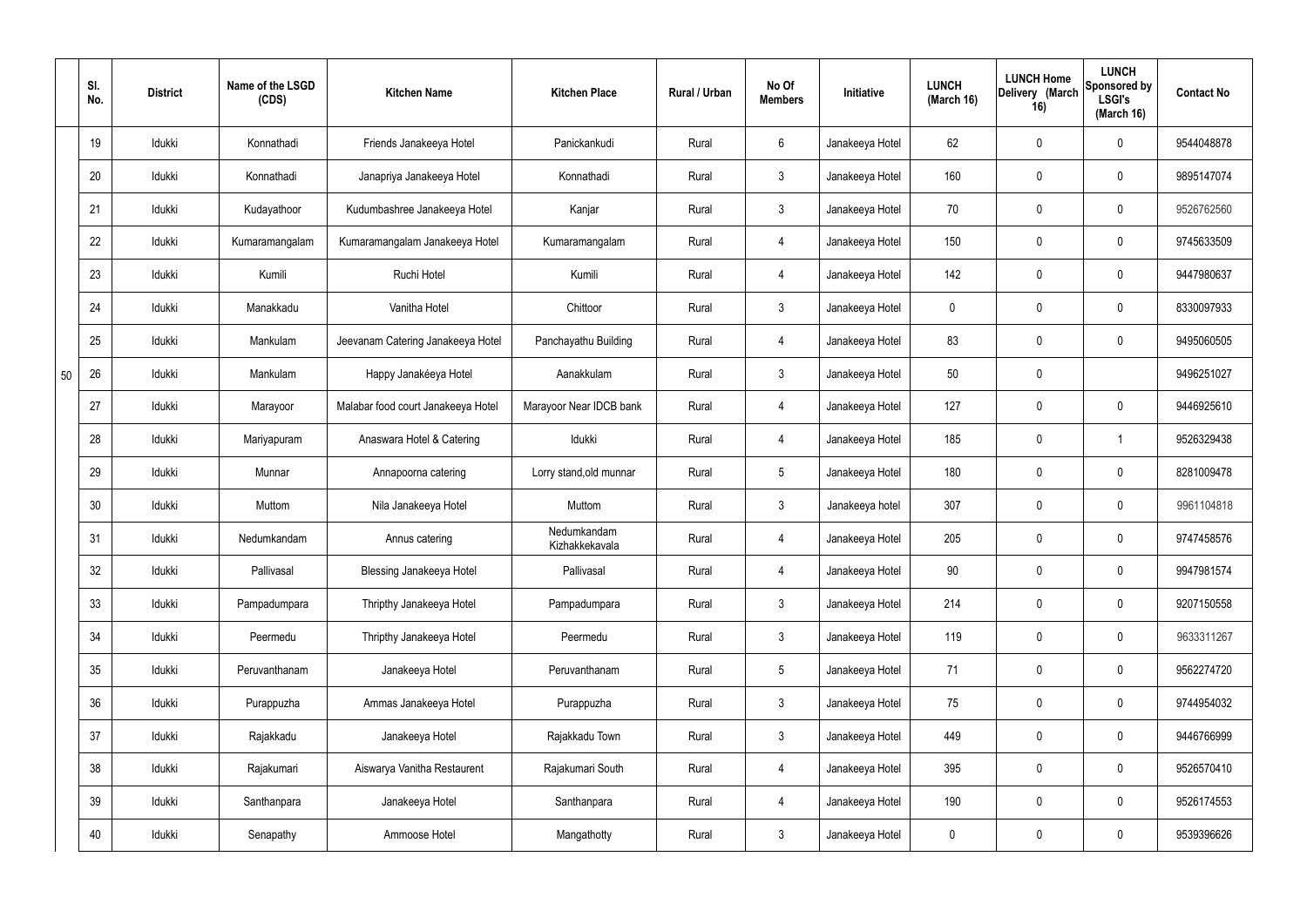|    | SI.<br>No.     | <b>District</b> | Name of the LSGD<br>(CDS)   | <b>Kitchen Name</b>                                | <b>Kitchen Place</b>                      | Rural / Urban | No Of<br><b>Members</b> | Initiative      | <b>LUNCH</b><br>(March 16) | <b>LUNCH Home</b><br>Delivery (March<br>16) | <b>LUNCH</b><br>Sponsored by<br><b>LSGI's</b><br>(March 16) | <b>Contact No</b> |
|----|----------------|-----------------|-----------------------------|----------------------------------------------------|-------------------------------------------|---------------|-------------------------|-----------------|----------------------------|---------------------------------------------|-------------------------------------------------------------|-------------------|
|    | 41             | Idukki          | Udumbannoor                 | Kudumbashree Janakeeya Hotel                       | Udumbannor                                | Rural         | $\mathbf{3}$            | Janakeeya Hotel | 321                        | $\mathbf 0$                                 | $\mathbf 0$                                                 | 9633678438        |
|    | 42             | Idukki          | Upputhara                   | Samarppitha Janakeeya hotel                        | Upputhara                                 | Rural         | $5\overline{)}$         | Janakeeya Hotel | 109                        | $\pmb{0}$                                   |                                                             | 9526590710        |
|    | 43             | Idukki          | Vandanmedu                  | Dharshana Janakeeya Hotel                          | Vandanmedu                                | Rural         | 4                       | Janakeeya Hotel | 192                        | $\pmb{0}$                                   |                                                             | 9744038737        |
|    | 44             | Idukki          | Vandiperiyar                | Vandiperiyar Janakeeya Hotel                       | Vandiperiyar                              | Rural         | $5\overline{)}$         | Janakeeya Hotel | 257                        | $\mathbf 0$                                 | $\mathbf 0$                                                 | 8086863254        |
|    | 45             | Idukki          | Vannappuram                 | Souhrudham Janakeeya Hotel                         | Vannappuram                               | Rural         | $5\overline{)}$         | Janakeeya Hotel | 40                         | $\mathbf 0$                                 | $\mathbf 0$                                                 | 8113054492        |
|    | 46             | Idukki          | Vathikudy                   | Mahima                                             | Murickassery                              | Rural         | $\mathbf{3}$            | Janakeeya Hotel | 203                        | $\mathbf 0$                                 | $\mathbf 0$                                                 | 8289945652        |
|    | 47             | Idukki          | Vattavada                   | Vattavada Kudumbashree Janakeeya<br>Hotel          | Keekkara, Kovilur                         | Rural         | $\overline{4}$          | Janakeeya Hotel | 150                        | $\pmb{0}$                                   |                                                             | 9497790469        |
|    | 48             | Idukki          | Vazhathoppu                 | Grahalakshmi Hotel & Catering                      | Cheruthoni                                | Rural         | 4                       | Janakeeya Hotel | 158                        | $\mathbf 0$                                 | 4                                                           | 9496178884        |
|    | 49             | Idukki          | Vellathooval                | Flowers Janakeeya Hotel                            | Vellathooval                              | Rural         | 4                       | Janakeeya Hotel | $\mathbf 0$                | $\mathbf 0$                                 | $\mathbf 0$                                                 | 9961419892        |
|    | 50             | Idukki          | Velliyamattam               | Padhayam Kudumbashree Janakeeya<br>Hotel           | Velliyamattam                             | Rural         | $\overline{4}$          | Janakeeya Hotel | $\mathbf 0$                | $\mathbf 0$                                 | $\mathbf 0$                                                 | 7902854627        |
| 50 |                |                 |                             |                                                    |                                           |               | 197                     |                 | 7324                       | $\overline{\mathbf{0}}$                     | 6                                                           |                   |
|    | -1             | Kannur          | Maloor                      | Maloor Janakeeya Hotel                             | Thrikandaripoyil, PO-<br>Thrikandaripoyil | Rural         | $\mathbf{3}$            | Janakeeya Hotel | 152                        | $\mathbf 0$                                 | $\mathbf 0$                                                 | 9656132294        |
|    | $\overline{2}$ | Kannur          | Kolachery                   | Janakeeya Hotel                                    | Kolachery Paramba, PO-<br>Kolacheri       | Rural         | $5\overline{)}$         | Janakeeya Hotel | 320                        | $\mathbf 0$                                 | 5                                                           | 9895324699        |
|    | $\mathbf{3}$   | Kannur          | Pinarayi                    | Janakeeya hotel, Pinarayi                          | Pinarayi                                  | Rural         | $6\overline{6}$         | Janakeeya Hotel | 234                        | $\pmb{0}$                                   | $\mathbf 0$                                                 | 9447215211        |
|    | $\overline{4}$ | Kannur          | Muzhakunnu                  | Thripthy Janakeeya Hotel                           | Kakkayangad, Muzhakkunnu                  | Rural         | $5\overline{)}$         | Janakeeya Hotel | 305                        | $\pmb{0}$                                   | $\overline{2}$                                              | 9526047538        |
|    | $5^{\circ}$    | Kannur          | Chapparappadavu             | Kudumbasree janakeeya hotel                        | Near village office,<br>Chapparappadav    | Rural         | 3                       | Janakeeya Hotel | 208                        | $\mathbf 0$                                 | $\mathbf 0$                                                 | 9605413324        |
|    | 6              | Kannur          | Iritty                      | Roopasree Kudumbashree hotel                       | Koolichembra                              | Urban         | 8                       | Janakeeya Hotel | 367                        | $\mathbf 0$                                 | $\mathbf 0$                                                 | 8589921533        |
|    | 7              | Kannur          | Dharmadam                   | Dharmadam Janakeeya hotel                          | Near Andalloor kav,<br>Dharmadam          | Rural         | $\mathbf{3}$            | Janakeeya Hotel | 103                        | 0                                           | $\mathbf 0$                                                 | 9526975778        |
|    | 8              | Kannur          | Peralassery                 | Janakeeya Hotel                                    | Peralassery Town, PO -<br>Mundallur       | Rural         | 9                       | Janakeeya Hotel | 412                        | 0                                           | $\mathbf 0$                                                 | 70256213909       |
|    | 9              | Kannur          | Kadannappalli<br>Panappuzha | Kudumbasree janakeeya hotel                        | Chanthappura                              | Rural         | $\overline{4}$          | Janakeeya Hotel | 151                        | 0                                           | $\mathbf 0$                                                 | 9961089935        |
|    | 10             | Kannur          | Anthur                      | Janakeeya hotel                                    | Dharmasala                                | Urban         | $5\phantom{.0}$         | Janakeeya Hotel | 252                        | $\mathbf 0$                                 | $\mathbf 0$                                                 | 9544138650        |
|    | 11             | Kannur          | Cheruthazham                | Janakeeya Hotel (Thripthi<br>Kudumbashree Canteen) | Pilathara                                 | Rural         | 3 <sup>5</sup>          | Janakeeya Hotel | 231                        | 0                                           | $\overline{0}$                                              | 9947540361        |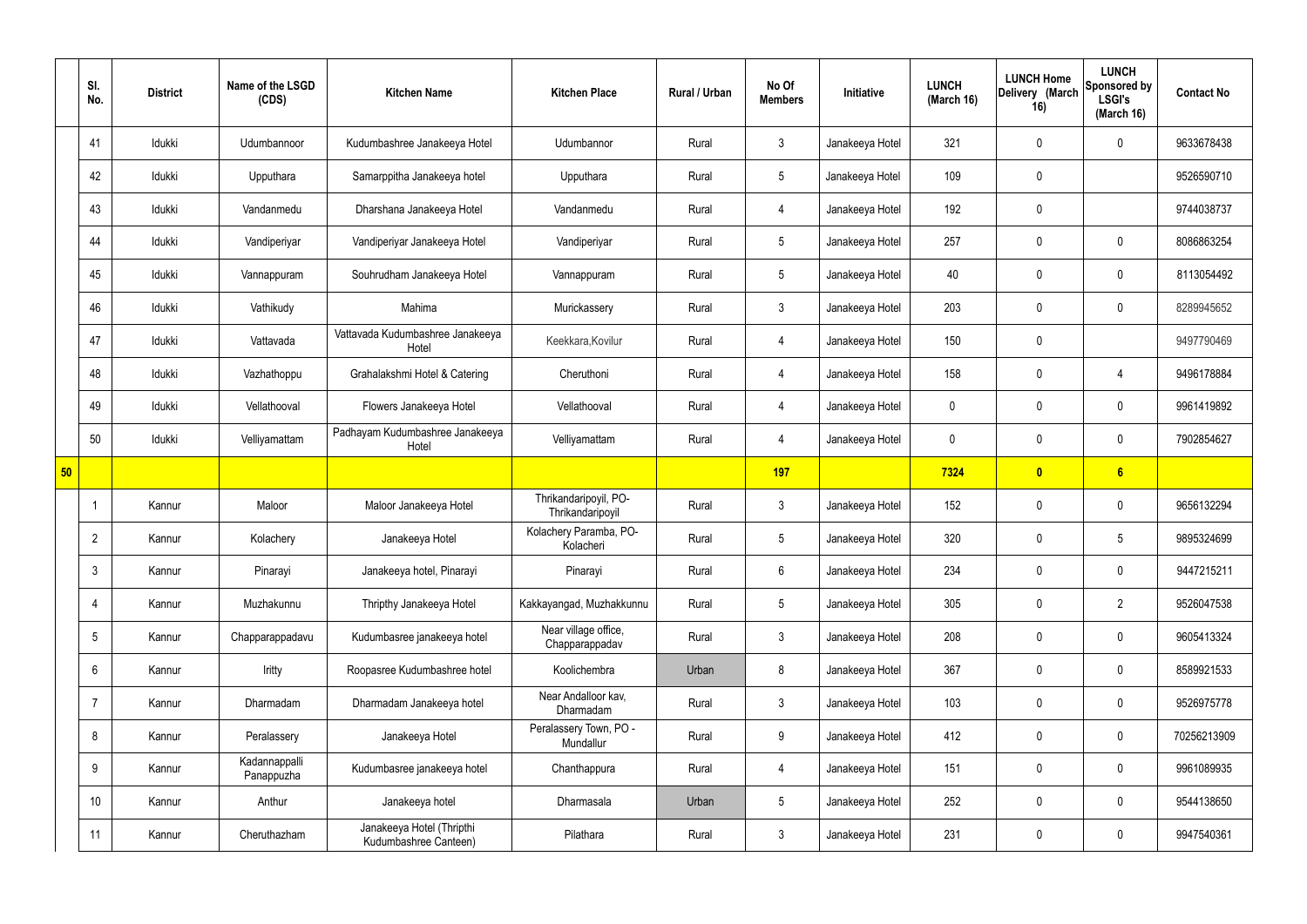| SI.<br>No. | <b>District</b> | Name of the LSGD<br>(CDS) | <b>Kitchen Name</b>          | <b>Kitchen Place</b>                           | Rural / Urban | No Of<br><b>Members</b> | Initiative      | <b>LUNCH</b><br>(March 16) | <b>LUNCH Home</b><br>Delivery (March<br>16) | <b>LUNCH</b><br>Sponsored by<br><b>LSGI's</b><br>(March 16) | <b>Contact No</b> |
|------------|-----------------|---------------------------|------------------------------|------------------------------------------------|---------------|-------------------------|-----------------|----------------------------|---------------------------------------------|-------------------------------------------------------------|-------------------|
| 12         | Kannur          | Peravoor                  | Kudumbashree Janakeeya Hotel | Peravoor Bus stand, Peravoor<br>P <sub>O</sub> | Rural         | $\mathbf{3}$            | Janakeeya Hotel | 236                        | $\mathbf 0$                                 | $\mathbf 0$                                                 | 9947567857        |
| 13         | Kannur          | Kalliassery               | Janakeeya Hotel              | Irinav Road, Payyattam, PO-<br>Irinav          | Rural         | $\overline{4}$          | Janakeeya Hotel | 282                        | $\mathbf 0$                                 | $5\phantom{.0}$                                             | 8848330570        |
| 14         | Kannur          | Panniyannur               | Janakeeya Hotel              | Panoor Block office compound                   | Rural         | $6\phantom{.}6$         | Janakeeya Hotel | 345                        | 0                                           | $\mathbf 0$                                                 | 9447449875        |
| 15         | Kannur          | Kannapuram                | Janakeeya Hotel              | Chynaclay road, Kannapuram                     | Rural         | $5\phantom{.0}$         | Janakeeya Hotel | 188                        | 0                                           | 4                                                           | 8089127045        |
| 16         | Kannur          | Sreekandapuram            | Janakeeya Hotel              | Sreekandapuram, near bus<br>stand              | Urban         | $5\phantom{.0}$         | Janakeeya Hotel | 304                        | $\mathbf 0$                                 | $\mathbf 0$                                                 | 7591948757        |
| 17         | Kannur          | Thalasseri                | Janakeeya Hotel              | New bus stand, Thalasseri                      | Urban         | $6\phantom{.}6$         | Janakeeya Hotel | 660                        | 0                                           | $\mathbf 0$                                                 | 9446263864        |
| 18         | Kannur          | Chokli                    | Janakeeya Hotel              | Olavilam, Chokli                               | Rural         | $5\phantom{.0}$         | Janakeeya Hotel | 136                        | 0                                           | $\mathbf 0$                                                 | 9846892821        |
| 19         | Kannur          | Udayagiri                 | Janakeeya Hotel              | Karthikapuram                                  | Rural         | 4                       | Janakeeya Hotel | 273                        | 0                                           | $\mathbf 0$                                                 | 9562375342        |
| 20         | Kannur          | Karivellur Peralam        | Janakeeya Hotel              | Panchayah building,<br>Onakkunnu               | Rural         | $\overline{4}$          | Janakeeya Hotel | 303                        | 0                                           | $\mathbf 0$                                                 | 7025519714        |
| 21         | Kannur          | Muzhappilangad            | Janakeeya Hotel              | Near FCI godown,<br>Muzhappilangad             | Rural         | $5\phantom{.0}$         | Janakeeya Hotel | 232                        | 0                                           | $\mathbf 0$                                                 | 7306005267        |
| 22         | Kannur          | Narath                    | Janakeeya Hotel              | Janakeeya Hotel, Kambil,<br>Narath             | Rural         | $\overline{7}$          | Janakeeya Hotel | 185                        | 0                                           | $\overline{2}$                                              | 9747441162        |
| 23         | Kannur          | Payyannur                 | Janakeeya Hotel              | Municipality compoud,<br>Payyannur             | Urban         | $\mathbf{3}$            | Janakeeya Hotel | 442                        | 0                                           | $\mathbf 0$                                                 | 9526620805        |
| 24         | Kannur          | Kangol Alappadamba        | Janakeeya Hotel              | Mathil, Near Kangol<br>Alappadamba Panchayath  | Rural         | 4                       | Janakeeya Hotel | 129                        | $\mathbf 0$                                 | $\mathbf 0$                                                 | 9495296142        |
| 25         | Kannur          | Naduvil                   | Janakeeya Hotel              | Panchayath compound,<br>Naduvil town           | Rural         | $\overline{4}$          | Janakeeya Hotel | 150                        | 0                                           | $\mathbf 0$                                                 | 7902902490        |
| 26         | Kannur          | Koothuparamba             | Janakeeya Hotel              | Manghad Vayal, Near HSS<br>Koothuparamba, PO-  | Urban         | 8                       | Janakeeya Hotel | 395                        | 0                                           | $\mathbf 0$                                                 | 9645608253        |
| 27         | Kannur          | Kuttiatoor                | Janakeeya Hotel              | Near Panchayath office,<br>Chattukappara       | Rural         | $5\phantom{.0}$         | Janakeeya Hotel | 104                        | 0                                           | $\mathbf 0$                                                 | 9544644195        |
| 28         | Kannur          | Kathirur                  | Janakeeya Hotel              | Panchayath office building,<br>Kathirur        | Rural         | $5\phantom{.0}$         | Janakeeya Hotel | 215                        | 0                                           | $\mathbf{1}$                                                | 8129404833        |
| 29         | Kannur          | Panoor                    | Janakeeya Hotel              | Elangode, Panoor                               | Urban         | $5\phantom{.0}$         | Janakeeya Hotel | 200                        | 0                                           | $\mathbf 0$                                                 | 9605852157        |
| 30         | Kannur          | Chirakkal                 | Janakeeya Hotel              | Chirakkal weavers,<br>Puthiyatheru             | Rural         | $5\phantom{.0}$         | Janakeeya Hotel | 320                        | 0                                           | $\mathbf 0$                                                 | 9895854873        |
| 31         | Kannur          | Eranjoli                  | Janakeeya Hotel              | Near Thalassery RTO office,<br>Chungam         | Rural         | $5\phantom{.0}$         | Janakeeya Hotel | 236                        | 0                                           | $\mathbf 0$                                                 | 9656368808        |
| 32         | Kannur          | Payam                     | Janakeeya Hotel              | Near Panchayath office,<br>Madathil            | Rural         | $\overline{4}$          | Janakeeya Hotel | 198                        | 0                                           | $\mathbf 0$                                                 | 9496554678        |
| 33         | Kannur          | Eramam Kuttoor            | Janakeeya Hotel              | Mathamangalam, Near CDS<br>office              | Rural         | $\overline{4}$          | Janakeeya Hotel | 151                        | $\pmb{0}$                                   | $\boldsymbol{0}$                                            | 9562473576        |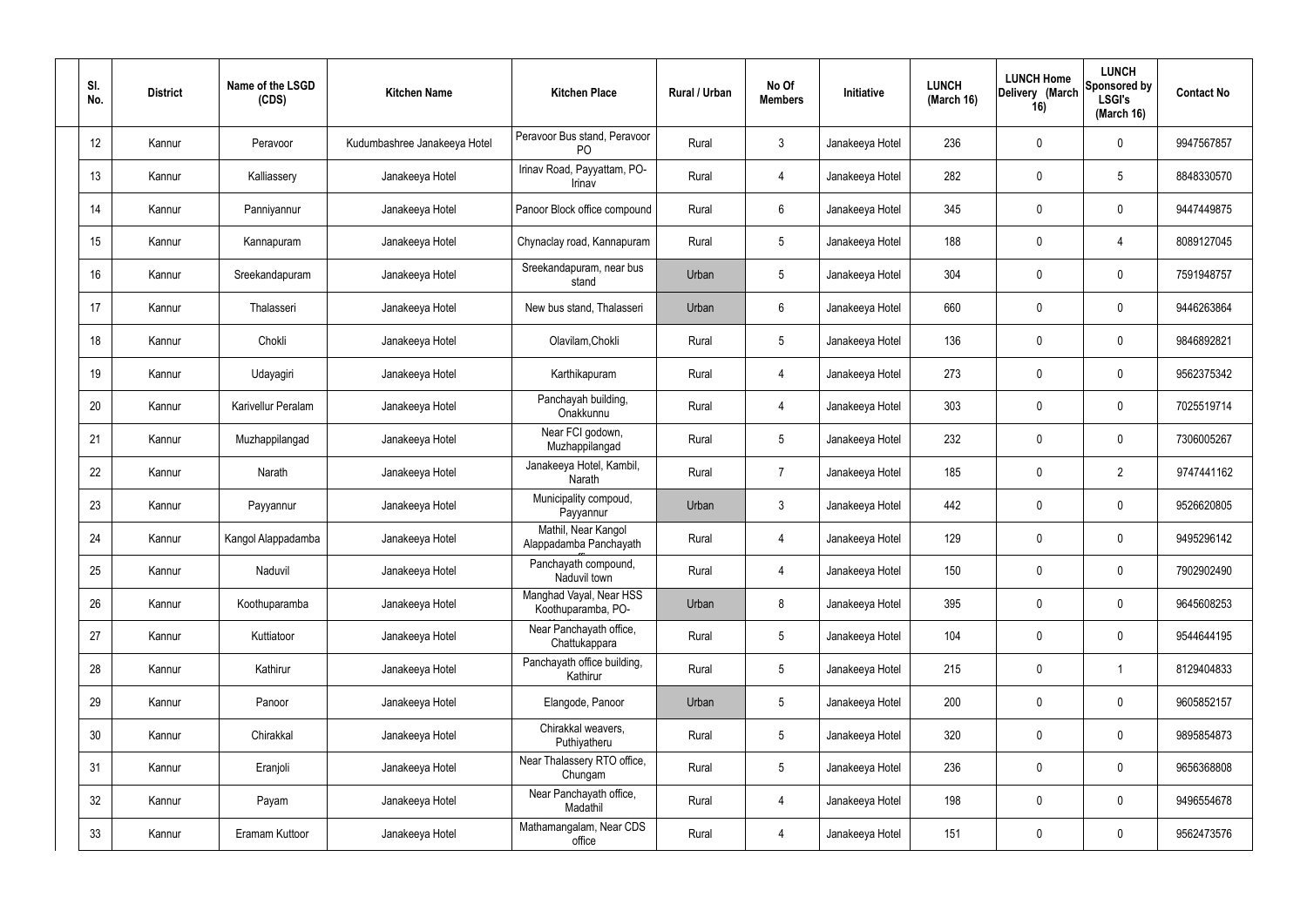|    | SI.<br>No. | <b>District</b> | Name of the LSGD<br>(CDS) | <b>Kitchen Name</b> | <b>Kitchen Place</b>                                           | Rural / Urban | No Of<br><b>Members</b> | Initiative      | <b>LUNCH</b><br>(March 16) | <b>LUNCH Home</b><br>Delivery (March<br>16) | <b>LUNCH</b><br>Sponsored by<br><b>LSGI's</b><br>(March 16) | <b>Contact No</b> |
|----|------------|-----------------|---------------------------|---------------------|----------------------------------------------------------------|---------------|-------------------------|-----------------|----------------------------|---------------------------------------------|-------------------------------------------------------------|-------------------|
|    | 34         | Kannur          | Ramanthally               | Janakeeya hotel     | Ramanthally                                                    | Rural         | 4                       | Janakeeya Hotel | 206                        | $\mathbf 0$                                 | $\mathbf 0$                                                 | 9496705429        |
|    | 35         | Kannur          | Thripangottur             | Janakeeya Hotel     | Kallikkandy, Thripangottur                                     | Rural         | $\mathbf{3}$            | Janakeeya Hotel | $\mathbf 0$                | $\mathbf 0$                                 | $\mathbf 0$                                                 | 9495191659        |
|    | 36         | Kannur          | Madayi                    | Janakeeya Hotel     | Eripuram, Near Vrindhavan<br>Residency, PO Pazhayangadi        | Rural         | $\mathbf{3}$            | Janakeeya Hotel | 145                        | 0                                           |                                                             | 7561006271        |
|    | 37         | Kannur          | Kelakam                   | Janakeeya Hotel     | Kelakam PO                                                     | Rural         | $\mathbf{3}$            | Janakeeya Hotel | 159                        | 0                                           | $\mathbf 0$                                                 | 8113866296        |
|    | 38         | Kannur          | Kurumathoor               | Janakeeya Hotel     | Near GVHSS, Kurumathoor                                        | Rural         | $\mathbf{3}$            | Janakeeya Hotel | 114                        | 0                                           | $\overline{0}$                                              | 9633816470        |
|    | 39         | Kannur          | Peringome Vayakkara       | Janakeeya Hotel     | Peringome, Near Police station                                 | Rural         | $5\phantom{.0}$         | Janakeeya Hotel | 109                        | 0                                           | $\mathbf 0$                                                 | 9961413726        |
|    | 40         | Kannur          | Munderi                   | Janakeeya Hotel     | Kanjirode Karakkadu, Munderi                                   | Rural         | 4                       | Janakeeya Hotel | 302                        | 0                                           | $\overline{0}$                                              | 8547609196        |
|    | 41         | Kannur          | Anjarakandy               | Janakeeya Hotel     | Panayatham Paramba,<br>Anjarankandy                            | Rural         | 4                       | Janakeeya Hotel | 192                        | 0                                           | $\mathbf 0$                                                 | 9496900755        |
| 90 | 42         | Kannur          | Ayyankkunnu               | Janakeeya Hotel     | Ayyankunnu Panchayth<br>Anghadikkadavu                         | Rural         | $\overline{4}$          | Janakeeya Hotel | 169                        | 0                                           | $\mathbf 0$                                                 | 9946734976        |
|    | 43         | Kannur          | Padiyoor                  | Janakeeya Hotel     | Padiyoor PO                                                    | Rural         | 4                       | Janakeeya Hotel | 69                         | 0                                           | $\mathbf 0$                                                 | 9539028498        |
|    | 44         | Kannur          | Ezhome                    | Janakeeya Hotel     | Pazhayangadi bus stand,<br>Ezhom                               | Rural         | $5\overline{)}$         | Janakeeya Hotel | 273                        | 0                                           | $\mathbf 0$                                                 | 8086910862        |
|    | 45         | Kannur          | Koodali                   | Janakeeya Hotel     | Near Koodali Panchayath<br>Office, Kololam, PO -<br>Edayannoor | Rural         | 4                       | Janakeeya Hotel | 161                        | $\mathbf 0$                                 | $\mathbf 0$                                                 | 9526524230        |
|    | 46         | Kannur          | Pappinisseri              | Janakeeya Hotel     | Near EMS Smaraka Govt.<br>Higher secondary school,             | Rural         | $\overline{4}$          | Janakeeya Hotel | 263                        | $\mathbf 0$                                 | $\boldsymbol{0}$                                            | 9605727307        |
|    | 47         | Kannur          | Mattannur                 | Janakeeya Hotel     | Near Municipality office,<br>Mattannur                         | Urban         | $5\phantom{.0}$         | Janakeeya Hotel | 287                        | $\pmb{0}$                                   | $\mathbf 0$                                                 | 7510706897        |
|    | 48         | Kannur          | Chenghalayi               | Janakeeya Hotel     | Valakai, Chenghalayi                                           | Rural         | $\mathbf{3}$            | Janakeeya Hotel | 110                        | $\pmb{0}$                                   | $\pmb{0}$                                                   | 8547696233        |
|    | 49         | Kannur          | Pattiam                   | Janakeeya Hotel     | Cheruvancheri PO,<br>Cheruvancheri                             | Rural         | $\overline{4}$          | Janakeeya Hotel | 233                        | $\pmb{0}$                                   | $\mathbf 0$                                                 | 7025025275        |
|    | 50         | Kannur          | Thaliparamba              | Janakeeya Hotel     | Municipality compoud,<br>Thaliparamba                          | Urban         | $\overline{4}$          | Janakeeya Hotel | 111                        | $\pmb{0}$                                   | $\pmb{0}$                                                   | 8547849019        |
|    | 51         | Kannur          | Payyavoor                 | Janakeeya Hotel     | Payyavoor - PO, Payyavoor                                      | Rural         | $5\phantom{.0}$         | Janakeeya Hotel | 252                        | $\pmb{0}$                                   | $\mathbf 0$                                                 | 9495311608        |
|    | 52         | Kannur          | Kottiyoor                 | Janakeeya Hotel     | Neendunokki, Kottiyoor - PO                                    | Rural         | $5\phantom{.0}$         | Janakeeya Hotel | 111                        | $\pmb{0}$                                   | $\mathbf 0$                                                 | 6282565854        |
|    | 53         | Kannur          | Kunnothparamba            | Janakeeya Hotel     | Kunnothparamba PO,<br>Kunnothparamba                           | Rural         | $\mathbf{3}$            | Janakeeya Hotel | 299                        | $\pmb{0}$                                   | $\mathbf 0$                                                 | 8156840487        |
|    | 54         | Kannur          | Pariyaram                 | Janakeeya Hotel     | Near Panchayath Office,<br>Chithappile poyil, Pariyaram        | Rural         | $\overline{4}$          | Janakeeya Hotel | 143                        | 0                                           | $\boldsymbol{0}$                                            | 9744385083        |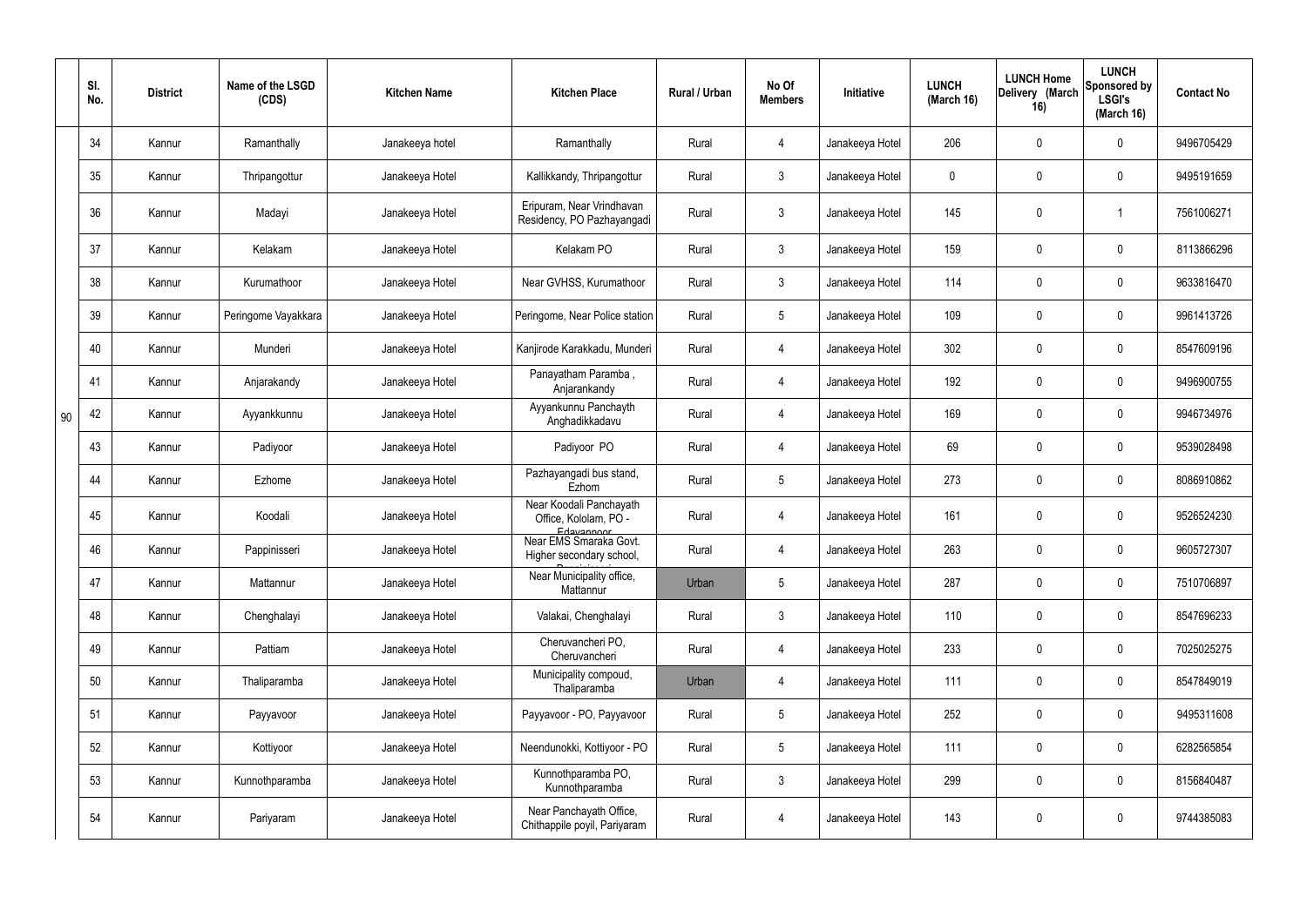| SI.<br>No. | <b>District</b> | Name of the LSGD<br>(CDS) | <b>Kitchen Name</b>                          | <b>Kitchen Place</b>                                   | Rural / Urban | No Of<br><b>Members</b> | Initiative      | <b>LUNCH</b><br>(March 16) | <b>LUNCH Home</b><br>Delivery (March<br>16) | <b>LUNCH</b><br>Sponsored by<br><b>LSGI's</b><br>(March 16) | <b>Contact No</b> |
|------------|-----------------|---------------------------|----------------------------------------------|--------------------------------------------------------|---------------|-------------------------|-----------------|----------------------------|---------------------------------------------|-------------------------------------------------------------|-------------------|
| 55         | Kannur          | Kunjimangalam             | Janakeeya Hotel                              | Old Post office building,<br>Andamkovil, Kunjimangalam | Rural         | 4                       | Janakeeya Hotel | 143                        | $\mathbf 0$                                 | $\mathbf 0$                                                 | 9526981326        |
| 56         | Kannur          | Thillenkeri               | Janakeeya Hotel                              | Thekkam poyil, Near Uliyil<br>Town                     | Rural         | $\mathbf{3}$            | Janakeeya Hotel | 270                        | $\mathbf 0$                                 | $\mathbf 0$                                                 | 9745059451        |
| 57         | Kannur          | Chittariparamba           | Janakeeya Hotel                              | Poovathinkeezhil, PO-<br>Chittariparamba               | Rural         | $6\overline{6}$         | Janakeeya Hotel | 175                        | $\mathbf 0$                                 | $\mathbf 0$                                                 | 8943506825        |
| 58         | Kannur          | Mayyil                    | Janakeeya Hotel                              | Near Mayyil Panchayath office,<br>Mayyil               | Rural         | 4                       | Janakeeya Hotel | 145                        | $\mathbf 0$                                 | $\mathbf 0$                                                 | 9526072638        |
| 59         | Kannur          | Cherukunnu                | Janakeeya Hotel                              | Pallichal, PO - Cherukunnu,<br>Pin -670301             | Rural         | $\overline{4}$          | Janakeeya Hotel | 184                        | $\mathbf 0$                                 | $\mathbf 0$                                                 | 8547361298        |
| 60         | Kannur          | Aaralam                   | Janakeeya Hotel                              | Athikkal, PO - Keezhpally                              | Rural         | $5\phantom{.0}$         | Janakeeya Hotel | 257                        | $\mathbf 0$                                 | $\mathbf 0$                                                 | 9961285762        |
| 61         | Kannur          | Alakkode                  | Janakeeya Hotel                              | Therthally, Therthally PO,<br>Alakkode                 | Rural         | $5\overline{)}$         | Janakeeya Hotel | 212                        | $\mathbf 0$                                 | $\mathbf 0$                                                 | 8547045070        |
| 62         | Kannur          | Malappattam               | Janakeeya Hotel                              | Near Malappattam<br>panchayath, Malappattam            | Rural         | $\mathbf{3}$            | Janakeeya Hotel | 187                        | $\mathbf 0$                                 | $\mathbf 0$                                                 | 9400571842        |
| 63         | Kannur          | Kanichar                  | Janakeeya Hotel                              | Kanichar PO, Kanichar                                  | Rural         | $\mathbf{3}$            | Janakeeya Hotel | 202                        | $\mathbf 0$                                 | $\mathbf 0$                                                 | 9526167667        |
| 64         | Kannur          | Mokeri                    | Kudumbashree Janakeeya Hotel,<br>Mokeri      | Vallangad, Mokeri                                      | Rural         | $5\overline{)}$         | Janakeeya Hotel | 254                        | $\mathbf 0$                                 | $\mathbf 0$                                                 | 9947037223        |
| 65         | Kannur          | Anjarakandy 2             | Kudumbashree Janakeeya Hotel,<br>Anjarakandy | Kavinmoola, Anjarakandy                                | Rural         | $5\phantom{.0}$         | Janakeeya Hotel | 202                        | $\mathbf 0$                                 | $\mathbf 0$                                                 | 9446657510        |
| 66         | Kannur          | Newmahi                   | Kudumbashree Janakeeya Hotel                 | Newmahi bridge, Newmahi                                | Rural         | $\mathbf{3}$            | Janakeeya Hotel | 305\$                      | 0\$                                         | 0\$                                                         | 9946056862        |
| 67         | Kannur          | Keezhallur                | Janakeeya Hotel                              | Kummanam, Elambara                                     | Rural         | $\mathfrak{Z}$          | Janakeeya Hotel | 207                        | $\mathbf 0$                                 | $\mathbf 0$                                                 | 9947648580        |
| 68         | Kannur          | Chembilode                | Janakeeya hotel                              | Chakkarakal bus stand,<br>mowanchery                   | Rural         | $5\phantom{.0}$         | Janakeeya Hotel | 663                        | $\pmb{0}$                                   | $\mathbf 0$                                                 | 9847951631        |
| 69         | Kannur          | vengad                    | Janakeeya hotel                              | mambaram                                               | Rural         | $6\phantom{.}6$         | Janakeeya Hotel | 216                        | $\pmb{0}$                                   | $\mathbf 0$                                                 | 7902970902        |
| 70         | Kannur          | Azhikode                  | Janakeeya hotel                              | vankulathvayayal                                       | Rural         | $\overline{4}$          | Janakeeya Hotel | 163                        | $\pmb{0}$                                   | $\mathbf 0$                                                 | 9895910633        |
| 71         | Kannur          | Kolayad                   | Janakeeya hotel                              | kolayad                                                | rural         | $\mathbf{3}$            | janakeeya hotel | 155                        | $\pmb{0}$                                   | $\mathbf 0$                                                 | 8592065431        |
| 72         | Kannur          | valapattanam              | janakeeya hotel                              | mill road, valapattanam                                | rural         | $\mathbf{3}$            | janakeeya hotel | $\pmb{0}$                  | $\pmb{0}$                                   | $\mathbf 0$                                                 | 9061345312        |
| 73         | Kannur          | Anthur 2                  | annapoorna janakeeya hotel                   | paliyath valapp, po morazha                            | urban         | $\mathbf{3}$            | janakeeya hotel | 198                        | $\pmb{0}$                                   | $\mathbf 0$                                                 | 9526183004        |
| 74         | Kannur          | payyannur 2               | janakeeya hotel                              | kaniyeri, po vellur                                    | urban         | $\mathbf{3}$            | janakeeya hotel | 51                         | $\pmb{0}$                                   | $\pmb{0}$                                                   | 8301817232        |
| 75         | Kannur          | cherupuzha                | janakeeya hotel                              | near panjayath office,<br>cherupuzha, 670511           | rural         | $\overline{4}$          | janakeeya hotel | 327                        | $\pmb{0}$                                   | $\mathbf 0$                                                 | 8547114024        |
| 76         | Kannur          | Eruvessy                  | Janakeeya hotel                              | Panchayath office road,<br>Chemberi                    | Rural         | $\overline{4}$          | Janakeeya hotel | 238                        | $\pmb{0}$                                   | $\pmb{0}$                                                   | 9544893463        |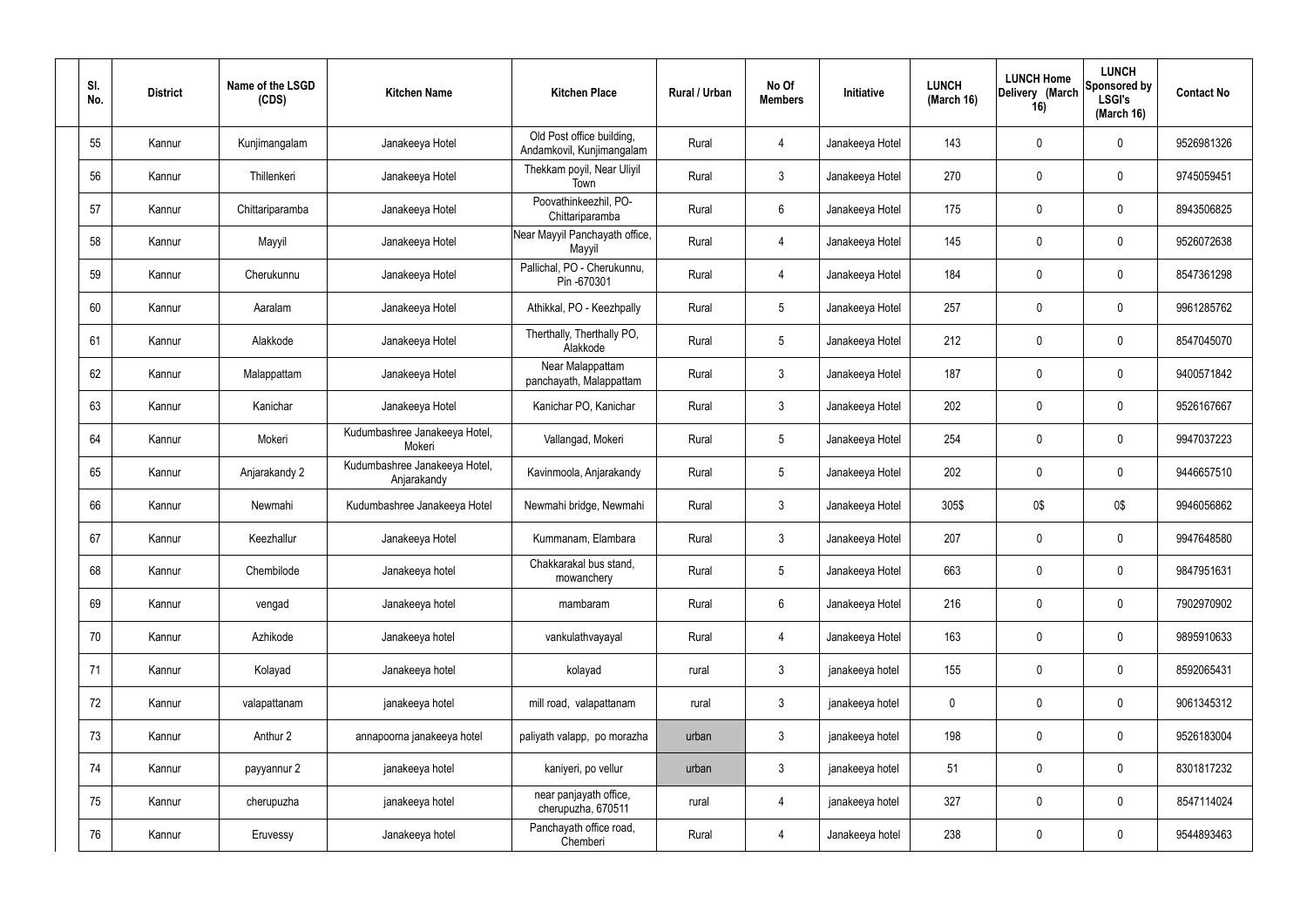|    | SI.<br>No.     | <b>District</b> | Name of the LSGD<br>(CDS) | <b>Kitchen Name</b>             | <b>Kitchen Place</b>                                        | <b>Rural / Urban</b> | No Of<br><b>Members</b> | Initiative      | <b>LUNCH</b><br>(March 16) | <b>LUNCH Home</b><br>Delivery (March<br>16) | <b>LUNCH</b><br>Sponsored by<br><b>LSGI's</b><br>(March 16) | <b>Contact No</b> |
|----|----------------|-----------------|---------------------------|---------------------------------|-------------------------------------------------------------|----------------------|-------------------------|-----------------|----------------------------|---------------------------------------------|-------------------------------------------------------------|-------------------|
|    | 77             | Kannur          | Pattuvam                  | Janakeeya Hotel                 | Near Pattuvam panchayath<br>office, Pattuvam                | Rural                | 5                       | Janakeeya hotel | 204                        | $\pmb{0}$                                   | $\mathbf 0$                                                 | 9539731430        |
|    | 78             | Kannur          | Mangattidom               | Janakeeya Hotel                 | Kaitheri idam, Nirmalagiri PO,<br>Mangattidom               | Rural                | $\overline{7}$          | Janakeeya hotel | 150                        | $\mathbf 0$                                 | $\mathbf 0$                                                 | 9207253934        |
|    | 79             | Kannur          | Panoor                    | Janakeeya Hotel                 | Thundayi peedika, Pukkom,<br>Panoor PO                      | Urban                | 5                       | Janakeeya hotel | 239                        | $\pmb{0}$                                   | $\mathbf 0$                                                 | 9605852157        |
|    | 80             | Kannur          | Kottayam                  | Janakeeya hotel                 | Kottayam malabar, Kottayam<br>panchayath building, Kottayam | Rural                | 5                       | Janakeeya hotel | 162                        | $\mathbf 0$                                 | $\mathbf 0$                                                 | 9656672187        |
|    | 81             | Kannur          | Ulikkal                   | Janakeeya hotel                 | Vattiyam thodu (po) Mattara,<br>Ulikkal, 670705             | Rural                | 5                       | Janakeeya hotel | 76                         | $\mathbf 0$                                 | $\mathbf 0$                                                 | 8086777517        |
|    | 82             | Kannur          | Kadambur                  | Janakeeya hotel                 | Kadachira, Kadambur                                         | Rural                | 5                       | Janakeeya hotel | 160                        | $\mathbf 0$                                 | $\mathbf 0$                                                 | 9847178332        |
|    | 83             | Kannur          | Irikkoor                  | Janakeeya hotel                 | Peruvalathuparambu, PO -<br>Irikkoor                        | Rural                | $\overline{4}$          | Janakeeya hotel | 150                        | $\pmb{0}$                                   | $\mathbf 0$                                                 | 9746864255        |
|    | 84             | Kannur          | Mattool                   | Janakeeya hotel                 | Mattool central, Mattool                                    | Rural                | 5                       | Janakeeya hotel | $\boldsymbol{0}$           | $\mathbf 0$                                 | $\mathbf 0$                                                 | 9895321842        |
|    | 85             | Kannur          | Thalasseri -2             | Janakeeya hotel                 | Thalayi harbour, Thalasseri                                 | Urban                | 5                       | Janakeeya hotel | 205                        | $\pmb{0}$                                   | $\mathbf 0$                                                 | 9605745402        |
|    | 86             | Kannur          | Kannur                    | Janakeeya hotel                 | Pallipoyil division, Kannur<br>corporation                  | Urban                | $\mathbf{3}$            | Janakeeya hotel | 128                        | $\pmb{0}$                                   | $\mathbf 0$                                                 | 9745243643        |
|    | 87             | Kannur          | Ulikkal                   | Janakeeya hotel                 | Manikkadavu PO,<br>Manikkadadavu - 670705                   | Rural                | 5                       | Janakeeya hotel | 168                        | $\pmb{0}$                                   | $\mathbf 0$                                                 | 8547972988        |
|    | 88             | Kannur          | payam                     | Janakeeya hotel                 | vallithod, Kiliyanthara po<br>670706                        | Rural                | 5                       | Janakeeya Hotel | 282                        | $\pmb{0}$                                   | $\pmb{0}$                                                   | 8848760234        |
|    | 89             | Kannur          | Naduvil                   | Janakeeya Hotel                 | karuvanchal                                                 | Rural                | 6                       | janakeeya hotel | 162                        | $\mathbf 0$                                 | $\mathbf 0$                                                 | 9495191934        |
|    | 90             | Kannur          | Mattanur-2                | Janakeeya Hotel                 | Uruvachal                                                   | Urban                |                         | Janakeeya Hotel | 231                        | $\pmb{0}$                                   | $\mathbf 0$                                                 | 9400477400        |
| 90 |                |                 |                           |                                 |                                                             |                      | 396                     |                 | 19198                      | $\pmb{0}$                                   | 20                                                          |                   |
|    |                | kasaragod       | kayyur cheemeni           | janakeeya hotel cheemeni        | cheemeni                                                    | Rural                | 4                       | janakeeya hotel | $\pmb{0}$                  |                                             |                                                             |                   |
|    | $\overline{2}$ | Kasaragod       | Pilicode                  | Janakeeya Hotel, Pilicode       | Kalikkadavu                                                 | Rural                | $\overline{4}$          | Janakeeya Hotel | $\pmb{0}$                  | $\pmb{0}$                                   | $\mathbf 0$                                                 | 9944087661        |
|    | $\mathbf{3}$   | Kasaragod       | Kodom belur               | janakeeya hotel kalichanadukkam | Kalichanadukkam                                             | Rural                | $\overline{4}$          | Janakeeya Hotel | $\pmb{0}$                  | $\pmb{0}$                                   | $\mathbf 0$                                                 | 9562820280        |
|    | $\overline{4}$ | Kasaragod       | Chemnad                   | Oruma janakeeya hotel           | Koliyadkam                                                  | Rural                | 5                       | Janakeeya Hotel | 75                         | $\pmb{0}$                                   | $\mathbf 0$                                                 | 9567660603        |
|    | 5              | Kasaragod       | Trikarpur                 | Janakeeya Hotel                 | Trikaripur                                                  | Rural                | $5\phantom{.0}$         | Janakeeya Hotel | $\pmb{0}$                  | $\pmb{0}$                                   | $\mathbf 0$                                                 | 8086392698        |
|    | 6              | Kasaragod       | Panathady                 | janakeeya hotel panthoor        | Panathoor                                                   | Rural                | $\overline{4}$          | Janakeeya Hotel | $\pmb{0}$                  | $\pmb{0}$                                   | $\mathbf 0$                                                 | 8943109804        |
|    |                | Kasaragod       | West eleri                | Thripthi Janakeeya hotel        | Bheemanadi                                                  | Rural                | 4                       | Janakeeya Hotel | 110                        | $\pmb{0}$                                   | $\pmb{0}$                                                   | 9497847040        |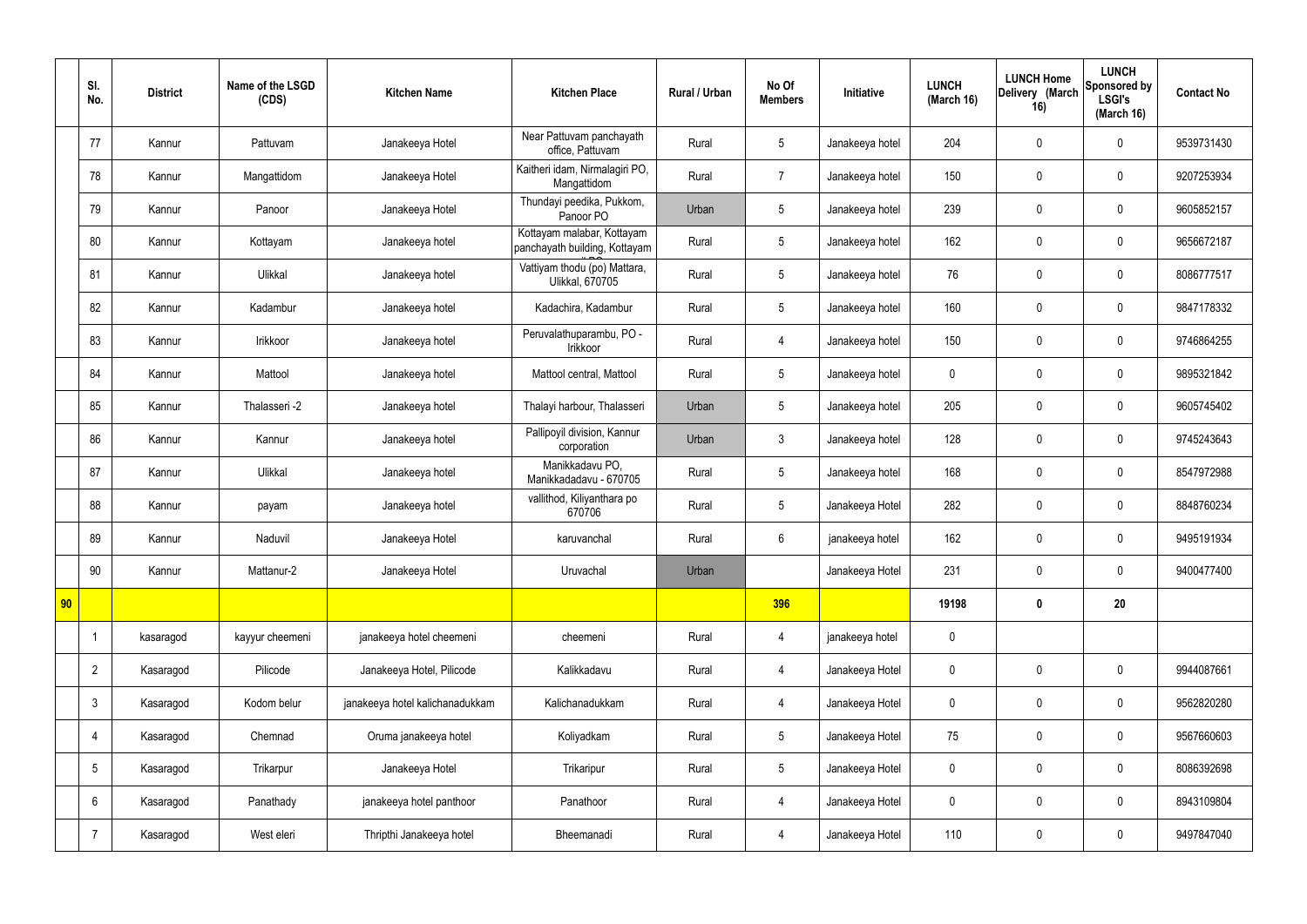| SI.<br>No. | <b>District</b> | Name of the LSGD<br>(CDS) | <b>Kitchen Name</b>     | <b>Kitchen Place</b>  | Rural / Urban | No Of<br><b>Members</b> | Initiative      | <b>LUNCH</b><br>(March 16) | <b>LUNCH Home</b><br>Delivery (March<br>16) | <b>LUNCH</b><br>Sponsored by<br><b>LSGI's</b><br>(March 16) | <b>Contact No</b> |
|------------|-----------------|---------------------------|-------------------------|-----------------------|---------------|-------------------------|-----------------|----------------------------|---------------------------------------------|-------------------------------------------------------------|-------------------|
| 8          | Kasaragod       | Madikai                   | Salkara Janakeeya hotel | Madikai               | Rural         | $\mathbf{3}$            | Janakeeya Hotel | $\mathbf 0$                | $\mathbf 0$                                 | $\mathbf 0$                                                 | 8281850733        |
| 9          | Kasaragod       | Valiyaparamba             | Janakeeya hotel         | Valiyaparamba         | Rural         | $\mathbf{3}$            | Janakeeya Hotel | $\mathbf 0$                | $\mathbf 0$                                 | $\mathbf 0$                                                 | 9745962447        |
| 10         | Kasaragod       | Ajanur                    | Janakeeya hotel         | Vellikkoth            | Rural         | $\mathbf{3}$            | Janakeeya Hotel | $\mathbf 0$                | $\mathbf 0$                                 | $\mathbf 0$                                                 | 7558068272        |
| 11         | Kasaragod       | Badiadka                  | Janakeeya hotel         | Badiadka              | Rural         | $\overline{4}$          | Janakeeya Hotel | $\mathbf 0$                | $\mathbf 0$                                 | $\mathbf 0$                                                 | 9539359291        |
| 12         | Kasaragod       | Kuttikkol                 | Janakeeya hotel         | Kuttikkol             | Rural         | $\overline{4}$          | Janakeeya Hotel | $\mathbf 0$                | $\mathbf 0$                                 | $\mathbf 0$                                                 | 8547062480        |
| 13         | Kasaragod       | Delampadi                 | Janakeeya hotel         | Delampadi             | Rural         | $\overline{4}$          | Janakeeya hotel | $\mathbf 0$                | $\mathbf 0$                                 | $\mathbf 0$                                                 | 9496702505        |
| 14         | Kasaragod       | Meenja                    | Janakeeya hotel         | Miyapadav             | Rural         | $\overline{4}$          | Janakeeya Hotel | $\mathbf 0$                | $\mathbf 0$                                 | $\mathbf 0$                                                 | 9497161960        |
| 15         | Kasaragod       | Puthige                   | Janakeeya hotel         | Puthige               | Rural         | $\mathbf{3}$            | Janakeeya hotel | $\mathbf 0$                | $\mathbf 0$                                 | $\mathbf 0$                                                 | 8592071686        |
| 16         | Kasaragod       | Bedaduka                  | Janakeeya hotel         | Kundamkuzhi           | Rural         | $\mathbf{3}$            | Janakeeya hotel | $\mathbf 0$                | $\pmb{0}$                                   | $\mathbf 0$                                                 | 8281092860        |
| 17         | Kasaragod       | muliyar                   | Janakeeya Hotel         | Bovikanam             | Rural         | 9                       | Janakeeya Hotel | $\mathbf 0$                | $\mathbf 0$                                 | $\mathbf 0$                                                 | 7034632654        |
| 18         | Kasaragod       | Pallikara                 | Janakeeya Hotel         | Pallikara             | Rural         | $\overline{4}$          | Janakeeya Hotel | $\mathbf 0$                | $\mathbf 0$                                 | $\mathbf 0$                                                 | 7034016505        |
| 19         | Kasaragod       | Kinanoor karinthalam      | Janakeeya Hotel         | Parappa               | Rural         | $5\overline{)}$         | Janakeeya hotel | $\mathbf 0$                | $\pmb{0}$                                   | $\mathbf 0$                                                 | 9526063885        |
| 20         | Kasaragod       | Nileswaram                | Janakeeya Hotel         | Nileswaram market     | Urban         | 5                       | Janakeeya hotel | $\mathbf 0$                | 0                                           | $\mathbf 0$                                                 | 6235177323        |
| 21         | Kasaragod       | Kanhangad 1               | Janakeeya hotel         | Kanhangad town        | Urban         | 5                       | Janakeeya hotel | \$256                      | $\pmb{0}$                                   | $\mathbf 0$                                                 | 8111858204        |
| 22         | Kasaragod       | Kanhangad 1               | Janakeeya hotel         | Nr.Mini civil station | Urban         | $\mathbf{3}$            | Janakeeya hotel | $\pmb{0}$                  | 125                                         | $\mathbf 0$                                                 | 9495561250        |
| 23         | Kasaragod       | Paivalige                 | Janakeeya hotel         | Paivalige             | Rural         | $\overline{4}$          | Janakeeya hotel | $\pmb{0}$                  | $\pmb{0}$                                   | $\mathbf 0$                                                 | 7356491447        |
| 24         | Kasaragod       | Manjeswaram               | Janakeeya Hotel         | Manjeswaram           | Rural         | $\overline{4}$          | Janakeeya Hotel | $\pmb{0}$                  | $\pmb{0}$                                   | $\mathbf 0$                                                 | 9562867549        |
| 25         | Kasaragod       | Kanhangad 2               | Janakeeya Hotel         | Kottrachal            | Urban         | $\mathbf{3}$            | Janakeeya Hotel | $\pmb{0}$                  | $\pmb{0}$                                   | $\mathbf 0$                                                 | 7025961094        |
| 26         | Kasaragod       | Cheruvathur               | Janakeeya hotel         | Kavumchira            | Rural         | $5\phantom{.0}$         | Janakeeya Hotel | 157                        | $\pmb{0}$                                   | $\mathbf 0$                                                 | 9562358039        |
| 27         | Kasaragod       | Padne                     | Janakeeya Hotel         | Nadakkavu             | Rural         | $\mathbf{3}$            | Janakeeya Hotel | $\pmb{0}$                  | $\pmb{0}$                                   | $\mathbf 0$                                                 | 9744087661        |
| 28         | Kasaragod       | Kasaragod                 | Janakeeya Hotel         | Kasaragod             | Urban         | 4                       | Janakeeya Hotel | 100                        | $\pmb{0}$                                   | $\mathbf 0$                                                 | 9633400269        |
| 29         | Kasarkode       | Pallikkara                | Janakeeya Hotel         | Perladukkam           | Rural         | 4                       | Janakeeya Hotel | $\pmb{0}$                  | $\pmb{0}$                                   | $\boldsymbol{0}$                                            | 9544582935        |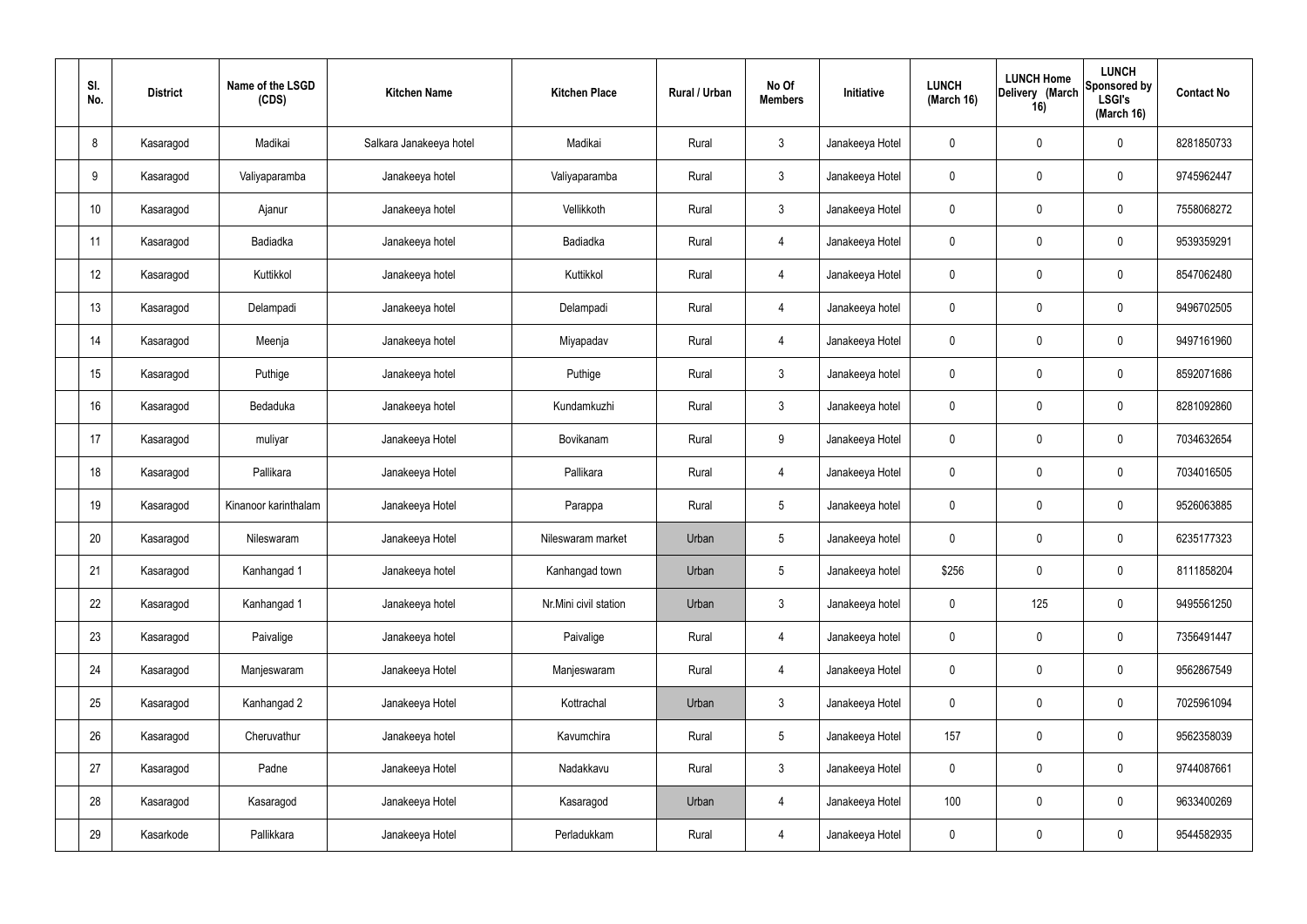|    | SI.<br>No.      | <b>District</b> | Name of the LSGD<br>(CDS) | <b>Kitchen Name</b>          | <b>Kitchen Place</b>                 | Rural / Urban | No Of<br><b>Members</b> | Initiative      | <b>LUNCH</b><br>(March 16) | <b>LUNCH Home</b><br>Delivery (March<br>16) | <b>LUNCH</b><br>Sponsored by<br><b>LSGI's</b><br>(March 16) | <b>Contact No</b> |
|----|-----------------|-----------------|---------------------------|------------------------------|--------------------------------------|---------------|-------------------------|-----------------|----------------------------|---------------------------------------------|-------------------------------------------------------------|-------------------|
|    | 30              | Kasargode       | Kumbala                   | Janakeeya Hotel              | Kumbala                              | Rural         | $\mathbf{3}$            | Janakeeya Hotel | $\mathbf 0$                | $\mathbf 0$                                 | $\mathbf 0$                                                 | 7012142329        |
|    | 31              | Kasargode       | Karadka                   | Janakeeya Hotel              | Mulleria                             | Rural         | $\overline{7}$          | Janakeeya Hotel | $\mathbf 0$                | $\mathbf 0$                                 | $\mathbf 0$                                                 | 8281395910        |
|    | 32              | Kasaragode      | Vorkady                   | Janakeeya Hotel              | Vorkady                              | Rural         | $\mathbf{3}$            | Janakeeya Hotel | $\mathbf 0$                | $\mathbf 0$                                 | $\mathbf 0$                                                 | 8547223339        |
|    | 33              | Kasaragode      | Balal                     | Janakeeya hotel              | Balal                                | Rural         | $\mathbf{3}$            | Janakeeya hotel | $\mathbf 0$                | $\mathbf 0$                                 | $\mathbf 0$                                                 | 7510839676        |
|    | 34              | Kasaragod       | Nileswaram                | mahima janakeeya hotel       | kanichira                            | urban         | $\overline{4}$          | janakeeya hotel | $\mathbf 0$                | $\pmb{0}$                                   | $\mathbf 0$                                                 | 8590121681        |
|    | 35              | Kasaragode      | Kallar                    | janakeeya hotel              | kallar                               | rural         | $\overline{4}$          | janakeeya hotel | $\mathbf 0$                | $\pmb{0}$                                   | $\mathbf 0$                                                 | 9562820280        |
|    | 36              | Kasaragode      | Mangalpady                | janakeeya hotel              | mangalpady                           | rural         | $\overline{4}$          | janakeeya hotel | $\mathbf 0$                | $\pmb{0}$                                   | $\mathbf 0$                                                 | 9633488309        |
|    | 37              | kasaragod       | Uduma                     | granma janakeeya hotel       | palakkunnu                           | Rural         | $\overline{4}$          | janakeeya hotel | $\mathbf 0$                | $\mathbf 0$                                 | $\mathbf 0$                                                 | 8129957159        |
|    | 38              | Kasaragod       | pullur periya             | Salkara Janakeeya hotel      | periya                               | Rural         | $5\phantom{.0}$         | janakeeya hotel | $\mathbf 0$                | $\pmb{0}$                                   | $\mathbf 0$                                                 | 8547309266        |
|    | 39              | kasaragod       | kumbadaje                 | janakeeya hotel              | kumbadaje                            | Rural         | $\mathbf{3}$            | janakeeya hotel | $\mathbf 0$                | $\mathbf 0$                                 | $\mathbf 0$                                                 | 8593848698        |
|    | 40              | Kasaragod       | Chengala                  | Janakeeya Hotel              | Cherkkala                            | Rural         | $\mathbf{3}$            | Janakeeya Hotel | $\mathbf 0$                | $\pmb{0}$                                   | $\mathbf 0$                                                 |                   |
|    | 41              | kasaragod       | East eleri                | janakeeya hotel              | east eleri                           | Rural         | $\mathbf{3}$            | janakeeya hotel | $\mathbf 0$                | $\pmb{0}$                                   | $\mathbf 0$                                                 |                   |
|    | 42              | kasaragod       | karadka                   | janakeeya hotel              | karmam thody                         | Rural         | 10                      | janakeeya hotel | $\mathbf 0$                | $\mathbf 0$                                 | $\mathbf 0$                                                 |                   |
|    | 43              | kasargod        | madhur                    | janakeeya hotel              | madhur                               | Rural         |                         | janakeeya hotel | 150                        |                                             |                                                             |                   |
| 43 |                 |                 |                           |                              |                                      |               | 175                     |                 | 848                        | $\pmb{0}$                                   | $\mathbf 0$                                                 |                   |
|    |                 | Kollam          | Chathannur                | Memsahib                     | Sheemaaty junction                   | Rural         | $5\overline{)}$         | Janakeeya Hotel | 338                        | $\pmb{0}$                                   | $\mathbf 0$                                                 | 9446246685        |
|    | $\overline{2}$  | Kollam          | Melila                    | Atham Unit                   | Melila                               | Rural         | $\overline{7}$          | Janakeeya Hotel | 227                        | $\pmb{0}$                                   | $\mathbf 0$                                                 | 9961178040        |
|    | $\mathfrak{Z}$  | Kollam          | Kulakkada                 | Ruchi Snacks & Catering Unit | Poovattoor                           | Rural         | $\overline{4}$          | Janakeeya Hotel | 205                        | $\pmb{0}$                                   | $\mathbf 0$                                                 | 7907941183        |
|    | $\overline{4}$  | Kollam          | Ittiva                    | Nanma Janakeeya hotel        | Kattampally                          | Rural         | $5\overline{)}$         | Janakeeya Hotel | $\mathbf 0$                | $\pmb{0}$                                   | $\mathbf 0$                                                 | 9809171887        |
|    | $5\phantom{.0}$ | Kollam          | Sooranad North            | Nanma catering unit          | Sooranadu higher secondary<br>school | Rural         | $5\phantom{.0}$         | Janakeeya Hotel | 121                        | $\pmb{0}$                                   | $\mathbf 0$                                                 | 9846082469        |
|    | $6\phantom{.}$  | Kollam          | Clappana                  | Bismi catering               | Palakulangara                        | Rural         | $5\overline{)}$         | Janakeeya Hotel | 92                         | $\pmb{0}$                                   | $\mathbf 0$                                                 | 9847901413        |
|    | $\overline{7}$  | Kollam          | Mayyanad                  | Krishnas Janakeeya hotel     | Eravipuram                           | Rural         | $3\phantom{a}$          | Janakeeya Hotel | 124                        | $\pmb{0}$                                   | $\boldsymbol{0}$                                            | 9656477455        |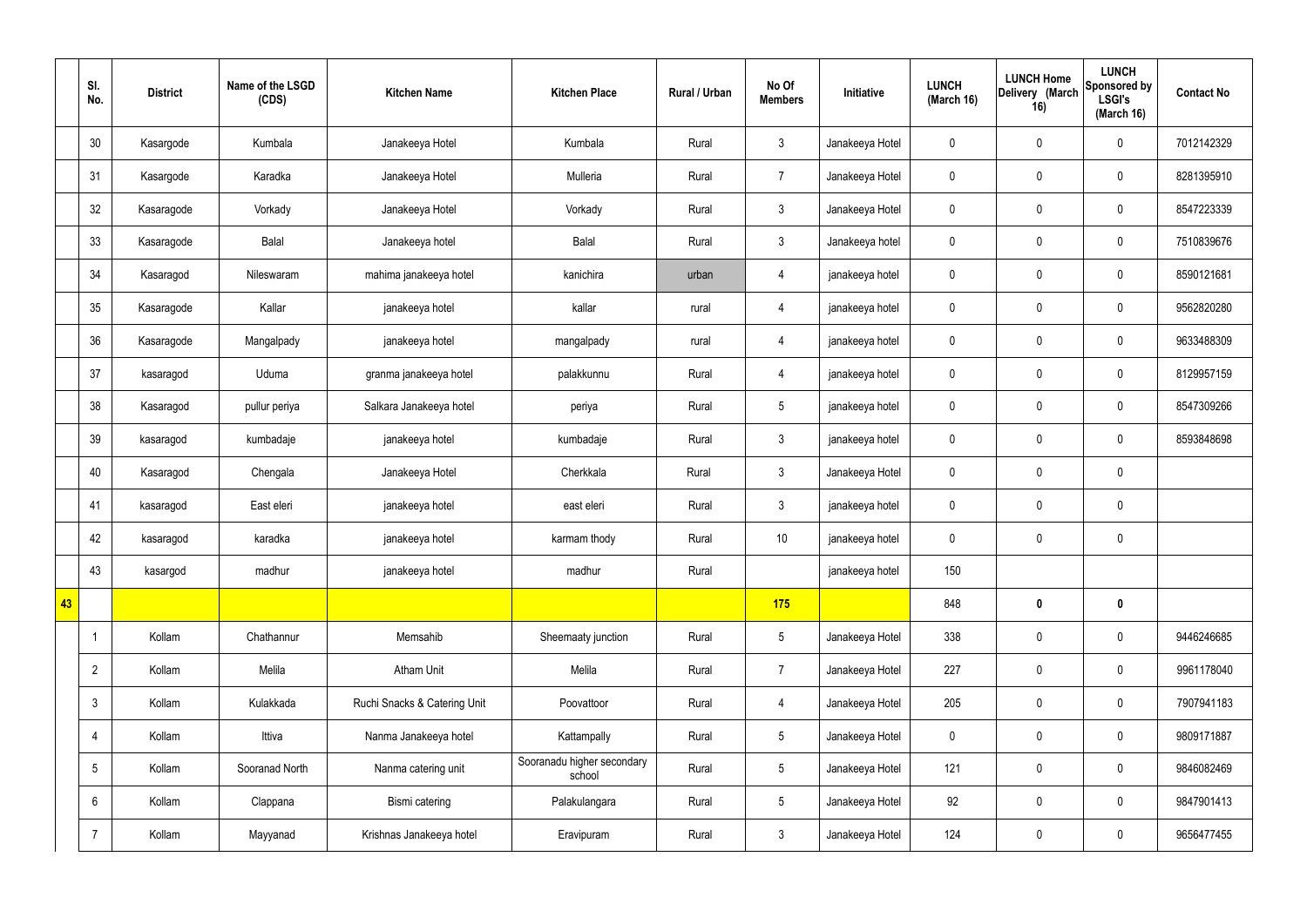| SI.<br>No. | <b>District</b> | Name of the LSGD<br>(CDS) | <b>Kitchen Name</b>              | <b>Kitchen Place</b>         | Rural / Urban | No Of<br><b>Members</b> | Initiative      | <b>LUNCH</b><br>(March 16) | <b>LUNCH Home</b><br>Delivery (March<br>16) | <b>LUNCH</b><br>Sponsored by<br><b>LSGI's</b><br>(March 16) | <b>Contact No</b> |
|------------|-----------------|---------------------------|----------------------------------|------------------------------|---------------|-------------------------|-----------------|----------------------------|---------------------------------------------|-------------------------------------------------------------|-------------------|
| 8          | Kollam          | Mayyanad                  | Souhridha Janakeeya hotel        | Pattarumukku,                | Rural         | 9                       | Janakeeya Hotel | 240                        | 0                                           | $\mathbf 0$                                                 | 7902645448        |
| 9          | Kollam          | Kulasekharapuram          | adi sakthi                       | Puthentheruvu.               | Rural         | $5\phantom{.0}$         | Janakeeya Hotel | 198                        | $\mathbf 0$                                 | $\mathbf 0$                                                 | 9656890790        |
| 10         | Kollam          | Thekkumbhagam             | Krishna hotel                    | Nadakavu junction            | Rural         | $\overline{4}$          | Janakeeya Hotel | 48                         | $\mathbf 0$                                 | $\mathbf 0$                                                 | 9961070031        |
| 11         | Kollam          | Oachira                   | Parabhramam catering             | near oachira , ITI canteen,  | Rural         | 4                       | Janakeeya Hotel | $\mathbf 0$                | 0                                           | $\mathbf 0$                                                 | 9562283927        |
| 12         | Kollam          | Thodiyoor                 | Samridhi activity group          | Lpschool thodiyoor           | Rural         | $5\phantom{.0}$         | Janakeeya Hotel | 126                        | $\mathbf 0$                                 | $\mathbf 0$                                                 | 9895703572        |
| 13         | Kollam          | Thrikkovilvattom          | Murari catering, janakeeya hotel | Mukhathala                   | Rural         | $\overline{4}$          | Janakeeya Hotel | 88                         | 0                                           | $\mathbf 0$                                                 | 9847072544        |
| 14         | Kollam          | Sasthamcotta              | Sreedurgha catering              | Jemini hotel sasthamcotta    | Rural         | $\overline{7}$          | Janakeeya Hotel | 121                        | $\mathbf 0$                                 | $\mathbf 0$                                                 | 9744368496        |
| 15         | Kollam          | Kollam                    | Athulya catering                 | Thirumullavaram              | Urban         | 4                       | Janakeeya Hotel | 255                        | 0                                           | $\mathbf 0$                                                 | 9048646080        |
| 16         | Kollam          | West Kallada              | Keerthi catering                 | Karalimukku                  | Rural         | $5\phantom{.0}$         | Janakeeya Hotel | 145                        | $\mathbf 0$                                 | $\mathbf 0$                                                 | 9605206907        |
| 17         | Kollam          | Thazhava                  | Pavizham                         | Karutheri junction           | Rural         | $5\phantom{.0}$         | Janakeeya Hotel | 238                        | 0                                           | $\mathbf 0$                                                 | 8086704216        |
| 18         | Kollam          | Kollam                    | Niravu catering                  | Chinnakkada                  | Urban         | $5\phantom{.0}$         | Janakeeya Hotel | 238                        | 0                                           | $\mathbf 0$                                                 | 9633073613        |
| 19         | Kollam          | Kundara                   | Ammu Catering unit               | Mulavana LP school           | Rural         | 4                       | Janakeeya Hotel | 235                        | 0                                           | $\mathbf 0$                                                 | 9633518572        |
| 20         | Kollam          | Neduvathur                | Pooja hotel                      | Thevalappuram                | Rural         | $\mathbf{3}$            | Janakeeya Hotel | 23                         | 0                                           | $\mathbf 0$                                                 | 9745376675        |
| 21         | Kollam          | Punalur                   | Jyothi Catering                  | Punalur                      | Urban         | 4                       | Janakeeya Hotel | 245                        | $\mathbf 0$                                 | $\mathbf 0$                                                 | 9961249345        |
| 22         | Kollam          | Punalur                   | Mahima Catering                  | Punalur                      | Urban         | $5\phantom{.0}$         | Janakeeya Hotel | 275                        | 0                                           | $\mathbf 0$                                                 | 9496112957        |
| 23         | Kollam          | Punalur                   | Safalyam Catering                | Punalur                      | Urban         | $5\phantom{.0}$         | Janakeeya Hotel | 344                        | 0                                           | $\mathbf 0$                                                 | 9495476197        |
| 24         | Kollam          | Thrikkaruva               | Janakeeya Bhakshanashala         | Thinavila Junction Kanjaveli | Rural         | $\overline{4}$          | Janakeeya Hotel | 89                         | 0                                           | $\mathbf 0$                                                 | 9645069880        |
| 25         | Kollam          | Chithara                  | AKG Janakeeya Hotel              | Kizhakkumbagom               | Rural         | $5\phantom{.0}$         | Janakeeya Hotel | 126                        | 0                                           | $\mathbf 0$                                                 | 9495701987        |
| 26         | Kollam          | South Paravur             | Kshree janakeeya hotel           | Busstand , paravur           | Urban         | $5\phantom{.0}$         | Janakeeya Hotel | 125                        | 0                                           | $\mathbf 0$                                                 | 8606179380        |
| 27         | Kollam          | Mynagappally              | Anugraha hotel                   | Kadappa                      | Rural         | $5\phantom{.0}$         | Janakeeya Hotel | 150                        | 0                                           | $\mathbf 0$                                                 | 9995085705        |
| 28         | Kollam          | Mandrothuruthu            | Janakeeya Bhakshanashala         | Thoombummukham               | 121           | $\overline{4}$          | Janakeeya Hotel | 76                         | 0                                           | $\mathbf 0$                                                 | 9526648057        |
| 29         | Kollam          | Karungappally             | Bagya catering                   | Muncipality                  | Urban         | 4                       | Janakeeya Hotel | 0                          | 0                                           | $\mathbf 0$                                                 | 9947702130        |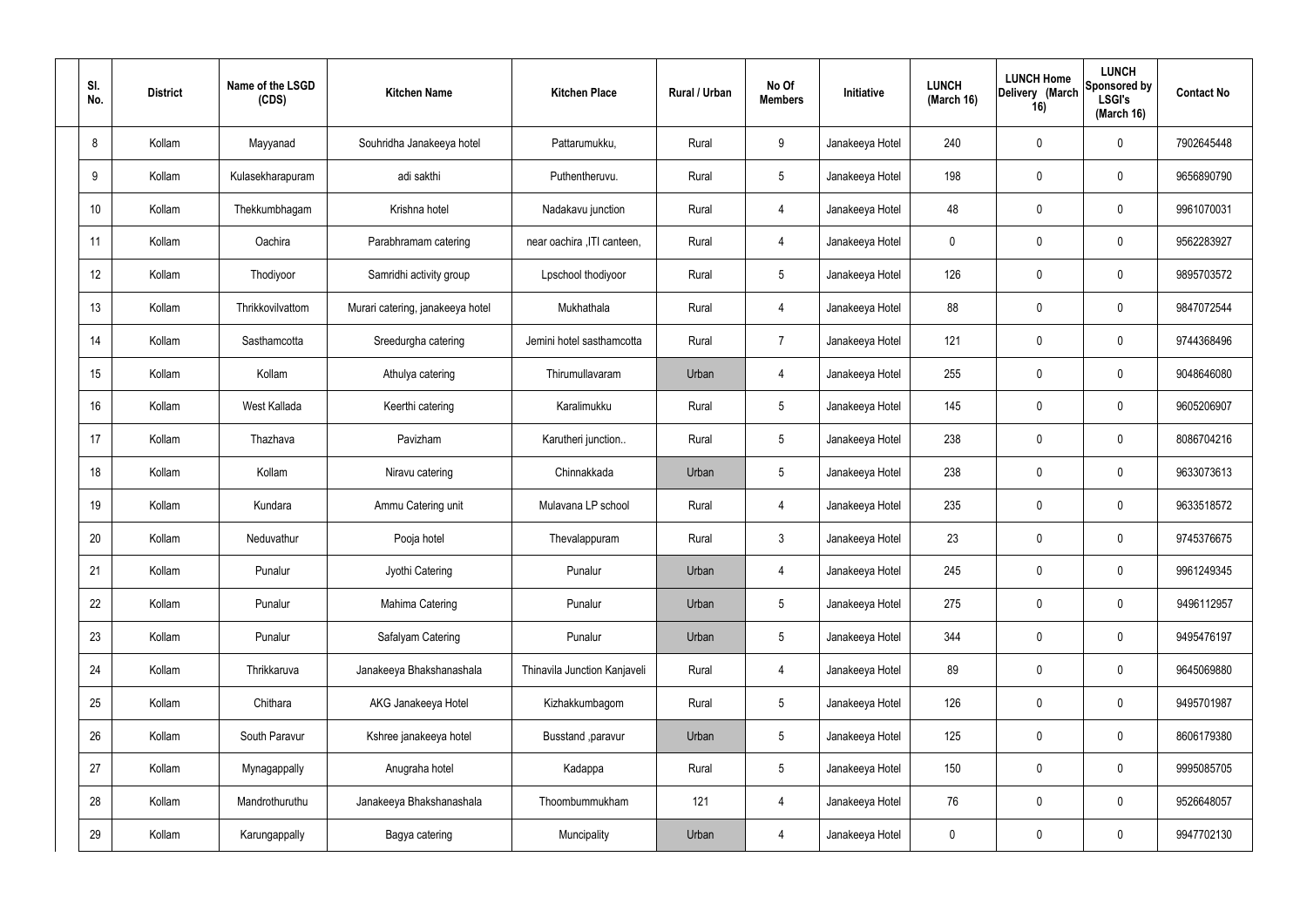|    | SI.<br>No. | <b>District</b> | Name of the LSGD<br>(CDS) | <b>Kitchen Name</b>         | <b>Kitchen Place</b>                                 | Rural / Urban | No Of<br><b>Members</b> | <b>Initiative</b> | <b>LUNCH</b><br>(March 16) | <b>LUNCH Home</b><br>Delivery (March<br>16) | <b>LUNCH</b><br>Sponsored by<br><b>LSGI's</b><br>(March 16) | <b>Contact No</b> |
|----|------------|-----------------|---------------------------|-----------------------------|------------------------------------------------------|---------------|-------------------------|-------------------|----------------------------|---------------------------------------------|-------------------------------------------------------------|-------------------|
|    | 30         | Kollam          | Kollam East               | Bharathlekshmi              | Vadakkevila                                          | Urban         | $\mathbf{3}$            | Janakeeya Hotel   | 322                        | 0                                           | $\mathbf 0$                                                 | 9744300901        |
|    | 31         | Kollam          | Chavara                   | Harisree janakeya hotel     | Panchayath                                           | Rural         | $\mathbf{3}$            | Janakeeya Hotel   | 68                         | 0                                           | $\mathbf 0$                                                 | 9995166343        |
|    | 32         | Kollam          | Pavithreswaram            | Kairali                     | Pavithreswaram                                       | Rural         | $\overline{4}$          | Janakeeya Hotel   | 205                        | 0                                           | $\mathbf 0$                                                 | 9605836414        |
|    | 33         | Kollam          | Veliyam                   | Kantharees                  | Panchayathu building                                 | Rural         | $5\phantom{.0}$         | Janakeeya Hotel   | 141                        | 0                                           | $\mathbf 0$                                                 | 9562111715        |
|    | 34         | Kollam          | Velinalloor               | Quality Janakeeya hotel     | Alummod, Velinalloor                                 | Rural         | $\overline{4}$          | Janakeeya Hotel   | 145                        | $\mathbf 0$                                 | $\mathbf 0$                                                 | 9605896303        |
|    | 35         | Kollam          | Elamadu                   | Swaruma janakeeya hotel     | Near cooperative bank,<br>Elamadu                    | Rural         | $\mathbf{3}$            | Janakeeya Hotel   | 165                        | 0                                           | $\mathbf 0$                                                 | 8129611321        |
|    | 36         | Kollam          | Kadakkal                  | Nanma janakeeya hotel       | Kadakkal                                             | Rural         | $\overline{4}$          | Janakeeya Hotel   | 280                        | $\mathbf 0$                                 | $\mathbf 0$                                                 | 9847936390        |
|    | 37         | Kollam          | Perayam                   | Janakeeya hotel             | Onambalam                                            | Rural         | $\overline{4}$          | Janakeeya Hotel   | $\mathbf 0$                | 0                                           | $\mathbf 0$                                                 | 9446855866        |
|    | 38         | Kollam          | Ezhukone                  | Ezhukone janakeeya hotel    | Near panchayathu office                              | Rural         | $5\phantom{.0}$         | Janakeeya Hotel   | 192                        | $\mathbf 0$                                 | $\mathbf 0$                                                 | 8086757275        |
| 80 | 39         | Kollam          | Adichanalloor             | Ruchikkoottu                | Mylakkaadu                                           | Rural         | 4                       | Janakeeya Hotel   | $\mathbf 0$                | 0                                           | $\mathbf 0$                                                 | 8136954461        |
|    | 40         | Kollam          | Poruvazhi                 | Amma janakeeya hotel        | Poruvaxhy                                            | Rural         | $5\phantom{.0}$         | Janakeeya Hotel   | 141                        | 0                                           | $\mathbf 0$                                                 | 9656421272        |
|    | 41         | Kollam          | Nilamel                   | Vanitha Janakeeya Hotel     | Nilamel                                              | Rural         | 4                       | Janakeeya Hotel   | 103                        | 0                                           | $\mathbf 0$                                                 | 9447407264        |
|    | 42         | Kollam          | Panmana                   | SV janakeeya hotel          | Kollaka CN junction                                  | Rural         | $\mathbf{3}$            | Janakeeya Hotel   | 197                        | 0                                           | $\mathbf 0$                                                 | 8113020216        |
|    | 43         | Kollam          | Ummannoor                 | Thanal                      | Nellikunnam                                          | Rural         | $\overline{4}$          | Janakeeya Hotel   | 218                        | $\mathbf 0$                                 | $\mathbf 0$                                                 | 9656194614        |
|    | 44         | Kollam          | Kulathupuzha              | Karunya Janakeeya Hotel     | Thinkal karikkam                                     | Rural         | $\overline{4}$          | Janakeeya Hotel   | 197                        | $\mathbf 0$                                 | $\mathbf 0$                                                 | 9048034267        |
|    | 45         | Kollam          | Kareepra                  | Kareepra janakeeya hotel    | Panchayathu office junction                          | Rural         | $5\phantom{.0}$         | Janakeeya Hotel   | $\mathbf 0$                | $\mathbf 0$                                 | $\mathbf 0$                                                 | 9656783244        |
|    | 46         | Kollam          | Piravanthur               | Thanima catering unit       | Piravanthoor                                         | Rural         | $5\phantom{.0}$         | Janakeeya Hotel   | 159                        | 0                                           | $\mathbf 0$                                                 | 9207907284        |
|    | 47         | Kollam          | Karavaloor                | Sreelekshmi Janakeeya Hotel | Karavalur                                            | Rural         | $5\phantom{.0}$         | Janakeeya Hotel   | 195                        | 0                                           | $\mathbf 0$                                                 | 9745719860        |
|    | 48         | Kollam          | Kunnathur                 | Sneha janakeeya hotel       | Bhoothakuzhi                                         | Rural         | $\mathfrak{Z}$          | Janakeeya Hotel   | 212                        | 0                                           | $\mathbf 0$                                                 | 9061504141        |
|    | 49         | Kollam          | Alayaman                  | Sreelakam Janakeeya Hotel   | Karukone                                             | Rural         | $\overline{4}$          | Janakeeya Hotel   | 188                        | 0                                           | $\mathbf 0$                                                 | 8592858448        |
|    | 50         | Kollam          | Kottarakkara              | Ruchi                       | Kottarakkara christuraj hospital<br>hospital canteen | Urban         | $5\,$                   | Janakeeya Hotel   | 174                        | 0                                           | $\mathbf 0$                                                 | 9447997809        |
|    | 51         | Kollam          | Chirakkara                | Bhoomika Jh                 | Bhajanamadam mukku                                   | Rural         | $5\,$                   | Janakeeya Hotel   | 197                        | 0                                           | $\mathbf 0$                                                 | 9567024263        |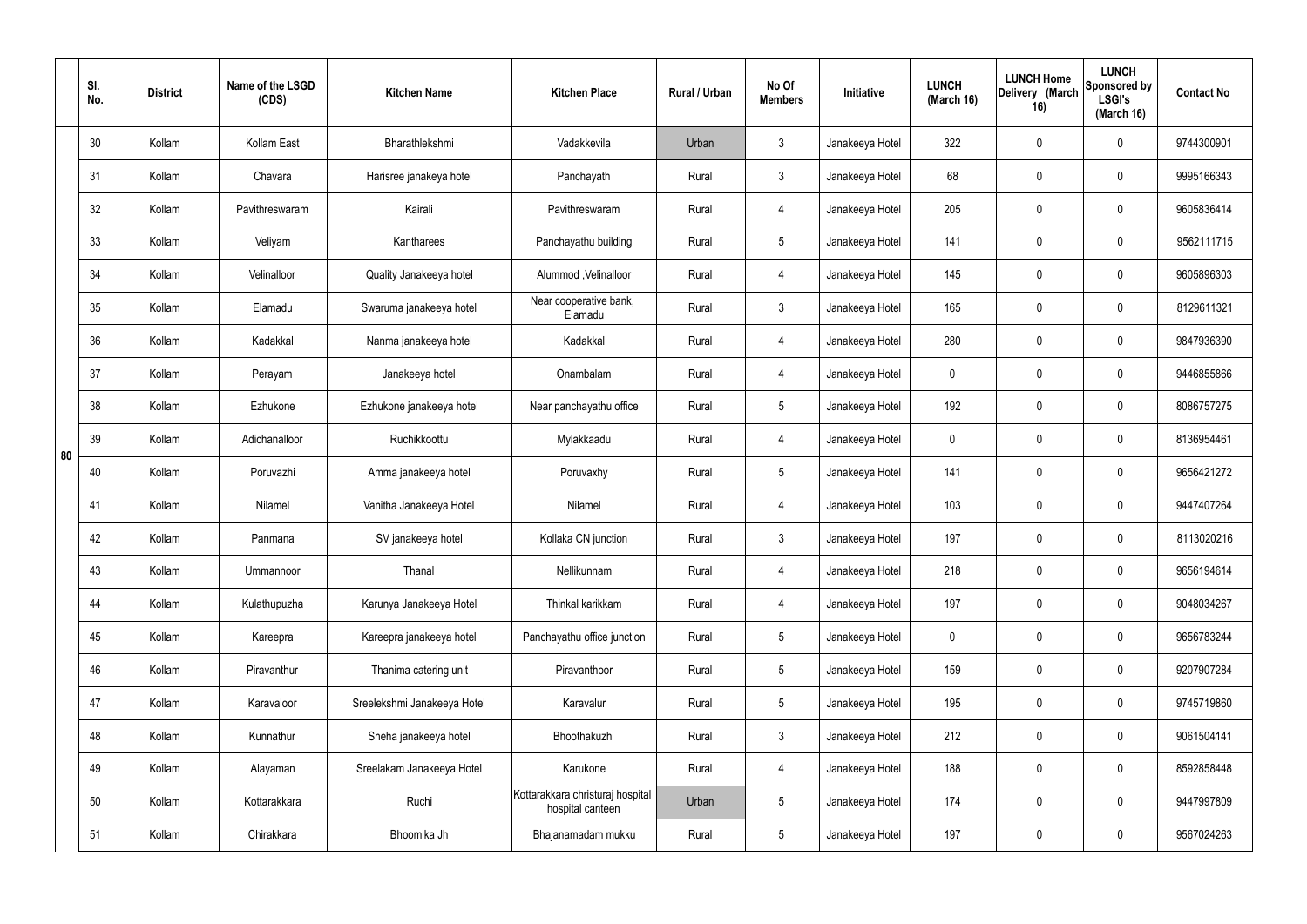| SI.<br>No. | <b>District</b> | Name of the LSGD<br>(CDS) | <b>Kitchen Name</b>                              | <b>Kitchen Place</b>                    | Rural / Urban | No Of<br><b>Members</b> | Initiative      | <b>LUNCH</b><br>(March 16) | <b>LUNCH Home</b><br>Delivery (March<br>16) | <b>LUNCH</b><br>Sponsored by<br><b>LSGI's</b><br>(March 16) | <b>Contact No</b> |
|------------|-----------------|---------------------------|--------------------------------------------------|-----------------------------------------|---------------|-------------------------|-----------------|----------------------------|---------------------------------------------|-------------------------------------------------------------|-------------------|
| 52         | Kollam          | Kalluvathukkal            | Deepam Jh                                        | Parippally                              | Rural         | 4                       | Janakeeya Hotel | 0                          | 0                                           | $\mathbf 0$                                                 | 8593984144        |
| 53         | Kollam          | Chirakkara                | Niram Jh                                         | Vadakkemukku ,chirakkara                | Rural         | 4                       | Janakeeya Hotel | 118                        | $\mathbf 0$                                 | $\mathbf 0$                                                 | 9847286593        |
| 54         | Kollam          | Velinalloor               | Mathrika janakeeya hotel                         | Govt PHC canteen                        | Rural         | 4                       | Janakeeya Hotel | 145                        | 0                                           | $\mathbf 0$                                                 | 7592859804        |
| 55         | Kollam          | East Kallada              | kudumbashree janakeeya hotel                     | marthandapuram                          | Rural         | $5\phantom{.0}$         | Janakeeya Hotel | 238                        | $\mathbf 0$                                 | $\mathbf 0$                                                 | 9746964557        |
| 56         | Kollam          | Anchal                    | Malu janakeeya hotel                             | Anchal, Town ward                       | Rural         | $\mathbf{3}$            | Janakeeya Hotel | 256                        | $\mathbf 0$                                 | $\mathbf 0$                                                 | 9656920091        |
| 57         | Kollam          | Kummil                    | Sreebhadra janakeeya hotel                       | Thachonam                               | Rural         | $\mathbf{3}$            | Janakeeya Hotel | 43                         | $\mathbf 0$                                 | $\mathbf 0$                                                 | 9846327312        |
| 58         | Kollam          | Yeroor                    | Oottupura janakeeya hotel                        | yeroor                                  | Rural         | $6\overline{6}$         | Janakeeya Hotel | 0                          | $\mathbf 0$                                 | $\mathbf 0$                                                 | 9526031467        |
| 59         | Kollam          | Nedumpana                 | Samthripthy janakeeya hotel                      | Pallimon                                | Rural         | 4                       | Janakeeya Hotel | 31                         | $\mathbf 0$                                 | $\mathbf 0$                                                 | 9539780119        |
| 60         | Kollam          | Kollam                    | Ishwarya janakeeya hotel                         | Near collectorate, Thevally<br>division | Urban         | $\mathbf{3}$            | Janakeeya Hotel | 290                        | $\mathbf 0$                                 | $\mathbf 0$                                                 | 8848893882        |
| 61         | Kollam          | Edamulakkal               | Sahya janakeeya hotel                            | Edamulackal                             | Rural         | 4                       | Janakeeya Hotel | 173                        | $\mathbf 0$                                 | $\mathbf 0$                                                 | 7025532998        |
| 62         | Kollam          | Mylom                     | Amrutha                                          | Inchakkadu                              | Rural         | $5\phantom{.0}$         | Janakeeya Hotel | 163                        | 0                                           | $\mathbf 0$                                                 | 9539780965        |
| 63         | Kollam          | Thevalakkara              | Kerala Janakeeya Hotel                           | Thevalakkara                            | Rural         | $\mathbf{3}$            | Janakeeya Hotel | 89                         | 0                                           | $\mathbf 0$                                                 | 9847291089        |
| 64         | Kollam          | Thalavoor                 | Kudumbasheree Nadan<br>Bhakshanashala            | Pidavoor                                | Rural         | 4                       | Janakeeya Hotel | 110                        | 0                                           | $\mathbf 0$                                                 | 9747324839        |
| 65         | Kollam          | Vilakkudy                 | vadhanam                                         | <b>KUNNICODU</b>                        | Rural         | $5\phantom{.0}$         | Janakeeya Hotel | 170                        | $\mathbf 0$                                 | $\mathbf 0$                                                 | 9526354689        |
| 66         | Kollam          | Poothakkulam              | Avani catering                                   | Poothakkulam gp                         | Rural         | $\overline{4}$          | Janakeeya Hotel | 58                         | $\mathbf 0$                                 | $\mathbf 0$                                                 | 9562782082        |
| 67         | Kollam          | Pathanapuram              | Pathanapuram Grama Panchayath<br>Janakeeya Hotel | Pathanapuram                            | Rural         | $\overline{4}$          | Janakeeya Hotel | 98                         | $\mathbf 0$                                 | $\mathbf 0$                                                 | 9061291033        |
| 68         | Kollam          | Chadayamangalam           | Real janakeeya hotel                             | Chadayamangalam                         | Rural         | $\mathbf{3}$            | Janakeeya Hotel | 56                         | 0                                           | $\mathbf 0$                                                 | 9562123039        |
| 69         | Kollam          | Elampalloor               | Kalavara janakeeya hotel                         | Ashupathri mukku, Kundara               | Rural         | $5\overline{)}$         | Janakeeya Hotel | 281                        | 0                                           | $\mathbf 0$                                                 | 8943182967        |
| 70         | Kollam          | Kottamkara                | Ishwarya janakeeya hotel                         | Keralapuram                             | Rural         | $5\phantom{.0}$         | Janakeeya Hotel | $\mathbf 0$                | 0                                           | $\mathbf 0$                                                 | 9747765979        |
| 71         | Kollam          | Vettikavala               | Nanma                                            | Vettikkavala                            | Rural         | $\mathfrak{Z}$          | Janakeeya Hotel | 184                        | 0                                           | $\mathbf 0$                                                 | 9645070430        |
| 72         | Kollam          | Pooyappally               | Anaswara janakeeya hotel                         | Maruthamanpally                         | Rural         | $5\phantom{.0}$         | Janakeeya Hotel | 196                        | 0                                           | $\mathbf 0$                                                 | 9947289476        |
| 73         | Kollam          | Thenmala                  | Nanma janakeeya hotel                            | Thennala                                | Rural         | 4                       | Janakeeya Hotel | 300                        | 0                                           | $\overline{0}$                                              | 9446274943        |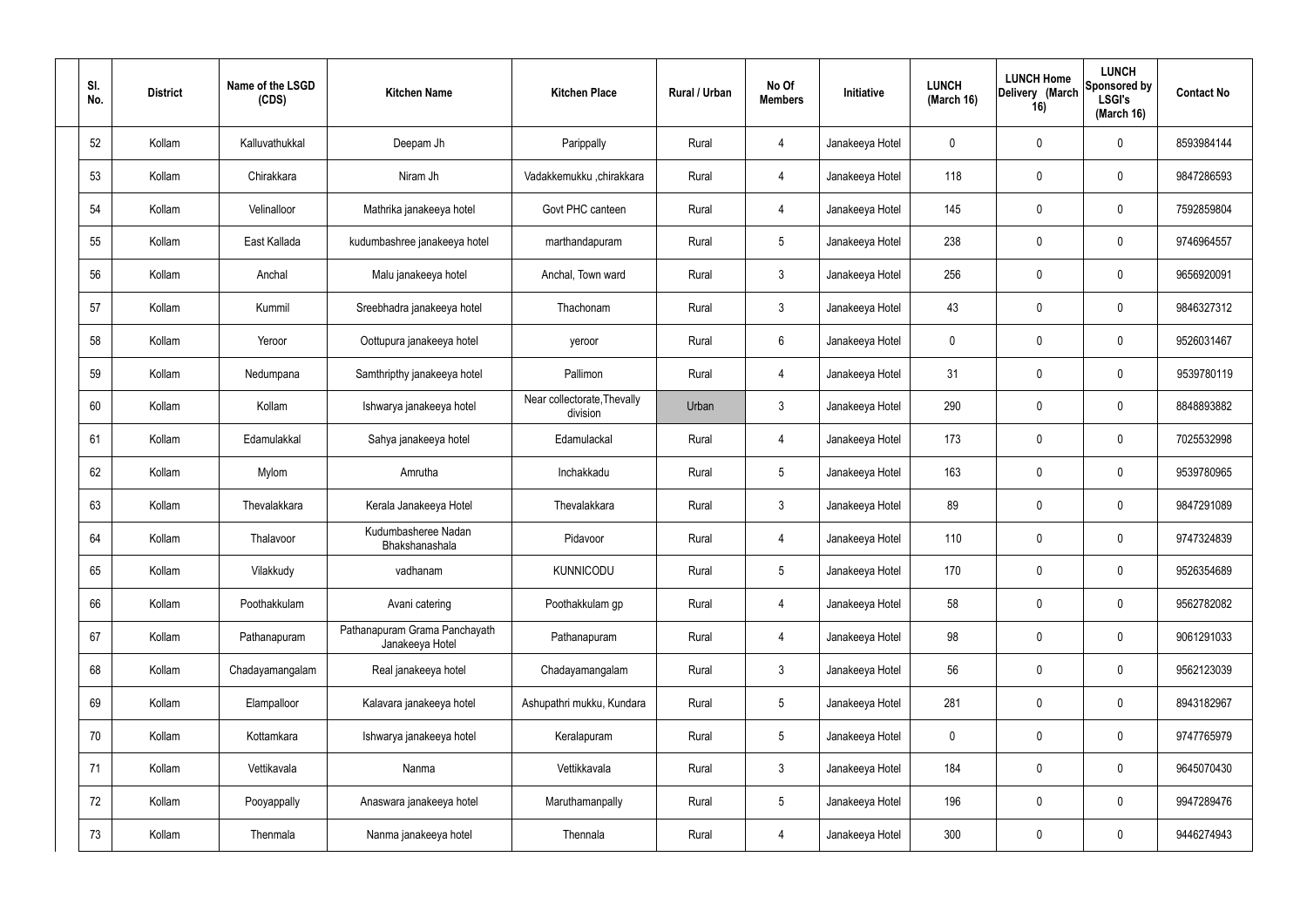|    | SI.<br>No.      | <b>District</b> | Name of the LSGD<br>(CDS) | <b>Kitchen Name</b>             | <b>Kitchen Place</b>                   | Rural / Urban | No Of<br><b>Members</b> | Initiative      | <b>LUNCH</b><br>(March 16) | <b>LUNCH Home</b><br>Delivery (March<br>16) | <b>LUNCH</b><br>Sponsored by<br><b>LSGI's</b><br>(March 16) | <b>Contact No</b> |
|----|-----------------|-----------------|---------------------------|---------------------------------|----------------------------------------|---------------|-------------------------|-----------------|----------------------------|---------------------------------------------|-------------------------------------------------------------|-------------------|
|    | 74              | Kollam          | Pattazhi                  | Suprabhatham Catering Unit      | pattazhy                               | Rural         | $\overline{4}$          | Janakeeya Hotel | 69                         | 0                                           | $\mathbf 0$                                                 | 9495195796        |
|    | 75              | Kollam          | Neendakara                | Darshana Janakeeya Hotel        | Puthenthura Junction                   | Rural         | $\mathbf{3}$            | Janakeeya Hotel | 198                        | $\mathbf 0$                                 | $\mathbf 0$                                                 | 9633106463        |
|    | 76              | Kollam          | Panayam                   | snehadeepam activity group      | Thanikkamukku                          | Rural         | $\overline{4}$          | Janakeeya Hotel | $\mathbf 0$                | 0                                           | $\mathbf 0$                                                 | 8606117577        |
|    | 77              | Kollam          | Clappana                  | Vijayasree                      | Near alumpeedika junction              | Rural         | $5\phantom{.0}$         | Janakeeya Hotel | 202                        | 0                                           | $\mathbf 0$                                                 | 9567797660        |
|    | 78              | Kollam          | Sooranad South            | Akshaya janakeeya hotel         | Patharam                               | Rural         | $\overline{4}$          | Janakeeya Hotel | 174                        | $\mathbf 0$                                 | $\mathbf 0$                                                 | 9746919825        |
|    | 79              | Kollam          | Edamulakkal               | Deepam janakeeya hotel          | Edamulackal                            | Rural         | $\mathbf{3}$            | Janakeeya Hotel | 300                        | 0                                           | $\mathbf 0$                                                 | 9400684494        |
|    | 80              | Kollam          | Aryankavu                 | Sevana janakeeya hotel          | Kazhuthurutty                          | Rural         | $\mathbf{3}$            | Janakeeya Hotel | 178                        | $\mathbf 0$                                 | $\mathbf 0$                                                 | 8921381398        |
|    | 81              | Kollam          | Pattazhi Vadakkekara      | Annapoorna                      | Kaduvathode                            | Rural         | $\overline{4}$          | Janakeeya Hotel | 109                        | 0                                           | $\mathbf 0$                                                 | 7561013776        |
|    | 82              | Kollam          | Kulasekharapuram          | Vinayaka                        | Puthiykavu                             | Rural         | 4                       | Janakeeya Hotel | 212                        | $\mathbf 0$                                 | $\mathbf 0$                                                 | 9947499053        |
| 82 |                 |                 |                           |                                 |                                        |               | 354                     |                 | 12432                      | $\bullet$                                   | $\bullet$                                                   |                   |
|    | - 1             | Kottayam        | Akalakkunnam              | Navaruchi                       | Chengalam                              | Rural         | $5\phantom{.0}$         | Janakeeya Hotel | 110                        | 0                                           | $\mathbf 0$                                                 | 9188362235        |
|    | $\overline{2}$  | Kottayam        | Arpookkara                | Niravu                          | <b>Medical College</b>                 | Rural         | 8                       | Janakeeya Hotel | 130                        | 0                                           | $\mathbf 0$                                                 | 9744719092        |
|    | $\mathbf{3}$    | Kottayam        | Arpookkara                | Ruchi Janakeeya Hotel           | Kaippuzha mutt                         | Rural         | 4                       | Janakeeya Hotel | 140                        | 0                                           | $\mathbf 0$                                                 | 9847147156        |
|    | $\overline{4}$  | Kottayam        | Athirampuzha              | Hannas                          | Mannanam                               | Rural         | $\overline{4}$          | Janakeeya Hotel | 61                         | $\mathbf 0$                                 | $\mathbf 0$                                                 | 9496136682        |
|    | $5\overline{)}$ | Kottayam        | Ayarkunnam                | Panchami Unit                   | Near PHC Ayarkunnam                    | Rural         | $5\overline{)}$         | Janakeeya Hotel | $\mathbf 0$                | $\mathbf 0$                                 | $\mathbf 0$                                                 | 9744560994        |
|    | $6\overline{6}$ | Kottayam        | Aymanam                   | Bisiya                          | Aymanam panchayath hall                | Rural         | $\mathbf{3}$            | Janakeeya Hotel | $\mathbf 0$                | $\mathbf 0$                                 | $\mathbf 0$                                                 | 9544560606        |
|    | $\overline{7}$  | Kottayam        | Bharananganam             | Kudumbshree nadan bhakshanasala | Bharananganam                          | Rural         | $\mathbf{3}$            | Janakeeya Hotel | 162                        | 0                                           | $\mathbf 0$                                                 | 8113827680        |
|    | 8               | Kottayam        | Changanassery             | Janakeeya Hotel                 | Near Railway station                   | Urban         | $\mathbf{3}$            | Janakeeya Hotel | 215                        | 0                                           | $\mathbf 0$                                                 | 7560866821        |
|    | 9               | Kottayam        | Chemp                     | Thanima                         | Chemp                                  | Rural         | $\overline{4}$          | Janakeeya Hotel | $\mathbf 0$                | 0                                           | $\mathbf 0$                                                 | 9809940907        |
|    | 10 <sup>°</sup> | Kottayam        | Chirakkadav               | <b>Udaya Catering Unit</b>      | Mahatma Gandhi Town Hall,<br>Ponkunnam | Rural         | $5\phantom{.0}$         | Janakeeya Hotel | 135                        | 0                                           | $\mathbf 0$                                                 | 6282479410        |
|    | 11              | Kottayam        | Chirakkadav               | Sargam                          | Thekkethu Kavala                       | Rural         | $\mathbf{3}$            | Janakeeya Hotel | 59                         | 0                                           | $\mathbf 0$                                                 | 9656087110        |
|    | 12              | Kottayam        | Elikulam                  | Janakeeya Hotel Elikkulam       | Manchakuzhy                            | Rural         | $\mathbf{3}$            | Janakeeya Hotel | 103                        | 0                                           | $\mathbf 0$                                                 | 9074768314        |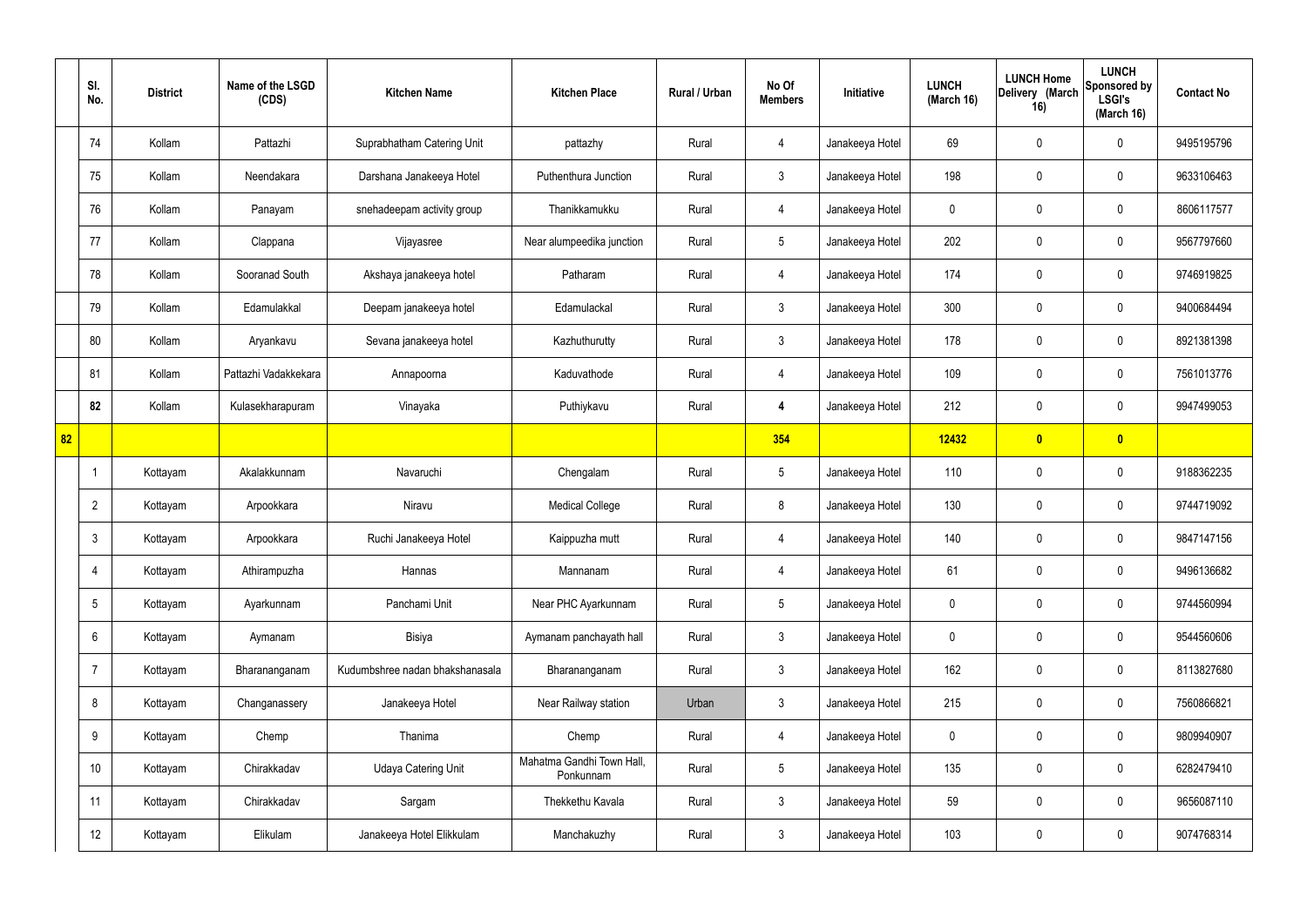| SI.<br>No. | <b>District</b> | Name of the LSGD<br>(CDS) | <b>Kitchen Name</b>           | <b>Kitchen Place</b>               | Rural / Urban | No Of<br><b>Members</b> | Initiative      | <b>LUNCH</b><br>(March 16) | <b>LUNCH Home</b><br>Delivery (March<br>16) | <b>LUNCH</b><br>Sponsored by<br><b>LSGI's</b><br>(March 16) | <b>Contact No</b> |
|------------|-----------------|---------------------------|-------------------------------|------------------------------------|---------------|-------------------------|-----------------|----------------------------|---------------------------------------------|-------------------------------------------------------------|-------------------|
| 13         | Kottayam        | Erumeli                   | Janakeeya Hotel Erumeli       | Erumeli                            | Rural         | 4                       | Janakeeya Hotel | 219                        | 0                                           | $\mathbf 0$                                                 | 8078201554        |
| 14         | Kottayam        | Ettumanoor                | Gramashree cafe kudumbasree   | Nandanam auditorium,<br>Ettumanoor | Urban         | $5\phantom{.0}$         | Janakeeya Hotel | 148                        | 0                                           | $\mathbf 0$                                                 | 9847334071        |
| 15         | Kottayam        | Kadanad                   | Thanal catering               | Kadanad                            | Rural         | $5\phantom{.0}$         | Janakeeya Hotel | 93                         | 0                                           | $\mathbf 0$                                                 | 9048099040        |
| 16         | Kottayam        | Kadaplamattam             | Salt &pepper                  | Near Kadaplamattom CDS             | Rural         | 4                       | Janakeeya Hotel | 40                         | 0                                           | $\mathbf 0$                                                 | 9645400860        |
| 17         | Kottayam        | Kadaplamattam             | Kadaplamattam Janakeeya Hotel | Vayala                             | Rural         | 4                       | Janakeeya Hotel | 72                         | 54                                          | $\mathbf 0$                                                 | 9446804954        |
| 18         | Kottayam        | Kaduthuruthy              | Janakeeya Hotel               | Panchayath premise                 | Rural         | $6\phantom{.}6$         | Janakeeya Hotel | 97                         | 0                                           | $\mathbf 0$                                                 | 9847166464        |
| 19         | Kottayam        | Kallara                   | Vasuki Janakeeya hotel        | Kallara                            | Rural         | $\mathfrak{Z}$          | Janakeeya Hotel | 110                        | 0                                           | $\mathbf 0$                                                 | 9846103478        |
| 20         | Kottayam        | Kanakkari                 | Jesus                         | Pattithanam                        | Rural         | $5\phantom{.0}$         | Janakeeya Hotel | 131                        | 0                                           | $\mathbf 0$                                                 | 9447192439        |
| 21         | Kottayam        | Kangazha                  | Sulabha                       | Pathanadu                          | Rural         | $5\phantom{.0}$         | Janakeeya Hotel | 96                         | 0                                           | $\mathbf 0$                                                 | 9847438293        |
| 22         | Kottayam        | Kanjirapally              | Vanitha canteen               | Panchayath premise                 | Rural         | $\mathbf{3}$            | Janakeeya Hotel | 116                        | 0                                           | $\mathbf 0$                                                 | 9605391868        |
| 23         | Kottayam        | Karoor                    | Unarvu janakeeya hotel        | Valavoor                           | Rural         | $5\phantom{.0}$         | Janakeeya Hotel | 50                         | 0                                           | $\mathbf 0$                                                 | 8304903250        |
| 24         | Kottayam        | Karukachal                | Sukrutham Catering Unit       | Karukachal                         | Rural         | $5\,$                   | Janakeeya Hotel | 54                         | $\boldsymbol{0}$                            | $\mathbf 0$                                                 | 9847766843        |
| 25         | Kottayam        | Kidangoor                 | Janakeeya hotel               | Kidangoor Panchayath               | Rural         | $\mathbf{3}$            | Janakeeya Hotel | 155                        | $\mathbf 0$                                 | $\mathbf 0$                                                 | 9048080292        |
| 26         | Kottayam        | Kooroppada                | Achus Janakeeya Hotel         | Panchayath                         | Rural         | $\mathbf{3}$            | Janakeeya Hotel | 126                        | 0                                           | $\mathbf 0$                                                 | 9778121989        |
| 27         | Kottayam        | Koottickal                | Janakeeya hotel               | Koottickal                         | Rural         | $5\phantom{.0}$         | Janakeeya Hotel | 119                        | 0                                           | $\mathbf 0$                                                 | 9645219929        |
| 28         | Kottayam        | Koruthodu                 | Koruthodu Janakeeya Hotel     | Koruthodu                          | Rural         | $6\overline{6}$         | Janakeeya Hotel | 149                        | 0                                           | $\mathbf 0$                                                 | 7510770418        |
| 29         | Kottayam        | KottayamNorth             | Alfa Canteen                  | Municipality Kottayam              | Urban         | $5\phantom{.0}$         | Janakeeya Hotel | 158                        | 0                                           | $\mathbf 0$                                                 | 9846571923        |
| 30         | Kottayam        | KottayamNorth             | Kerala cafe janakeeya hotel   | Choottuveli                        | Urban         | $\mathfrak{Z}$          | Janakeeya Hotel | 389                        | 0                                           | $\mathbf 0$                                                 | 8129337294        |
| 31         | Kottayam        | KottayamNorth             | Maria Janakeeya Hotel         | Chungam                            | Urban         | $5\,$                   | Janakeeya Hotel | 312                        | 0                                           | $\mathbf 0$                                                 | 9744843928        |
| 32         | Kottayam        | Kuravilangadu             | kudumbashree janakeeya hotel  | kuravilangady by pass junction     | Rural         | $5\phantom{.0}$         | Janakeeya Hotel | 140                        | 0                                           | $\mathbf 0$                                                 | 7559022364        |
| 33         | Kottayam        | Kurichi                   | <b>Swad Catering</b>          | Cheruvelippadi                     | Rural         | $\overline{4}$          | Janakeeya Hotel | 285                        | $\pmb{0}$                                   | $\mathbf 0$                                                 | 9847891917        |
| 34         | Kottayam        | Madappally                | SR catering                   | Mammoodu                           | Rural         | $\mathfrak{Z}$          | Janakeeya Hotel | 0                          | $\pmb{0}$                                   | $\boldsymbol{0}$                                            | 9747702203        |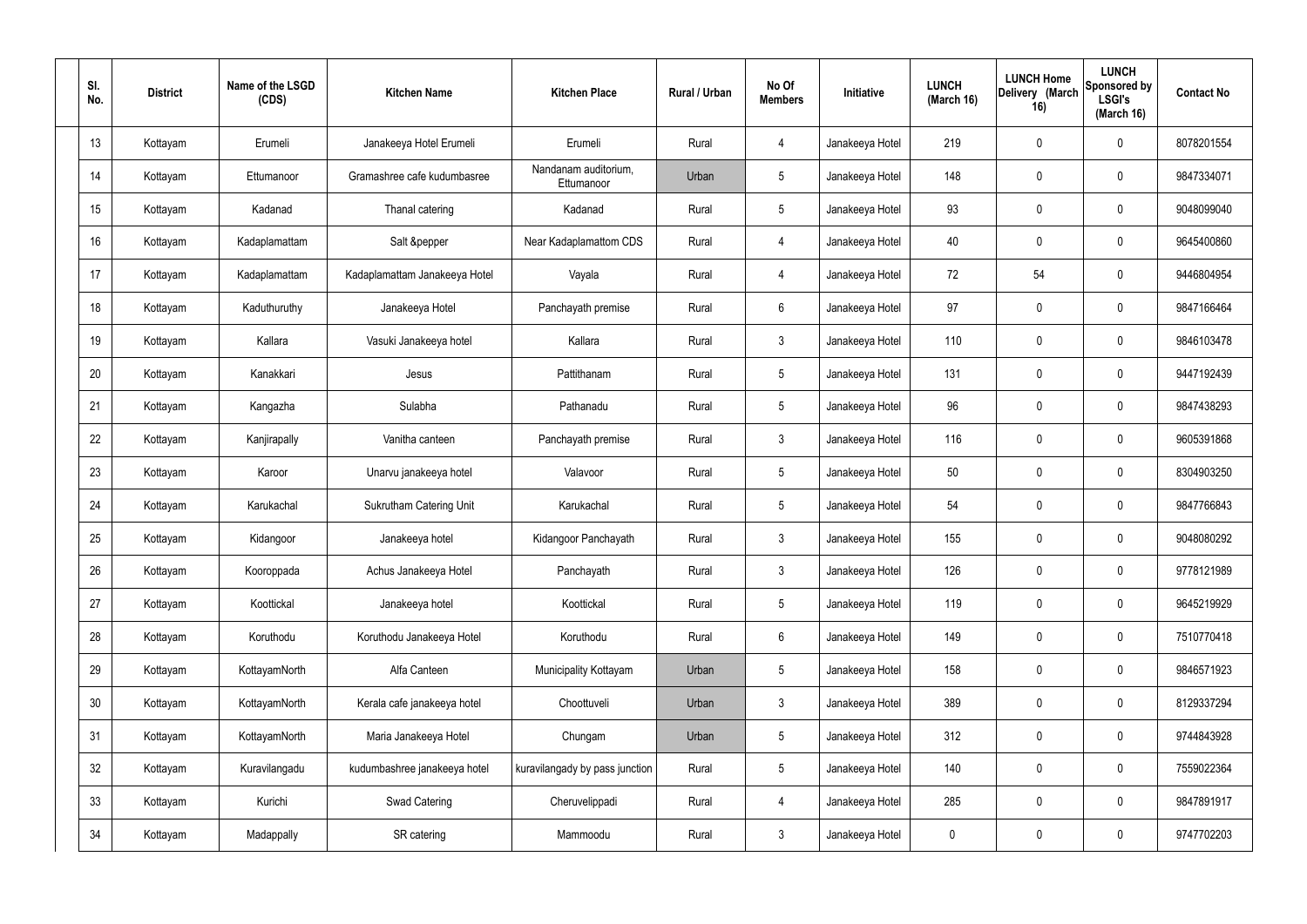|    | SI.<br>No. | <b>District</b> | Name of the LSGD<br>(CDS) | <b>Kitchen Name</b>             | <b>Kitchen Place</b>    | Rural / Urban | No Of<br><b>Members</b> | Initiative      | <b>LUNCH</b><br>(March 16) | <b>LUNCH Home</b><br>Delivery (March<br>16) | <b>LUNCH</b><br>Sponsored by<br><b>LSGI's</b><br>(March 16) | <b>Contact No</b> |
|----|------------|-----------------|---------------------------|---------------------------------|-------------------------|---------------|-------------------------|-----------------|----------------------------|---------------------------------------------|-------------------------------------------------------------|-------------------|
|    | 35         | Kottayam        | Manimala                  | Vanitha canteen                 | Manimala                | Rural         | $\mathbf{3}$            | Janakeeya Hotel | 131                        | 0                                           | $\mathbf 0$                                                 | 9946318069        |
|    | 36         | Kottayam        | Manjoor                   | Oruma catering unit             | Kuruppanthara           | Rural         | $5\phantom{.0}$         | Janakeeya Hotel | 74                         | $\mathbf 0$                                 | $\mathbf 0$                                                 | 9349189590        |
|    | 37         | Kottayam        | Marangattupilly           | Marangattupilly Janakeeya Hotel | Marangattupilly         | Rural         | $\overline{4}$          | Janakeeya Hotel | 102                        | 0                                           | $\mathbf 0$                                                 | 9544416772        |
|    | 38         | Kottayam        | Maravanthuruth            | Changathi                       | Maravanthuruth          | Rural         | $\overline{4}$          | Janakeeya Hotel | 69                         | $\mathbf 0$                                 | $\mathbf 0$                                                 | 9744598169        |
|    | 39         | Kottayam        | Meenachil                 | Akshaya Janakeeya hotel         | Idamattam               | Rural         | $\overline{4}$          | Janakeeya Hotel | 112                        | $\mathbf 0$                                 | $\overline{2}$                                              | 9747190979        |
|    | 40         | Kottayam        | Meenachil                 | Archana janakeeya Hotel         | Paika                   | Rural         | $5\phantom{.0}$         | Janakeeya Hotel | 189                        | $\mathbf 0$                                 | $\mathbf 0$                                                 | 9048759539        |
| 82 | 41         | Kottayam        | Meenadom                  | <b>Nainus</b>                   | Meenadom                | Rural         | 3 <sup>1</sup>          | Janakeeya Hotel | 73                         | $\mathbf 0$                                 | $\mathbf 0$                                                 | 9539752801        |
|    | 42         | Kottayam        | Melukavu                  | Seenayi Cafe centre             | Melukavumattam          | Rural         | $5\phantom{.0}$         | Janakeeya Hotel | $\mathbf 0$                | 0                                           | $\mathbf 0$                                                 | 9744546703        |
|    | 43         | Kottayam        | Moonnilav                 | Aiswarya                        | Moonnilav               | Rural         | 3 <sup>1</sup>          | Janakeeya Hotel | 183                        | $\mathbf 0$                                 | $\mathbf 0$                                                 | 8281227689        |
|    | 44         | Kottayam        | Mulakkulam                | Janakeeya Hotel                 | Moorkkattilpadi         | Rural         | 4                       | Janakeeya Hotel | 81                         | 0                                           | $\mathbf 0$                                                 | 9747856382        |
|    | 45         | Kottayam        | Mundakkayam               | Janakeeya Hotel Mundakkayam     | Mundakkayam             | Rural         | $6\overline{6}$         | Janakeeya Hotel | 114                        | 0                                           | $\mathbf 0$                                                 | 9495314979        |
|    | 46         | Kottayam        | Nedumkunnam               | Nanma Kudumbashree Unit         | Nedumkunnam             | Rural         | $5\phantom{.0}$         | Janakeeya Hotel | 90                         | 0                                           | $\overline{2}$                                              | 7306791612        |
|    | 47         | Kottayam        | Neendoor                  | Gruhasree ME Unit               | Panchayath              | Rural         | $\mathbf{3}$            | Janakeeya Hotel | 137                        | 0                                           | $\mathbf 0$                                                 | 9847756958        |
|    | 48         | Kottayam        | Njeezhoor                 | Annapoorna Janakeeya Hotel      | Panchayath              | Rural         | $\overline{4}$          | Janakeeya Hotel | 98                         | $\mathbf 0$                                 | $\mathbf 0$                                                 | 9745246839        |
|    | 49         | Kottayam        | Pala                      | Angel Janakeeya Hotel           | Pala Municipality       | Urban         | $\overline{4}$          | Janakeeya Hotel | 176                        | 0                                           | $\mathbf 0$                                                 | 9745963125        |
|    | 50         | Kottayam        | Pala                      | Harithasree catering            | Chethimattam            | Urban         | $5\phantom{.0}$         | Janakeeya Hotel | 163                        | 0                                           | $\mathbf 0$                                                 | 9895154240        |
|    | 51         | Kottayam        | Pallickathodu             | Sangeetha                       | Pallickathodu Bus stand | Rural         | $\mathbf{3}$            | Janakeeya Hotel | 90                         | 0                                           | $\mathbf 0$                                                 | 9633814381        |
|    | 52         | Kottayam        | Pampady                   | Thrupthi                        | Pampady Town            | Rural         | $5\overline{)}$         | Janakeeya Hotel | $\pmb{0}$                  | 0                                           | $\mathbf 0$                                                 | 9633013622        |
|    | 53         | Kottayam        | Panachikkadu              | Ruchi Canteen                   | Paruthumpara            | Rural         | $5\overline{)}$         | Janakeeya Hotel | 120                        | 0                                           | $\mathbf 0$                                                 | 9656411494        |
|    | 54         | Kottayam        | Parathodu                 | Janakeeya Hotel Parathodu       | Panchayath              | Rural         | $\overline{4}$          | Janakeeya Hotel | 147                        | 0                                           | $\mathbf 0$                                                 | 7907455541        |
|    | 55         | Kottayam        | Paippadu                  | Thejus                          | Paippadu                | Rural         | $5\phantom{.0}$         | Janakeeya Hotel | 259                        | 0                                           | $\mathbf 0$                                                 | 7034621426        |
|    | 56         | Kottayam        | Poonjar                   | Haritham                        | Poonjar                 | Rural         | $5\,$                   | Janakeeya Hotel | 110                        | 0                                           | $\mathbf 0$                                                 | 9495235348        |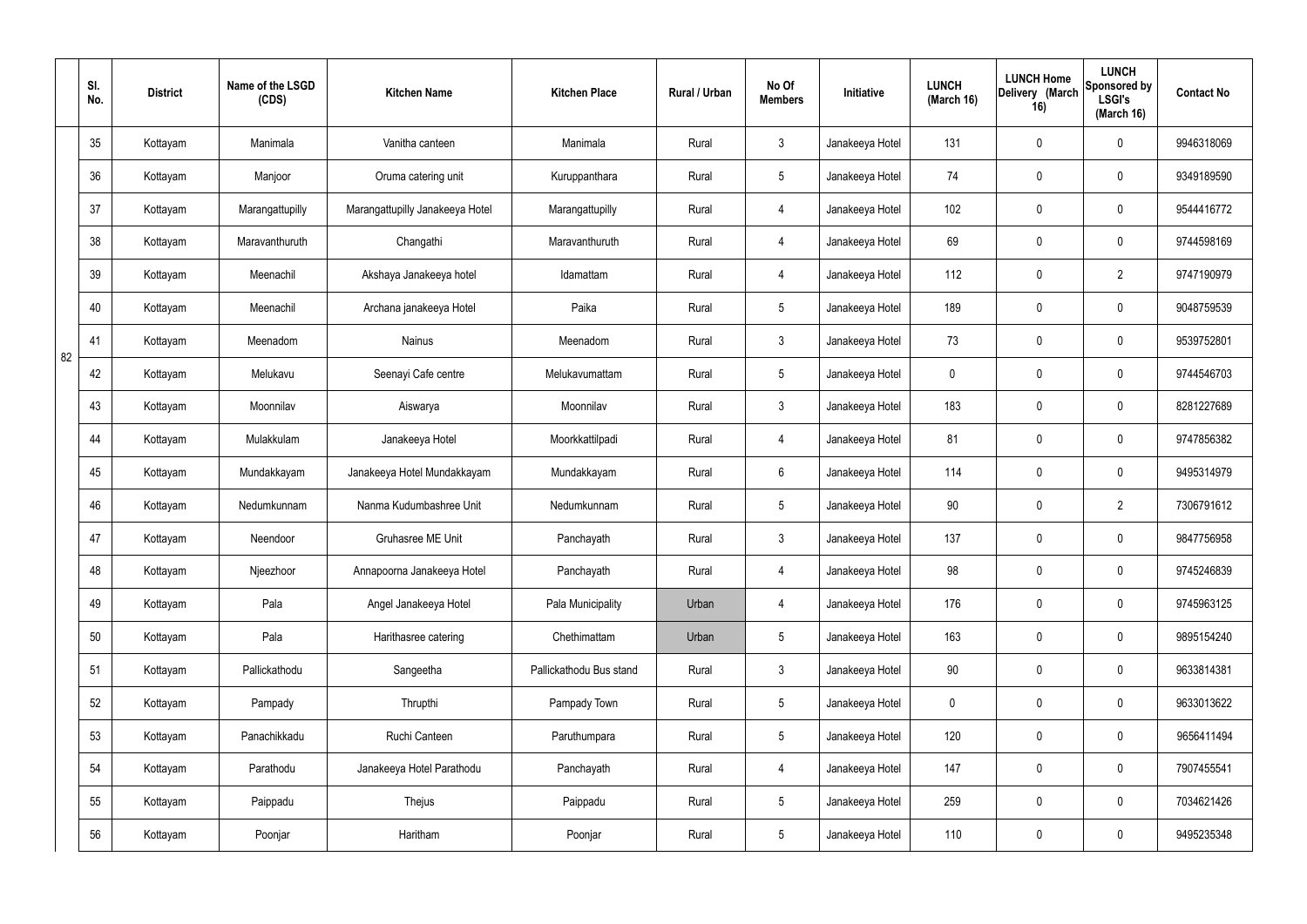| SI.<br>No. |    | <b>District</b> | Name of the LSGD<br>(CDS) | <b>Kitchen Name</b>                                      | <b>Kitchen Place</b>                        | Rural / Urban | No Of<br><b>Members</b> | Initiative      | <b>LUNCH</b><br>(March 16) | <b>LUNCH Home</b><br>Delivery (March<br>16) | <b>LUNCH</b><br>Sponsored by<br><b>LSGI's</b><br>(March 16) | <b>Contact No</b> |
|------------|----|-----------------|---------------------------|----------------------------------------------------------|---------------------------------------------|---------------|-------------------------|-----------------|----------------------------|---------------------------------------------|-------------------------------------------------------------|-------------------|
|            | 57 | Kottayam        | poonjar south             | Sowbhagya Janakeeya Hotel                                | poonjar south                               | Rural         | $\overline{4}$          | Janakeeya Hotel | 256                        | 0                                           | $\mathbf 0$                                                 | 9495151799        |
|            | 58 | Kottayam        | Puthuppalli               | Ammaveedu                                                | Puthuppally bus stand                       | Rural         | $5\phantom{.0}$         | Janakeeya Hotel | 125                        | 0                                           | $\mathbf 0$                                                 | 9947156548        |
|            | 59 | Kottayam        | Ramapuram                 | Ruchi                                                    | Ramapuram                                   | Rural         | $\overline{4}$          | Janakeeya Hotel | 190                        | 25                                          | $\mathbf 0$                                                 | 9495107277        |
| 60         |    | Kottayam        | T.V.Puram                 | Vijaya Janakeeya Hotel                                   | TV Puram                                    | Rural         | $\mathbf{3}$            | Janakeeya Hotel | $\mathbf 0$                | $\mathbf 0$                                 | $\mathbf 0$                                                 | 9847614136        |
| 61         |    | Kottayam        | Teekkoy                   | Kairali                                                  | Vagamattom, Kallambhagam                    | Rural         | $\mathbf{3}$            | Janakeeya Hotel | 186                        | $\mathbf 0$                                 | $\mathbf 0$                                                 | 7025702768        |
|            | 62 | Kottayam        | Thalanad                  | Nanma                                                    | Muttambhagam Kavala                         | Rural         | $\mathbf{3}$            | Janakeeya Hotel | $\mathbf 0$                | $\mathbf 0$                                 | $\mathbf 0$                                                 | 9961289547        |
|            | 63 | Kottayam        | Thalappalam               | Ameya                                                    | Thalappalam                                 | Rural         | $\overline{4}$          | Janakeeya Hotel | $\mathbf 0$                | $\mathbf 0$                                 | 4                                                           | 7025932626        |
|            | 64 | Kottayam        | Thalayolaparambu          | kudumbashree janakeeya hotel                             | Thalayolaparambu                            | Rural         | $\mathbf{3}$            | Janakeeya Hotel | 91                         | $\mathbf 0$                                 | $\mathbf 0$                                                 | 7994830570        |
|            | 65 | Kottayam        | Thidanadu                 | Janani                                                   | Chemmlamattam                               | Rural         | $6\overline{6}$         | Janakeeya Hotel | 178                        | 0                                           | 0\$                                                         | 9562695545        |
|            | 66 | Kottayam        | Thidanadu                 | Krishna                                                  | Near Panchayath                             | Rural         | 4                       | Janakeeya Hotel | 213                        | 0                                           | $\mathbf 0$                                                 | 9605565960        |
| 67         |    | Kottayam        | Thiruvarppu               | Sreeparvathy food products                               | Illickal                                    | Rural         | $\mathbf{3}$            | Janakeeya Hotel | 148                        | 0                                           | $\mathbf 0$                                                 | 9747289846        |
|            | 68 | Kottayam        | Thrikkodithanam           | Swanthanam                                               | Thrikkodithanam                             | Rural         | $5\phantom{.0}$         | Janakeeya Hotel | 75                         | $\mathbf 0$                                 | $\mathbf 0$                                                 | 7902729237        |
|            | 69 | Kottayam        | Udayanapuram              | Uppum Mulakum                                            | Nerekadavu                                  | Rural         | $\mathbf{3}$            | Janakeeya Hotel | 69                         | 0                                           | $\mathbf 0$                                                 | 8111850728        |
|            | 70 | Kottayam        | Udayanapuram              | Aiswarya Activity Group                                  | Vaikom Block Panchayath                     | Rural         | $5\phantom{.0}$         | Janakeeya Hotel | 121                        | $\mathsf{0}$                                | $\mathbf 0$                                                 | 9847437286        |
| 71         |    | Kottayam        | Uzhavoor                  | Uzhavoor Janakeeya Hotel                                 | Uzhavoor Town                               | Rural         | 8                       | Janakeeya Hotel | 219                        | $\mathsf{0}$                                | $\mathbf 0$                                                 | 9746074266        |
|            | 72 | Kottayam        | Vaikom                    | <b>Chanees Eats</b>                                      | Chalapparambu                               | Urban         | $\overline{4}$          | Janakeeya Hotel | 104                        | 0                                           | $\mathbf 0$                                                 | 9446467389        |
|            | 73 | Kottayam        | Vakathanam                | Padheyam                                                 | Njaliakuzhi                                 | Rural         | $6\overline{6}$         | Janakeeya Hotel | 185                        | 0                                           | $\mathbf 0$                                                 | 9495010073        |
|            | 74 | Kottayam        | Vazhappally               | Udayam                                                   | Vazhappally                                 | Rural         | $\overline{4}$          | Janakeeya Hotel | 246                        | 0                                           | $\mathbf 0$                                                 | 9562267564        |
|            | 75 | Kottayam        | Vazhoor                   | Kudumbashree Canteen Unit At<br>Vazhoor Grama Panchayath | Vazhoor Grama Panchayath<br><b>Building</b> | Rural         | $5\phantom{.0}$         | Janakeeya Hotel | 97                         | 0                                           | $\mathbf 0$                                                 | 9544717796        |
|            | 76 | Kottayam        | Vazhoor                   | New India                                                | Nedumavu                                    | Rural         | $\mathfrak{Z}$          | Janakeeya Hotel | $25\,$                     | 0                                           | $\mathbf 0$                                                 | 9744581242        |
| 77         |    | Kottayam        | Vechoor                   | Treeland Annapoorna                                      | <b>Bund Road</b>                            | Rural         | $\mathbf{3}$            | Janakeeya Hotel | $\mathbf 0$                | 0                                           | $\mathbf 0$                                                 | 8606814487        |
|            | 78 | Kottayam        | Veliyannoor               | Thanima foods                                            | Veliyannoor                                 | Rural         | $\mathbf{3}$            | Janakeeya Hotel | 132                        | 0                                           | $\mathbf 0$                                                 | 9744392147        |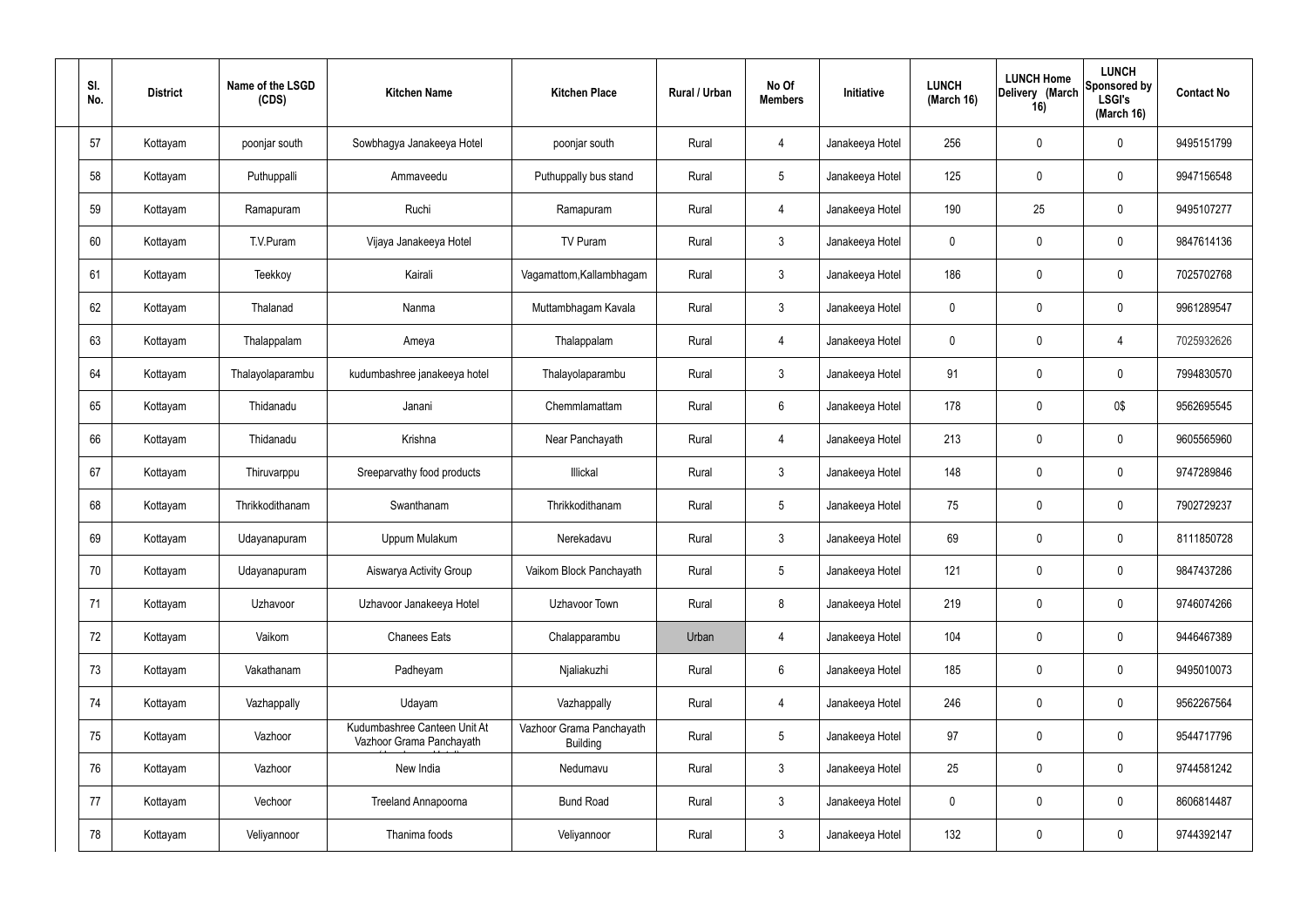|    | SI.<br>No.      | <b>District</b> | Name of the LSGD<br>(CDS) | <b>Kitchen Name</b>            | <b>Kitchen Place</b>                  | Rural / Urban | No Of<br><b>Members</b> | <b>Initiative</b> | <b>LUNCH</b><br>(March 16) | <b>LUNCH Home</b><br>Delivery (March<br>16) | <b>LUNCH</b><br>Sponsored by<br><b>LSGI's</b><br>(March 16) | <b>Contact No</b> |
|----|-----------------|-----------------|---------------------------|--------------------------------|---------------------------------------|---------------|-------------------------|-------------------|----------------------------|---------------------------------------------|-------------------------------------------------------------|-------------------|
|    | 79              | Kottayam        | Vellavoor                 | Uppum Mulakum Janakeeya Hotel  | Panchayath premise                    | Rural         | $5\phantom{.0}$         | Janakeeya Hotel   | 220                        | $\mathbf 0$                                 | $\mathbf 0$                                                 | 9188317288        |
|    | 80              | Kottayam        | Velloor                   | Puzhayoram catering            | Near Velloor cds office               | Rural         | $\overline{4}$          | Janakeeya Hotel   | 103                        | $\mathbf 0$                                 | $\mathbf 0$                                                 | 9895522286        |
|    | 81              | Kottayam        | Vijayapuram               | Niravu                         | Iranjal                               | Rural         | $\mathbf{3}$            | Janakeeya Hotel   | 276                        | $\mathbf 0$                                 | $\mathbf 0$                                                 | 9495245895        |
|    | 82              | Kottayam        | Vijayapuram               | Renown Janakeeya Hotel         | Vadavathoor                           | Rural         | $5\phantom{.0}$         | Janakeeya Hotel   | 246                        | $\mathbf 0$                                 | $\mathbf 0$                                                 | 8606536302        |
| 82 |                 |                 |                           |                                |                                       |               | 336                     |                   | 10197                      | 79                                          | 8                                                           |                   |
|    | -1              | Kozhikode       | Balussery                 | Unarvu Janakeeya Hotel         | Balussery                             | Rural         | $5\phantom{.0}$         | Janakeeya Hotel   | 200                        | $\mathbf 0$                                 | $\mathbf 0$                                                 | 95440 03929       |
|    | $\overline{2}$  | Kozhikode       | Panangad                  | Kairali Janakeeya Hotel        | Balussery mukku at KK<br>hospital     | Rural         | $\mathbf{3}$            | Janakeeya Hotel   | 396                        | $\mathbf 0$                                 | $\mathbf 0$                                                 | 97450 85782       |
|    | $\mathbf{3}$    | Kozhikode       | Koorachundu               | Koorachundu Janakeeya hotel    | Koorachundu                           | Rural         | $\overline{4}$          | Janakeeya Hotel   | 305                        | 0                                           | $\mathbf 0$                                                 | 94967 07886       |
|    | $\overline{4}$  | Kozhikode       | Koorachundu               | Koottayma Janakeeya Hotel      | Kallanode                             | Rural         | $5\phantom{.0}$         | Janakeeya Hotel   | 310                        | $\mathbf 0$                                 | $\mathbf 0$                                                 | 94967 26850       |
|    | $5\overline{)}$ | Kozhikode       | Kottur                    | Sneha Janakeeya Hotel          | Kottur                                | Rural         | $5\phantom{.0}$         | Janakeeya Hotel   | 155                        | 0                                           | $\mathbf 0$                                                 | 97456 72101       |
|    | $6\overline{6}$ | Kozhikode       | Naduvannur                | Naduvannur Janakeeya Hotel     | Naduvannur                            | Rural         | $\overline{7}$          | Janakeeya Hotel   | 359                        | 0                                           | $\mathbf 0$                                                 | 8592-031802       |
|    | $\overline{7}$  | Kozhikode       | Naduvannur                | Kudumbashree Janakeeya Hotel   | Anjolimukku                           | Rural         | $\mathbf{3}$            | Janakeeya Hotel   | 311                        | $\mathbf 0$                                 | $\mathbf 0$                                                 | 9995947043        |
|    | 8               | Kozhikode       | Ulliyeri                  | Ulliyeri Janakeeya Hotel       | Ulliyeri                              | Rural         | 4                       | Janakeeya Hotel   | 341                        | 0                                           | $\mathbf 0$                                                 | 89434 06681       |
|    | 9               | Kozhikode       | Unnikulam                 | Swad Janakeeya Hotel           | Ekarool Kaappil Road                  | Rural         | $\mathbf{3}$            | Janakeeya Hotel   | 678                        | $\mathbf 0$                                 | $\mathbf 0$                                                 | 85475 75474       |
|    | 10              | Kozhikode       | Unnikulam                 | Chaithanya Janakeeya Hotel     | Opposite unnikulam<br>gramapanchayath | Rural         | $\mathbf{3}$            | Janakeeya Hotel   | 79                         | $\mathbf 0$                                 | $\mathbf 0$                                                 | 87141 31460       |
|    | 11              | Kozhikode       | Nanminda                  | Akshaya vanitha hotel          | Nanminda panchayath building          | Rural         | $\mathbf{3}$            | Janakeeya Hotel   | 149                        | 0                                           | $\mathbf 0$                                                 | 9961184212        |
|    | 12              | Kozhikode       | Thalakkulathur            | Thalakkulathur Janakeeya Hotel | Parambath                             | Rural         | $\overline{4}$          | Janakeeya Hotel   | 266                        | 0                                           | $\mathbf 0$                                                 | 7593067511        |
|    | 13              | Kozhikode       | Kakkodi                   | Kakkodi Janakeeya Hotel        | Kakkodi Bazar                         | Rural         | $\overline{7}$          | Janakeeya Hotel   | 297                        | 0                                           | $\mathbf 0$                                                 | 8943123615        |
|    | 14              | Kozhikode       | Chelannur                 | Oottupura Janakeeya Hotel      | Ambalathukulangara                    | Rural         | $\overline{7}$          | Janakeeya Hotel   | 176                        | 0                                           | $\overline{2}$                                              | 9846010528        |
|    | 15              | Kozhikode       | Narikkuni                 | Amma Janakeeya Hotel           | Narikkuni                             | Rural         | $\mathfrak{Z}$          | Janakeeya Hotel   | 157                        | 0                                           | $\mathbf 0$                                                 | 9645606562        |
|    | 16              | Kozhikode       | Kakkoor                   | Janakeeya Hotel Kakkoor        | Kakkoor                               | Rural         | $5\phantom{.0}$         | Janakeeya Hotel   | 144                        | 0                                           | $\mathbf 0$                                                 | 8592050112        |
|    | 17              | Kozhikode       | Koduvally                 | Sadhya Janakeeya Hotel         | G M L P School, Koduvally             | Urban         | $5\phantom{.0}$         | Janakeeya Hotel   | 0                          | 0                                           | $\mathbf 0$                                                 | 8593898831        |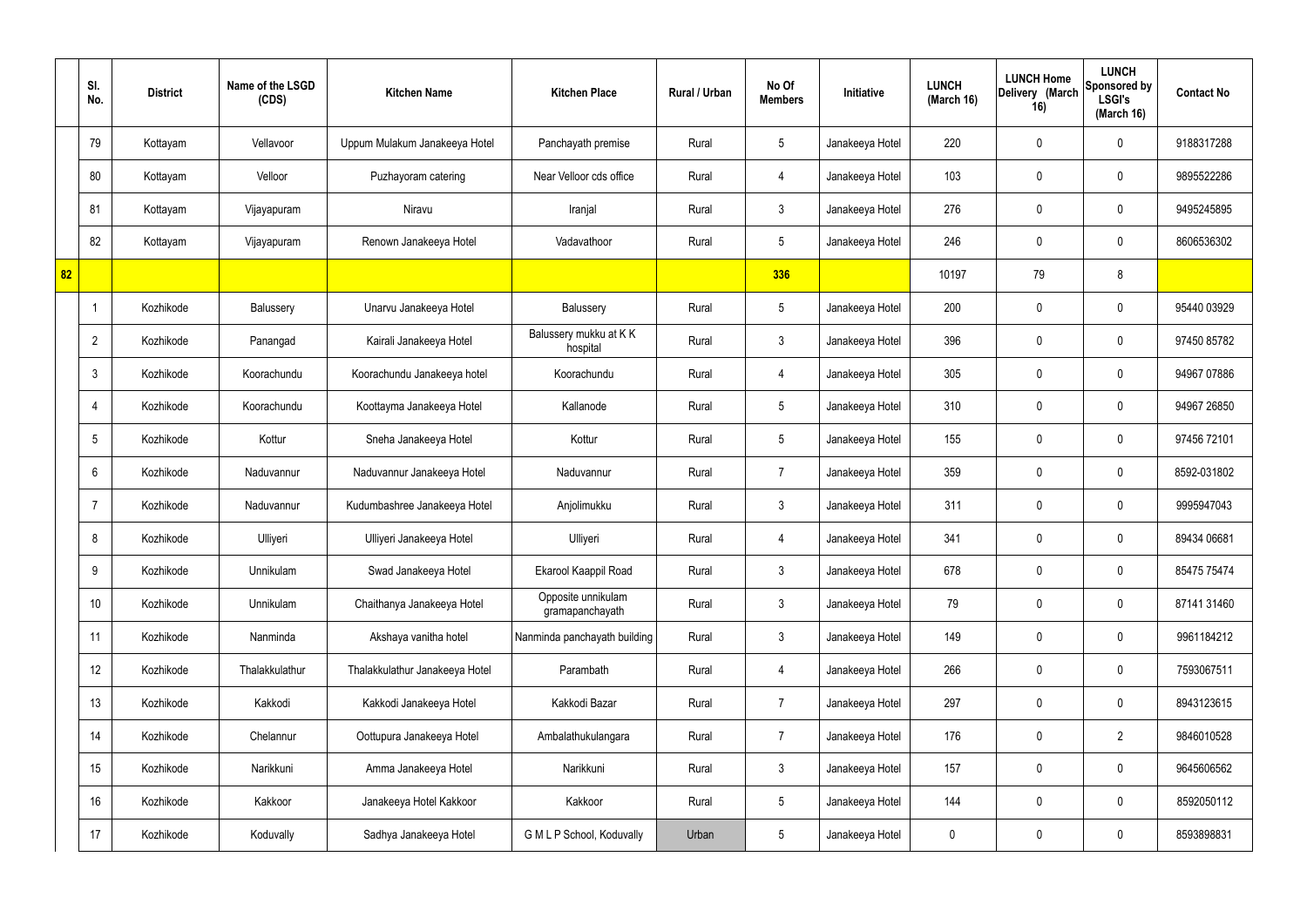| SI.<br>No. | <b>District</b> | Name of the LSGD<br>(CDS) | <b>Kitchen Name</b>                      | <b>Kitchen Place</b>                | Rural / Urban | No Of<br><b>Members</b> | Initiative      | <b>LUNCH</b><br>(March 16) | <b>LUNCH Home</b><br>Delivery (March<br>16) | <b>LUNCH</b><br><b>Sponsored by</b><br><b>LSGI's</b><br>(March 16) | <b>Contact No</b> |
|------------|-----------------|---------------------------|------------------------------------------|-------------------------------------|---------------|-------------------------|-----------------|----------------------------|---------------------------------------------|--------------------------------------------------------------------|-------------------|
| 18         | Kozhikode       | Koduvally                 | KKN Janakeeya Hotel Koduvally            | Nellamkandi                         | Urban         | $\mathbf{3}$            | Janakeeya Hotel | 170                        | $\mathbf 0$                                 | 0                                                                  | 9847650894        |
| 19         | Kozhikode       | Koduvally                 | Swad Janakeeya Hotel                     | Manipuram                           | Urban         | $5\phantom{.0}$         | Janakeeya Hotel | 271                        | $\mathbf 0$                                 | 0                                                                  | 9946991995        |
| 20         | Kozhikode       | Madavoor                  | Madavoor Janakeeya Hotel                 | Near madavoor panchayath            | Rural         | $5\phantom{.0}$         | Janakeeya Hotel | 218                        | 0                                           | 0                                                                  | 8547590842        |
| 21         | Kozhikode       | Omasseri                  | Annapoornna Janakeeya Hotel              | Omasseri                            | Rural         | $\overline{4}$          | Janakeeya Hotel | 288                        | $\mathbf 0$                                 | 0                                                                  | 9605102599        |
| 22         | Kozhikode       | Puthuppadi                | Ruchi Janakeeya Hotel                    | Puthupadi                           | Rural         | $5\phantom{.0}$         | Janakeeya Hotel | 290                        | $\mathbf 0$                                 | 0                                                                  | 7909113114        |
| 23         | Kozhikode       | Kizhakkoth                | Swad Janakeeya Hotel                     | Mariveettilthazham                  | Rural         | $\overline{4}$          | Janakeeya Hotel | 145                        | $\mathbf 0$                                 | 0                                                                  | 9847086665        |
| 24         | Kozhikode       | Thamarassery              | Pavithram Janakeeya hotel                | Thamarassery old stand              | Rural         | 6                       | Janakeeya Hotel | 359                        | 0                                           | 0                                                                  | 9048389661        |
| 25         | Kozhikode       | Kodenchery                | Kairali Janakeeya Hotel                  | Kodenchery                          | Rural         | $\overline{4}$          | Janakeeya Hotel | 249                        | $\mathbf 0$                                 | 0                                                                  | 9446037829        |
| 26         | Kozhikode       | Koodaranji                | Ruchikkoot Janakeeya Hotel               | Koodaranji                          | Rural         | 6                       | Janakeeya Hotel | 226                        | $\boldsymbol{0}$                            | 0                                                                  | 9496439278        |
| 27         | Kozhikode       | Thiruvambadi              | Pulari Janakeeya Hotel                   | Thondimmal                          | Rural         | $5\phantom{.0}$         | Janakeeya Hotel | 167                        | 0                                           | 0                                                                  | 7034264232        |
| 28         | Kozhikode       | Kattippara                | Ruchi Janakeeya Hotel                    | Chamal                              | Rural         | 6                       | Janakeeya Hotel | 153                        | 0                                           | 0                                                                  | 7591974045        |
| 29         | Kozhikode       | Koyilandy North           | Naveena canteen                          | Near new bus stand                  | Urban         | $\overline{7}$          | Janakeeya Hotel | 668                        | 0                                           | 0                                                                  | 9544185262        |
| 30         | Kozhikode       | Koyilandy North           | Koyilandi Nagarasabha Janakeeya<br>Hotel | Near Kollamchira                    | Urban         | 10 <sup>°</sup>         | Janakeeya Hotel | 396                        | 0                                           |                                                                    | 8943191728        |
| 31         | Kozhikode       | Koyilandi South           | Snehadeepam Janakeeya Hotel              | Muthambi                            | Urban         | $6\phantom{.}6$         | Janakeeya Hotel | 138                        | $\mathbf 0$                                 | 0                                                                  | 9188198658        |
| 32         | Kozhikode       | Koyilandi South           | Kudumbashree Janakeeya Hotel             | Koyilandi Market                    | Urban         | $\mathbf{3}$            | Janakeeya Hotel | 298                        | $\pmb{0}$                                   | 0                                                                  | 9544185262        |
| 33         | Kozhikode       | Chengottukavu             | Amma Janakeeya Hotel                     | Edakkulam                           | Rural         | $5\phantom{.0}$         | Janakeeya Hotel | 157                        | $\mathbf 0$                                 | 0                                                                  | 9048235785        |
| 34         | Kozhikode       | Atholi                    | Atholi Janakeeya Hotel                   | Kodassery                           | Rural         | $\overline{4}$          | Janakeeya Hotel | $\mathbf 0$                | $\mathbf 0$                                 | 0                                                                  | 9072499251        |
| 35         | Kozhikode       | Moodadi                   | Ruchi Janakeeya Hotel                    | Moodadi                             | Rural         | $5\phantom{.0}$         | Janakeeya Hotel | 358                        | $\pmb{0}$                                   | 0                                                                  | 8281226403        |
| 36         | Kozhikode       | Chemancheri               | Annapoornna Janakeeya Hotel              | Pookkad                             | Rural         | $5\phantom{.0}$         | Janakeeya Hotel | 230                        | $\pmb{0}$                                   | 0                                                                  | 9048235785        |
| 37         | Kozhikode       | Arikkulam                 | Thanima Janakeeya Hotel                  | Kurudimukku                         | Rural         | 4                       | Janakeeya Hotel | 164                        | $\pmb{0}$                                   | 0                                                                  | 9645137125        |
| 38         | Kozhikode       | Arikkulam                 | Ruchiyidam Janakeeya Hotel               | Arikkulam                           | Rural         | $\overline{4}$          | Janakeeya Hotel | $\mathbf 0$                | $\mathbf 0$                                 | $\overline{\phantom{a}}$                                           | 9048410803        |
| 39         | Kozhikode       | Kozhikode Central.        | Ruchikkoott                              | <b>District Veterinary Hospital</b> | Urban         | $\mathbf{3}$            | Janakeeya Hotel | 968                        | 150                                         | 0                                                                  | 7025774213        |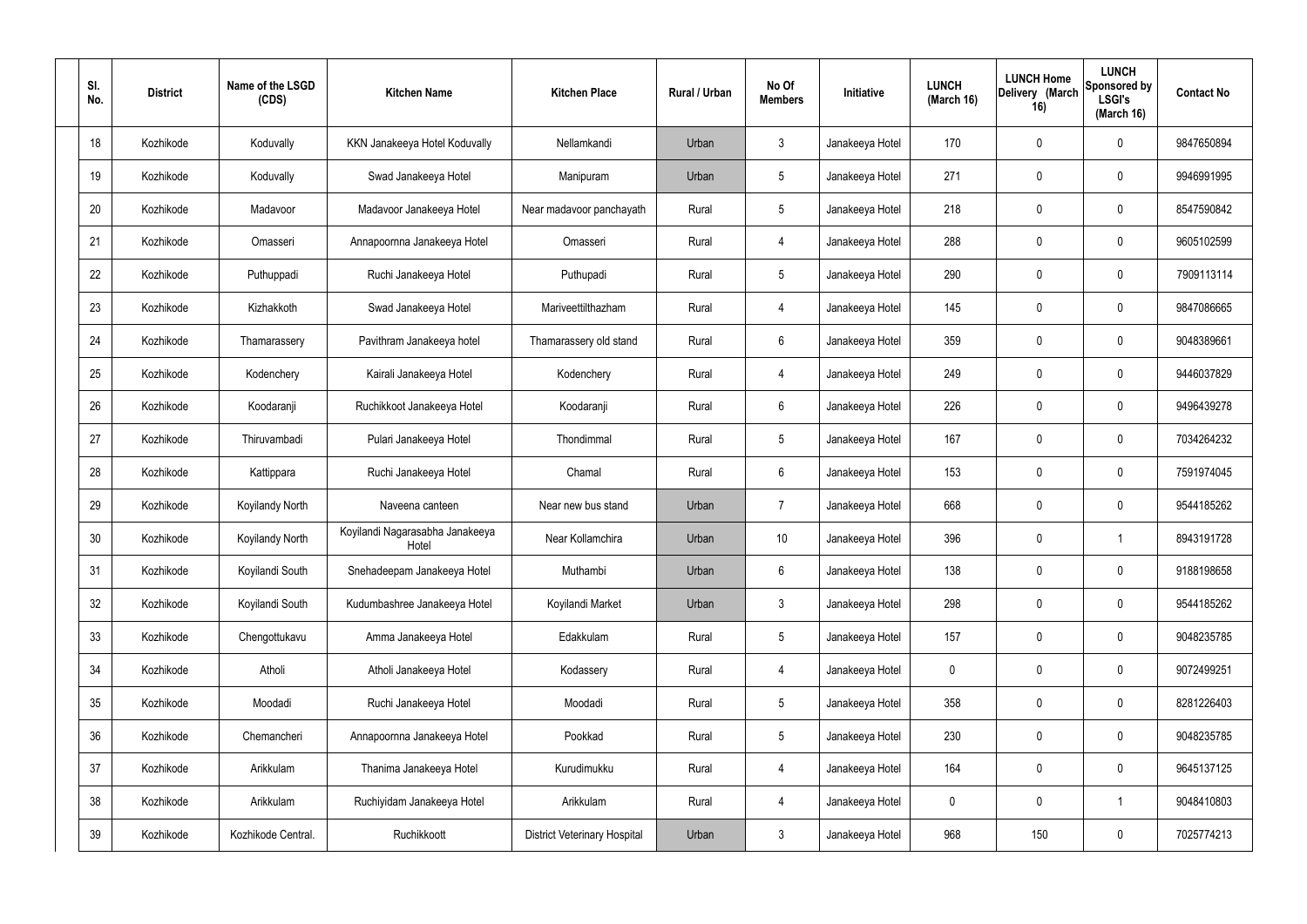|     | SI.<br>No. | <b>District</b> | Name of the LSGD<br>(CDS) | <b>Kitchen Name</b>            | <b>Kitchen Place</b>                        | <b>Rural / Urban</b> | No Of<br><b>Members</b> | Initiative      | <b>LUNCH</b><br>(March 16) | <b>LUNCH Home</b><br>Delivery (March<br>16) | <b>LUNCH</b><br>Sponsored by<br><b>LSGI's</b><br>(March 16) | <b>Contact No</b> |
|-----|------------|-----------------|---------------------------|--------------------------------|---------------------------------------------|----------------------|-------------------------|-----------------|----------------------------|---------------------------------------------|-------------------------------------------------------------|-------------------|
|     | 40         | Kozhikode       | Kozhikode Central         | Sneha Ruchikkoott              | Mankavu                                     | Urban                | $\overline{4}$          | Janakeeya Hotel | 415                        | 60                                          | $\mathbf 0$                                                 | 8921995031        |
|     | 41         | Kozhikode       | Kozhikode Central         | Tripthi Janakeeya Hotel        | Near AMLP School,<br>Moozhikkal             | Urban                | $\mathbf{3}$            | Janakeeya Hotel | 782                        | 101                                         | $\mathbf 0$                                                 | 8129200288        |
|     | 42         | Kozhikode       | Kozhikode Central         | New Ganesh                     | Kovoor, near library                        | Urban                | 5 <sup>5</sup>          | Janakeeya Hotel | 940                        | 30                                          | $\mathbf 0$                                                 | 9349123701        |
|     | 43         | Kozhikode       | Kozhikode Central         | Ruchippura Janakeeya Hotel     | Near Focus mall, New bus<br>stand Kozhikode | Urban                | 3 <sup>5</sup>          | Janakeeya Hotel | 987                        | $\mathbf 0$                                 | $\mathbf 0$                                                 | 9605602806        |
|     | 44         | Kozhikode       | Kozhikode Central         | Souparnika Janakeeya Hotel     | Medical college near chest<br>hospital      | Urban                | $6\overline{6}$         | Janakeeya Hotel | 403                        | $\mathbf 0$                                 | $\mathbf 0$                                                 | 8281709784        |
|     | 45         | Kozhikode       | Kozhikode North           | Udayam kudumbasree canteen     | Thadambattuthazham                          | Urban                | $5\overline{)}$         | Janakeeya Hotel | 525                        | 50                                          | $\mathbf 0$                                                 | 7736850096        |
|     | 46         | Kozhikode       | Kozhikode North           | Ruchi                          | Elathoor, Chettikulam                       | Urban                | $\overline{4}$          | Janakeeya Hotel | 329                        | $\mathbf 0$                                 | $\mathbf 0$                                                 | 9947743713        |
|     | 47         | Kozhikode       | Kozhikode North           | Tasty Janakeeya Hotel          | <b>Butt</b> road                            | Urban                | $5\overline{)}$         | Janakeeya Hotel | 629                        | 60                                          | $\mathbf 0$                                                 | 9074462795        |
|     | 48         | Kozhikode       | Kozhikode North           | Oruma                          | Eranjikkal                                  | Urban                | 4                       | Janakeeya Hotel | 402                        | 28                                          | $\mathbf 0$                                                 |                   |
|     | 49         | Kozhikode       | Feroke                    | Ruchi vanitha mess             | <b>Feroke Muncipality</b>                   | Urban                | $\overline{7}$          | Janakeeya Hotel | 252                        | $\mathbf 0$                                 | $\mathbf 0$                                                 | 9544468026        |
|     | 50         | Kozhikode       | Feroke                    | Mithra Janakeeya Hotel         | Ambalangadi                                 | Urban                | 5 <sup>5</sup>          | Janakeeya Hotel | 319                        | $\mathbf 0$                                 | $\mathbf 0$                                                 | 9847657229        |
|     | 51         | Kozhikode       | Feroke                    | Chemmeen Janakeeya Hotel       | Karuvanthuruthi                             | Urban                | 4                       | Janakeeya Hotel | 328                        | $\mathbf 0$                                 | $\mathbf 0$                                                 | 9747265293        |
|     | 52         | Kozhikode       | Ramanattukara             | Tasty catering unit            | Ramanattukara                               | Urban                | 6                       | Janakeeya Hotel | 458                        | $\mathbf 0$                                 | $\mathbf 0$                                                 | 9961004004        |
| 106 | 53         | Kozhikode       | KozhikodeSouth            | Ushass cattering               | Meenchantha school                          | Urban                | $5\phantom{.0}$         | Janakeeya Hotel | 765                        | $\mathbf 0$                                 | $\mathbf 0$                                                 | 9645629224        |
|     | 54         | Kozhikode       | Kozhikode South           | Oruma                          | Naduvattam                                  | Urban                | $\overline{4}$          | Janakeeya Hotel | 363                        | $\mathbf 0$                                 | $\mathbf 0$                                                 | 9747405960        |
|     | 55         | Kozhikode       | Kozhikode South           | Ruchi Janakeeya Hotel          | Kundayithode                                | Urban                | 5 <sup>5</sup>          | Janakeeya Hotel | 567                        | $\mathbf 0$                                 | $\mathbf 0$                                                 | 9526521036        |
|     | 56         | Kozhikode       | Kozhikode South           | Five star                      | Palayam                                     | Urban                | $\overline{4}$          | Janakeeya Hotel | 472                        | $\mathbf 0$                                 | $\mathbf 0$                                                 | 9744307041        |
|     | 57         | Kozhikode       | Olavanna                  | Kailamadam Janakeeya Hotel     | Pantheerankavu bypass                       | Rural                | $6\overline{6}$         | Janakeeya Hotel | 324                        | 97                                          | $\mathbf 0$                                                 | 9526123535        |
|     | 58         | Kozhikode       | Olavanna                  | Snehitha Janakeeya Hotel       | Kunnathupalam                               | Rural                | $6\overline{6}$         | Janakeeya Hotel | 301                        | 159                                         | $\mathbf 0$                                                 | 9072771905        |
|     | 59         | Kozhikode       | Kadalundi                 | Kadambhari Janakeeya Hotel     | Mannoor valavil                             | Rural                | $6\overline{6}$         | Janakeeya Hotel | 142                        | 60                                          | $\mathbf 0$                                                 | 9349923675        |
|     | 60         | Kozhikode       | Mukkam                    | Mukkam Friends Janakeeya hotel | Mukkam                                      | Urban                | $\overline{4}$          | Janakeeya Hotel | 464                        | $\mathbf 0$                                 | $\mathbf 0$                                                 | 9497215604        |
|     | 61         | Kozhikode       | Mukkam                    | Oottupura Janakeeya Hotel      | Manassery                                   | Urban                | 4                       | Janakeeya Hotel | 475                        | $\pmb{0}$                                   | $\boldsymbol{0}$                                            | 9645563417        |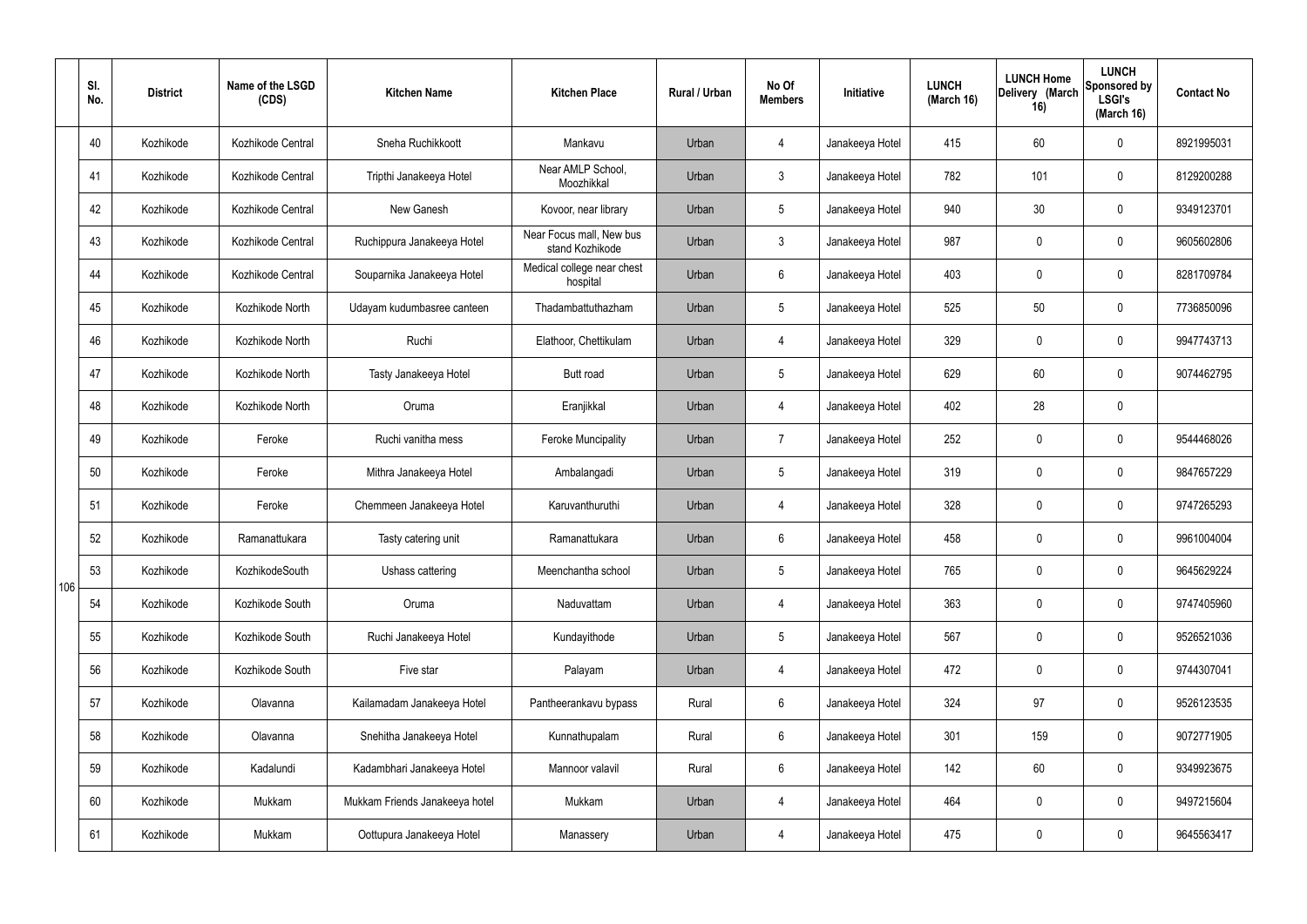| SI.<br>No. | <b>District</b> | Name of the LSGD<br>(CDS) | <b>Kitchen Name</b>                       | <b>Kitchen Place</b>                               | Rural / Urban | No Of<br><b>Members</b> | Initiative      | <b>LUNCH</b><br>(March 16) | <b>LUNCH Home</b><br>Delivery (March<br>16) | <b>LUNCH</b><br>Sponsored by<br><b>LSGI's</b><br>(March 16) | <b>Contact No</b> |
|------------|-----------------|---------------------------|-------------------------------------------|----------------------------------------------------|---------------|-------------------------|-----------------|----------------------------|---------------------------------------------|-------------------------------------------------------------|-------------------|
| 62         | Kozhikode       | Chathamangalam            | Prakruthi                                 | Chathamangalam vipanana<br>kendram                 | Rural         | $\sqrt{5}$              | Janakeeya Hotel | 87                         | 0                                           | $\mathbf 0$                                                 | 9745828787        |
| 63         | Kozhikode       | Chathamangalam            | Oruma                                     | Milk society                                       | Rural         | $5\phantom{.0}$         | Janakeeya Hotel | 91                         | 0                                           | $\mathbf 0$                                                 | 9847872378        |
| 64         | Kozhikode       | Perumanna                 | Thushara Janakeeya Hotel                  | Vallikkunnu                                        | Rural         | $5\phantom{.0}$         | Janakeeya Hotel | 190                        | 0                                           | $\mathbf 0$                                                 | 8113873612        |
| 65         | Kozhikode       | Kodiyathur                | Kanivu                                    | Eranjimavu                                         | Rural         | 4                       | Janakeeya Hotel | 158                        | 0                                           | $\mathbf 0$                                                 | 9048094053        |
| 66         | Kozhikode       | Karassery                 | Karassery CDS Janakeeya Hotel             | Near karassery panchayath                          | Rural         | 4                       | Janakeeya Hotel | 226                        | 0                                           | $\mathbf 0$                                                 | 9645120636        |
| 67         | Kozhikode       | Kuruvattoor               | Nanma Janakeeya Hotel                     | Payambra                                           | Rural         | 4                       | Janakeeya Hotel | 152                        | 0                                           | $\mathbf 0$                                                 | 8547413299        |
| 68         | Kozhikode       | Mavoor                    | Koottayma Janakeeya Hotel                 | Mavoor                                             | Rural         | $\overline{4}$          | Janakeeya Hotel | 330                        | 0                                           | $\mathbf 0$                                                 | 9961856227        |
| 69         | Kozhikode       | Peruvayal                 | Tripthi Janakeeya Hotel                   | Velliparambu                                       | Rural         | $5\overline{)}$         | Janakeeya Hotel | 150                        | 0                                           | $\mathbf 0$                                                 | 6238723687        |
| 70         | Kozhikode       | Kuttiadi                  | Janakeeya Hotel                           | Kuttiadi Town                                      | Rural         | 9                       | Janakeeya Hotel | 241                        | 0                                           | $\mathbf 0$                                                 | 8606099575        |
| 71         | Kozhikode       | Kavilumpara               | Kavilumpara panchayath Janakeeya<br>Hotel | Thottilpalam                                       | Rural         | 4                       | Janakeeya Hotel | 297                        | 0                                           | $\mathbf 0$                                                 | 8157900256        |
| 72         | Kozhikode       | Maruthonkara              | Thanima Janakeeya Hotel                   | Adukkath                                           | Rural         | $5\,$                   | Janakeeya Hotel | 382                        | 0                                           | $\boldsymbol{0}$                                            | 9846974198        |
| 73         | Kozhikode       | Velom                     | Samridhi                                  | Kallumpuram - Theekkuni                            | Rural         | $5\phantom{.0}$         | Janakeeya Hotel | 193                        | 0                                           | $\boldsymbol{0}$                                            | 9846813401        |
| 74         | Kozhikode       | Kunnummal                 | Ruchi Janakeeya Hotel                     | Kakkattil                                          | Rural         | $5\phantom{.0}$         | Janakeeya Hotel | 356                        | 0                                           | 0                                                           | 9605800608        |
| 75         | Kozhikode       | Naripatta                 | Sthree sakthi Janakeeya Hotel             | Kaiveli                                            | Rural         | $5\,$                   | Janakeeya Hotel | 142                        | $\mathbf 0$                                 | $\mathbf 0$                                                 | 9645339232        |
| 76         | Kozhikode       | Kayakkodi                 | Samridhi Janakeeya Hotel                  | Kayakkodi                                          | Rural         | $5\phantom{.0}$         | Janakeeya Hotel | 226                        | $\mathbf 0$                                 | $\mathbf 0$                                                 | 9495587551        |
| 77         | Kozhikode       | Thurayur                  | Cds coffee house                          | Thurayur                                           | Rural         | $5\phantom{.0}$         | Janakeeya Hotel | 198                        | $\mathbf 0$                                 | $\mathbf 0$                                                 | 9048028293        |
| 78         | Kozhikode       | Payyoli                   | Mithra                                    | Payyoli Municipality                               | Urban         | $5\,$                   | Janakeeya Hotel | 210                        | 0                                           | $\mathbf 0$                                                 | 8606505900        |
| 79         | Kozhikode       | Meppayur                  | Ruchi canteen                             | Meppayur                                           | Rural         | $5\phantom{.0}$         | Janakeeya Hotel | 274                        | 0                                           | $\mathbf 0$                                                 | 9447469729        |
| 80         | Kozhikode       | Thikkodi                  | Kaippunnyam Janakeeya Hotel               | Thikkodi                                           | Rural         | $5\phantom{.0}$         | Janakeeya Hotel | 185                        | 0                                           | $\mathbf 0$                                                 | 9526071250        |
| 81         | Kozhikode       | Keezhariyur               | Tripthi Janakeeya Hotel                   | Arayanattu para                                    | Rural         | 8                       | Janakeeya Hotel | 279                        | 0                                           | $\mathbf 0$                                                 | 8592834034        |
| 82         | Kozhikode       | Chakkittappara            | Chakkittapara cds Hotel                   | Chakkittapara CDS                                  | Rural         | $\mathfrak{Z}$          | Janakeeya Hotel | 329                        | 0                                           | $\mathbf 0$                                                 | 9526881089        |
| 83         | Kozhikode       | Cheruvannur               | Vanitha canteen                           | near cheruvannur panchayath<br>office, Cheruvannur | Rural         | $5\phantom{.0}$         | Janakeeya Hotel | 136                        | 0                                           | $\boldsymbol{0}$                                            | 9400676505        |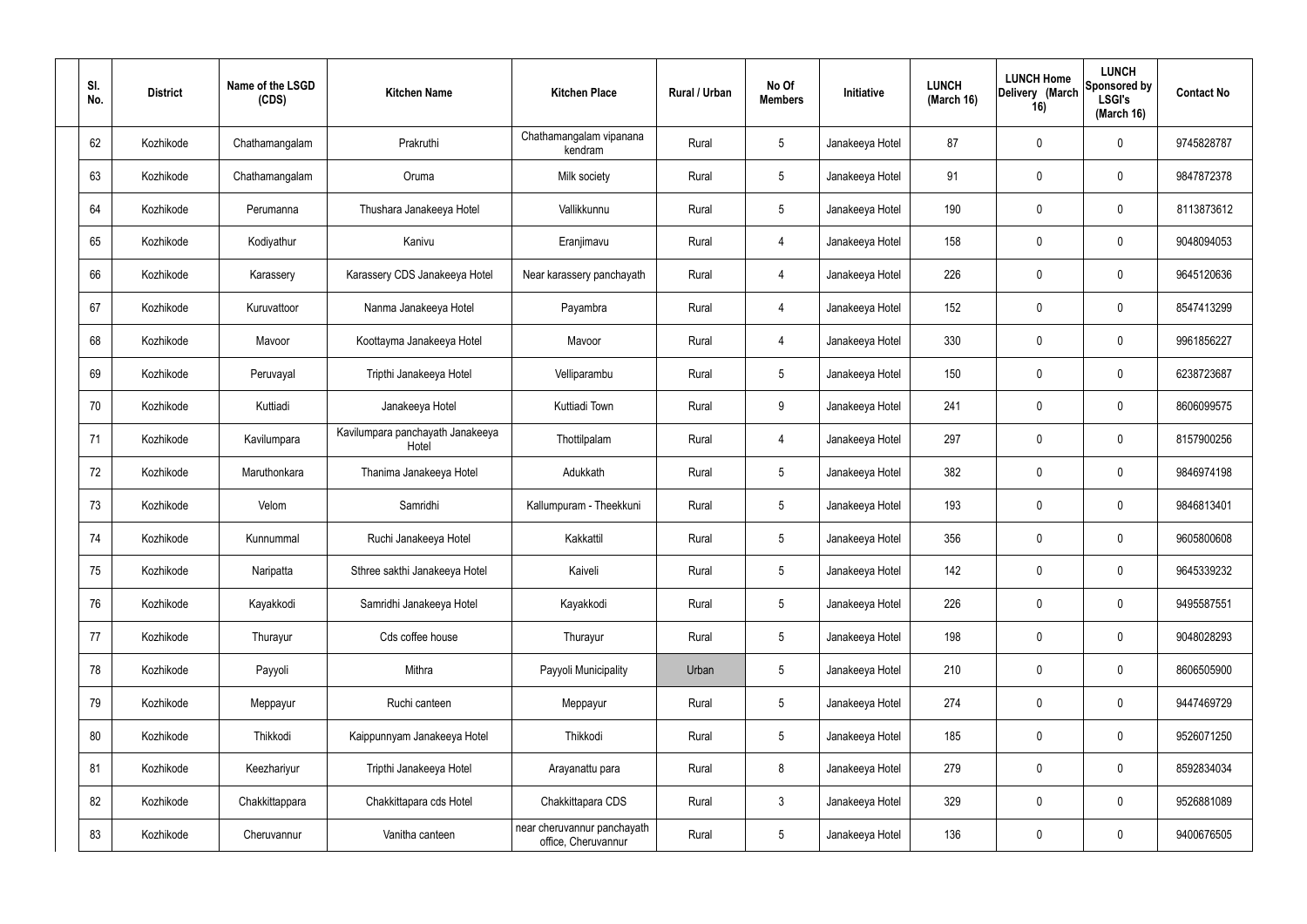| SI.<br>No. | <b>District</b> | Name of the LSGD<br>(CDS) | <b>Kitchen Name</b>                                  | <b>Kitchen Place</b>                             | Rural / Urban | No Of<br><b>Members</b> | Initiative      | <b>LUNCH</b><br>(March 16) | <b>LUNCH Home</b><br>Delivery (March<br>16) | <b>LUNCH</b><br>Sponsored by<br><b>LSGI's</b><br>(March 16) | <b>Contact No</b> |
|------------|-----------------|---------------------------|------------------------------------------------------|--------------------------------------------------|---------------|-------------------------|-----------------|----------------------------|---------------------------------------------|-------------------------------------------------------------|-------------------|
| 84         | Kozhikode       | Koothali                  | Salkara stationary cum Coffee house<br>and photostat | Near Koothali panchayath<br>office               | Rural         | $6\phantom{.}6$         | Janakeeya Hotel | 180                        | 0                                           | $\mathbf 0$                                                 | 9847642496        |
| 85         | Kozhikode       | Changaroth                | Changorath Janakeeya Hotel                           | Near Vadakkumbad HSS                             | Rural         | $5\phantom{.0}$         | Janakeeya Hotel | 165                        | 0                                           | $\mathbf 0$                                                 | 9747353283        |
| 86         | Kozhikode       | Perambra                  | Perambra Janakeeya Hotel                             | Perambra                                         | Rural         | 4                       | Janakeeya Hotel | 310                        | 0                                           | $\mathbf 0$                                                 | 6238677483        |
| 87         | Kozhikode       | Kayanna                   | Kudumbashree Janakeeya Hotel<br>Kayanna              | Kayanna Bazar                                    | Rural         | $\mathbf{3}$            | Janakeeya Hotel | 50                         | 0                                           | $\mathbf 0$                                                 | 9496130121        |
| 88         | Kozhikode       | Nochad                    | Kudumbashree Janakeeya Hotel                         | Muliyangal                                       | Rural         | $5\phantom{.0}$         | Janakeeya Hotel | 193                        | 0                                           | $\mathbf 0$                                                 | 7034944936        |
| 89         | Kozhikode       | Nochad                    | Ruchi Janakeeya Hotel                                | Kalpathur                                        | Rural         | $5\phantom{.0}$         | Janakeeya Hotel | 115                        | 0                                           | $\mathbf 0$                                                 | 9946006742        |
| 90         | Kozhikode       | Ayenchery                 | Janakeeya Hotel Ayanchery                            | Ayanchery                                        | Rural         | $\overline{4}$          | Janakeeya Hotel | 193                        | 0                                           | $\mathbf 0$                                                 | 8078369520        |
| 91         | Kozhikode       | Maniyur                   | Ruchikoott Vanitha Hotel                             | Near maniyur panchayath<br>office, Navodaya stop | Rural         | 4                       | Janakeeya Hotel | 115                        | 0                                           | $\mathbf 0$                                                 | 9400097895        |
| 92         | Kozhikode       | Villiappally              | Janakeeya Hotel Villiappally                         | Keezhal Mukku                                    | Rural         | $\overline{4}$          | Janakeeya Hotel | 265                        | 0                                           | $\mathbf 0$                                                 | 8086472039        |
| 93         | Kozhikode       | Thiruvallur               | Ruchi Janakeeya Hotel                                | Thiruvallur                                      | Rural         | $5\phantom{.0}$         | Janakeeya Hotel | 231                        | 0                                           | $\mathbf 0$                                                 | 9400723619        |
| 94         | Kozhikode       | Edachery                  | Kudumbasree cafe and helpdesk                        | Edachery                                         | Rural         | 4                       | Janakeeya Hotel | 238                        | 0                                           | $\mathbf 0$                                                 | 7736287974        |
| 95         | Kozhikode       | Nadapuram                 | Uttupura canteen and catering                        | Kallachi                                         | Rural         | $6\phantom{.}6$         | Janakeeya Hotel | 475                        | 0                                           | $\mathbf 0$                                                 | 9946448011        |
| 96         | Kozhikode       | Chekkyad                  | Ruchi vanitha hotel                                  | Puliyav                                          | Rural         | 4                       | Janakeeya Hotel | 0                          | 0                                           | 0                                                           | 9048541152        |
| 97         | Kozhikode       | Valayam                   | Nanma Janakeeya Hotel                                | Valayam                                          | Rural         | $5\phantom{.0}$         | Janakeeya Hotel | 144                        | 0                                           | $\mathbf 0$                                                 | 9207821783        |
| 98         | Kozhikode       | Purameri                  | Nanma Janakeeya Hotel                                | Purameri                                         | Rural         | $6\overline{6}$         | Janakeeya Hotel | 265                        | 0                                           | $\mathbf 0$                                                 | 9745393164        |
| 99         | Kozhikode       | Vanimel                   | Vanimel Janakeeya Hotel                              | Bhoomivathukkal                                  | Rural         | $5\phantom{.0}$         | Janakeeya Hotel | 166                        | 0                                           | $\mathbf 0$                                                 | 9048163049        |
| 100        | Kozhikode       | Tuneri                    | Menma Oottupura Janakeeya Hotel                      | Tuneri                                           | Rural         | $\mathbf{3}$            | Janakeeya Hotel | 160                        | 0                                           | $\mathbf 0$                                                 | 9745251928        |
| 101        | Kozhikode       | Onchiyam                  | Adukkala                                             | Kannookkara                                      | Rural         | $\mathbf{3}$            | Janakeeya Hotel | 198                        | 0                                           | $\mathbf 0$                                                 | 8606115054        |
| 102        | Kozhikode       | Chorode                   | Janani Hotel and Catering Unit                       | Chorode                                          | Rural         | $\overline{4}$          | Janakeeya Hotel | 282                        | 0                                           | $\mathbf 0$                                                 | 9645426343        |
| 103        | Kozhikode       | Eramala                   | Janakeeya Hotel - Eramala                            | Orkkatteri                                       | Rural         | $\bf 8$                 | Janakeeya Hotel | 137                        | 0                                           | $\mathbf 0$                                                 | 9645239675        |
| 104        | Kozhikode       | Vadakara West             | Chithra Janakeeya Hotel                              | Vadakara New bus stand                           | Urban         | $\mathbf{3}$            | Janakeeya Hotel | 386                        | $\pmb{0}$                                   | $\mathbf 0$                                                 | 9387762939        |
| 105        | Kozhikode       | Vadakara East             | Janakeeya Hotel Vadakara Municipality                | Edodi                                            | Urban         | $6\,$                   | Janakeeya Hotel | 409                        | $\pmb{0}$                                   | $\bm{0}$                                                    | 9207604876        |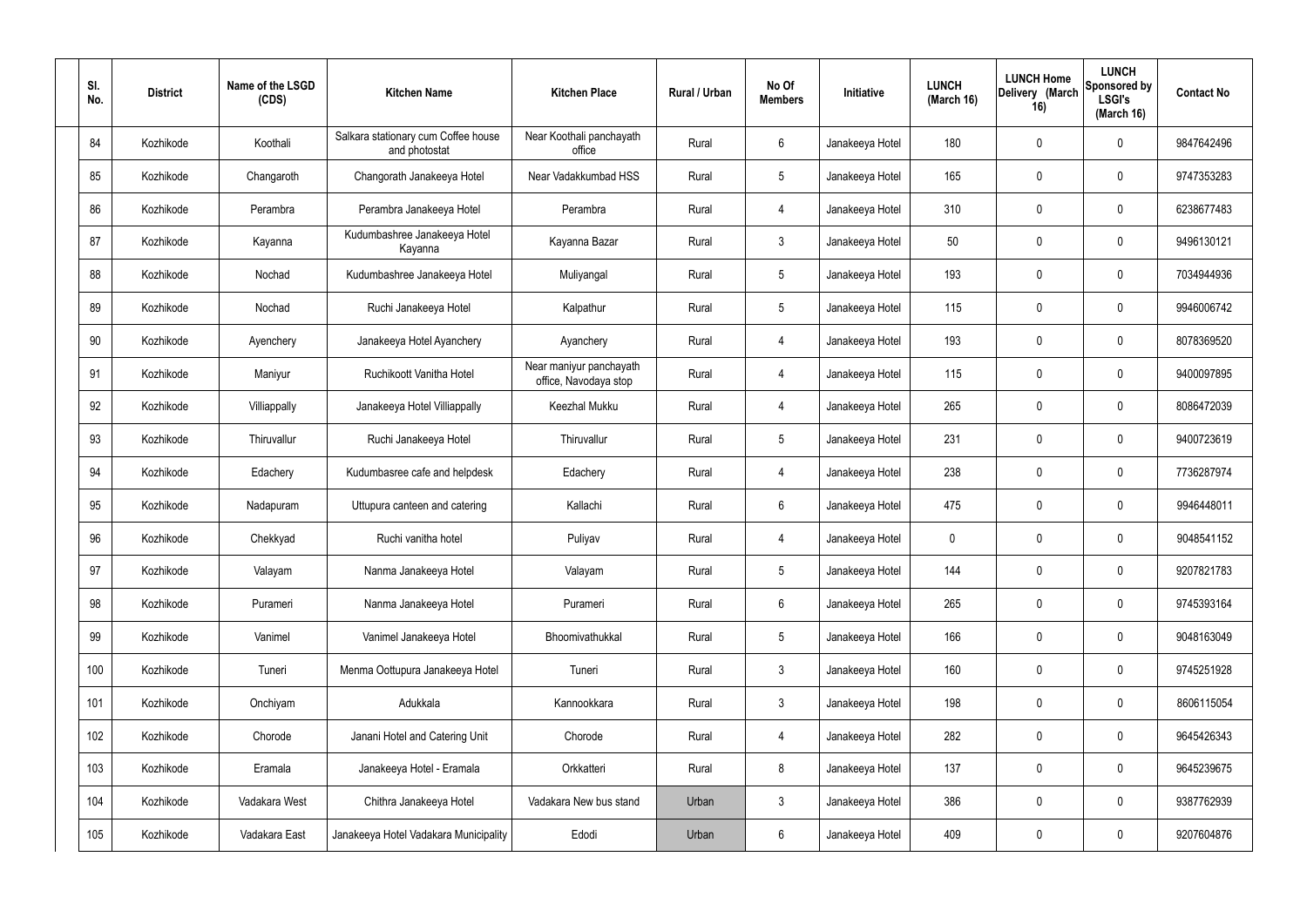|     | SI.<br>No.      | <b>District</b> | Name of the LSGD<br>(CDS) | <b>Kitchen Name</b>         | <b>Kitchen Place</b>                     | Rural / Urban | No Of<br><b>Members</b> | Initiative      | <b>LUNCH</b><br>(March 16) | <b>LUNCH Home</b><br>Delivery (March<br>16) | <b>LUNCH</b><br>Sponsored by<br><b>LSGI's</b><br>(March 16) | <b>Contact No</b> |
|-----|-----------------|-----------------|---------------------------|-----------------------------|------------------------------------------|---------------|-------------------------|-----------------|----------------------------|---------------------------------------------|-------------------------------------------------------------|-------------------|
|     | 106             | Kozhikode       | Azhiyoor                  | Janakeeya Hotel Azhiyoor    | Chombala near Block Office               | Rural         | $\mathbf{3}$            | Janakeeya Hotel | 220                        | $\mathbf 0$                                 | $\mathbf 0$                                                 | 8086159250        |
| 106 |                 |                 |                           |                             |                                          |               | 505                     |                 | 30607                      | 795                                         | $\overline{4}$                                              |                   |
|     | $\overline{1}$  | Malappuram      | Triprangode               | Vishista Vanitha Canteen    | Ottumpuram                               | Rural         | $5\,$                   | Janakeeya Hotel | 212                        | 30                                          | $\mathbf 0$                                                 | 9526951352        |
|     | $\overline{2}$  | Malappuram      | Kondotty-2                | Amrutham Janakeeya Hotel    | Kondotty busstand                        | Urban         | 4                       | Janakeeya Hotel | 596                        | $\mathbf 0$                                 | 4                                                           | 7356582539        |
|     | $\mathbf{3}$    | Malappuram      | Ponmundam                 | Janakeeya hotel             | Athanikkal                               | Rural         | 4                       | Janakeeya Hotel | 260                        | $\mathbf 0$                                 | $\mathbf 0$                                                 |                   |
|     | 4               | Malappuram      | Ponnani-1                 | Samridhi                    | Ponnani                                  | Urban         | $5\phantom{.0}$         | Janakeeya Hotel | 101                        | $\mathbf 0$                                 | $\mathbf 0$                                                 |                   |
|     | $5\phantom{.0}$ | Malappuram      | Parappanangadi            | Thathoos janakeeya hotel    | Parappanangadi                           | Urban         | $\mathbf{3}$            | Janakeeya Hotel | 198                        | 124                                         | $\mathbf 0$                                                 |                   |
|     | 6               | Malappuram      | Edayur                    | mathuraka vanita hotel      | vattaparamb                              | Rural         | $\mathbf{3}$            | Janakeeya Hotel | 232                        | $\mathbf 0$                                 | $\mathbf 0$                                                 |                   |
|     | -7              | Malappuram      | Kaladi                    | Thripthi Janakeeya Hotel    | Naripparamb                              | Rural         | 4                       | Janakeeya Hotel | 148                        | $\mathbf 0$                                 | $\mathbf 0$                                                 |                   |
|     | 8               | Malappuram      | Tavanur                   | Snehitha                    | Ayankalam                                | Rural         | $5\phantom{.0}$         | Janakeeya Hotel | 74                         | 0                                           | $\mathbf 0$                                                 |                   |
|     | 9               | Malappuram      | Karulai                   | Janakeeya Hotel             | Karulayi Town                            | Rural         | 4                       | Janakeeya Hotel | 99                         | 15                                          | $\mathbf 0$                                                 | 9388070564        |
|     | 10              | Malappuram      | Melattur                  | Melattur Janakeeya Hotel    | Melattur                                 | Rural         | $5\phantom{.0}$         | Janakeeya Hotel | 274                        | $\mathbf 0$                                 | $\boldsymbol{0}$                                            | 9497644650        |
|     | 11              | Malappuram      | Vallikkunnu               | Ruchikootu                  | Anangadi                                 | Rural         | 4                       | Janakeeya Hotel | 184                        | 63                                          | $\boldsymbol{0}$                                            | 9846828029        |
|     | 12              | Malappuram      | Parappanangadi            | Sobhika Janakeeya hotel     | Parappanangadi                           | Urban         | 5                       | Janakeeya Hotel | 439                        | 175                                         | $\mathbf 0$                                                 | 9048220552        |
|     | 13              | Malappuram      | Vazhakkad                 | Ruchi hotel vazhakkad       | Gup school vazhakkad                     | Rural         | $5\phantom{.0}$         | Janakeeya Hotel | 347                        | 251                                         | $\mathbf 0$                                                 | 9656316072        |
|     | 14              | Malappuram      | Amarambalam               | Janakeeya Hotel             | Opposite Federal Bank<br>Pookkottumpadam | Rural         | $\overline{4}$          | Janakeeya Hotel | 99                         | $\mathfrak{Z}$                              | $\mathbf{3}$                                                | 8157060589        |
|     | 15              | Malappuram      | Marakkara                 | Famous Hotel                | marakkara                                | Rural         | $\mathbf{3}$            | Janakeeya Hotel | 109                        | $\mathbf 0$                                 | $\mathbf 0$                                                 | 6238909658        |
|     | 16              | Malappuram      | Ozhur                     | Archana Vanitha Canteen     | Pulparambu                               | Rural         | $2^{\circ}$             | Janakeeya Hotel | 190                        | 0                                           | $\mathbf 0$                                                 | 9645906084        |
|     | 17              | Malappuram      | Keezhuparambu             | Sisiram hotel keezhuparambu | New bazar kuniyil                        | Rural         | $5\,$                   | Janakeeya Hotel | 201                        | 51                                          | $\mathbf 0$                                                 | 8086830582        |
|     | 18              | Malappuram      | Irimbiliyam               | nandanam vanita hotel       | kotappuram                               | Rural         | $5\phantom{.0}$         | janakeeya Hotel | 252                        | 0                                           | $\mathbf 0$                                                 | 7306302029        |
|     | 19              | Malappuram      | Porur                     | Kudumbasree vanitha canteen | Cherukod                                 | Rural         | 4                       | Janakeeya Hotel | 268                        | $\mathbf 0$                                 | $\mathbf 0$                                                 | 9745425647        |
|     | 20              | Malappuram      | Tirunavaya                | Vibhava Cafesree            | Karathoor                                | Rural         | $\overline{4}$          | Janakeeya Hotel | 90                         | 14                                          | $\boldsymbol{0}$                                            | 9645414837        |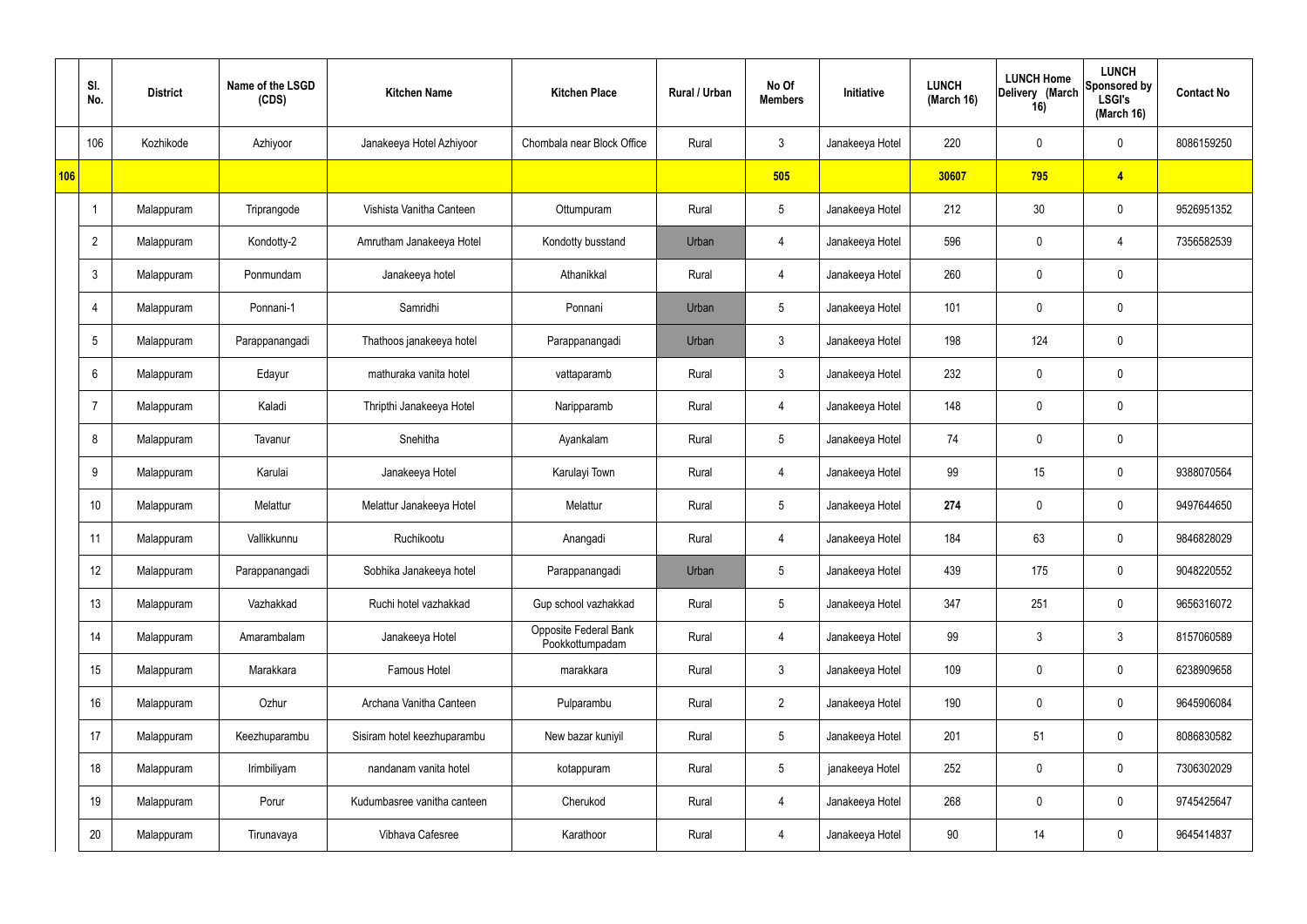| SI.<br>No. | <b>District</b> | Name of the LSGD<br>(CDS) | <b>Kitchen Name</b>        | <b>Kitchen Place</b> | Rural / Urban | No Of<br><b>Members</b> | Initiative      | <b>LUNCH</b><br>(March 16) | <b>LUNCH Home</b><br>Delivery (March<br>16) | <b>LUNCH</b><br>Sponsored by<br><b>LSGI's</b><br>(March 16) | <b>Contact No</b> |
|------------|-----------------|---------------------------|----------------------------|----------------------|---------------|-------------------------|-----------------|----------------------------|---------------------------------------------|-------------------------------------------------------------|-------------------|
| 21         | Malappuram      | Moothedam                 | Moothedam janakeeya hotel  | Karappuram           | Rural         | $\mathfrak{Z}$          | Janakeeya Hotel | 246                        | $\mathbf 0$                                 | $\mathbf 0$                                                 | 9447630154        |
| 22         | Malappuram      | Vazhayur                  | Three Star Janakeeya Hotel | Karad                | Rural         | $\overline{4}$          | Janakeeya Hotel | 350                        | 92                                          | 8                                                           | 9744305921        |
| 23         | Malappuram      | urngattiri                | Oottupura                  | Therattummal         | Rural         | $5\phantom{.0}$         | Janakeeya Hotel | 125                        | 85                                          | $\mathbf 0$                                                 | 9562851125        |
| 24         | Malappuram      | Maranchery                | Janakeeya Hotel maranchey  | Panambad             | Rural         | $5\phantom{.0}$         | Janakeeya Hotel | 84                         | 162                                         | $\mathbf 0$                                                 | 9048081621        |
| 25         | Malappuram      | Athavanad                 | Janakeeya Bhakshanasala    | Vettichira           | Rural         | $5\phantom{.0}$         | Janakeeya Hotel | $\mathbf 0$                | $\mathbf 0$                                 | $\mathbf 0$                                                 | 9495291580        |
| 26         | Malappuram      | Pothukal                  | Vanitha Canteen            | Nettikulam           | Rural         | $6\phantom{.}6$         | Janakeeya Hotel | 110                        | $\mathbf 0$                                 | $\mathbf 0$                                                 | 9048501397        |
| 27         | Malappuram      | Mampad                    | <b>Bismi Cafe</b>          | Mampad               | Rural         | $\mathbf{3}$            | Janakeeya Hotel | 173                        | $\mathbf 0$                                 | $\mathbf 0$                                                 | 9961170251        |
| 28         | Malappuram      | Marakkara                 | Ruchikoottu                | <b>AC Nirappu</b>    | Rural         | $5\phantom{.0}$         | Janakeeya Hotel | $\mathbf 0$                | 0                                           | $\mathbf 0$                                                 | 9745625415        |
| 29         | Malappuram      | Alipparambu               | Oottupura                  | Alipparambu          | Rural         | $5\phantom{.0}$         | Janakeeya Hotel | 184                        | $\mathbf 0$                                 | $\mathbf 0$                                                 | 9847690941        |
| 30         | Malappuram      | Valanchery                | Janakkeeya Hotel           | Valanchery           | Urban         | $5\phantom{.0}$         | Janakeeya Hotel | 159                        | 0                                           | $\mathbf 0$                                                 | 8593812408        |
| 31         | Malappuram      | Chaliyar                  | Chaliyar Janakeeya Hotel   | Akambaadam           | Rural         | $\mathbf{3}$            | Janakeeya Hotel | 156                        | 41                                          | $\mathbf 0$                                                 | 9605274841        |
| 32         | Malappuram      | Kalikavu                  | Friends Janakeeya Hotel    | Kalikavu             | Rural         | 4                       | Janakeeya Hotel | 157                        | 33                                          | $\mathbf 0$                                                 | 9745751684        |
| 33         | Malappuram      | Angadipuram               | Janakeeya Hotel            | Angadipuram          | Rural         | 4                       | Janakeeya Hotel | 242                        | 0                                           | $\boldsymbol{0}$                                            | 7902314724        |
| 34         | Malappuram      | Puzhakkattri              | Jasmin                     | Puzhakkattiri        | Rural         | $5\phantom{.0}$         | Janakeeya Hotel | 181                        | 128                                         | $\mathbf 0$                                                 | 9495497872        |
| 35         | Malappuram      | Nannamukku                | Tanima                     | Nannamukku           | Rural         | $5\phantom{.0}$         | Janakeeya Hotel | 189                        | 142                                         | $\mathbf 0$                                                 | 8943417885        |
| 36         | Malappuram      | Moorkkanad                | Oruma Janakeeya Hotel      | Moorkkanad           | Rural         | $5\phantom{.0}$         | Janakeeya Hotel | 82                         | 83                                          | $\mathbf 0$                                                 | 9605728248        |
| 37         | Malappuram      | Edavanna                  | Souhrtham Janakeeya Hotel  | Edavanna             | Rural         | $5\phantom{.0}$         | Janakeeya Hotel | 443                        | 77                                          | $\mathbf 0$                                                 | 9746986110        |
| 38         | Malappuram      | Tirur                     | Ruchi Janakeeya Hotel      | Tirur                | Urban         | 4                       | Janakeeya Hotel | 389                        | 49                                          | $\mathbf 0$                                                 | 9895409528        |
| 39         | Malappuram      | Tirur                     | Amrutham Janakeeya Hotel   | Tirur                | Urban         | 4                       | Janakeeya Hotel | 298                        | 0                                           | $\mathbf 0$                                                 | 9745074259        |
| 40         | Malappuram      | Edappal                   | Daya Cafesree              | Edappal              | Rural         | $5\phantom{.0}$         | Janakeeya Hotel | 159                        | 0                                           | $\mathbf 0$                                                 | 9895439056        |
| 41         | Malappuram      | Koottilangadi             | Janakeeya Hotel            | Koottilangadi        | Rural         | 4                       | Janakeeya Hotel | 50                         | $90\,$                                      | $\overline{2}$                                              | 9539471939        |
| 42         | Malappuram      | Vattamkulam               | Vibhava Janakeeya Hotel    | Edappal              | Rural         | 4                       | Janakeeya Hotel | 155                        | 0                                           | $\boldsymbol{0}$                                            | 9744844512        |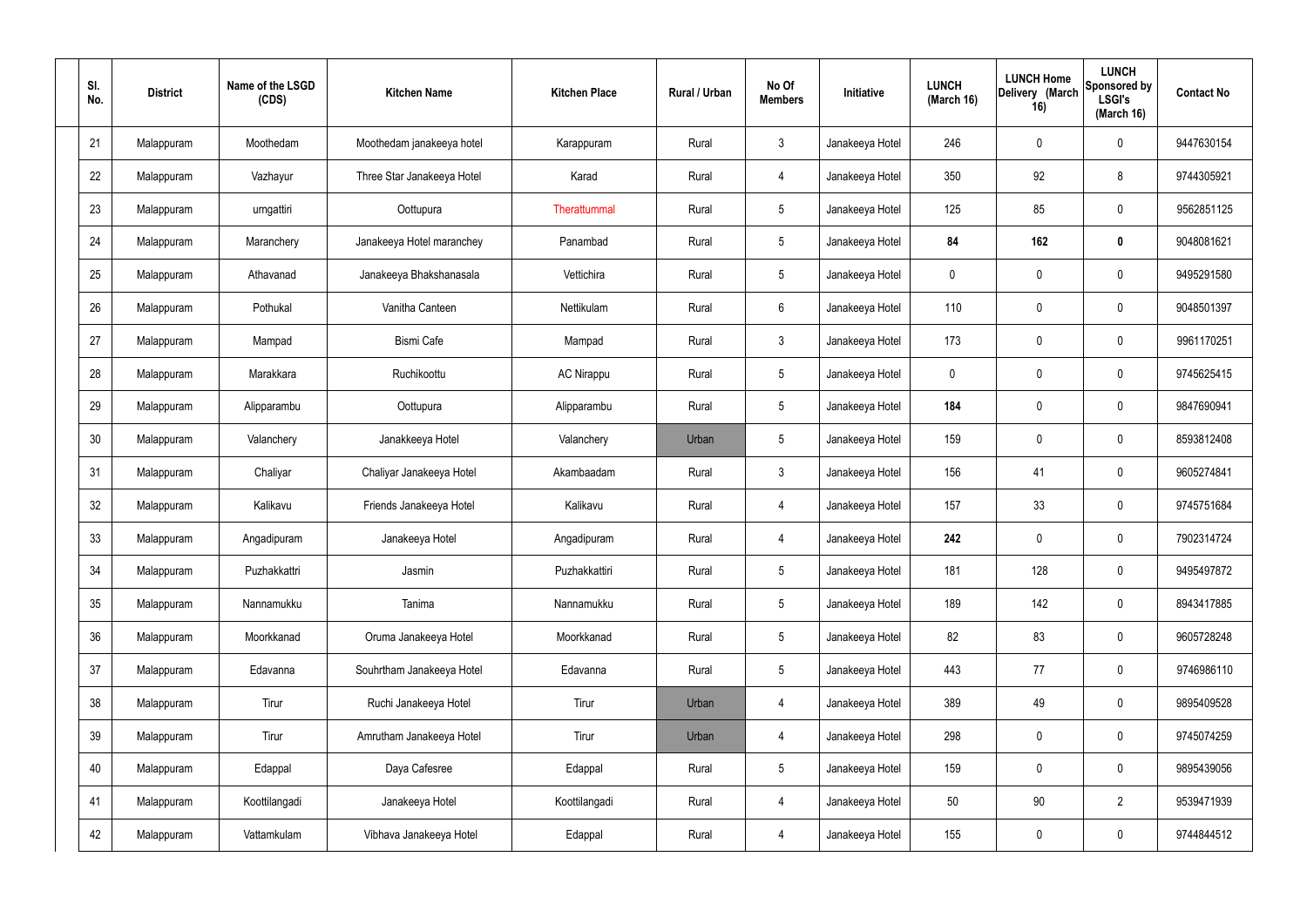|     | SI.<br>No. | <b>District</b> | Name of the LSGD<br>(CDS) | <b>Kitchen Name</b>                               | <b>Kitchen Place</b>   | Rural / Urban | No Of<br><b>Members</b> | Initiative      | <b>LUNCH</b><br>(March 16) | <b>LUNCH Home</b><br>Delivery (March<br>16) | <b>LUNCH</b><br>Sponsored by<br><b>LSGI's</b><br>(March 16) | <b>Contact No</b> |
|-----|------------|-----------------|---------------------------|---------------------------------------------------|------------------------|---------------|-------------------------|-----------------|----------------------------|---------------------------------------------|-------------------------------------------------------------|-------------------|
|     | 43         | Malappuram      | Nilambur                  | Annapporna Janakeeya Hotel                        | Nilambur               | Urban         | 8                       | Janakeeya Hotel | 379                        | 99                                          | $\mathbf 0$                                                 | 8547795364        |
|     | 44         | Malappuram      | Puzhakkattri              | PT Group                                          | Ramapuram              | Rural         | $\overline{4}$          | Janakeeya Hotel | 139                        | 64                                          | $\mathbf 0$                                                 | 9745108676        |
|     | 45         | Malappuram      | Vazhikkadavu              | Vanitha Janakeeya Hotel                           | Manimooli              | Rural         | $\overline{4}$          | Janakeeya Hotel | 48                         | $\mathbf 0$                                 | $\mathbf 0$                                                 | 8943046755        |
|     | 46         | Malappuram      | Chungathara               | Chungathara Annapoorna Vanitha<br>Janakeeya Hotel | Chalikkulam            | Rural         | $\mathbf{3}$            | Janakeeya Hotel | 170                        | 57                                          | $\mathbf 0$                                                 | 9745674102        |
|     | 47         | Malappuram      | Vallikunnu                | Punathil Janakeeya Hotel                          | Vallikunnu             | Rural         | 4                       | Janakeeya Hotel | 105                        | 46                                          | $\mathbf 0$                                                 | 9946051042        |
|     | 48         | Malappuram      | Tirurangadi               | Nirmalyam Janakeeya Hotel                         | Chanthappadi           | Urban         | $5\phantom{.0}$         | Janakeeya Hotel | 420                        | 203                                         | $\mathbf 0$                                                 | 9895168511        |
|     | 49         | Malappuram      | Purathur                  | Purathur Janakeeya Hotel                          | Kavilakkad             | Rural         | $\mathbf{3}$            | Janakeeya Hotel | 89                         | 67                                          | $\mathbf 0$                                                 | 9645170119        |
|     | 50         | Malappuram      | Kuruva                    | Swad                                              | Ambalaparamb           | Rural         | $\overline{4}$          | Janakeeya Hotel | 107                        | 71                                          | $\mathbf 0$                                                 | 9495993543        |
|     | 51         | Malappuram      | Perumanna Klari           | Perumanna Klari Janakeeya Hotel                   | Near Panjayathu office | Rural         | $\mathbf{3}$            | Janakeeya Hotel | 103                        | 0                                           | $\mathbf 0$                                                 | 7306197556        |
|     | 52         | Malappuram      | Kuttippuram               | Janakeeya Hotel Kuttippurram                      | Kuttipuram             | Rural         | $5\overline{)}$         | Janakeeya Hotel | 272                        | $\mathbf 0$                                 | $\mathbf 0$                                                 | 8921459017        |
|     | 53         | Malappuram      | Niramaruthur              | Annapporna Janakeeya Hotel                        | Mangad                 | Rural         | $\mathbf{3}$            | Janakeeya Hotel | 155                        | 0                                           | $\mathbf 0$                                                 | 9746334349        |
|     | 54         | Malappuram      | Veliyancode               | Cafe Kudumbashree                                 | Eramangalam            | Rural         | $\mathbf{3}$            | Janakeeya Hotel | 65                         | 74                                          | $\mathbf 0$                                                 | 9567575145        |
|     | 55         | Malappuram      | Pulilkal                  | Ruchi Koottu Janakeeya Hotel                      | Pulikkal               | Rural         | 4                       | Janakeeya Hotel | 218                        | 32                                          | $\mathbf 0$                                                 | 9947039208        |
|     | 56         | Malappuram      | Karuvarakund              | Janakeeya Hotel                                   | Karuvarakund           | Rural         | 4                       | Janakeeya Hotel | 244                        | 18                                          | $\mathbf 0$                                                 | 9562233316        |
|     | 57         | Malappuram      | Thuvvur                   | Janakeeya Hotel                                   | Thuvvur                | Rural         | $5\phantom{.0}$         | Janakeeya Hotel | 194                        | 30                                          | $\mathbf 0$                                                 | 8075365565        |
|     | 58         | Malappuram      | Kottakkal                 | Kottakkal Janakeeya Hotel                         | Kottakkal              | Urban         | $\mathbf{3}$            | Janakeeya Hotel | 348                        | 0                                           | $\mathbf 0$                                                 | 9946216609        |
|     | 59         | Malappuram      | Kuzhimanna                | Mythri Janakkeeya Hotel                           | Cheruparamb            | Rural         | $\overline{4}$          | Janakeeya Hotel | 187                        | 95                                          | $\mathbf 0$                                                 | 9961738543        |
|     | 60         | Malappuram      | Talakkad                  | Talakkad Janakeeya Hotel                          | <b>BP</b> Angadi       | Rural         | $\overline{4}$          | Janakeeya Hotel | 190                        | 20                                          | $\mathbf 0$                                                 | 9447824517        |
|     | 61         | Malappuram      | Areecode                  | Haritha sree Janakeeya Hotel                      | Pookottuchola          | Rural         | $\overline{4}$          | Janakeeya Hotel | 131                        | 22                                          | $\mathbf 0$                                                 | 7025072558        |
|     | 62         | Malappuram      | Cherukkavu                | Kitchen Hut Janakeeya Hotel                       | Chevayoor              | Rural         | $\overline{4}$          | Janakeeya Hoel  | 180                        | 60                                          | $\overline{2}$                                              | 9895195887        |
|     | 63         | Malappuram      | Thiruvali                 | Janakeeya hotel                                   | Thiruvali              | Rural         | $5\phantom{.0}$         | Janakeeya Hotel | $\mathbf 0$                | $\pmb{0}$                                   | $\mathbf 0$                                                 | 9746385945        |
| 12R | 64         | Malappuram      | Alamcode                  | Janakeeya hotel                                   | Alamcode               | Rural         | $5\phantom{.0}$         | Janakeeya Hotel | 205                        | 64                                          | $\boldsymbol{0}$                                            | 8129368109        |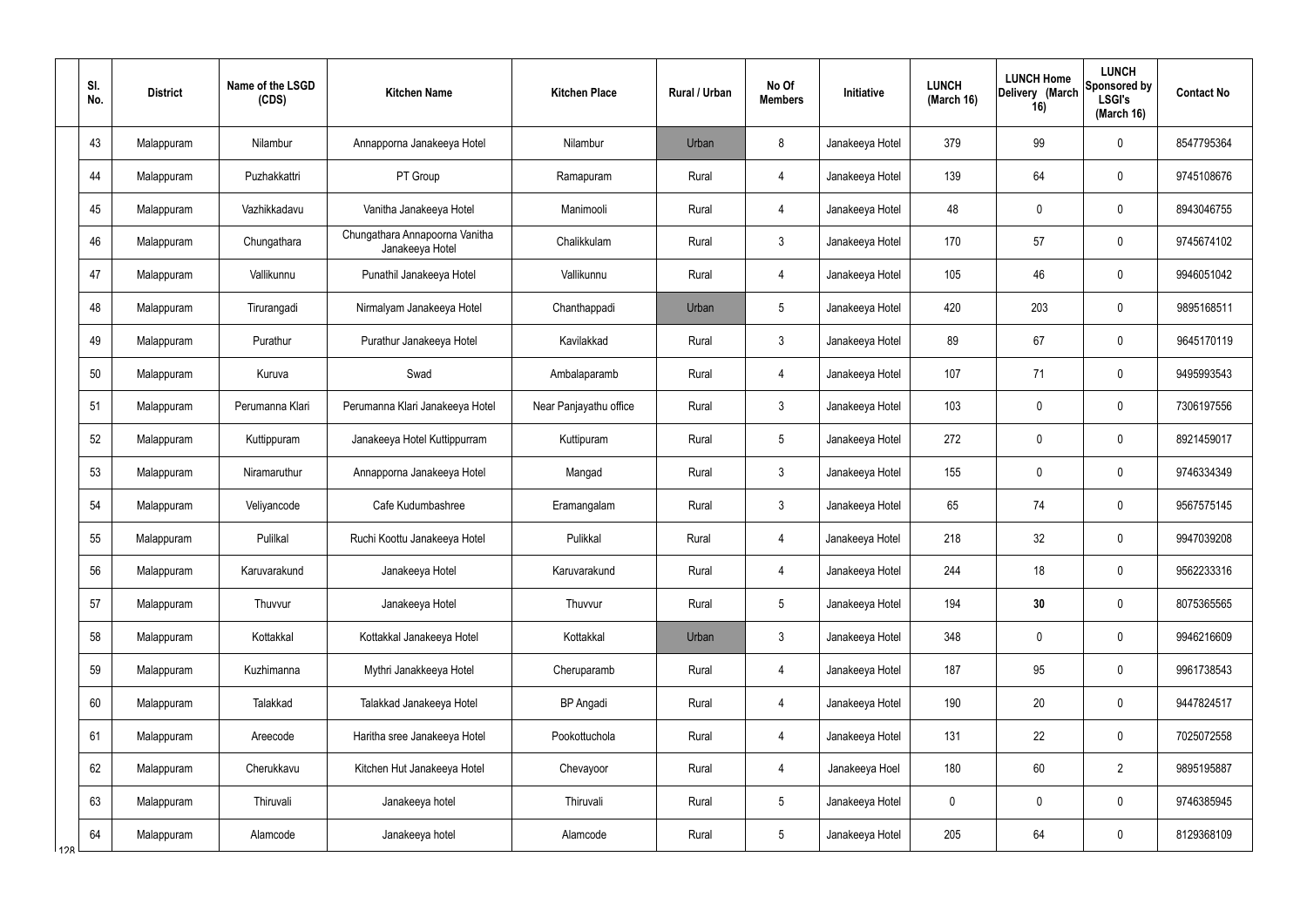|     | SI.<br>No. | <b>District</b> | Name of the LSGD<br>(CDS) | <b>Kitchen Name</b>        | <b>Kitchen Place</b> | Rural / Urban | No Of<br><b>Members</b> | Initiative      | <b>LUNCH</b><br>(March 16) | <b>LUNCH Home</b><br>Delivery (March<br>16) | <b>LUNCH</b><br>Sponsored by<br><b>LSGI's</b><br>(March 16) | <b>Contact No</b> |
|-----|------------|-----------------|---------------------------|----------------------------|----------------------|---------------|-------------------------|-----------------|----------------------------|---------------------------------------------|-------------------------------------------------------------|-------------------|
| ס∠ד | 65         | Malappuram      | Manjeri 1                 | Cafe Janakeeya hotel       | Manjeri              | Urban         | $6\phantom{.}6$         | Janakeeya Hotel | 245                        | 24                                          | $\overline{2}$                                              | 7336671011        |
|     | 66         | Malappuram      | kalpakanchery             | Janakeeya HOTEL            | Kalpakanchery        | Rural         | $\overline{4}$          | Janakeeya Hotel | 160                        | $\mathbf 0$                                 | $\mathbf 0$                                                 | 9048929947        |
|     | 67         | Malappuram      | Kodur                     | Janakeeya hotel            | vadakkemanna         | Rural         | $3\phantom{a}$          | Janakeeya hotel | 150                        | $\mathbf 0$                                 | $\mathbf 0$                                                 | 9605430938        |
|     | 68         | Malappuram      | Anakayam                  | janakeeya hotel            | Anakayam             | Rural         | $5\phantom{.0}$         | Janakeeya hotel | 265                        | $\mathbf 0$                                 | $\mathbf 0$                                                 | 7025840671        |
|     | 69         | Malappuram      | Malappuram                | Janakeeya Hotel            | Malappuram           | Urban         | $3\phantom{a}$          | Janakeeya Hotel | 228                        | $\mathbf 0$                                 | $\mathbf 0$                                                 | 8281125864        |
|     | 70         | Malappuram      | Tanur                     | Azhimukham Janakeeya hotel | tanur                | Urban         | $\mathbf{3}$            | Janakeeya Hotel | 216                        | $\mathbf 0$                                 | $\mathbf 0$                                                 | 7594914843        |
|     | 71         | Malappuram      | Elamkulam                 | Janapriya                  | Kunnakav             | Rural         | $\boldsymbol{4}$        | Janakeeya Hotel | $\mathbf 0$                | $\mathbf 0$                                 | $\mathbf 0$                                                 | 9496725446        |
|     | 72         | Malappuram      | Wandoor                   | Janakeeya Hotel            | wandoor              | Rural         | 4                       | Janakeeya Hotel | 188                        | $\mathbf 0$                                 | $\mathbf 0$                                                 | 8086064498        |
|     | 73         | Malappuram      | Perinthalmanna            | samrthi janakeeya hotei    | Perinthalmanna       | Urban         | $5\phantom{.0}$         | Janakeeya hotel | 156                        | $\mathbf 0$                                 | $\mathbf 0$                                                 | 7994259773        |
|     | 74         | Malappuram      | Munniyur                  | Oottupura                  | Munniyur             | Rural         | $5\phantom{.0}$         | Janakeeya Hotel | 288                        | 249                                         | $\mathbf 0$                                                 |                   |
|     | 75         | Malappuram      | AR Nagar                  | Aiswarya                   | AR Nagar             | Rural         | $\mathbf{3}$            | Janakeeya Hotel | 278                        | $\mathbf 0$                                 | $\mathbf 0$                                                 |                   |
|     | 76         | Malappuram      | Thenjippalam              | Nanma                      | Thenjippalam         | Rural         | 4                       | Janakeeya Hotel | 314                        | 83                                          | $\mathbf 0$                                                 |                   |
|     | 77         | Malappuram      | Peruvallur                | Anugraha                   | Super bazar          | Rural         | $5\phantom{.0}$         | Jankeeya Hotel  | 136                        | 119                                         | $\overline{2}$                                              | 9747037665        |
|     | 78         | Malappuram      | Muthuvallur               | Nanma janakeeya hotel      | Muthuparambu         | Rural         | $3\phantom{a}$          | Janakeeya hotel | 508                        | $\pmb{0}$                                   | $\mathbf 0$                                                 | 9744406501        |
|     | 79         | Malappuram      | mankada                   | janakeeya hatel            | Aryiranazhipadi      | Rural         | $3\phantom{a}$          | janakeeya hotel | $\mathbf 0$                | $\pmb{0}$                                   | $\mathbf 0$                                                 | 9539855520        |
|     | 80         | Malappuram      | Vengara                   | Ponnoos hotel              | Vengara              | Rural         | $\overline{\mathbf{4}}$ | Janakeeya hotel | 268                        | $\mathbf 0$                                 | $\mathbf 0$                                                 | 9947424618        |
|     | 81         | Malappuram      | Pulpatta                  | Santhwanam Janakeeya hotel | Padikkal parambil    | Rural         | $5\overline{)}$         | Janakeeya hotel | 379                        | 214                                         | $\mathbf 0$                                                 | 9526367569        |
|     | 82         | Malappuram      | Keezhattur                | Keezhattur Janakeeya hotel | Keezhattur           | Rural         | $\overline{\mathbf{4}}$ | Janakeeya hotel | 70                         | $\mathbf 0$                                 | $\mathbf 0$                                                 | 9539209640        |
|     | 83         | Malappuram      | Cheriyamundam             | Nanma janakeeya hotel      | Manchingapara        | Rural         | 4                       | Janakeeya hotel | 175                        | $\mathbf 0$                                 | $\mathbf 0$                                                 | 9496048689        |
|     | 84         | Malappuram      | Chelambre                 | Soorya Janakeeya hotel     | Pulluparamb          | Rural         | $3\phantom{a}$          | Janakeeya hotel | 103                        | 87                                          | $\mathbf 0$                                                 | 7994179285        |
|     | 85         | Malappuram      | Ponmala                   | Janakeeya hotel            | Chappangadi          | Rural         | $\boldsymbol{4}$        | Janakeeya hotel | 224                        | $\pmb{0}$                                   | $\mathbf 0$                                                 | 9605811748        |
|     | 86         | Malappuram      | Thennala                  | Bismi Hotel                | Pookkiparamb         | Rural         | $\overline{\mathbf{4}}$ | Jankeeya Hotel  | 282                        | $\pmb{0}$                                   | $\boldsymbol{0}$                                            | 9995757092        |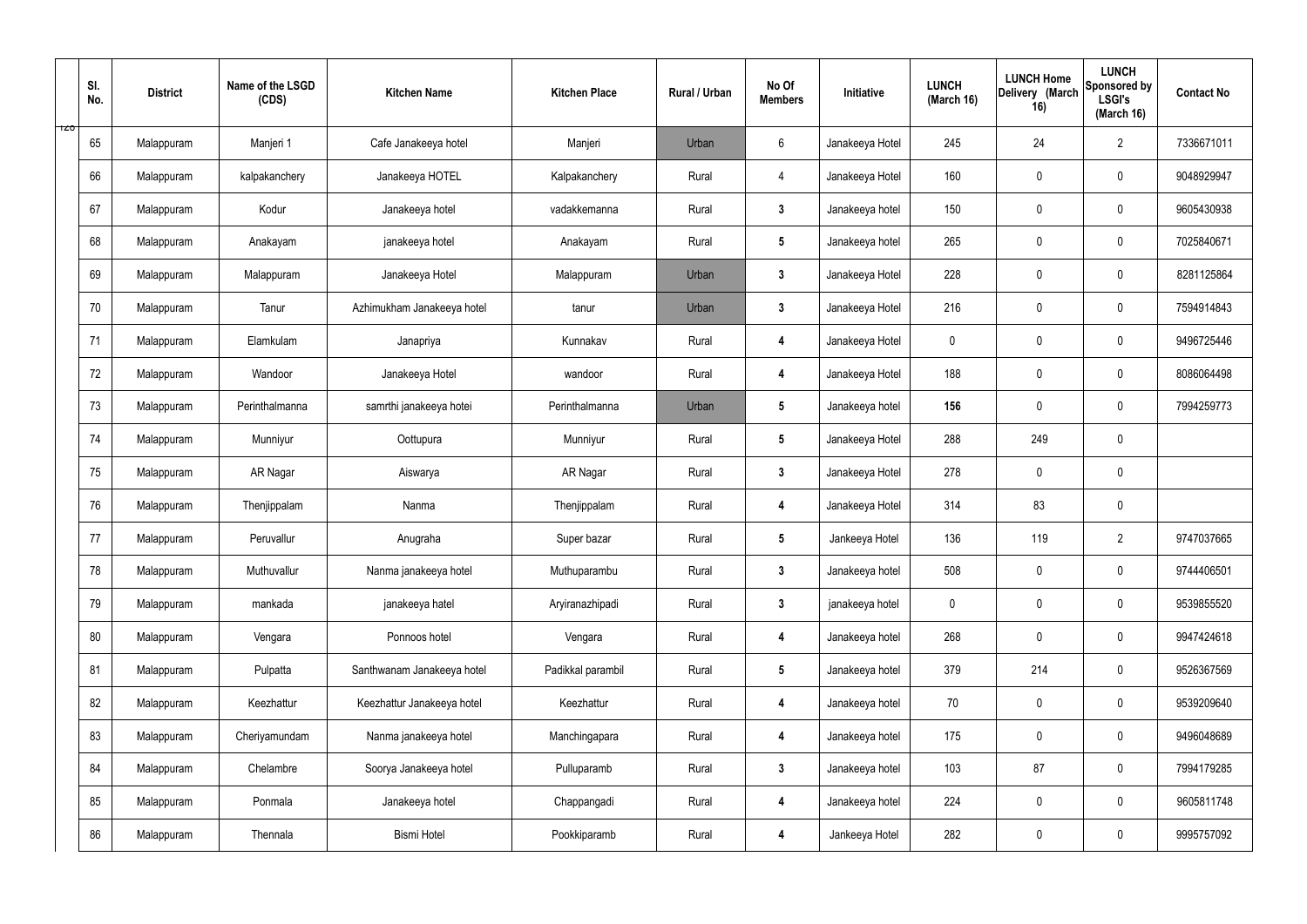| SI.<br>No. | <b>District</b> | Name of the LSGD<br>(CDS) | <b>Kitchen Name</b>      | <b>Kitchen Place</b> | Rural / Urban | No Of<br><b>Members</b> | Initiative      | <b>LUNCH</b><br>(March 16) | <b>LUNCH Home</b><br>Delivery (March<br>16) | <b>LUNCH</b><br>Sponsored by<br><b>LSGI's</b><br>(March 16) | <b>Contact No</b> |
|------------|-----------------|---------------------------|--------------------------|----------------------|---------------|-------------------------|-----------------|----------------------------|---------------------------------------------|-------------------------------------------------------------|-------------------|
| 87         | Malappuram      | Tanalur                   | Janakeeya Hotel          | Tanalur              | Rural         | $\mathbf{3}$            | Jankeeya Hotel  | 215                        | $\pmb{0}$                                   | $\mathbf 0$                                                 |                   |
| 88         | Malappuram      | Parappur                  | Janakeeya Hotel          | chullipparambu       | Rural         | $5\phantom{.0}$         | Janakeeya Hotel | 319                        | $\pmb{0}$                                   | $\mathbf 0$                                                 | 9961091317        |
| 89         | Malappuram      | Edarikkode                | Janakeeya Hotel          | Edarikkod            | Rural         | $3\phantom{a}$          | Janakeeya Hotel | 0                          | 0                                           | $\mathbf 0$                                                 | 8089003770        |
| 90         | Malappuram      | Oorakam                   | Ammoos                   | Panchayath padi      | Rural         | $3\phantom{a}$          | Janakeeya Hotel | 329                        | $\pmb{0}$                                   | $\mathbf 0$                                                 | 9526449294        |
| 91         | Malappuram      | Nannambra                 | Veeturuchi               | Kundoor Athani       | Rural         | $\overline{\mathbf{4}}$ | Janakeeya Hotel | 41                         | 266                                         | $\mathbf{1}$                                                | 9400618659        |
| 92         | Malappuram      | Pandikkad                 | Janakeeya Hotel          | Pandikkad            | Rural         | 4                       | Janakeeya Hotel | 260                        | 0                                           | $\mathbf 0$                                                 | 9995504081        |
| 93         | Malappuram      | Chokkad                   | Natturuchi               | Chokkad              | Rural         | $5\phantom{.0}$         | Janakeeya Hotel | 90                         | 37                                          | $\mathbf 0$                                                 |                   |
| 94         | Malappuram      | Cheekode                  | Cheekode Janakeeya Hotel | Cheekode             | Rural         | 4                       | Janakeeya Hotel | 99                         | 45                                          | $\mathbf 0$                                                 |                   |
| 95         | Malappuram      | Makkarapparamb            | Subiksha                 | Makkarapparamb       | Rural         | $3\phantom{a}$          | Janakeeya Hotel | 78                         | 38                                          | $\mathbf 0$                                                 | 8089003770        |
| 96         | Malappuram      | Ponnani-1                 | Devi Janakeeya Hotel     | Ponnani              | Urban         | $5\phantom{.0}$         | Janakeeya Hotel | $\mathbf 0$                | $\mathbf 0$                                 | $\mathbf 0$                                                 | 9961919097        |
| 97         | malappuram      | mangalam                  | Soubagya                 | mangalam             | Rural         | $5\phantom{.0}$         | janakeeya hotel | 147                        | 24                                          | $\mathbf 0$                                                 |                   |
| 98         | Malappuram      | Trikkalangode             | janakeeya hotel          | karakkunnu           | Rural         | $6\phantom{a}$          | Janakeeya Hotel | 386                        | 0                                           | $\mathbf 0$                                                 |                   |
| 99         | Malppuram       | Morayoor                  | Janakeeya hotel          | Valanchery           | Rural         | $\mathbf{3}$            | Janakeeya hotel | 115                        | $\mathbf 0$                                 | $\mathbf 0$                                                 |                   |
| 100        | Malappuram      | Perumbadapp               | Janakeeya hotel          | Perumbadapp          | Rural         | 4                       | Janakeeya hotel | 145                        | 56                                          | $\mathbf 0$                                                 |                   |
| 101        | Malappuram      | Tirur                     | Samruthi Janakeeya Hotel | Vettom               | <b>RURAL</b>  | $5\phantom{.0}$         | Janakeeya hotel | 167                        | 255                                         | $\mathbf 0$                                                 |                   |
| 102        | Malappuram      | Kondotty                  | Janakeeya hotel          | vazhakad             | <b>RURAL</b>  | $\overline{\mathbf{4}}$ | janakeeya hotel | 348                        | 249                                         | $\mathbf 0$                                                 |                   |
| 103        | Malappuram      | Pulamanthol               | Janakeeya hotel          | pulamanthole         | <b>RURAL</b>  | $\overline{\mathbf{4}}$ | Janakeeya hotel | 231                        | $\pmb{0}$                                   | $\mathbf 0$                                                 |                   |
| 104        | Malappuram      | Valavannur                | Jankeeya hotel           | Valavannur           | <b>RURAL</b>  | $5\phantom{.0}$         | Janakeeya hotel | 335                        | $\pmb{0}$                                   | $\mathbf 0$                                                 |                   |
| 105        | Malappuram      | kottakkal                 | Janakeeya hotel          | kotakkal             | <b>URBAN</b>  | 4                       | Janakeeya hotel | 338                        | $\pmb{0}$                                   | $\mathbf 0$                                                 |                   |
| 106        | Malappuram      | Vettom                    | Thripthi Janakeeya Hotel | vettom               | <b>RURAL</b>  | $\overline{\mathbf{4}}$ | Janakeeya hotel | 250                        | 62                                          | $\mathbf 0$                                                 |                   |
| 107        | Malappuram      | Nilambur                  | Janakeeya hotel          | nilambur             | <b>URBAN</b>  | $5\phantom{.0}$         | Janakeeya hotel | 230                        | 23                                          | $\mathbf 0$                                                 |                   |
| 108        | Malappuram      | Nilambur                  | Janakeeya hotel          | nilambur             | <b>URBAN</b>  | 4                       | Janakeeya hotel | 368                        | $\pmb{0}$                                   | $\pmb{0}$                                                   |                   |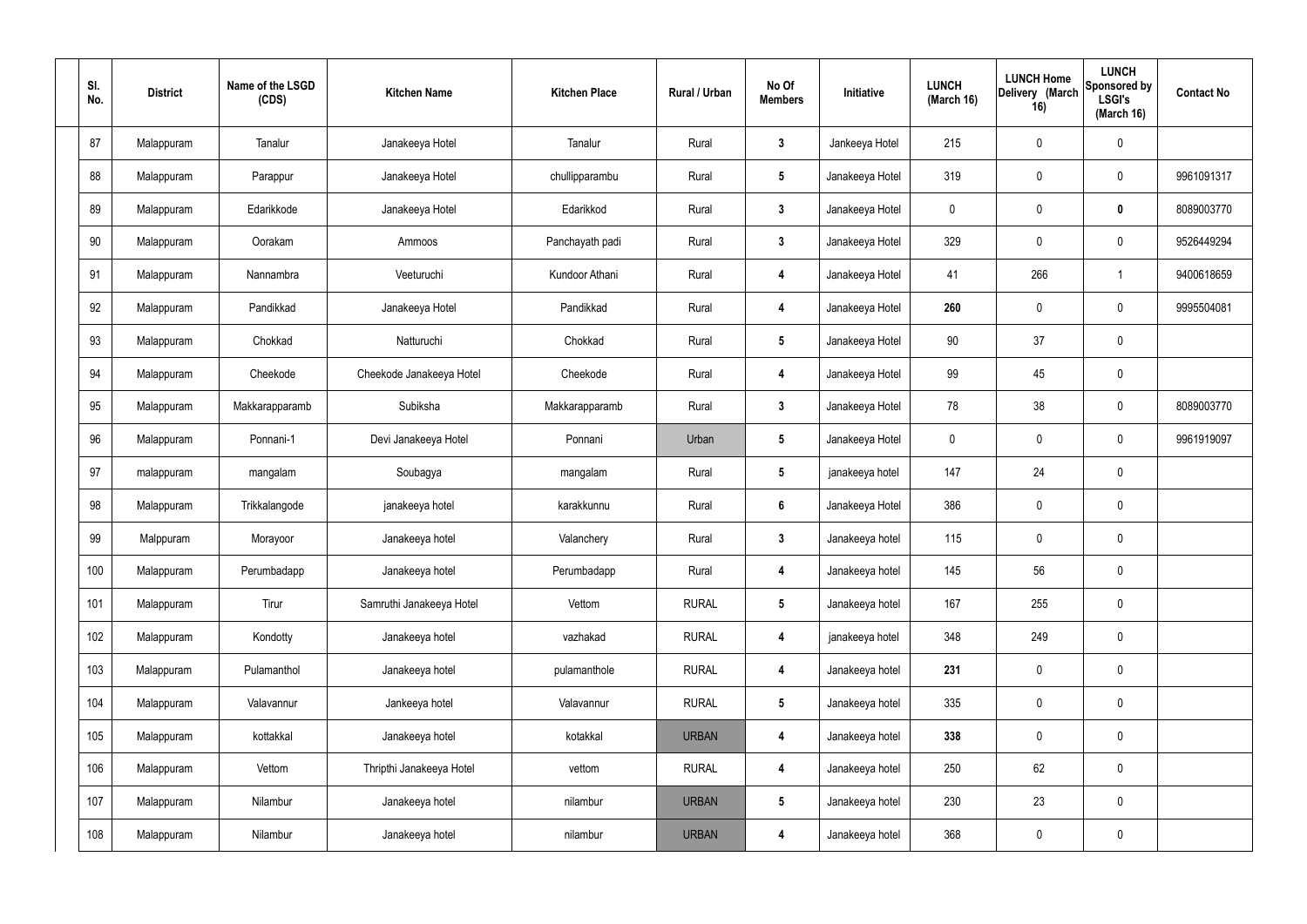|     | SI.<br>No. | <b>District</b> | Name of the LSGD<br>(CDS) | <b>Kitchen Name</b>        | <b>Kitchen Place</b> | Rural / Urban | No Of<br><b>Members</b> | Initiative      | <b>LUNCH</b><br>(March 16) | <b>LUNCH Home</b><br>Delivery (March<br>16) | <b>LUNCH</b><br>Sponsored by<br><b>LSGI's</b><br>(March 16) | <b>Contact No</b> |
|-----|------------|-----------------|---------------------------|----------------------------|----------------------|---------------|-------------------------|-----------------|----------------------------|---------------------------------------------|-------------------------------------------------------------|-------------------|
|     | 109        | Malappuram      | Vallikkunn                | Rasakkut                   | Vallikunnu           | Rural         | 4                       | janakeeyahotel  | 166                        | 121                                         | $\mathbf 0$                                                 |                   |
|     | 110        | Malappuram      | kuruva                    | Ruchi                      | Kurava               | Rural         | $5\phantom{.0}$         | Janakeeyahotel  | 126                        | 23                                          | $\mathbf 0$                                                 | 9745414800        |
|     | 111        | Malappuram      | Kannamangalam             | Ruchikoott                 | Kannamangalam        | Rural         | $3\phantom{a}$          | Janakeeya Hotel | 448                        | $\pmb{0}$                                   | $\mathbf 0$                                                 |                   |
|     | 112        | Malappuram      | Othungal                  | janakeeya hotel            | Othukkungal          | Rural         | $5\phantom{.0}$         | Janakeeya Hotel | 290                        | $\pmb{0}$                                   | $\mathbf 0$                                                 | 9656716066        |
|     | 113        | Malappuram      | Pookkottur                | janakeeya hotel            | valluvambram         | Rural         | 4                       | Janakeeya Hotel | 239                        | $\pmb{0}$                                   | $\mathbf 0$                                                 | 9447334084        |
|     | 114        | Malappuram      | Edakkara                  | Edakkara janakeeya hotel   | Edakkara             | Rural         | $\overline{4}$          | janakeeya hotel | 190                        | $\mathbf 0$                                 | $\mathbf 0$                                                 |                   |
|     | 115        | Malappuram      | porur                     | Thanima Janakeeya Hotel    | Porur                | Rural         | $3\overline{3}$         | janakeeya hotel | 142                        | $\pmb{0}$                                   | $\mathbf 0$                                                 | 9539928567        |
|     | 116        | Malappuram      | Pulikkal                  | Janakeeya Hotel            | pulikkal             | Rural         | 4                       | Janakeeya Hotel | 228                        | 31                                          | $\mathbf 0$                                                 |                   |
|     | 117        | malappuram      | Tanur                     | amma janakeeyahottel       | Tanur                | <b>URBAN</b>  | $5\phantom{.0}$         | janakeeyahottel | 355                        | $\pmb{0}$                                   | $\mathbf 0$                                                 |                   |
|     | 118        | malappuram      | Pallikkal                 | padheyam janakeeyahottel   | Pallikkal            | Rural         | $5\phantom{.0}$         | janakeeyahotel  | 132                        | 75                                          | $\mathbf 0$                                                 |                   |
|     | 119        | Malappuram      | Chelembra                 | janakeeyahotel2            | Chelembra            | Rural         | $\overline{4}$          | janakeeyahotel  | 179                        | 89                                          | $\mathbf 0$                                                 |                   |
|     | 120        | Malappuram      | Purathur                  | Safa Janakeeya Hotel       | Paravanna            | Rural         | 4                       | Janakeeya Hotel | 71                         | 20                                          | $\mathbf 0$                                                 |                   |
|     | 121        | malappuram      | vazhayur                  | puthuma janakeeyahotel     | Vazhayur             | Rural         | 4                       | janakeeyahotel  | 207                        | 21                                          | $\mathbf 0$                                                 |                   |
|     | 122        | malappuram      | mangalam                  | Swathistam                 | Vadikkal             | Rural         | 4                       | janakeeyahotel  | 238                        | 96                                          | $\mathbf 0$                                                 |                   |
|     | 123        | malappuram      | kuttippuram               | nilayoram janakeeya hotel  | Kuttipuram           | Rural         | $\overline{4}$          | janakeeyahotel  | 155                        | $\pmb{0}$                                   | $\mathbf 0$                                                 |                   |
|     | 124        | malapluram      | thazhekode                | Thazhekode Janakeeya Hotel | Thazhekode           | Rural         | $\overline{\mathbf{4}}$ | Janakeeya Hotel | 493                        | $\mathbf 0$                                 | $\mathbf 0$                                                 |                   |
|     | 125        | malappuram      | munniyur                  | my kitchen                 | Alinchuvad           | Rural         | $5\phantom{.0}$         | janakeeya hotel | 139                        | 200                                         | $\overline{1}$                                              | 8589809765        |
|     | 126        | Malappuram      | Mangalam                  | Ruchikkoottu               | Mangalam             | Rural         | $\overline{\mathbf{4}}$ | Janakeeya hotel | 166                        | 44                                          | $\mathbf 0$                                                 |                   |
|     | 127        | Malappuram      | Ponnani                   | Thripthi                   | Ponnani              | Urban         | $5\phantom{.0}$         | Janakeeya Hotel | 162                        | $\pmb{0}$                                   | $\mathbf 0$                                                 |                   |
|     | 128        | Malappuram      | Tanur                     | Krishna                    | Tanur                | Urban         | $5\phantom{.0}$         | janakeeya hotel | 236                        | 0                                           | $\mathbf 0$                                                 |                   |
| 128 |            |                 |                           |                            |                      |               | 537                     |                 | 25740                      | 5281                                        | 25                                                          |                   |
|     |            | Palakkad        | Elapully                  | Nakshathra Vanitha canteen | Canteen              | Rural         | $\overline{4}$          | Janakeeya Hotel | 165                        | $\pmb{0}$                                   | $\boldsymbol{0}$                                            | 25740             |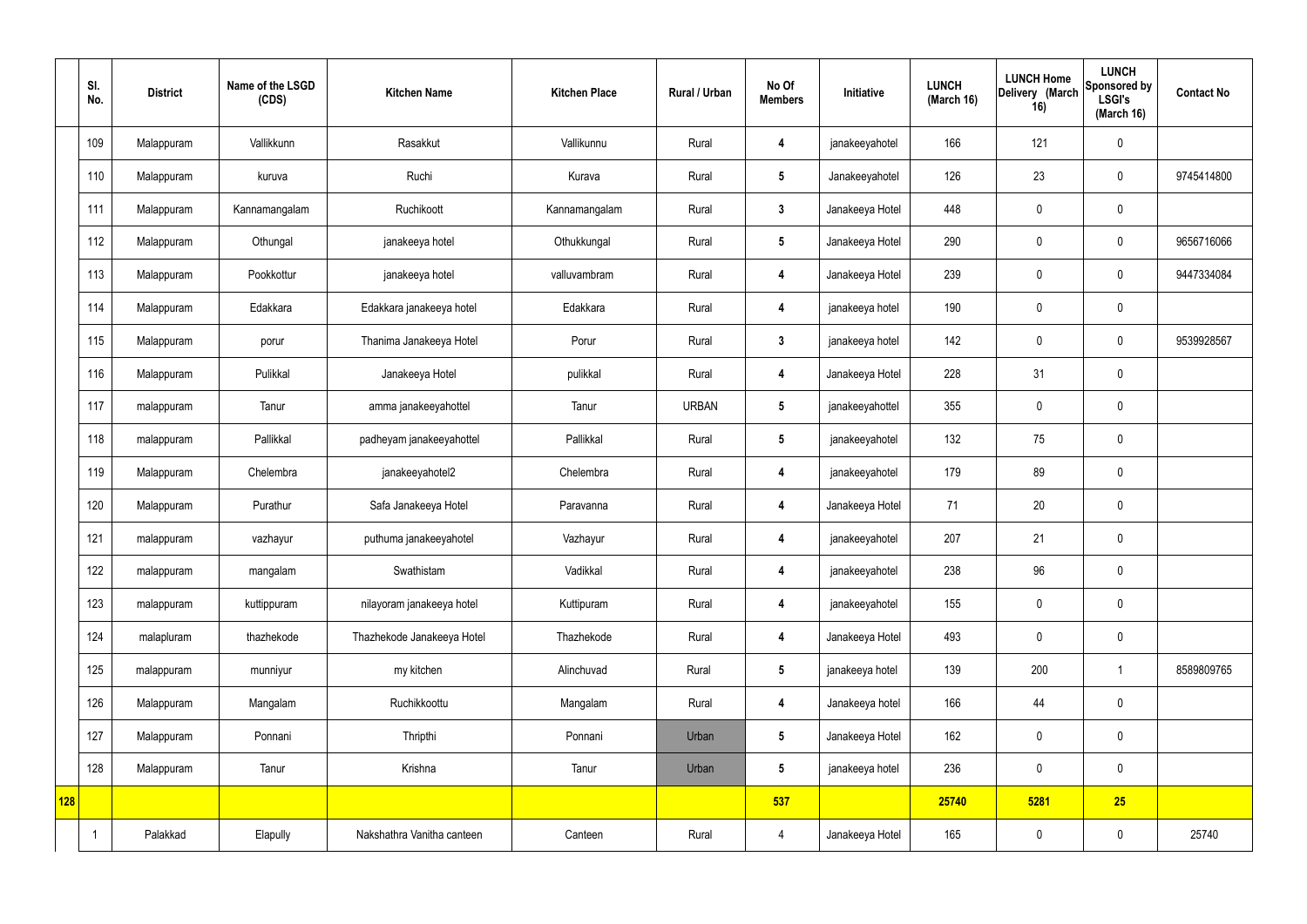| SI.<br>No.     | <b>District</b> | Name of the LSGD<br>(CDS) | <b>Kitchen Name</b>             | <b>Kitchen Place</b>                      | Rural / Urban | No Of<br><b>Members</b> | Initiative      | <b>LUNCH</b><br>(March 16) | <b>LUNCH Home</b><br>Delivery (March<br>16) | <b>LUNCH</b><br>Sponsored by<br><b>LSGI's</b><br>(March 16) | <b>Contact No</b> |
|----------------|-----------------|---------------------------|---------------------------------|-------------------------------------------|---------------|-------------------------|-----------------|----------------------------|---------------------------------------------|-------------------------------------------------------------|-------------------|
| $\overline{2}$ | Palakkad        | Nalleppilly               | Vanitha Canteen                 | Canteen                                   | Rural         | 4                       | Janakeeya Hotel | 168                        | 0                                           | $\mathbf 0$                                                 | 9656232569        |
| 3              | Palakkad        | Chittur                   | Thanal vanitha Canteen          | Thathamangalam, Mettuvalavu               | Urban         | 3                       | Janakeeya Hotel | 361                        | 0                                           | $\mathbf 0$                                                 | 9447105400        |
| 4              | Palakkad        | chittur                   | urapp janakeeya hotel           | Anicode junction                          | urban         | $5\phantom{.0}$         | Janakeeya hotel | 204                        | 0                                           | $\mathbf 0$                                                 | 9349930549        |
| 5              | Palakkad        | polpully                  | subiksha janakeeya hotel        | kallootiyal                               | Rural         | $5\phantom{.0}$         | Janakeeya hotel | 259                        | 0                                           | $\mathbf 0$                                                 | 9495197498        |
| 6              | Palakkad        | Eruthenpathy              | Nila janakeeya hotel            | Mooniilmada muniyappan<br>kshethram near  | Rural         | $5\phantom{.0}$         | Janakeeya hotel | 124                        | 0                                           | $\mathbf 0$                                                 | 9037290925        |
| 7              | Palakkad        | Perumatty                 | Nanam Janakeeya hotel           | kannimari                                 | Rural         | $\mathbf{3}$            | Janakeeya hotel | 110                        | 0                                           | $\mathbf 0$                                                 | 9605529657        |
| 8              | Palakkad        | Vadakarapathy             | soubhagya janakeeya hotel       | vadakarapathy panchayath                  | Rural         | $5\phantom{.0}$         | Janakeeya hotel | 171                        | 0                                           | $\mathbf 0$                                                 | 9633578756        |
| 9              | Palakkad        | Kozhinjampara             | Sreesakthi Janakeeya hotel      | Kozhinjampara<br>gramapanchayth, near bus | Rural         | $5\phantom{.0}$         | Janakeeya hotel | 110                        | $\mathbf 0$                                 | $\mathbf 0$                                                 | 9847121105        |
| 10             | Palakkad        | Vadakkenchery             | Oottupura Vanitha Canteen       | Panchayath building,<br>Vadakkenchery     | Rural         | 4                       | Janakeeya Hotel | 199                        | 0                                           | $\boldsymbol{0}$                                            | 9656360141        |
| 11             | Palakkad        | PKD North                 | Cafesree                        | opp. ksrtc bus stand,<br>Manjakulam road  | Urban         | 5                       | Janakeeya Hotel | $\mathbf 0$                | 0                                           | $\boldsymbol{0}$                                            | 9037332005        |
| 12             | Palakkad        | Ongallur                  | Amma canteen                    | Ongallur vipanana kendram                 | Rural         | 4                       | Janakeeya Hotel | 107                        | 0                                           | $\mathbf 0$                                                 | 7560924507        |
| 13             | Palakkad        | Muthuthala                | Sreelakshmi vanitha canteen     | Muthuthala panchayath                     | Rural         | 4                       | Janakeeya Hotel | 128                        | 0                                           | $\boldsymbol{0}$                                            | 7558865485        |
| 14             | Palakkad        | Koppam                    | Natturuchi kudumbashree cafe    | Near koppam village                       | Rural         | 5                       | Janakeeya Hotel | 125                        | 0                                           | 0                                                           | 8075779172        |
| 15             | Palakkad        | Paruthur                  | Mamatty vanitha canteen         | Near panchayath                           | Rural         | $5\phantom{.0}$         | Janakeeya Hotel | 67                         | $\mathbf 0$                                 | $\mathbf 0$                                                 | 9544847874        |
| 16             | Palakkad        | Vilayur                   | Souhritha caffesree (Ruchipura) | Near Vilayur Panchayath                   | Rural         | $6\phantom{.}$          | Janakeeya Hotel | 156                        | $\mathbf 0$                                 | $\mathbf 0$                                                 | 9747342046        |
| 17             | palakkad        | Kulukkallur               | Snehitha Janakeeya hotel        | Kulukkallur panchayath                    | Rural         | $5\phantom{.0}$         | Janakeeya hotel | 98                         | $\mathbf 0$                                 | $\mathbf 0$                                                 | 9746701454        |
| 18             | Palakkad        | Pattambi                  | Janakeeya hotel                 | near Govt samskritha college,<br>Pattambi | Urban         | 4                       | Janakeeya hotel | $\mathbf 0$                | $\mathbf 0$                                 | $\mathbf 0$                                                 | 9562043428        |
| 19             | Palakkad        | Erimayur                  | Thanima Vanitha Canteen         | Panchayath building, Erimayur             | Rural         | $5\phantom{.0}$         | Janakeeya Hotel | 68                         | 0                                           | $\overline{2}$                                              | 9746440633        |
| 20             | Palakkad        | Kizhekkencheri            | Vanitha Canteen                 | Panchayath Building,<br>Kizhakkenchery    | Rural         | 4                       | Janakeeya Hotel | 79                         | 0                                           | $\mathbf 1$                                                 | 9747923418        |
| 21             | Palakkad        | Peringottukkurrissi       | Aiswarya Vanitha canteen        | Panchayth building                        | Rural         | $\mathbf{3}$            | Janakeeya Hotel | 80                         | 0                                           | $\mathbf 0$                                                 | 9048665884        |
| 22             | Palakkad        | Mundoor                   | Bharath vanitha canteen         | Panchayath building                       | Rural         | $\mathfrak{Z}$          | Janakeeya Hotel | 147                        | $\mathbf 0$                                 | $\mathbf 0$                                                 | 8592830607        |
| 23             | Palakkad        | Kodumbu                   | kripa                           | kodumb panchayath                         | Rural         | 4                       | Janakeeya HoteL | 68                         | 0                                           | $\boldsymbol{0}$                                            | 9048682860        |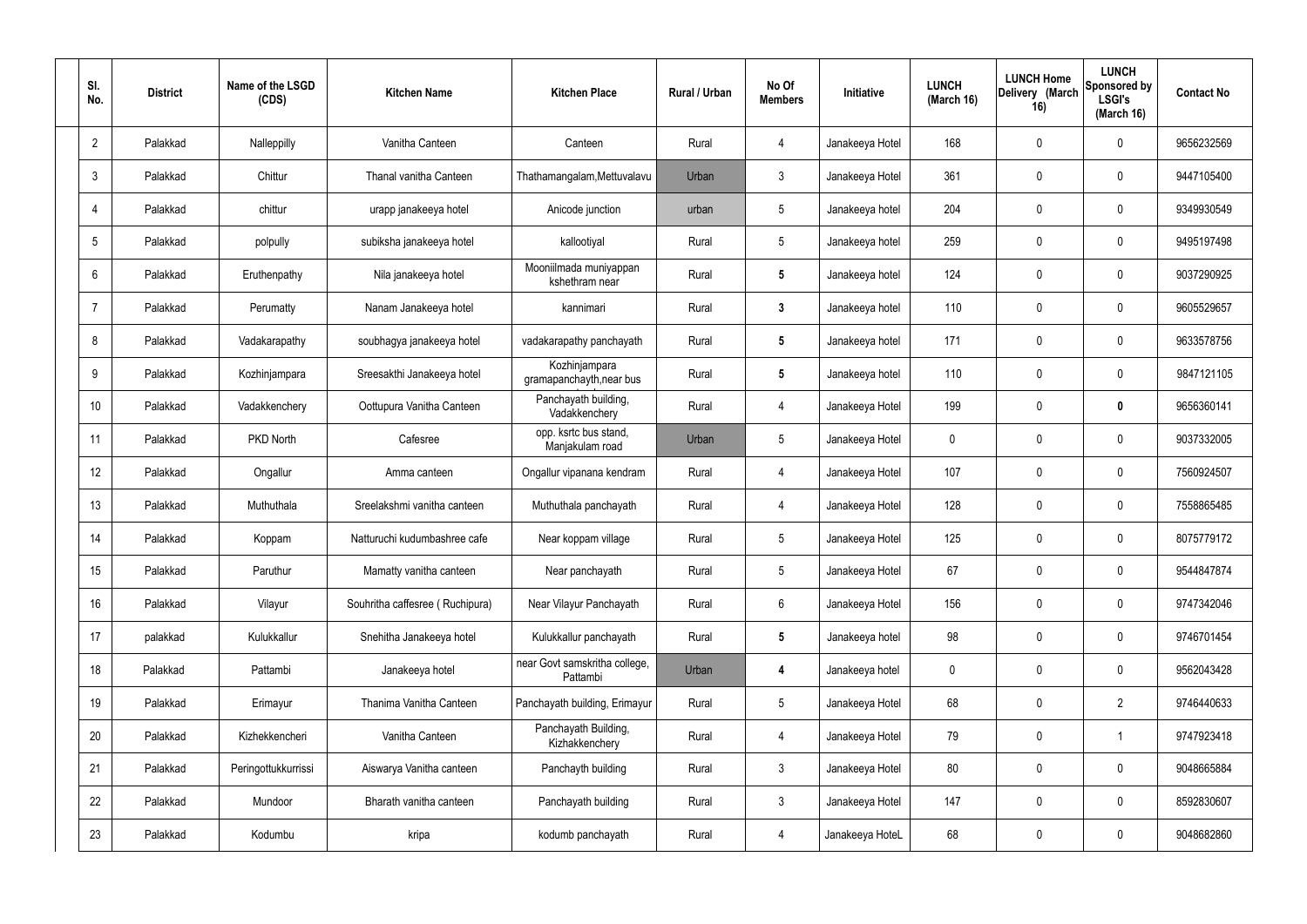| SI.<br>No. | <b>District</b> | Name of the LSGD<br>(CDS) | <b>Kitchen Name</b>                      | <b>Kitchen Place</b>                            | Rural / Urban | No Of<br><b>Members</b> | Initiative       | <b>LUNCH</b><br>(March 16) | <b>LUNCH Home</b><br>Delivery (March<br>16) | <b>LUNCH</b><br>Sponsored by<br><b>LSGI's</b><br>(March 16) | <b>Contact No</b> |
|------------|-----------------|---------------------------|------------------------------------------|-------------------------------------------------|---------------|-------------------------|------------------|----------------------------|---------------------------------------------|-------------------------------------------------------------|-------------------|
| 24         | Palakkad        | Thirumittakode            | Thirumuttam Janakeeya Hotel              | Karukaputhur                                    | Rural         | 6                       | Janakeeya Hotel  | 221                        | 0                                           | $\mathbf 0$                                                 | 9072841599        |
| 25         | Palakkad        | Akathethara               | Nanma canteen                            | kalyanamandapam                                 | Rural         | $\mathbf{3}$            | Janakeeya Hotel  | 99                         | 0                                           | $\pmb{0}$                                                   | 7025563510        |
| 26         | Palakkad        | Marutharoad               | flavours cantteen                        | panchayath                                      | Rural         | $5\phantom{.0}$         | Janakeeya Hotela | 128                        | 0                                           | $\mathbf 0$                                                 | 9746227966        |
| 27         | Palakkad        | Trithala                  | Kairali Vanitha Hotel                    | Thirthala                                       | Rural         | $5\phantom{.0}$         | Janakeeya Hotel  | 141                        | 0                                           | $\mathbf 0$                                                 | 9048710155        |
| 28         | Palakkad        | Kongad                    | Annapoorna vanitha canteen               | Near Kongad village office                      | Rural         | $5\phantom{.0}$         | Janakeeya Hotel  | 154                        | 0                                           | $\mathbf 0$                                                 | 9645425774        |
| 29         | Palakkad        | Sreekrishnapuram          | Subiksha canteen                         | Near panchayath office                          | Rural         | $\mathbf{3}$            | Janakeeya Hotel  | 92                         | 0                                           | $\mathbf 0$                                                 | 8086697226        |
| 30         | Palakkad        | Pallassana                | dhanalakshmi vanitha canteen             | pallassana panchayath<br>building               | Rural         | $5\phantom{.0}$         | Janakeeya Hotel  | 171                        | $\boldsymbol{0}$                            | $\mathbf 0$                                                 | 8943225892        |
| 31         | Palakkad        | Nenmmara                  | Nemmara Janakeeya hotel                  | Nemmara junction                                | Rural         | $\overline{4}$          | Janakeeya hotel  | 258                        | 0                                           | $\mathbf 0$                                                 | 8157850935        |
| 32         | Palakkad        | Ayilur                    | Janakeeya hotel                          | Thalavettanpara, Ayilur                         | Rural         | $\mathbf{3}$            | Janakeeya hotel  | 193                        | $\boldsymbol{0}$                            | $\mathbf 0$                                                 | 9539517856        |
| 33         | Palakkad        | Melarkode                 | Janakeeya Hotel                          | near Melarkode panchayath                       | Rural         | 4                       | Janakeeya hotel  | 154                        | 0                                           | $\mathbf 0$                                                 | 8606193918        |
| 34         | Palakkad        | Vandazhi                  | janakeeya hotel                          | Kaniyamangalam                                  | Rural         | $\mathbf{3}$            | Janakeeya hotel  | 59                         | 0                                           | $\boldsymbol{0}$                                            | 9645919937        |
| 35         | Palakkad        | Nelliayampathy            | Janakeeya hotel                          | near Panchayat, kaikaty                         | Rural         | 4                       | Janakeeya hotel  | 123                        | 0                                           | $\boldsymbol{0}$                                            | 9497123529        |
| 36         | Palakkad        | Elavanchery               | Snehatheeram                             | Near GUPS, Vattekkad                            | Rural         | $5\phantom{.0}$         | Janakeeya Hotel  | 257                        | 0                                           | 0                                                           | 9744195274        |
| 37         | Palakkad        | Kollemkode                | Priya Vanitha Canteen                    | Block Panchayath Office,<br>Kollengode          | Rural         | $\overline{4}$          | Janakeeya Hotel  | 224                        | $\mathbf 0$                                 | $\mathbf 0$                                                 | 9745456764        |
| 38         | Palakkad        | Koduvayur                 | Samridhi Kudumbashree Vanitha<br>Canteen | Panchayath Building                             | Rural         | $5\phantom{.0}$         | Janakeeya Hotel  | 80                         | $\mathsf{0}$                                | $\mathbf 0$                                                 | 8086263595        |
| 39         | Palakkad        | Pattanchery               | Sreelakshmi vanitha canteen              | Panchayath Building                             | Rural         | 4                       | Janakeeya Hotel  | 60                         | 0                                           | $\mathbf 0$                                                 | 8086916932        |
| 40         | Palakkad        | Pudunagaram               | Janakeeya Hotel                          | Near KSEB, Pudunagaram                          | Rural         | 4                       | Janakeeya hotel  | 190                        | $\mathbf 0$                                 | $\mathbf 0$                                                 | 9497241598        |
| 41         | Palakkad        | Vadavanoor                | Sree Muruka Janakeeya Hotel              | Vydhyasala, Vadavanoor                          | Rural         | $5\phantom{.0}$         | Janakeeya hotel  | 200                        | $\mathbf 0$                                 | $\mathbf 0$                                                 | 9567011729        |
| 42         | Palakkad        | Peruvemba                 | Samridi Janakeeya Hotel                  | Peruvemba Junction                              | Rural         | 4                       | Jankeeya hotel   | 193                        | $\mathbf 0$                                 | $\mathbf 0$                                                 | 918089611261      |
| 43         | Palakkad        | Muthalamada               | Janakeeya Hotel                          | Chulliyarmedu                                   | Rural         | 4                       | Jankeeya hotel   | 337                        | $\mathbf 0$                                 | $\mathbf 0$                                                 | 9633730067        |
| 44         | Palakkad        | Cherppalasseri            | Swad Janakiyahotel, CPY                  | Scheduled caste coperative<br>society hall, cpy | Urban         | $5\phantom{.0}$         | Janakeeya Hotel  | 258                        | $\boldsymbol{0}$                            | $\mathbf 0$                                                 | 9447746082        |
| 45         | Palakkad        | Vellinezhi                | Aiswarya kudumbashree                    | Adakkaputhur                                    | Rural         | $\mathfrak{Z}$          | Janakeeya Hotel  | 89                         | $\pmb{0}$                                   | $\boldsymbol{0}$                                            | 9747730588        |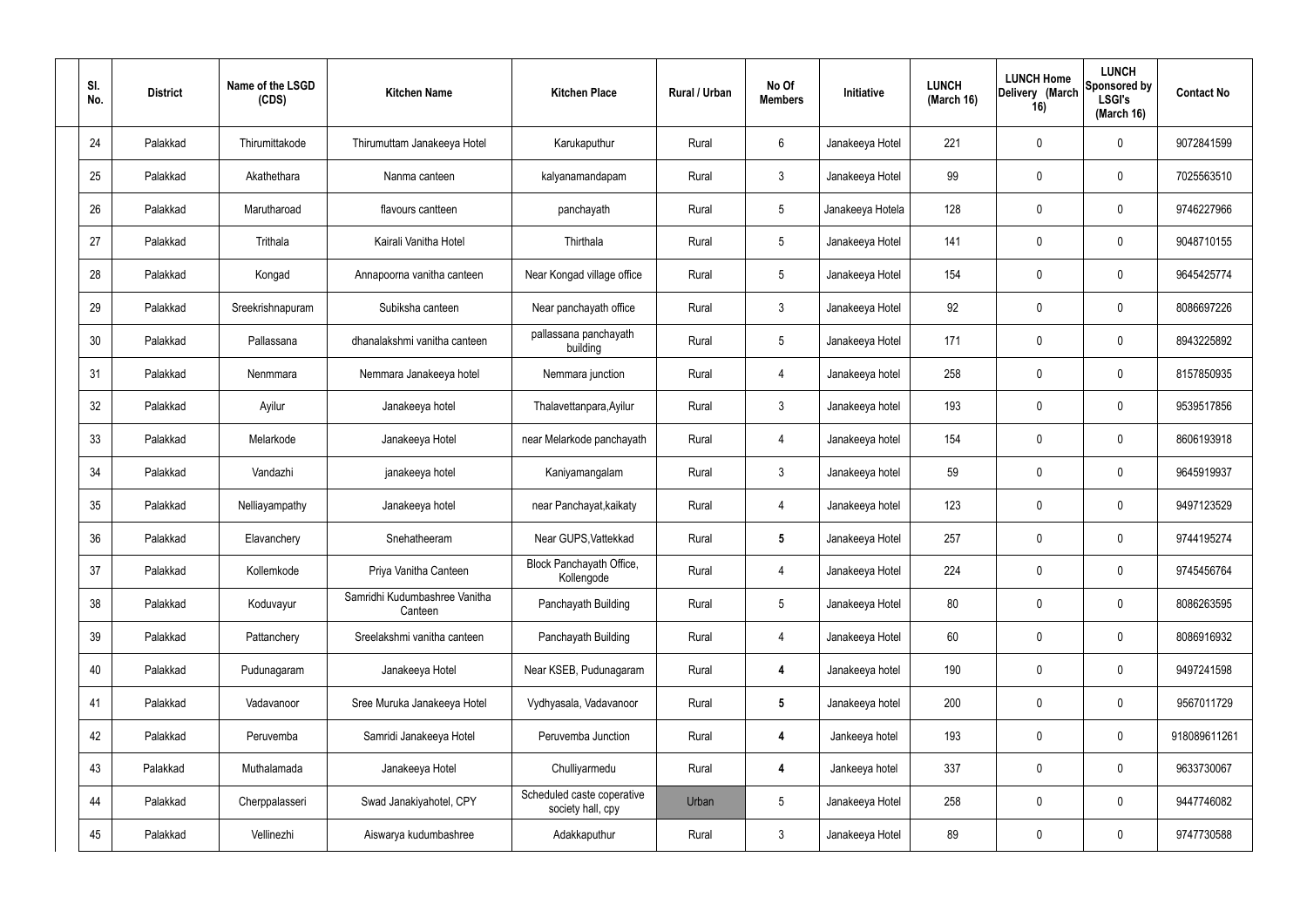|     | SI.<br>No. | <b>District</b> | Name of the LSGD<br>(CDS) | <b>Kitchen Name</b>                         | <b>Kitchen Place</b>                       | Rural / Urban | No Of<br><b>Members</b> | Initiative       | <b>LUNCH</b><br>(March 16) | <b>LUNCH Home</b><br>Delivery (March<br>16) | <b>LUNCH</b><br>Sponsored by<br><b>LSGI's</b><br>(March 16) | <b>Contact No</b> |
|-----|------------|-----------------|---------------------------|---------------------------------------------|--------------------------------------------|---------------|-------------------------|------------------|----------------------------|---------------------------------------------|-------------------------------------------------------------|-------------------|
|     | 46         | Palakkad        | Keralasseri               | Bhagyasree janakeeya hotel                  | Near village office                        | Rural         | $\mathbf{3}$            | Janakeeya Hotel  | 65                         | 0                                           | $\mathbf 0$                                                 | 8606125128        |
|     | 47         | Palakkad        | Kottayi                   | Kudumbashree Vanitha canteen                | Near Kottayi Panchayath                    | Rural         | $\overline{4}$          | Jankeeya hotel   | 102                        | 0                                           | $\mathbf 0$                                                 | 9605699847        |
|     | 48         | Palakkad        | anakkara                  | udayasurya vanitha canteen                  | kumbidi                                    | rural         | $5\phantom{.0}$         | Janakeeya Hotel  | 169                        | 0                                           | $\mathbf 0$                                                 | 9895947614        |
|     | 49         | Palakkad        | kappur                    | jeevanam hotel                              | kumaranellur                               | rural         | $6\phantom{.}6$         | Janakeeya Hotel  | 267                        | 0                                           | $\mathbf 0$                                                 | 9605308385        |
| 102 | 50         | Palakkad        | Malampauzha               | Nandhanam canteen                           | near fantasy park                          | Rural         | $5\phantom{.0}$         | Janakeeya HotelT | 248                        | 0                                           | $\mathbf 0$                                                 | 807587062         |
|     | 51         | Palakkad        | Puduppariyaram            | Anaswara Canteen                            | Panchayath                                 | Rural         | 4                       | Janakeeya Hotel  | 168                        | 0                                           | $\mathbf 0$                                                 | 9526677781        |
|     | 52         | Palakkad        | kadambazhipuram           | Reshmi janakeeya hotel                      | 16 mail                                    | Rural         | $5\phantom{.0}$         | Janakeeya Hotel  | $\mathbf 0$                | 0                                           | $\mathbf 0$                                                 | 9048375891        |
|     | 53         | Palakkad        | Kadambazhipuram           | Ardhram Janakeeya hotel                     | Pulapatta                                  | Rural         | $\mathbf{3}$            | Janakeeya Hotel  | 53                         | 0                                           | $\mathbf 0$                                                 | 9495775246        |
|     | 54         | Palakkad        | Kannambra                 | Sree kurumba canteen                        | kannambra                                  | Rural         | 4                       | Janakeeya Hotel  | 199                        | 0                                           | $\mathbf 0$                                                 | 8157815819        |
|     | 55         | Palakkad        | karakkurissi              | Janakiya hotel                              | Near ammus auditorium,<br>Ayappankavu      | Rural         | $\mathbf{3}$            | Janakeeya Hotel  | 130                        | 0                                           | $\mathbf 0$                                                 | 6238788932        |
|     | 56         | Palakkad        | Thenkara                  | Subiksham janakeeya hotel                   | Ayurveda hospital compound<br>Then kara    | Rural         | $5\phantom{.0}$         | Janakeeya Hotel  | 180                        | $\mathbf 0$                                 | $\mathbf 0$                                                 | 9747557333        |
|     | 57         | Palakkad        | Alanallur                 | Keerthi vanitha canteen and catering        | Near panchayath Alanallur                  | Rural         | $5\phantom{.0}$         | Janakeeya hotel  | 147                        | 0                                           | $\mathbf 0$                                                 | 9495447569        |
|     | 58         | Palakkad        | Pudur                     | Asil canteen                                | Pudur panchayath                           | Rural         | $\overline{4}$          | Janakeeya hotel  | 47                         | 0                                           | 0                                                           | 8086968050        |
|     | 59         | Palakkad        | Parali                    | Annasree Janakeeya hotel                    | Near parali panchayath                     | Rural         | $\overline{4}$          | Janakeeya hotel  | 120                        | 0                                           | $\pmb{0}$                                                   | 8281829238        |
|     | 60         | Palakkad        | Mannur                    | Kudumbasree janakeeya hotel                 | Mannur panchayath                          | Rural         | $5\phantom{.0}$         | Janakeeya hotel  | 99                         | 0                                           | $\mathbf 0$                                                 | 9495771095        |
|     | 61         | Palakkad        | Kuzhalmannam              | Janasree jankeeya hotel                     | Kuzhalmannam block<br>panchayth            | Rural         | $\mathbf{3}$            | Jankeeya hotel   | 190                        | 0                                           | $\mathbf 0$                                                 | 9847364980        |
|     | 62         | Palakkad        | Kavassery                 | samridhi Janakeeya Hotel                    | Alathur road, kavasheery                   | Rural         | $6\phantom{.}6$         | Janakeeya hotel  | 325                        | 0                                           | $\mathbf 0$                                                 | 9747570761        |
|     | 63         | palakkad        | chalissery                | Thanal janakeeya hotel                      | chalissery panchayath building             | Rural         | $\mathfrak{Z}$          | Janakeeya hotel  | 43                         | 0                                           | $\pmb{0}$                                                   | 9562702284        |
|     | 64         | palakkad        | Kottopadam                | Iva canteen and catering janakeeya<br>hotel | Block building, Near<br>aryambavu junction | Rural         | 4                       | Janakeeya hotel  | 160                        | 0                                           | $\mathbf 0$                                                 | 9074818126        |
|     | 65         | palakkad        | kumaramputhur             | Ruchi cafe janakeeya hotel                  | Panchayath kumaramputhur                   | Rural         | $\mathbf{3}$            | Janakeeya hotel  | 287                        | 0                                           | $\mathbf 0$                                                 | 8589968705        |
|     | 66         | palakkad        | Malampuzha                | Amma janakeeya hotel                        | kadukkamkunnu, Malampuzha                  | Rural         | $\mathbf{3}$            | Janakeeya hotel. | 420                        | 0                                           | $\mathbf 0$                                                 | 9446521664        |
|     | 67         | palakkad        | Alathur                   | Rich Janakeeya hotel                        | Near bus stand, Alathur                    | Rural         | 4                       | Janakeeya hotel  | 343                        | 0                                           | 4                                                           | 9947030779        |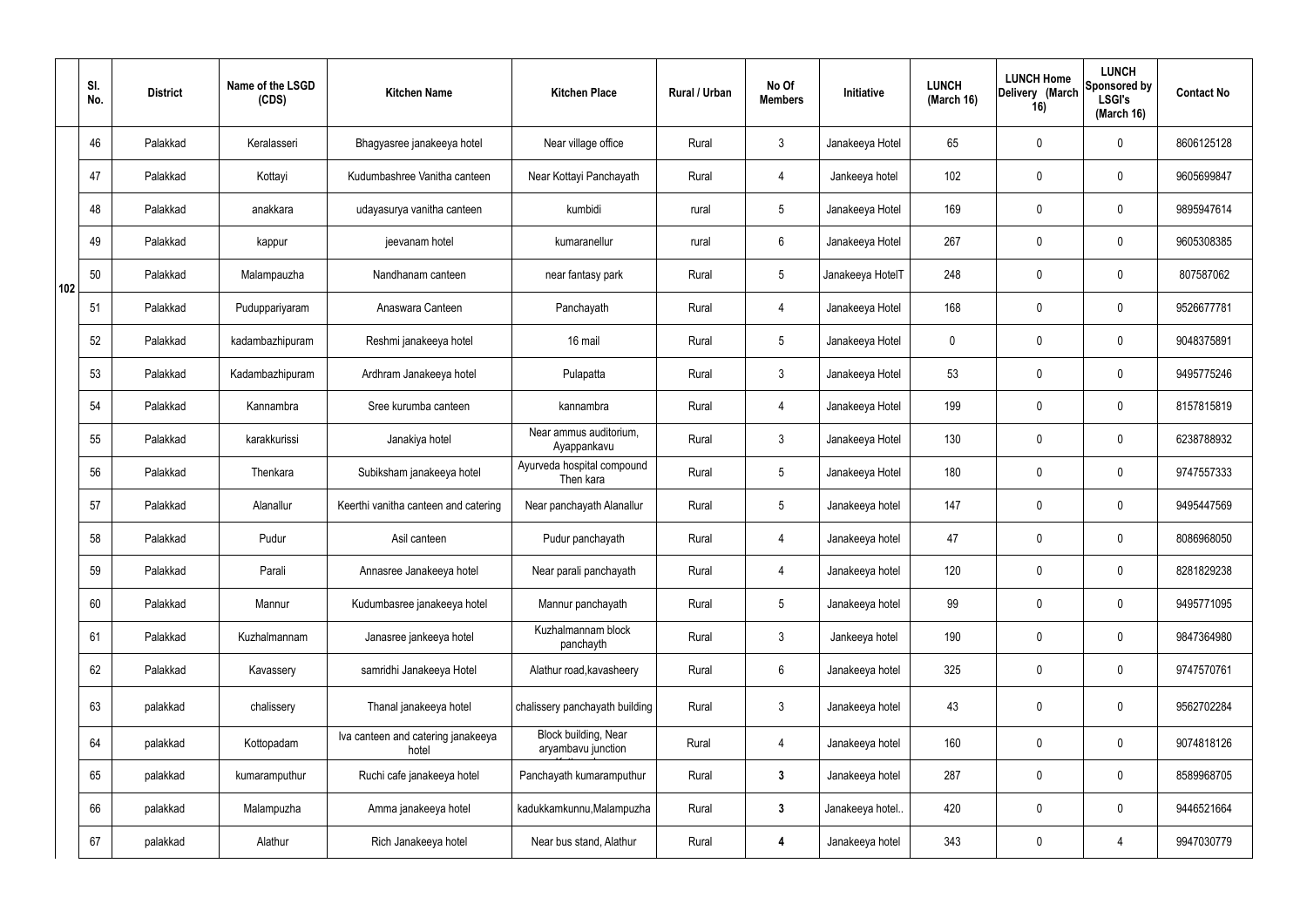| SI.<br>No. | <b>District</b> | Name of the LSGD<br>(CDS) | <b>Kitchen Name</b>         | <b>Kitchen Place</b>                | Rural / Urban | No Of<br><b>Members</b> | Initiative       | <b>LUNCH</b><br>(March 16) | <b>LUNCH Home</b><br>Delivery (March<br>16) | <b>LUNCH</b><br>Sponsored by<br><b>LSGI's</b><br>(March 16) | <b>Contact No</b> |
|------------|-----------------|---------------------------|-----------------------------|-------------------------------------|---------------|-------------------------|------------------|----------------------------|---------------------------------------------|-------------------------------------------------------------|-------------------|
| 68         | palakkad        | Karimpuzha                | Janakeeya hotel             | Karimpuzha panchayath               | Rural         | $\mathbf{3}$            | Janakeeya hotel  | 82                         | $\mathbf 0$                                 | 0                                                           | 9961502739        |
| 69         | Palakkad        | Thenkurissi               | Eyeshee janakeeya hotel     | Panchayth building,<br>Thenkurissi  | Rural         | $\overline{4}$          | Jankeeya hotel   | 132                        | $\mathbf 0$                                 | 0                                                           | 9995662723        |
| 70         | Palakkad        | Agali                     | Janakeeya Hotel             | Block Panchayath building,<br>Agali | Rural         | 5                       | Jankeeya hotel   | 148                        | $\mathbf 0$                                 | 0                                                           | 9037878897        |
| 71         | Palakkad        | Sholayur                  | Powrnami janakeeya hotel    | anakkatty bus stand                 | Rural         | 4                       | Jankeeya hotel   | 80                         | $\mathbf 0$                                 | 0                                                           | 9159556404        |
| 72         | Palakkad        | Puthushery                | Janakeeya hotel             | Puthushery panchayath               | Rural         | $\sqrt{5}$              | Janakeeya hotel. | 159                        | 0                                           | 0                                                           | 9562772723        |
| 73         | Palakkad        | Karimba                   | Janakeeya hotel             | Panchayath premise                  | Rural         | $\mathbf{3}$            | Janakeeya Hotel  | 142                        | $\mathbf 0$                                 | 0                                                           | 9562163979        |
| 74         | Palakkad        | Nagalasseri               | Janakeeya hotel             | near koottanad bus stand            | Rural         | $\sqrt{5}$              | Janakeeya hotel  | 180                        | $\mathbf 0$                                 | 0                                                           | 8921928291        |
| 75         | Palakkad        | Mathur                    | Nila janakeeya Hotel        | Near Panchayth, Mathur              | Rural         | $\overline{4}$          | Jankeeya hotel   | 146                        | $\mathbf 0$                                 | 0                                                           | 9562356483        |
| 76         | Palakkad        | Chalavara                 | Janakeeya hotel             | Chalavara panchayath                | Rural         | $\sqrt{5}$              | Janakeeya hotel  | 125                        | $\mathbf 0$                                 | 0                                                           | 9544659942        |
| 77         | Palakkad        | Ananganadi                | vanitha cateen              | near Ananganadi panchayath          | Rural         | $\mathbf{3}$            | Janakeeya Hotel  | 76                         | 0                                           | 0                                                           | 8921410495        |
| 78         | Palakkad        | Lakkidiperur              | Janakeeya hotel             | Lekkidi perur panchayath            | Rural         | $\sqrt{5}$              | Jankeeya hotel   | 128                        | 0                                           | 0                                                           | 6238921903        |
| 79         | Palakkad        | Nellaya                   | Janakeeya hotel             | Nellaya panchayath                  | Rural         | 4                       | Janakeeya hotel  | 67                         | 0                                           | 0                                                           | 9562432883        |
| 80         | Palakkad        | Shornur                   | Oottupura Janakeeya hotel   | near bus stand, Shoranur            | Urban         | 5                       | Janakeeya hotel  | 255                        | 0                                           | 0                                                           | 9747102377        |
| 81         | Palakkad        | Shornur                   | Snehadeepam Janakeeya hotel | Shoranur municipality               | Urban         | 4                       | Janakeeya hotel  | 175                        | $\mathbf 0$                                 | 0                                                           | 6238755729        |
| 82         | Palakkad        | Thrikkadiri               | Janakeeya hotel             | Samskarika nilayam                  | Rural         | $\overline{4}$          | Janakeeya hotel  | 106                        | $\mathbf 0$                                 | 0                                                           | 9544806032        |
| 83         | palakkad        | Vaniyamkulam              | Janakeeya hotel             | near PK DAS hospital                | Rural         | $\mathbf{3}$            | Janakeeya hotel  | 280                        | $\mathbf 0$                                 | $\mathfrak{Z}$                                              | 9947408415        |
| 84         | Palakkad        | Ambalappara               | Janakiya hotel              | ambalappara<br>kalyanamandapam      | Rural         | $5\phantom{.0}$         | Janakeeya Hotel  | 75                         | $\mathbf 0$                                 | 0                                                           | 8129562289        |
| 85         | Palakkad        | Vallappuzha               | Janakeeya hotel             | Hayath Complex, Vallappuzha         | Rural         | $\sqrt{5}$              | Janakeeya Hotel  | 239                        | $\mathbf 0$                                 | 0                                                           | 8086406897        |
| 86         | Palakkad        | Shoranur                  | Ela janakeeya hotel         | Vpc market, kulappully              | Urban         | $\mathbf{3}$            | Janakeeya hotel  | 152                        | $\mathbf 0$                                 | 0                                                           | 8129769113        |
| 87         | Palakkad        | Mankara                   | Subiksha Janakeeya hotel    | Near Mankara Panchayath             | Rural         | $\sqrt{5}$              | Janakeeya hotel  | 80                         | $\mathbf 0$                                 | 0                                                           | 8549045637        |
| 88         | Palakkad        | Kanjirapuzha              | Surya Janakeeya hotel,      | Kanjirapuzha, panchayath            | Rural         | $5\phantom{.0}$         | Janakeeya hotel  | $\mathbf 0$                | $\mathbf 0$                                 | 0                                                           | 9048698194        |
| 89         | Palakkad        | Thachanattukara           | Haritham janakeeya hotel    | 53 mile, Thachanattukara            | Rural         | $\boldsymbol{3}$        | Janakeeya hotel  | $\overline{0}$             | 0                                           | 0                                                           | 9605097810        |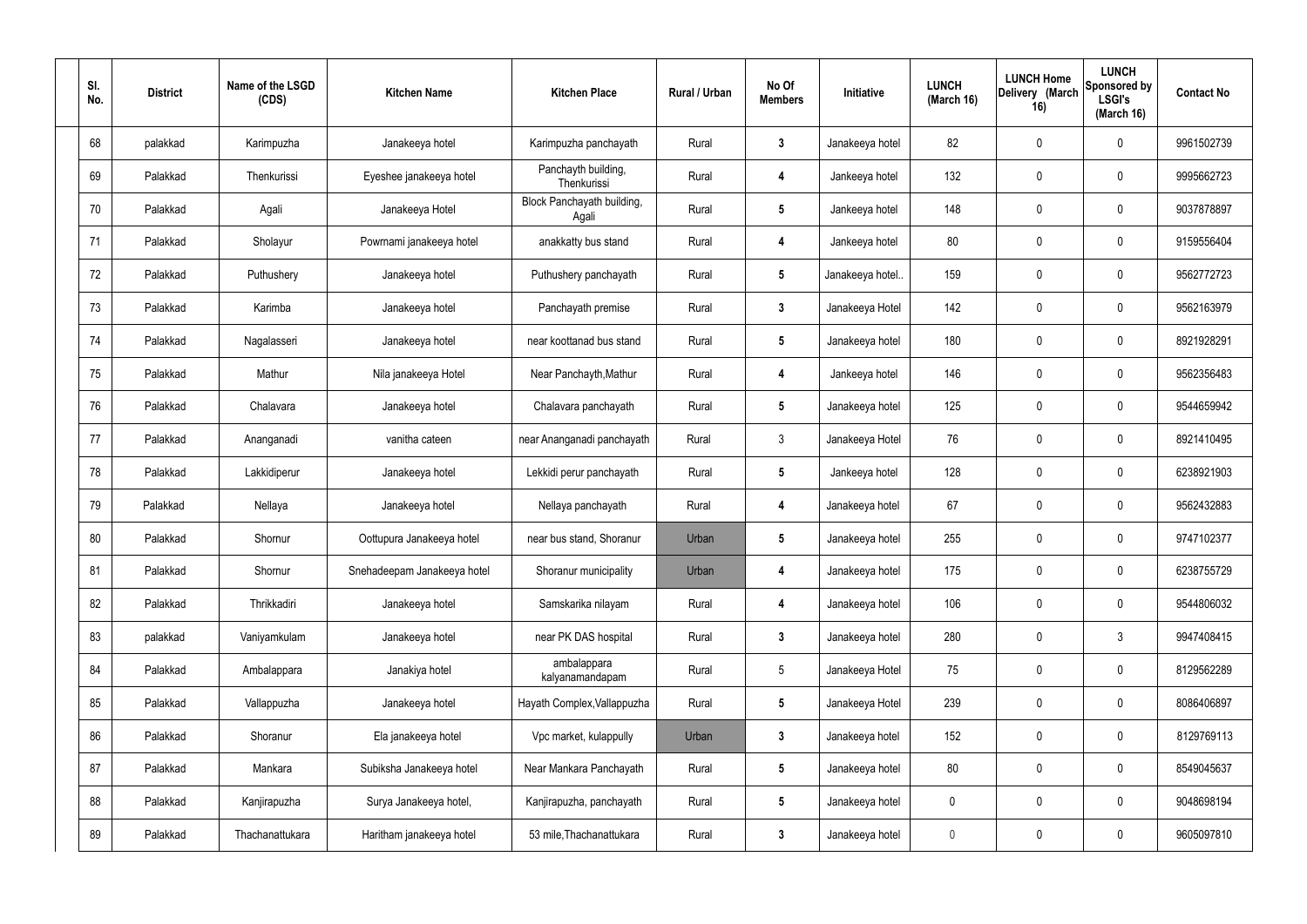|    | SI.<br>No.              | <b>District</b> | Name of the LSGD<br>(CDS) | <b>Kitchen Name</b>             | <b>Kitchen Place</b>                       | <b>Rural / Urban</b> | No Of<br><b>Members</b> | Initiative      | <b>LUNCH</b><br>(March 16) | <b>LUNCH Home</b><br>Delivery (March<br>16) | <b>LUNCH</b><br>Sponsored by<br><b>LSGI's</b><br>(March 16) | <b>Contact No</b> |
|----|-------------------------|-----------------|---------------------------|---------------------------------|--------------------------------------------|----------------------|-------------------------|-----------------|----------------------------|---------------------------------------------|-------------------------------------------------------------|-------------------|
|    | 90                      | Palakkad        | Puthukode                 | Puthuma jankeeya hotel          | Thachanadi junction                        | Rural                | $\boldsymbol{6}$        | Janakeeya hotel | 283                        | $\pmb{0}$                                   | $\mathbf 0$                                                 | 9744459080        |
|    | 91                      | Palakkad        | Tarur                     | Jankeeya Hotel                  | Infront of vilage office, Tarurk           | Rural                | 4                       | Janakeeya hotel | 108                        | $\mathbf 0$                                 | $\mathbf 0$                                                 | 8606780959        |
|    | 92                      | Palakkad        | Pirayiri                  | Janakeeya hotel                 | Near Panchayath office                     | Rural                | $5\phantom{.0}$         | Janakeeya hotel | $\mathbf 0$                | $\mathbf 0$                                 | $\mathbf 0$                                                 | 9037495586        |
|    | 93                      | Palakkad        | Palakkad ulb              | Ruchi                           | Near Balaji hospital, Fort<br>Maidan       | Urban                | 4                       | Janakeeya hotel | 269                        | $\pmb{0}$                                   | $\mathbf 0$                                                 | 7994185687        |
|    | 94                      | Palakkad        | Pookkottukavu             | Punya                           | Pookkottukavu Centre                       | Rural                | $\overline{\mathbf{4}}$ | Janakeeya Hotel | 81                         | $\mathbf 0$                                 | $\mathbf 0$                                                 | 9745511432        |
|    | 95                      | Palakkad        | Kuthanoor                 | Suryodayam jankeeya hotel       | Kalapara, kuthanoor                        | Rural                | $5\phantom{.0}$         | Jankeeya hotel  | 110                        | $\mathbf 0$                                 | $\mathbf 0$                                                 | 9995159738        |
|    | 96                      | Palakkad        | Thiruvegappura            | Janakeeya Hotel                 | Kaippuram                                  | Rural                | $5\phantom{.0}$         | Jankeeya hotel  | 100                        | $\mathbf 0$                                 | $\mathbf 0$                                                 | 8921882903        |
|    | 97                      | Palakkad        | Thachampara               | Vanitha canteen Janakeeya Hotel | Thachampara town                           | Rural                | $\overline{\mathbf{4}}$ | Jankeeya hotel  | 170                        | $\pmb{0}$                                   | $\mathbf 0$                                                 | 9497826216        |
|    | 98                      | Palakkad        | Kannadi                   | Sweet jankeeya hotel            | Yakkara junction                           | Rural                | $\mathbf{3}$            | Jankeeya hotel  | 290                        | $\mathbf 0$                                 | $\mathbf 0$                                                 | 9846918028        |
|    | 99                      | Palakkad        | Pattithara                | Bavana janakeeya hotel          | kottappadam                                | Rural                | $5\phantom{.0}$         | Janakeeya hotel | $\pmb{0}$                  | $\pmb{0}$                                   | $\mathbf 0$                                                 | 9074163402        |
|    | 100                     | Palakkad        | Mannarkkad                | Janakeeya Hotel                 | muncipal building, busstand,<br>mannarkkad | Urban                | 4                       | Janakeeya hotel | 198                        | $\mathbf 0$                                 | $\mathbf 0$                                                 |                   |
|    | 101                     | Palakkad        | Pirayiri                  | Kudumbashree janakeeya hotel    | Kallekkad Block Panchayath                 | Rural                | $5\phantom{.0}$         | janakeeya hotel | 82                         | $\mathbf 0$                                 | $\mathbf 0$                                                 | 8137940343        |
|    | 102                     | Palakkad        | Marutharoad               | Sreelakshmi janakeeya hotel     | Pirivusala                                 | Rural                | 4                       | janakeeya hotel | 230                        | $\pmb{0}$                                   | $\mathbf 0$                                                 | 9048636162        |
|    | 103                     | Palakkad        | Puthussery                | Ruchi janakeeya hotel           | puthussery junction                        | Rural                | $5\phantom{.0}$         | janakeeya hotel | 120                        | $\pmb{0}$                                   | $\mathbf 0$                                                 |                   |
| 99 |                         |                 |                           |                                 |                                            |                      | 439                     |                 | 15305                      | $\overline{0}$                              | 10                                                          |                   |
|    | $\overline{\mathbf{1}}$ | Pathanamthitta  | Anicadu                   | Janatha janakeeya hotel         | Nooromave                                  | Rural                | $\mathbf{3}$            | Janakeeya Hotel | 138                        | $\pmb{0}$                                   | $\mathbf 0$                                                 | 6282875679        |
|    | $\overline{2}$          | Pathanamthitta  | Kaviyoor                  | Janakeeya Hotel                 | Manakkachira                               | Rural                | $\overline{4}$          | Janakeeya Hotel | 137                        | $\pmb{0}$                                   | $\mathbf 0$                                                 | 9747886172        |
|    | $\mathfrak{Z}$          | Pathanamthitta  | Kottanadu                 | Janakeeya Hotel                 | Kottanadu                                  | Rural                | $\overline{4}$          | Janakeeya Hotel | 100                        | $\pmb{0}$                                   | $\pmb{0}$                                                   | 6282382608        |
|    | $\overline{4}$          | Pathanamthitta  | Kalloopara                | Janakeeya Hotel                 | Kalloopara                                 | Rural                | $5\phantom{.0}$         | Janakeeya Hotel | 78                         | $\pmb{0}$                                   | $\mathbf 0$                                                 | 9947471024        |
|    | $\sqrt{5}$              | Pathanamthitta  | Kunnamthanam              | Thripthi Hotel                  | Kunnamthanam                               | Rural                | $\mathbf{3}$            | Janakeeya Hotel | 160                        | $\pmb{0}$                                   | $\mathbf 0$                                                 | 6235908328        |
|    | $6\phantom{.}6$         | pathanamthitta  | mallappally               | janakeeya hotel                 | mallappally                                | Rural                | $\mathbf{3}$            | janakeeya hotel | 110                        | $\pmb{0}$                                   | $\boldsymbol{0}$                                            | 9744194830        |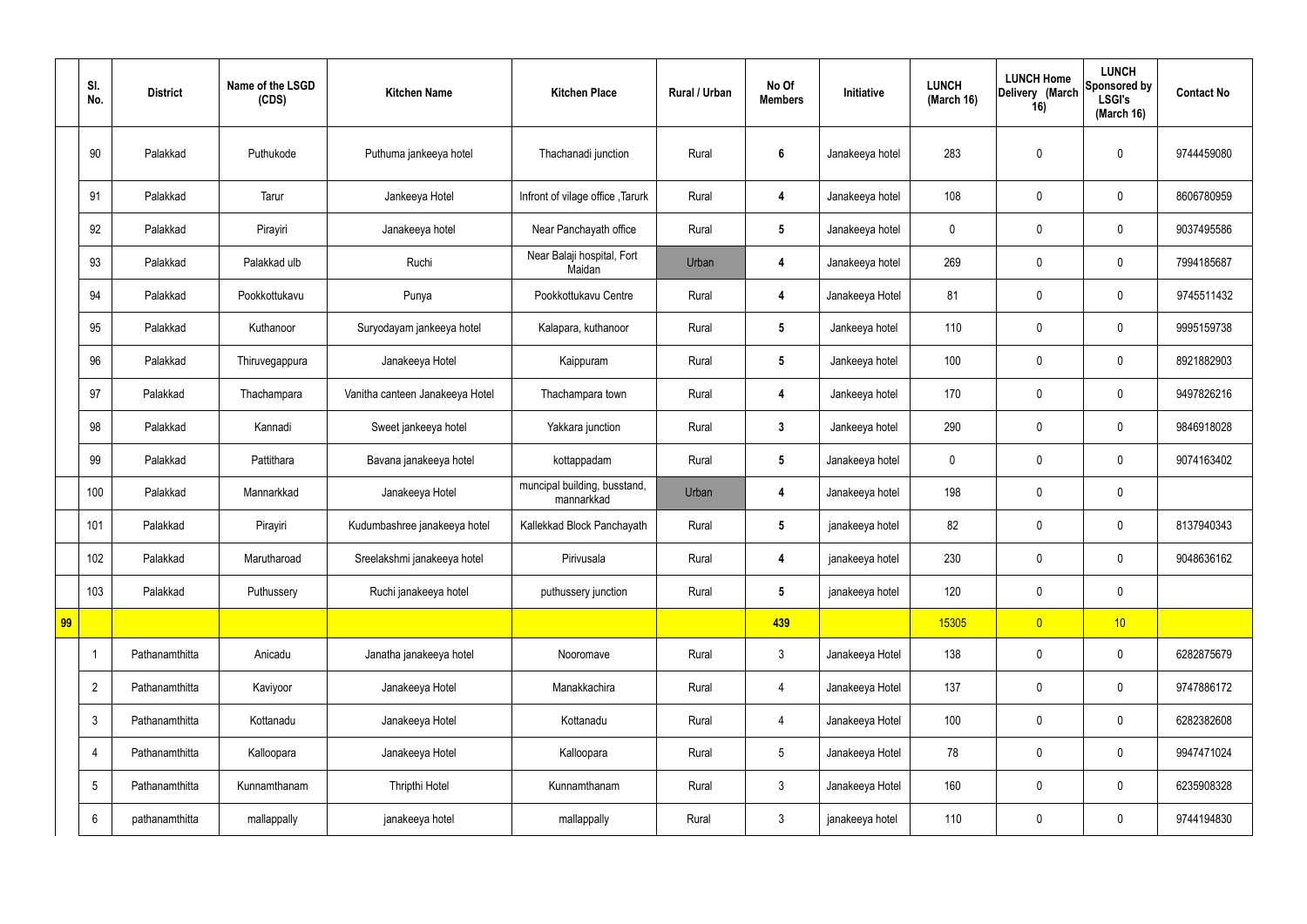| SI.<br>No.     | <b>District</b> | Name of the LSGD<br>(CDS) | <b>Kitchen Name</b>             | <b>Kitchen Place</b>        | Rural / Urban | No Of<br><b>Members</b> | Initiative      | <b>LUNCH</b><br>(March 16) | <b>LUNCH Home</b><br>Delivery (March<br>16) | <b>LUNCH</b><br>Sponsored by<br><b>LSGI's</b><br>(March 16) | <b>Contact No</b> |
|----------------|-----------------|---------------------------|---------------------------------|-----------------------------|---------------|-------------------------|-----------------|----------------------------|---------------------------------------------|-------------------------------------------------------------|-------------------|
| $\overline{7}$ | Pathanamthitta  | kottangal                 | janakeeya hotel                 | kottangal                   | Rural         | $\mathbf{3}$            | Janakeeya Hotel | 110                        | 0                                           | $\mathbf 0$                                                 | 9526690541        |
| 8              | Pathanamthitta  | Nedumpuram                | Nedumpram Janakeeya Hotel       | Podiyadi                    | Rural         | $5\phantom{.0}$         | Janakeeya Hotel | $\mathbf 0$                | 0                                           | $\mathbf 0$                                                 | 919188291409      |
| 9              | Pathanamthitta  | Niranam                   | Sakhi cafe                      | Niranam                     | Rural         | $\mathbf{3}$            | Janakeeya Hotel | 46                         | 0                                           | $\mathbf 0$                                                 | 919526423710      |
| 10             | Pathanamthitta  | Peringara                 | Haritha samrudhi Catering       | <b>PMVHS Pringara</b>       | Rural         | 4                       | Janakeeya Hotel | 98                         | 0                                           | $\mathbf 0$                                                 | 919961219550      |
| 11             | Pathanamthitta  | Peringara                 | Pulari janakeeya Hotel          | swamipalam                  | Rural         | 4                       | Janakeeya hotel | 45                         | 0                                           | $\mathbf 0$                                                 | 919656132036      |
| 12             | Pathanamthitta  | Kuttor                    | Nanma Catering                  | <b>GHS Kuttoor</b>          | Rural         | $\mathbf{3}$            | Janakeeya Hotel | 104                        | 0                                           | $\mathbf 0$                                                 | 919526323212      |
| 13             | Pathanamthitta  | Kadapra                   | Niradeepam janakeeya hotel      | Kadapra                     | Rural         | $\overline{4}$          | Janakeeya Hotel | 46                         | $\boldsymbol{0}$                            | $\mathbf 0$                                                 | 9656512066        |
| 14             | Pathanamthitta  | Eraviperoor               | Avi cafe                        | Avi cafe                    | Rural         | $\mathbf{3}$            | Janakeeya Hotel | 98                         | 0                                           | $\mathbf 0$                                                 | 6238013293        |
| 15             | Pathanamthitta  | Koipuram                  | Ammas kudumbashree cafe         | Muttamon                    | Rural         | $5\phantom{.0}$         | Janakeeya Hotel | 67                         | $\boldsymbol{0}$                            | $\mathbf 0$                                                 | 9961485931        |
| 16             | Pathanamthitta  | Thottappuzhassery         | Thottapuzhassery Jankeeya Hotel | Thottapuzhassery            | Rural         | 4                       | Janakeeya Hotel | $\mathbf 0$                | 0                                           | $\mathbf 0$                                                 | 9656403054        |
| 17             | Pathanamthitta  | Puramattom                | Top N Taste                     | Puramattom                  | Rural         | $\mathbf{3}$            | Janakeeya Hotel | 40                         | 0                                           | $\boldsymbol{0}$                                            | 9526728230        |
| 18             | Pathanamthitta  | Ayroor                    | Janakeeya Hotel                 | Ayroor                      | Rural         | $6\phantom{.}$          | Janakeeya Hotel | 40                         | 0                                           | $\boldsymbol{0}$                                            | 8086653951        |
| 19             | Pathanamthitta  | Ezhumattor                | Swad Hotel                      | Thadiyoor                   | Rural         | $\mathfrak{Z}$          | Janakeeya Hotel | 68                         | 0                                           | $\boldsymbol{0}$                                            | 9526857335        |
| 20             | Pathanamthitta  | Kozhencherry              | Ruchi Janakeeya hotel           | Community hall, kozhenchery | Rural         | 4                       | Janakeeya Hotel | 68                         | $\mathbf 0$                                 | $\mathbf 0$                                                 | 9947387912        |
| 21             | Pathanamthitta  | Mallappuzhassery          | Snehadeepam                     | Paramootil                  | Rural         | $6\phantom{.}6$         | Janakeeya Hotel | 43                         | $\mathbf 0$                                 | $\mathbf 0$                                                 | 9847170052        |
| 22             | Pathanamthitta  | Chennerkara               | Thanal Kudumbasree Cafe         | Nallanikunnu                | Rural         | $5\phantom{.0}$         | Janakeeya Hotel | 8                          | $\mathbf 0$                                 | $\mathbf 0$                                                 | 9747469562        |
| 23             | Pathanamthitta  | Cherukole                 | Janakeeya Hotel                 | Cherukole                   | Rural         | $\mathbf{3}$            | Janakeeya Hotel | 50                         | $\mathbf 0$                                 | $\mathbf 0$                                                 | 7907811728        |
| 24             | Pathanamthitta  | Elanthoor                 | Janakeeya Hotel                 | Vary                        | Rural         | $\overline{4}$          | Janakeeya Hotel | 50                         | 0                                           | $\mathbf 0$                                                 | 9946047385        |
| 25             | Pathanamthitta  | naranganam                | janakeeya hotel                 | kadammanitta                | Rural         | $\mathbf{3}$            | janakeeya hotel | $\mathbf 0$                | $\mathbf 0$                                 | $\mathbf 0$                                                 | 9744478962        |
| 26             | Pathanamthitta  | Omalloor                  | Janakeeya Hotel                 | Omalloor                    | Rural         |                         | Janakeeya Hotel | 49                         | 0                                           | $\pmb{0}$                                                   |                   |
| 27             | Pathanamthitta  | Chittar                   | Chittar janakiya hotel          | Koothattukulam              | Rural         | $\mathfrak{Z}$          | Janakeeya Hotel | 58                         | 95                                          | $\pmb{0}$                                                   | 9072374618        |
| 28             | Pathanamthitta  | Naranammoozhi             | Thanima                         | Arakkamon                   | Rural         | $\mathfrak{Z}$          | Janakeeya Hotel | 198                        | $\pmb{0}$                                   | $\boldsymbol{0}$                                            | 9605021278        |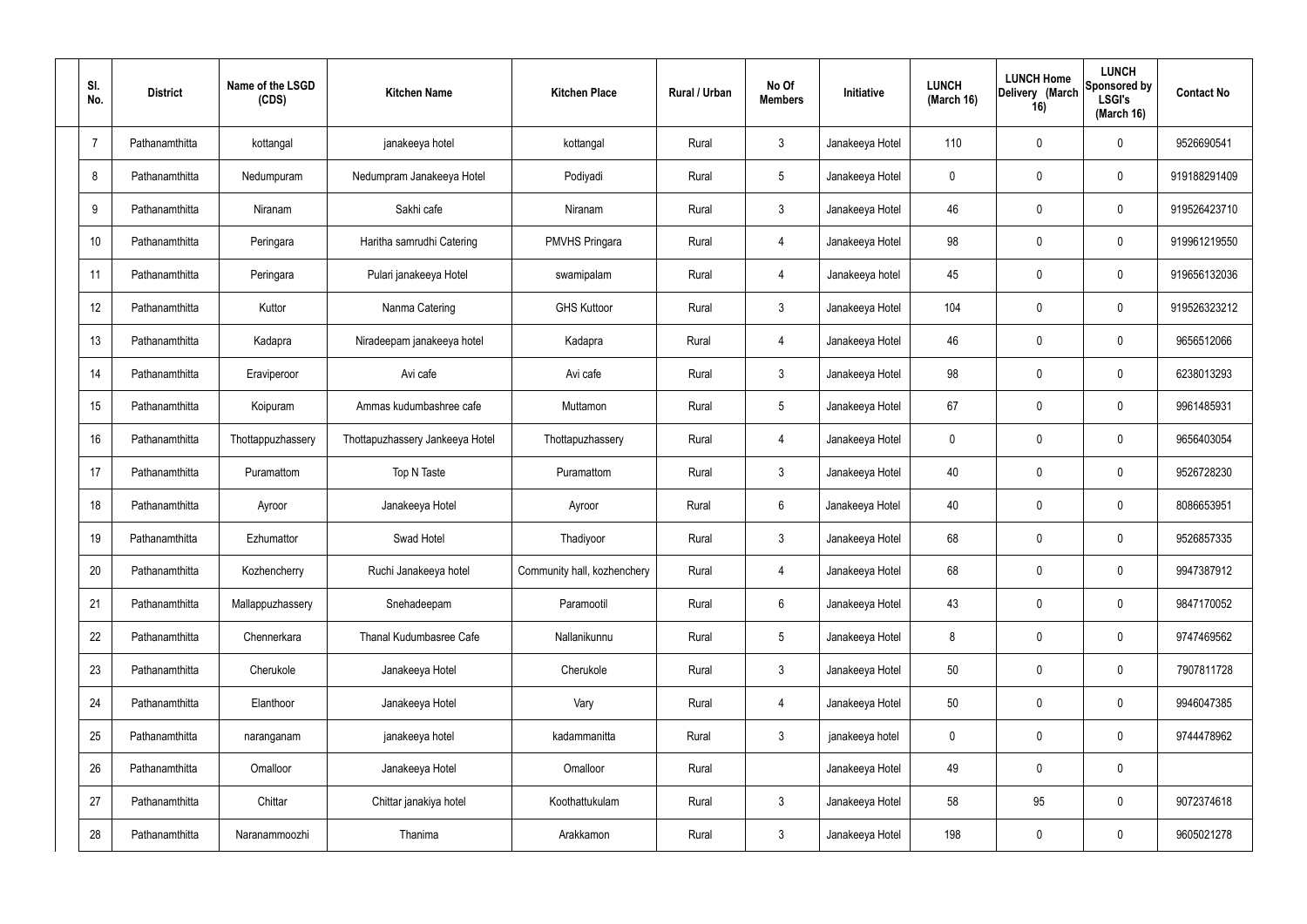|    | SI.<br>No. | <b>District</b> | Name of the LSGD<br>(CDS) | <b>Kitchen Name</b>        | <b>Kitchen Place</b>   | Rural / Urban | No Of<br><b>Members</b> | Initiative      | <b>LUNCH</b><br>(March 16) | <b>LUNCH Home</b><br>Delivery (March<br>16) | <b>LUNCH</b><br>Sponsored by<br><b>LSGI's</b><br>(March 16) | <b>Contact No</b> |
|----|------------|-----------------|---------------------------|----------------------------|------------------------|---------------|-------------------------|-----------------|----------------------------|---------------------------------------------|-------------------------------------------------------------|-------------------|
|    | 29         | Pathanamthitta  | Perunadu                  | Perunadu Janakeeya Hotel   | Perunadu               | Rural         | $5\phantom{.0}$         | Janakeeya Hotel | $\mathbf 0$                | $\mathbf 0$                                 | $\mathbf 0$                                                 |                   |
| 58 | 30         | Pathanamthitta  | Ranni-Angadi              | Angadi Janakeeya Hotel     | Thoodathil church hall | Rural         | $5\phantom{.0}$         | Janakeeya Hotel | 9                          | 68                                          | $\mathbf 0$                                                 | 9961190622        |
|    | 31         | Pathanamthitta  | Ranni-Pazhavangadi        | Navami Hotel               | Makkappuzha            | Rural         | 4                       | Janakeeya Hotel | $\mathbf 0$                | $\mathbf 0$                                 | $\mathbf 0$                                                 | 9562135824        |
|    | 32         | Pathanamthitta  | Seethathodu               | Thanima catering unit      | Seethathodu            | Rural         | $5\phantom{.0}$         | Janakeeya Hotel | 40                         | 63                                          | $\mathbf 0$                                                 | 9747622310        |
|    | 33         | Pathanamthitta  | Ranni                     | Janakeeya Hotel            | Ranni                  | Rural         | 4                       | Janakeeya Hotel | 22                         | 40                                          | $\mathbf 0$                                                 | 99462338752       |
|    | 34         | Pathanamthitta  | Vechhoochira              | Annapoorneswary hotel      | Venkurinji             | Rural         | 4                       | Janakeeya Hotel | $\mathbf 0$                | $\mathbf 0$                                 | $\mathbf 0$                                                 | 8547264134        |
|    | 35         | Pathanamthitta  | Vadasserikara             | Thannal Janakeeya Hotel    | Vadasserikara          | Rural         | $5\phantom{.0}$         | Janakeeya Hotel | 34                         | 75                                          | $\mathbf 0$                                                 | 8590107684        |
|    | 36         | Pathanamthitta  | Vallickodu                | Janakeeya Hotel            | Vallicodu              | Rural         | $5\phantom{.0}$         | Janakeeya Hotel | 114                        | $\mathbf 0$                                 | $\mathbf 0$                                                 | 8547121591        |
|    | 37         | Pathanamthitta  | Pramadom                  | Aishwarya Janakeeya Hotel  | Pramadom               | Rural         | $\mathbf{3}$            | Janakeeya Hotel | 66                         | $\mathbf 0$                                 | $\mathbf 0$                                                 | 9495312020        |
|    | 38         | Pathanamthitta  | Aruvappulam               | Janakeeya Hotel            | Kallely                | Rural         | $\mathbf{3}$            | Janakeeya Hotel | 91                         | $\mathbf 0$                                 | $\mathbf 0$                                                 | 9656700499        |
|    | 39         | Pathanamthitta  | mylapra                   | Manna janakeeya hotel      | mylapra                | Rural         | $\mathbf{3}$            | janakeeya hotel | $\mathbf 0$                | $\mathbf 0$                                 | $\mathbf 0$                                                 | 9961750470        |
|    | 40         | Pathanamthitta  | Thannithodu               | Flowers janakeeya hotel    | Thannithodu            | Rural         | $\mathbf{3}$            | Janakeeya hotel | 98                         | $\mathbf 0$                                 | $\mathbf 0$                                                 | 9061295035        |
|    | 40         | Pathanamthitta  | Malayappuzha              | Janakeeya Hotel            | Malayappuzha           | Rural         | $\mathbf{3}$            | Janakeeya Hotel | $\mathbf 0$                | $\mathbf 0$                                 | $\mathbf 0$                                                 |                   |
|    | 41         | Pathanamthitta  | Konni                     | Janakeeya Hotel            | Konni                  | Rural         | $\mathbf{3}$            | Janakeeya Hotel | $\mathbf 0$                | $\mathbf 0$                                 | $\mathbf 0$                                                 |                   |
|    | 43         | Pathanamthitta  | Kalanjoor                 | Kalanjoor janakeeya Hotel  | Kalanjoor              | Rural         | $\overline{4}$          | Janakeeya Hotel | 133                        | $\pmb{0}$                                   | $\mathbf 0$                                                 | 6238045066        |
|    | 44         | Pathanamthitta  | Ezhamkulam                | Swad Catering Unit         | Enathu                 | Rural         | $5\overline{)}$         | Janakeeya Hotel | 120                        | $\pmb{0}$                                   | $\mathbf 0$                                                 | 9747243317        |
|    | 45         | Pathanamthitta  | Kodumon                   | Ruchiyidam Janakeeya Hotel | Kodumon                | Rural         | $\overline{7}$          | Janakeeya Hotel | 52                         | $\pmb{0}$                                   | $\mathbf 0$                                                 | 75611017112       |
|    | 46         | Pathanamthitta  | Erathu                    | Janakeeya Hotel            | Erathu                 | Rural         | $\overline{4}$          | Janakeeya Hotel | 125                        | $\mathbf 0$                                 | $\mathbf 0$                                                 | 9645102262        |
|    | 47         | Pathanamthitta  | Enadimangalam             | Janakeeya Hotel            | Elamannoor             | Rural         | $\overline{4}$          | Janakeeya Hotel | 106                        | $\pmb{0}$                                   | $\mathbf 0$                                                 |                   |
|    | 48         | Pathanamthitta  | Kadampanadu               | Janakeeya Hotel            | Mannady                | Rural         | $\mathbf{3}$            | Janakeeya Hotel | 47                         | $\pmb{0}$                                   | $\mathbf 0$                                                 |                   |
|    | 49         | Pathanamthitta  | Pallickal                 |                            |                        | Rural         |                         | Janakeeya Hotel | 220                        | $\mathbf 0$                                 | $\mathbf 0$                                                 |                   |
|    | 50         | Pathanamthitta  | Thumpamon                 | Ruchi Cafe                 | Mampilali              | Rural         | $5\,$                   | Janakeeya Hotel | 170                        | $\pmb{0}$                                   | $\boldsymbol{0}$                                            | 9188300026        |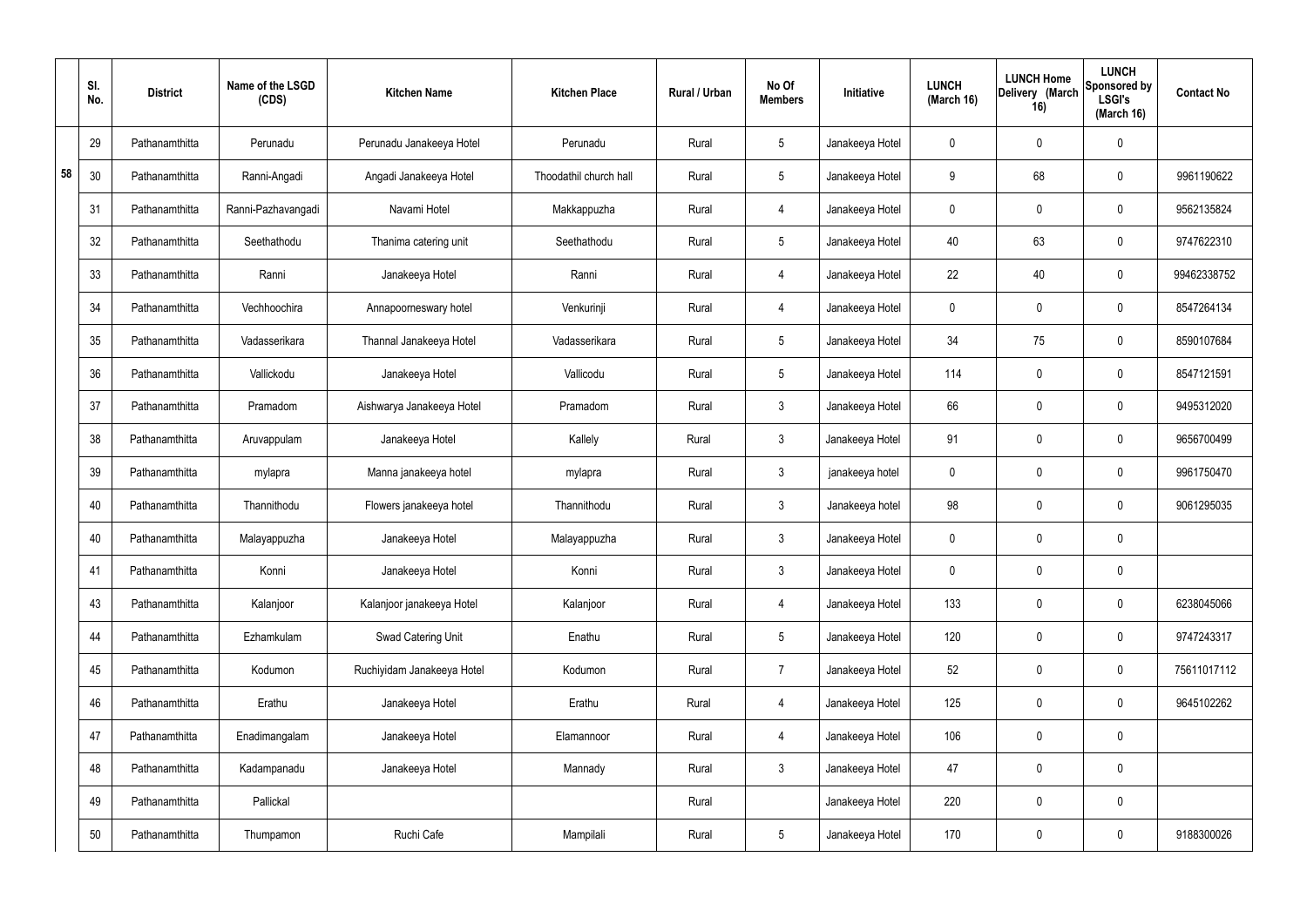|    | SI.<br>No.      | <b>District</b>    | Name of the LSGD<br>(CDS) | <b>Kitchen Name</b>                       | <b>Kitchen Place</b>                 | Rural / Urban | No Of<br><b>Members</b> | Initiative      | <b>LUNCH</b><br>(March 16) | <b>LUNCH Home</b><br>Delivery (March<br>16) | <b>LUNCH</b><br>Sponsored by<br><b>LSGI's</b><br>(March 16) | <b>Contact No</b> |
|----|-----------------|--------------------|---------------------------|-------------------------------------------|--------------------------------------|---------------|-------------------------|-----------------|----------------------------|---------------------------------------------|-------------------------------------------------------------|-------------------|
|    | 51              | Pathanamthitta     | Kulanada                  | Bhagyalekshmi cafe unit                   | Kaipuzha                             | Rural         | $\mathbf{3}$            | Janakeeya Hotel | 0                          | 0                                           | $\mathbf 0$                                                 |                   |
|    | 52              | Pathanamthitta     | Pandalam Thekkekara       | Pandalam Thekkekara                       | Thatta                               | Rural         | $\mathbf{3}$            | Janakeeya Hotel | 128                        | 0                                           | $\boldsymbol{0}$                                            | 9526224922        |
|    | 53              | Pathanamthitta     | Aranmula                  | Janakeeya Hotel                           | Aranmula                             | Rural         | $5\phantom{.0}$         | Janakeeya Hotel | $\mathbf 0$                | 0                                           | $\pmb{0}$                                                   | 9656296503        |
|    | 54              | Pathanamthitta     | Mezhuveli                 | Thripthi Janakeeya Hotel                  | Mezhuveli                            | Rural         | $\mathbf{3}$            | Janakeeya Hotel | 22                         | 0                                           | $\pmb{0}$                                                   | 9495265971        |
|    | 55              | Pathanamthitta     | Adoor                     | Amma Catering Unit                        | Adoor                                | Urban         | 5                       | Janakeeya Hotel | 0                          | 0                                           | $\pmb{0}$                                                   | 8606887490        |
|    | 56              | Pathanamthitta     | Pandalam                  | Ruchi catering                            | Sivarenjini Auditorium               | Urban         | $5\phantom{.0}$         | Janakeeya Hotel | 0                          | 0                                           | $\pmb{0}$                                                   | 9846212739        |
|    | 57              | Pathanamthitta     | Thiruvalla East           | janakeeya hotel                           | near private bus stand<br>thiruvalla | Urban         | 5                       | Janakeeya Hotel | 319                        | 0                                           | $\pmb{0}$                                                   | 919847729416      |
|    | 58              | Pathanamthitta     | <b>Thiruvalla West</b>    | janakeeya hotel                           | kizhakkan muthoor                    | Urban         | $5\phantom{.0}$         | Janakeeya Hotel | 138                        | 0                                           | $\mathbf 0$                                                 | 919656132036      |
|    | 59              | Pathanamthitta     | Pathanamthitta            | Janakeeya Hotel                           | Near Municipality Office             | Urban         | 5                       | Janakeeya Hotel | 0                          | 0                                           | $\mathbf 0$                                                 |                   |
| 58 |                 |                    |                           |                                           |                                      |               | 229                     |                 | 4063                       | 341                                         | $\bullet$                                                   |                   |
|    |                 | Thiruvananthapuram | Parassala                 | Bhagyalekshmi janakeeya hotel             | Mundaplavila                         | Rural         | $5\phantom{.0}$         | Janakeeya Hotel | 290                        | 0                                           | $\boldsymbol{0}$                                            | 9895463718        |
|    | $\overline{2}$  | Thiruvananthapuram | Karode                    | Karode janakeeya hotel                    | Paavaara,<br>pazhaya uchakkada       | Rural         | 5                       | Janakeeya Hotel | 374                        | 0                                           | $\boldsymbol{0}$                                            | 9605122139        |
|    | $\mathbf{3}$    | Thiruvananthapuram | Thirupuram                | Thirupuram janakeeya hotel                | Pazhayakada                          | Rural         | $5\phantom{.0}$         | Janakeeya Hotel | 179                        | 0                                           | $\mathbf 0$                                                 | 7034723987        |
|    | $\overline{4}$  | Thiruvananthapuram | Chenkal                   | Karuna janakeeya hotel                    | Udiyankulangara                      | Rural         | $5\phantom{.0}$         | Janakeeya Hotel | 300                        | 0                                           | $\pmb{0}$                                                   | 9746726109        |
|    | $5\phantom{.0}$ | Thiruvananthapuram | Kulathoor                 | Nakshatra janakeeya hotel                 | Attapuram                            | Rural         | $5\phantom{.0}$         | Janakeeya Hotel | 297                        | 0                                           | $\pmb{0}$                                                   | 8301924221        |
|    | 6               | Thiruvananthapuram | Neyyattinkara 1           | Oottupura                                 | Neyyattinkara                        | Urban         | $5\phantom{.0}$         | Janakeeya Hotel | 438                        | 0                                           | $\pmb{0}$                                                   | 8129192485        |
|    | $\overline{7}$  | Thiruvananthapuram | Neyyattinkara 1           | Cafesree Janakeeya Hotel                  | Vazhimukku                           | Urban         | $5\phantom{.0}$         | Janakeeya Hotel | 620                        | 0                                           | $\pmb{0}$                                                   | 9995604997        |
|    | 8               | Thiruvananthapuram | Neyyattinkara 1           | Thripthi janakeeya Hotel                  | perumpazhuthoor                      | urban         | 4                       | janakeeya Hotel | 220                        | 0                                           | $\mathbf 0$                                                 | 6282944199        |
|    | 9               | Thiruvananthapuram | Neyyattinkara 2           | Harsha catering unit                      | Neyyattinkara                        | Urban         | $5\phantom{.0}$         | Janakeeya Hotel | 280                        | 0                                           | $\pmb{0}$                                                   | 9048822770        |
|    | 10              | Thiruvananthapuram | Neyyattinkara 2           | Devarose Janakeeya Hotel                  | Amaravila                            | Urban         | 5                       | Janakeeya Hotel | 130                        | 0                                           | $\pmb{0}$                                                   | 9995028659        |
|    | 11              | Thiruvananthapuram | Kollayil                  | ems janakeeya hotel                       | Dhanuvachapuram                      | Rural         | $5\phantom{.0}$         | Janakeeya Hotel | 496                        | 0                                           | $\pmb{0}$                                                   | 8157880624        |
|    | 12              | Thiruvananthapuram | Kunnathukal               | Aiswarya Janakeeya Hotel -<br>Kunnathukal | Kuruwad, paliyodu                    | Rural         | $\mathbf{3}$            | Janakeeya Hotel | 82                         | 0                                           | $\pmb{0}$                                                   | 9539549507        |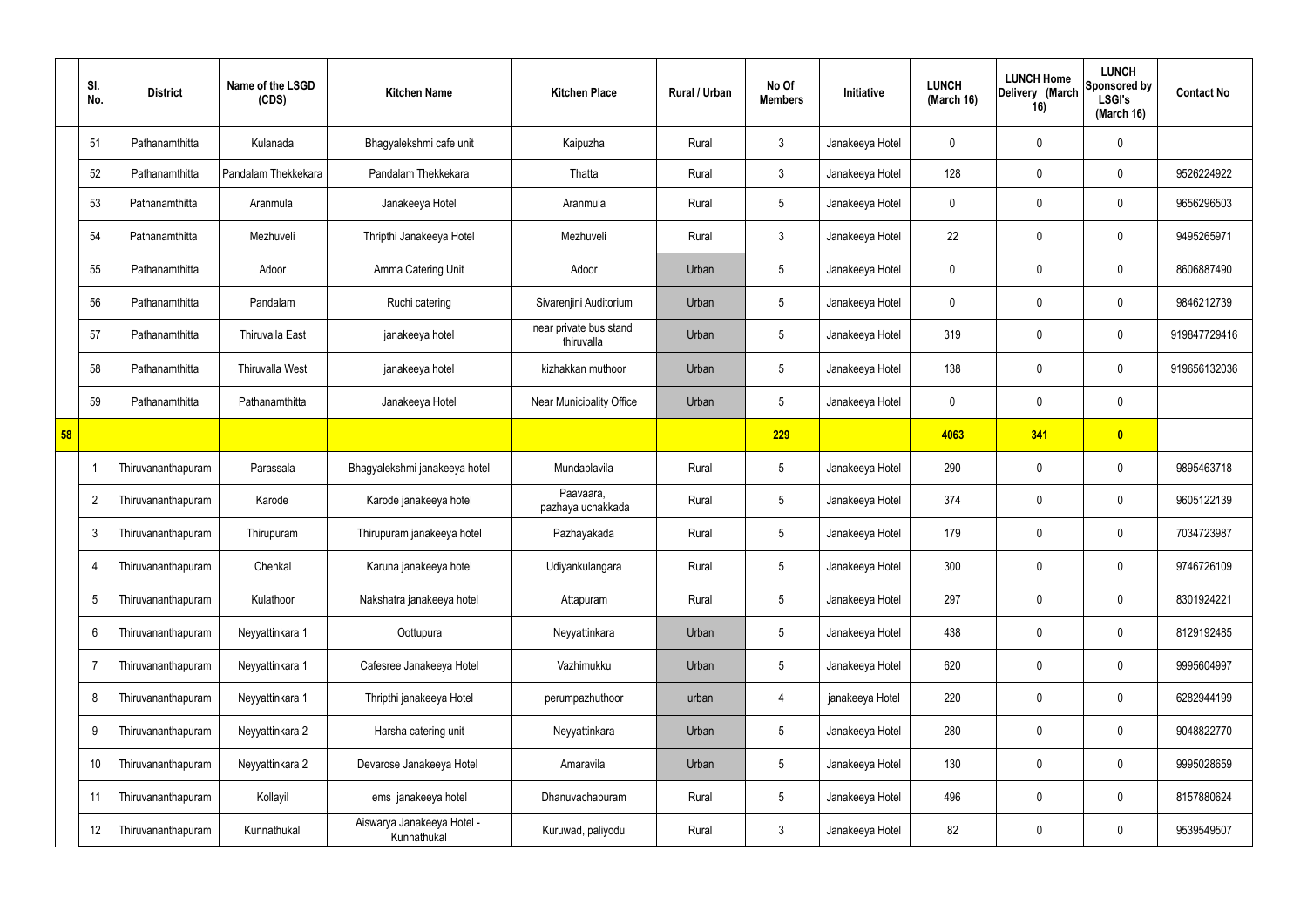| SI.<br>No. | <b>District</b>    | Name of the LSGD<br>(CDS) | <b>Kitchen Name</b>                   | <b>Kitchen Place</b>                       | Rural / Urban | No Of<br><b>Members</b> | Initiative      | <b>LUNCH</b><br>(March 16) | <b>LUNCH Home</b><br>Delivery (March<br>16) | <b>LUNCH</b><br>Sponsored by<br><b>LSGI's</b><br>(March 16) | <b>Contact No</b> |
|------------|--------------------|---------------------------|---------------------------------------|--------------------------------------------|---------------|-------------------------|-----------------|----------------------------|---------------------------------------------|-------------------------------------------------------------|-------------------|
| 13         | Thiruvananthapuram | Vellarada                 | Eden Janakeeya Hotel                  | Panachamoodu, Vellarada                    | Rural         | $5\phantom{.0}$         | Janakeeya Hotel | 673                        | 0                                           | 0                                                           | 8547973305        |
| 14         | Thiruvananthapuram | Vellarada                 | Chandrika Janakeeya Hotel - Vellarada | Vellarada                                  | Rural         | $6\phantom{.}$          | Janakeeya Hotel | 113                        | 0                                           | $\mathbf 0$                                                 | 9539366295        |
| 15         | Thiruvananthapuram | Aryankode                 | Aryan Janakeeya Hotel - Aryankode     | Aryankode                                  | Rural         | $5\phantom{.0}$         | Janakeeya Hotel | 305                        | 0                                           | 0                                                           | 9746905408        |
| 16         | Thiruvananthapuram | Aryankode                 | stree souhritha jh                    | chemboor                                   | Rural         | $5\phantom{.0}$         | Janakeeya Hotel | 157                        | 0                                           | $\pmb{0}$                                                   |                   |
| 17         | Thiruvananthapuram | Ottashekharamangala<br>m  | Minnaram Janakeeya Hotel              | Kuravara, Near<br>Ottashekharamangalam UPS | Rural         | $\overline{4}$          | Janakeeya Hotel | 288                        | 0                                           | $\mathbf 0$                                                 | 9567553161        |
| 18         | Thiruvananthapuram | Kollayil                  | Janakeeya Hotel                       | Mylakkara                                  | Rural         | $5\phantom{.0}$         | Janakeeya Hotel | 190                        | 0                                           | $\mathbf 0$                                                 | 9605076268        |
| 19         | Thiruvananthapuram | perunkadavila             | shankholi janakeeya hotel             | perunkadavila                              | rural         | $\mathbf{3}$            | Janakeeya Hotel | 198                        | 0                                           | $\mathbf 0$                                                 |                   |
| 20         | Thiruvananthapuram | Amboori                   | Janakeeya Hotel                       | Amboori                                    | Rural         | $5\phantom{.0}$         | Janakeeya Hotel | 98                         | 0                                           | $\mathbf 0$                                                 | 9747169098        |
| 21         | Thiruvananthapuram | Athiyanoor                | Kudumbashree janakeeya hotel          | Venpakal                                   | Rural         | $\overline{4}$          | Janakeeya Hotel | 145                        | 0                                           | $\mathbf 0$                                                 | 919562752580      |
| 22         | Thiruvananthapuram | Kottukal                  | Vismaya janakeeya hotel               | Uchakkada                                  | Rural         | $5\phantom{.0}$         | Janakeeya Hotel | 455                        | 0                                           | $\boldsymbol{0}$                                            | 6282447041        |
| 23         | Thiruvananthapuram | Kottukal                  | Udaya janakeeya Hotel                 | Punnakkulam                                | Rural         | $\overline{4}$          | Janakeeya Hotel | 305                        | 0                                           | $\boldsymbol{0}$                                            |                   |
| 24         | Thiruvananthapuram | Karumkulam                | Alil Janakeeya Hotel                  | Pallam                                     | Rural         | $5\phantom{.0}$         | Janakeeya Hotel | 145                        | 0                                           | $\boldsymbol{0}$                                            | 917736513673      |
| 25         | Thiruvananthapuram | Venganoor                 | Venganoor Ruchi janakeeya hotel       | Peringamala                                | Rural         | 10 <sup>°</sup>         | Janakeeya Hotel | 155                        | 0                                           | 0                                                           | 9656309710        |
| 26         | Thiruvananthapuram | Vilavoorkkal              | Priyam Janakeeya Hotel                | Chanthamukku, Peyadu Jn                    | Rural         | $5\phantom{.0}$         | Janakeeya Hotel | 320                        | 0                                           | $\mathbf 0$                                                 | 7902504494        |
| 27         | Thiruvananthapuram | Vilavoorkal               | Vilavoorkal janakeeya hotel           | Pottayil                                   | Rural         | $5\phantom{.0}$         | Janakeeya Hotel | 279                        | $\mathbf 0$                                 | $\mathbf 0$                                                 | 9497883130        |
| 28         | Thiruvananthapuram | Kalliyoor                 | Stree Shakthi Janakeeya Hotel         | Kalliyoor                                  | Rural         | $\sqrt{5}$              | Janakeeya Hotel | $\mathbf 0$                | 0                                           | $\mathbf 0$                                                 | 9074998782        |
| 29         | Thiruvananthapuram | Maranalloor               | Mayooram Janakeeya Hotel              | Mannadikkonam                              | Rural         | $\overline{4}$          | Janakeeya Hotel | 134                        | $\mathbf 0$                                 | $\mathbf 0$                                                 | 9847371025        |
| 30         | Thiruvananthapuram | Pallichal                 | Vandhanam Janakeeya hotel             | Naruvamoodu                                | Rural         | 4                       | Janakeeya Hotel | 234                        | 0                                           | $\mathbf 0$                                                 | 9562636222        |
| 31         | Thiruvananthapuram | Vilappil                  | Sreebhadra janakeey a hotel           | peyad                                      | Rural         | $\sqrt{5}$              | Janakeeya Hotel | 243                        | $\mathbf 0$                                 | $\mathbf 0$                                                 | 919496194745      |
| 32         | Thiruvananthapuram | Malayinkeezhu             | Thapasya janakeeya hotel              | Aruvacode                                  | Rural         | $5\phantom{.0}$         | Janakeeya Hotel | 112                        | 0                                           | $\mathbf 0$                                                 | 9074329707        |
| 3,3        | Thiruvananthapuram | balaramapuram             | Karunya                               | balaramapuram                              | rural         | $5\phantom{.0}$         | Janakeeya Hotel | 154                        | $\boldsymbol{0}$                            | $\pmb{0}$                                                   |                   |
| 34         | Thiruvananthapuram | Andoorkonam               | Thiruvathira janakeeya hotel          | Kaniyapuram                                | Rural         | $\mathfrak{Z}$          | Janakeeya Hotel | 180                        | 0                                           | $\boldsymbol{0}$                                            | 8921698989        |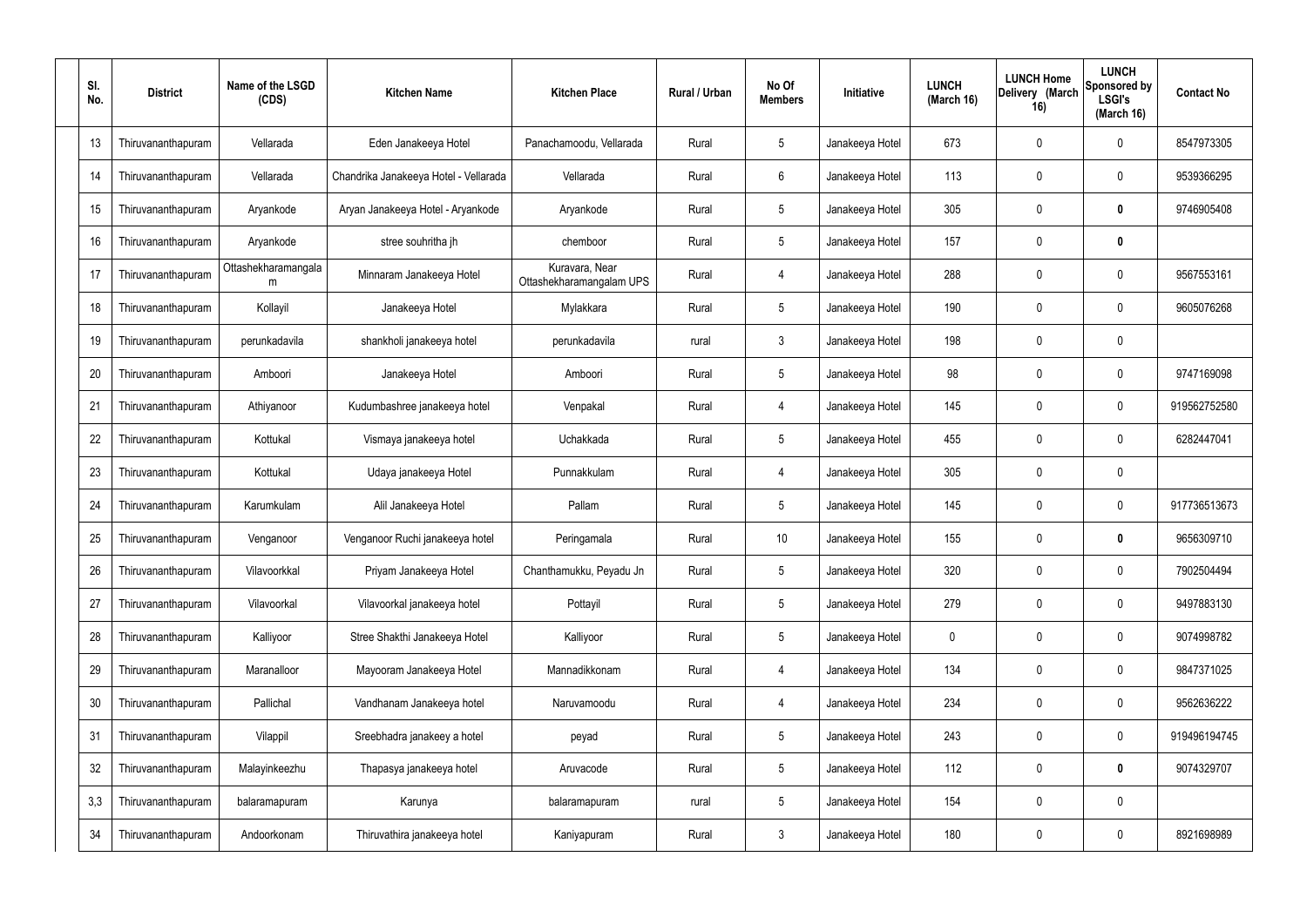|     | SI.<br>No. | <b>District</b>    | Name of the LSGD<br>(CDS)       | <b>Kitchen Name</b>                           | <b>Kitchen Place</b>                              | <b>Rural / Urban</b> | No Of<br><b>Members</b> | Initiative      | <b>LUNCH</b><br>(March 16) | <b>LUNCH Home</b><br>Delivery (March<br>16) | <b>LUNCH</b><br>Sponsored by<br><b>LSGI's</b><br>(March 16) | <b>Contact No</b> |
|-----|------------|--------------------|---------------------------------|-----------------------------------------------|---------------------------------------------------|----------------------|-------------------------|-----------------|----------------------------|---------------------------------------------|-------------------------------------------------------------|-------------------|
|     | 35         | Thiruvananthapuram | Kadinamkulam                    | Sabarmathi janakeeya hotel                    | Chitattumukku                                     | Rural                | 4                       | Janakeeya Hotel | 90                         | 0                                           | $\mathbf 0$                                                 |                   |
|     | 36         | Thiruvananthapuram | Azhoor                          | Kudumbadsree janakeeya hotel                  | Azhoor                                            | Rural                | $\overline{4}$          | Janakeeya Hotel | 90                         | $\mathbf 0$                                 | $\mathbf 0$                                                 | 8129060294        |
|     | 37         | Thiruvanathapuram  | Pothencode                      | Pothencode Kudumbashree Janakeeya<br>hotel    | Pothencode ayiroorppara<br>Farmers centre         | Rural                | 5                       | Janakeeya Hotel | 150                        | 0                                           | $\mathbf 0$                                                 | 9037832338        |
|     | 38         | Thiruvananthapuram | Mangalapuram                    | Mangalapuram Kudumbashree<br>Janakeeya Hotel  | Managalapuram Junction,<br>Near Panchayath Office | Rural                | 5                       | Janakeeya Hotel | 110                        | $\mathbf 0$                                 | $\mathbf 0$                                                 | 9995459534        |
|     | 39         | Thiruvananthapuram | Mangalapuram                    | Swad Kudumbashree Janakeeya hotel             | Murukkumpuzha                                     | Rural                | 3                       | Janakeeya Hotel | 150                        | 0                                           | $\mathbf 0$                                                 | 8281624670        |
|     | 40         | Thiruvananthapuram | Mangalapuram                    | Ruchisagaram Kudumbashree<br>Janakeeya Hotel  | Chembakamangalam                                  | Rural                | 5                       | Janakeeya Hotel | 120                        | $\mathbf 0$                                 | $\mathbf 0$                                                 | 8139079929        |
|     | 41         | Thiruvanathapuram  | <b>TVM Corporation CDS</b>      | Krishnakripa Janakeeya hotel                  | Anayara                                           | Urban                | 5                       | Janakeeya Hotel | 455                        | 0                                           | $\mathbf 0$                                                 | 9745823832        |
|     | 42         | Thiruvanathapuram  | <b>TVM Corporation CDS</b>      | Vanitha Janakeeya Hotel                       | Manvila                                           | Urban                | 4                       | Janakeeya Hotel | 350                        | $\mathbf 0$                                 | $\mathbf 0$                                                 | 8129412369        |
|     | 43         | Thiruvanathapuram  | <b>TVM Corporation CDS</b>      | Bhagyalekshmi Kudumbashree<br>Janakeeya Hotel | EK Nayanar Trust, Medical<br>College              | Urban                | 6                       | Janakeeya Hotel | 250                        | $\mathbf 0$                                 | $\mathbf 0$                                                 |                   |
|     | 44         | Thiruvanathapuram  | <b>TVM Corporation CDS</b>      | Tripthi Janakeeya Hotel                       | Pallithura                                        | Urban                | 3                       | Janakeeya Hotel | 487                        | $\mathbf 0$                                 | $\mathbf 0$                                                 | 9387738568        |
|     | 45         | Thiruvanathapuram  | <b>TVM Corporation CDS</b>      | soubhagya janakeeya Hotel                     | kazhakoottam                                      | Urban                | 3                       | janakeeya Hotel | 420                        | $\mathbf 0$                                 | $\mathbf 0$                                                 | 8921555192        |
|     | 46         | Thiruvanathapuram  | <b>TVM Corporation CDS</b>      | Uthradam Janakeeya Hotel                      | Pattom                                            | Urban                | 3                       | janakeeya Hotel | 770                        | 0                                           | $\mathbf 0$                                                 | 8281062575        |
|     | 47         | Thiruvananthapuram | <b>TVM Corporation CDS</b>      | Kismath Janakeeya Hotel                       | Pottakuzhi                                        | Urban                | 3                       | Janakeeya Hotel | 510                        | 0                                           | 0                                                           | 8281088923        |
|     | 48         | Thiruvananthapuram | <b>TVM Corporation CDS</b>      | Anugraha janakeeya Hotel                      | sreekaryam                                        | Urban                | $\overline{4}$          | Janakeeya Hotel | 208                        | $\mathbf 0$                                 | $\pmb{0}$                                                   |                   |
|     | 49         | Thiruvananthapuram | <b>TVM Corporation CDS</b>      | janakeeya hotel                               | mannarakkonam                                     | Urban                | $\mathfrak{Z}$          | Janakeeya Hotel | 432                        | $\mathbf 0$                                 | 0                                                           | 8129179622        |
|     | 50         | Thiruvananthapuram | <b>TVM Corporation CDS</b>      | Salt and Pepper                               | Poomalliyoorkkonam                                | Urban                | $\mathfrak{Z}$          | Janakeeya Hotel | 356                        | 0                                           | 0                                                           | 8593986935        |
|     | 51         | Thiruvananthapuram | <b>TVM Corporation CDS</b>      | Sreebhadra Janakeeya Hotel                    | Pettah                                            | Urban                | $\overline{4}$          | Janakeeya Hotel | 345                        | $\mathbf 0$                                 | 0                                                           | 9847227647        |
|     | 52         | Thiruvananthapuram | <b>TVM Corporation CDS</b>      | kalavara Janakeeya Hotel                      | vattiyoorkavu                                     | Urban                | 3                       | Janakeeya Hotel | 326                        | 0                                           | 0                                                           | 9847655426        |
|     | 53         | Thiruvananthapuram | <b>TVM Corporation CDS</b>      | punartham kudumbashree                        | kudappanakunnu                                    | Urban                | 3                       | Janakeeya Hotel | 169                        | $\mathbf 0$                                 | 0                                                           | 9747115789        |
| 110 | 54         | Thiruvananthapuram | <b>TVM Corporation CDS</b><br>2 | peroor JH                                     | Palayam                                           | Urban                | 3                       | Janakeeya Hotel | 365                        | 0                                           | $\pmb{0}$                                                   | 8086119633        |
|     | 55         | Thiruvananthapuram | Aryanadu                        | Aryanad Janakeeya Hotel                       | Aryanad                                           | Rural                | 6                       | Janakeeya Hotel | 248                        | $\mathbf 0$                                 | $\pmb{0}$                                                   | 9207447839        |
|     | 56         | Thiruvananthapuram | Kuttichal                       | Kutichal Janakeeya Hotel                      | Kuttichal                                         | Rural                | $\sqrt{5}$              | Janakeeya Hotel | 128                        | $\pmb{0}$                                   | $\pmb{0}$                                                   | 9446331479        |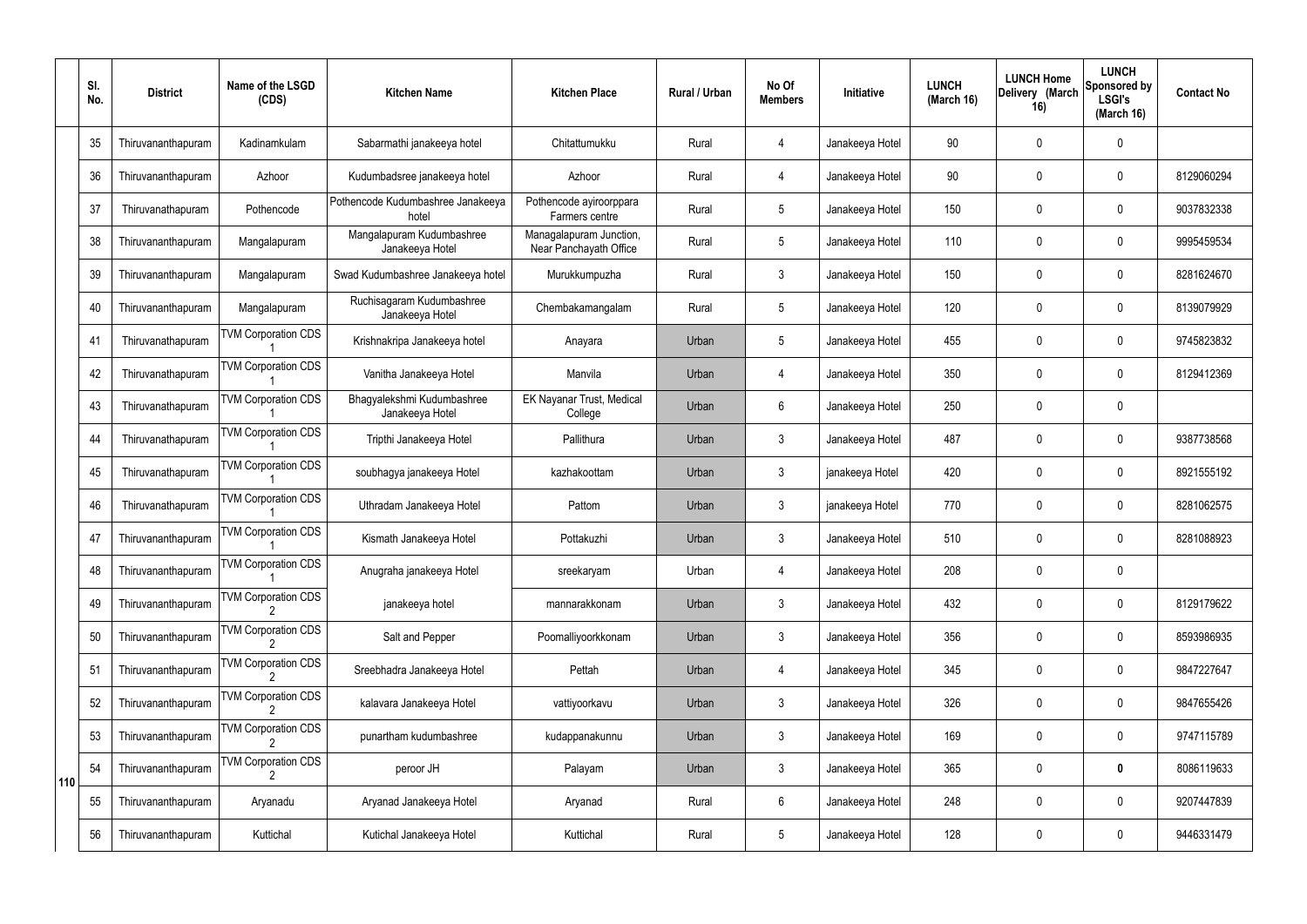| SI.<br>No. | <b>District</b>    | Name of the LSGD<br>(CDS) | <b>Kitchen Name</b>                  | <b>Kitchen Place</b>                              | Rural / Urban | No Of<br><b>Members</b> | Initiative      | <b>LUNCH</b><br>(March 16) | <b>LUNCH Home</b><br>Delivery (March<br>16) | <b>LUNCH</b><br>Sponsored by<br><b>LSGI's</b><br>(March 16) | <b>Contact No</b> |
|------------|--------------------|---------------------------|--------------------------------------|---------------------------------------------------|---------------|-------------------------|-----------------|----------------------------|---------------------------------------------|-------------------------------------------------------------|-------------------|
| 57         | Thiruvananthapuram | Poovachal                 | Poovachal Janakeeya Hotel            | Poovachal Panchayath                              | Rural         | $5\phantom{.0}$         | Janakeeya Hotel | 188                        | 0                                           | 0                                                           | 9495225046        |
| 58         | Thiruvananthapuram | Vithura                   | Navodaya Janakeeya hotel             | Koppam, Vithura                                   | Rural         | 4                       | Janakeeya Hotel | 148                        | 0                                           | $\boldsymbol{0}$                                            | 9946837014        |
| 59         | Thiruvananthapuram | Tholicode                 | Tholicode Janakeeya Hotel            | Pulimoodu, Near Bharath<br>Petrol Pump, Tholicode | Rural         | $\overline{4}$          | Janakeeya Hotel | 248                        | 0                                           | 0                                                           | 9539995862        |
| 60         | Thiruvananthapuram | uzhamalackal              | mazhavil jh                          | Puthukulangara                                    | Rural         | $5\phantom{.0}$         | Janakeeya Hotel | 298                        | 0                                           | $\boldsymbol{0}$                                            | 96457 54988       |
| 61         | Thiruvananthapuram | <b>TVPM Corpn CDS 4</b>   | Maithri Janakeeya Hotel              | Poozhyakkunnu, Nemom, TVM                         | Urban         | $5\phantom{.0}$         | Janakeeya Hotel | 0                          | 0                                           | 0                                                           | 9846905594        |
| 62         | Thiruvananthapuram | TVPM. Corpn. CDS III      | Janatha hotel                        | Over bridge                                       | Urban         | 9                       | Janakeeya Hotel | 0                          | 0                                           | $\boldsymbol{0}$                                            | 919746149160      |
| 63         | Thiruvananthapuram | TVPM. Corpn. CDS III      | Asraya Janakeeya Hotel               | <b>DPI</b>                                        | Urban         | 4                       | Janakeeya Hotel | 655                        | $\mathbf 0$                                 | 0                                                           | 918113008306      |
| 64         | Thiruvananthapuram | TVPM. Corpn. CDS III      | Ruchikkoott                          | Mudavanmukal                                      | Urban         | 4                       | Janakeeya Hotel | 165                        | 0                                           | $\boldsymbol{0}$                                            | 917907579424      |
| 65         | Thiruvananthapuram | TVPM. Corpn. CDS IV       | Janakeeya hotel tvm corporation cds4 | Vallakkadavu                                      | Urban         | $5\phantom{.0}$         | Janakeeya Hotel | 294                        | 0                                           | $\pmb{0}$                                                   | 8129795072        |
| 66         | Thiruvananthapuram | TVPM. Corpn. CDS IV       | Karuna Janakeeya Hotel               | Avaduthura                                        | Urban         | $5\phantom{.0}$         | Janakeeya Hotel | 0                          | 0                                           | 3                                                           | 9567523799        |
| 67         | Thiruvananthapuram | Anadu                     | Nanma anad                           | Govt LPS Anad                                     | Rural         | 4                       | Janakeeya Hotel | 0                          | 0                                           | $\boldsymbol{0}$                                            | 9645709754        |
| 68         | Thiruvananthapuram | Vembayam                  | Liya canteen                         | Perumboor near panchayath<br>office               | Rural         | $5\phantom{.0}$         | Janakeeya Hotel | 257                        | 0                                           | $\boldsymbol{0}$                                            | 9544337362        |
| 69         | Thiruvananthapuram | Vembayam                  | Four's Janakeeya Hotel               | Naduveli Konchira                                 | Rural         |                         | Janakeeya Hotel | 245                        | 0                                           | 0                                                           | 9526253578        |
| 70         | Thiruvananthapuram | Nedumangad 1              | Subhiksham                           | Irinjayam                                         | Urban         | 4                       | Janakeeya Hotel | 235                        | 0                                           | $\boldsymbol{0}$                                            | 9745606588        |
| 71         | Thiruvananthapuram | Nedumangad 1              | Ootupura                             | Pazhakutty                                        | Urban         | $6\phantom{.}$          | Janakeeya Hotel | 430                        | $\boldsymbol{0}$                            | $\pmb{0}$                                                   | 7510910614        |
| 72         | Thiruvananthapuram | Nedumangad 2              | Niravu                               | Near ksrtc bus stand                              | Urban         | 4                       | Janakeeya Hotel | 411                        | 0                                           | $\pmb{0}$                                                   | 9645958207        |
| 73         | Thiruvananthapuram | Nedumangad 2              | Ruchiyidam                           | <b>Near Municipality</b>                          | Urban         | $\pmb{0}$               | Janakeeya Hotel | 456                        | $\boldsymbol{0}$                            | $\boldsymbol{0}$                                            | 9846371353        |
| 74         | Thiruvananthapuram | Karakulam                 | Karakulam Vanitha hotel              | Karakulam Junction                                | Rural         | 4                       | Janakeeya Hotel | 356                        | 0                                           | $\pmb{0}$                                                   | 9747176668        |
| 75         | Thiruvananthapuram | Panavoor                  | Kudumbashree vanitha hotel           | HI auditorium near panavoor<br>panchayath         | Rural         | $6\phantom{.}$          | Janakeeya Hotel | 238                        | $\boldsymbol{0}$                            | 5                                                           | 9526740817        |
| 76         | Thiruvananthapuram | Aruvikara                 | Nanma                                | Aruvikara junction                                | Rural         | $\mathbf{3}$            | Janakeeya hotel | 0                          | $\boldsymbol{0}$                            | $\pmb{0}$                                                   | 8606524464        |
| 77         | Thiruvananthapuram | Pullampara                | Janakeeya Hotel                      | Kalumkinmukham                                    | Rural         | $5\phantom{.0}$         | Janakeeya Hotel | 265                        | $\boldsymbol{0}$                            | $\pmb{0}$                                                   |                   |
| 78         | Thiruvananthapuram | Pangode                   | Bhagyalekshmi janakeeya hotel        | Pangodu Panchayath Hall                           | Rural         | $5\,$                   | Janakeeya Hotel | 290                        | 0                                           | $\pmb{0}$                                                   |                   |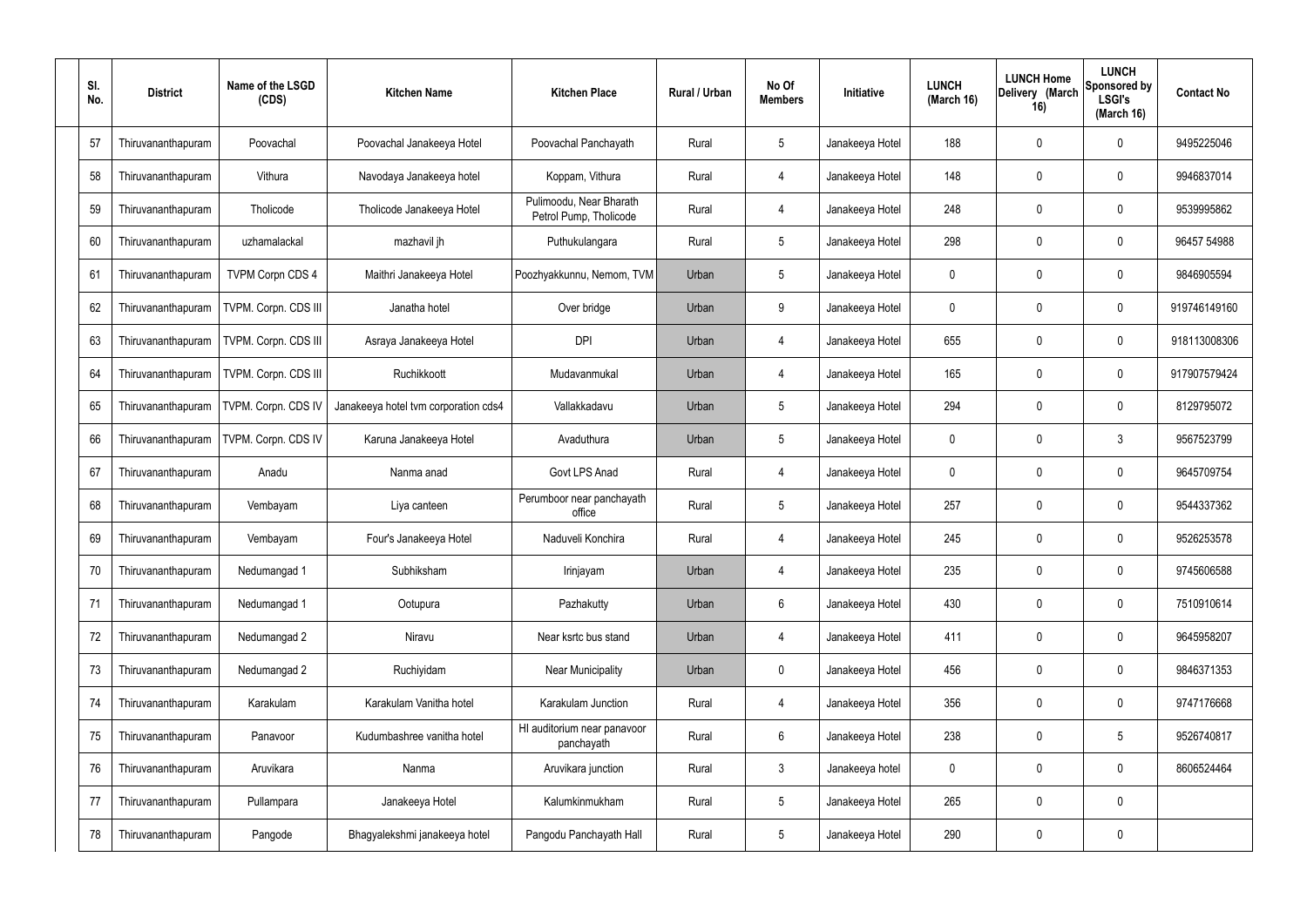| SI.<br>No. | <b>District</b>    | Name of the LSGD<br>(CDS) | <b>Kitchen Name</b>                 | <b>Kitchen Place</b>     | Rural / Urban | No Of<br><b>Members</b> | Initiative      | <b>LUNCH</b><br>(March 16) | <b>LUNCH Home</b><br>Delivery (March<br>16) | <b>LUNCH</b><br><b>Sponsored by</b><br><b>LSGI's</b><br>(March 16) | <b>Contact No</b> |
|------------|--------------------|---------------------------|-------------------------------------|--------------------------|---------------|-------------------------|-----------------|----------------------------|---------------------------------------------|--------------------------------------------------------------------|-------------------|
| 79         | Thiruvananthapuram | Manickal                  | Janakeeya hotel                     | Pirappancode             | Rural         | 6                       | Janakeeya Hotel | 205                        | 0                                           | 0                                                                  | 9745874522        |
| 80         | Thiruvananthapuram | Vamanapuram               | Pournami Kalamachal                 | Kalamachal               | Rural         | $5\phantom{.0}$         | Janakeeya Hotel | 280                        | $\mathbf 0$                                 | 0                                                                  | 9846825964        |
| 81         | Thiruvananthapuram | kallara                   | Amma janakeeya hotel                | kallara                  | rural         | $\overline{4}$          | Janakeeya Hotel | 347                        | 0                                           | 0                                                                  | 8111891405        |
| 82         | Thiruvananthapuram | nellanad                  | Nellanad janakeeya hotel            | keezhayikkonam           | rural         | 6                       | Janakeeya Hotel | 275                        | $\mathbf 0$                                 | 0                                                                  | 9946994811        |
| 83         | Thiruvananthapuram | Pazhayakunnummel          | Chaitanya janakeeya hotel           | Pazhayakunnumel          | Rural         | $5\phantom{.0}$         | Janakeeya Hotel | $\mathbf{0}$               | $\mathbf 0$                                 | 0                                                                  | 9496997201        |
| 84         | Thiruvananthapuram | Karavaram                 | Takkolam, Karavaram janakeeya hotel | Pullurmukk, kallambalam  | Rural         | $5\phantom{.0}$         | Janakeeya Hotel | 150                        | $\mathbf 0$                                 | 0                                                                  | 9539723288        |
| 85         | Thiruvananthapuram | Kilimanoor                | Tanima vanitha canteen              | Kilimanoor               | Rural         | $\overline{4}$          | Janakeeya Hotel | 185                        | 0                                           | 0                                                                  | 9846657166        |
| 86         | Thiruvananthapuram | Pulimath                  | Iswarya catering unit               | Pulimath, Karet          | Rural         | $\overline{4}$          | Janakeeya Hotel | $\mathbf 0$                | $\mathbf 0$                                 | 0                                                                  | 9645514593        |
| 87         | Thiruvananthapuram | Navaikkulam               | Kudumbashree janakeeya hotel        | Kadambaattukonam         | Rural         | $5\phantom{.0}$         | Janakeeya Hotel | 107                        | 0                                           | 0                                                                  | 9400619476        |
| 88         | Thiruvananthapuram | Nagaroor                  | Janakeeya Hotel                     | Altharamoodu             | Rural         | $5\phantom{.0}$         | Janakeeya Hotel | 161                        | $\mathbf 0$                                 | 0                                                                  | 7034964806        |
| 89         | Thiruvananthapuram | Pallikal                  | pallikkal janakeeya hotel           | pakalkkuri               | rural         | 4                       | Janakeeya Hotel | 90                         | 0                                           | 0                                                                  | 9447886364        |
| 90         | Thiruvananthapuram | Madavoor                  | Madavoor janakeeya hotel            | madavoor                 | rural         | $5\phantom{.0}$         | Janakeeya Hotel | 188                        | 0                                           | 0                                                                  | 9526206002        |
| 91         | Thiruvananthapuram | Chirayinkeezh             | Sevenstar Janakeeya Hotel           | Sarkkara                 | Rural         | $5\phantom{.0}$         | Janakeeya Hotel | 145                        | $\boldsymbol{0}$                            | 0                                                                  | 8921556636        |
| 92         | Thiruvananthapuram | Kadaykkavoor              | Karmalamatha Janakeeya Hotel        | Kadakkavoor              | Rural         | 5                       | Janakeeya Hotel | 165                        | $\mathbf 0$                                 | 0                                                                  | 9645405591        |
| 93         | Thiruvananthapuram | Mudakkal                  | Sarovaram Janakeeya Hotel           | Valakkadu                | Rural         | $\mathbf{3}$            | Janakeeya Hotel | 122                        | $\mathbf 0$                                 | 0                                                                  | 8086240900        |
| 94         | Thiruvananthapuram | Vakkom                    | Jananai Janakeeya Hotel             | SN Junction, Jeeva Dhara | Rural         | $5\phantom{.0}$         | Janakeeya Hotel | 145                        | $\pmb{0}$                                   | 0                                                                  | 8137014724        |
| 95         | Thiruvananthapuram | Vakkom                    | Diya Janakeeya Hotel                | Panayile Kadavu          | Rural         | $5\phantom{.0}$         | Janakeeya Hotel | 169                        | $\mathbf 0$                                 | 0                                                                  | 8590439391        |
| 96         | Thiruvananthapuram | Kizhuvilam                | Kudumbashree vanitha canteen        | Kizhuvillam              | Rural         | $\overline{4}$          | Janakeeya Hotel | 135                        | $\mathbf 0$                                 | 0                                                                  | 9747361312        |
| 97         | Thiruvananthapuram | Anchuthengu               | Swad Janakeeya Hotel                | Anchuthengu              | Rural         | $5\phantom{.0}$         | Janakeeya Hotel | 185                        | $\pmb{0}$                                   | 0                                                                  |                   |
| 98         | Thiruvananthapuram | Attingal                  | Bhagyashree janakeeya hotel         | Attingal                 | Urban         | $5\phantom{.0}$         | Janakeeya Hotel | 148                        | $\mathbf 0$                                 | 0                                                                  | 9539968503        |
| 99         | Thiruvananthapuram | Cherunniyoor              | Lekshmi janakeeya hotel             | Dhalavapuram             | Rural         | $\mathbf{3}$            | Janakeeya Hotel | 158                        | $\mathbf 0$                                 | $\overline{2}$                                                     | 9995391999        |
| 100        | Thiruvananthapuram | Chemmaruthi               | Dreams janakeeya hotel              | Mavinmoodu, muthana      | Rural         | $5\phantom{.0}$         | Janakeeya Hotel | 126                        | $\mathbf 0$                                 | 0                                                                  | 8129240185        |
| 101        | Thiruvananthapuram | Chemmaruthi               | Natturuchi janakeeya hotel          | Panayara&sivapuram       | Rural         | $\sqrt{5}$              | Janakeeya Hotel | 185                        | $\boldsymbol{0}$                            | 0                                                                  | 8129240185        |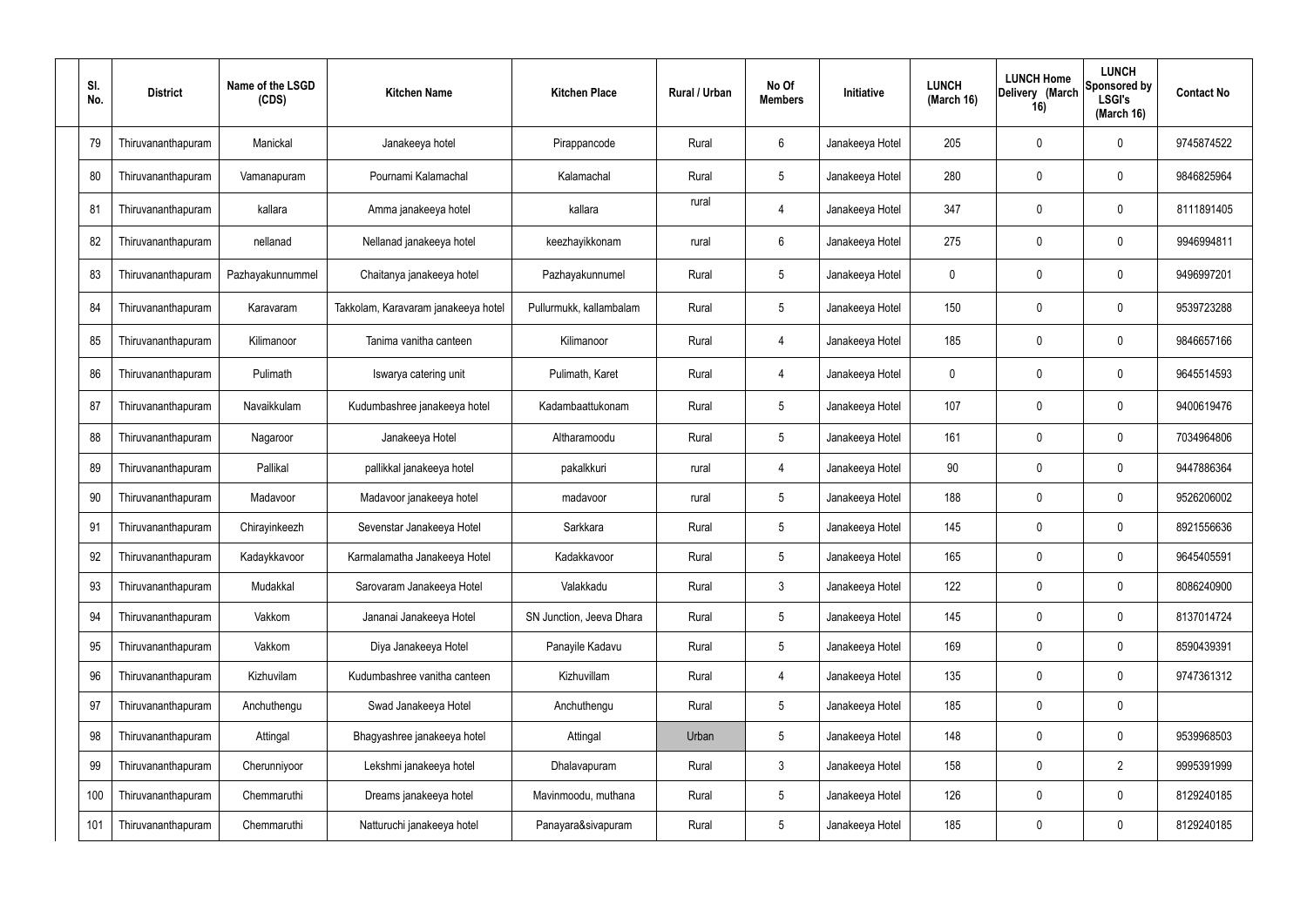|     | SI.<br>No.      | <b>District</b>    | Name of the LSGD<br>(CDS) | <b>Kitchen Name</b>                        | <b>Kitchen Place</b>                             | Rural / Urban | No Of<br><b>Members</b> | Initiative      | <b>LUNCH</b><br>(March 16) | <b>LUNCH Home</b><br>Delivery (March<br>16) | <b>LUNCH</b><br>Sponsored by<br><b>LSGI's</b><br>(March 16) | <b>Contact No</b> |
|-----|-----------------|--------------------|---------------------------|--------------------------------------------|--------------------------------------------------|---------------|-------------------------|-----------------|----------------------------|---------------------------------------------|-------------------------------------------------------------|-------------------|
|     | 102             | Thiruvananthapuram | Chemmaruthi               | Bhanusree                                  | Chavadimukku                                     | Rural         | 4                       | Janakeeya Hotel | 189                        | $\mathbf 0$                                 | $\mathbf 0$                                                 | 8129240185        |
|     | 103             | Thiruvananthapuram | Chemmaruthi               | saphalyam janakeeya Hotel                  | chemmaruthi                                      | Rural         | $5\overline{)}$         | Janakeeya hotel | 147                        | 0                                           | $\mathbf 0$                                                 | 9539925641        |
|     | 104             | Thiruvananthapuram | Manamboor                 | Manamboor janakeeya hotel                  | Kavalayoor                                       | Rural         | 4                       | Janakeeya Hotel | 158                        | $\mathbf 0$                                 | 2\$                                                         | 9074388684        |
|     | 105             | Thiruvananthapuram | Edava                     | Sreenandha janakeeyahotel                  | Kaappil                                          | Rural         | $5\overline{)}$         | Janakeeya Hotel | 198                        | $\mathbf 0$                                 | $\mathbf 0$                                                 | 9895337334        |
|     | 106             | Thiruvananthapuram | Elakamon                  | Sreenarayana janakeeya hotel               | Elakamon                                         | Rural         | $\overline{7}$          | Janakeeya Hotel | 108                        | $\mathbf 0$                                 | $\mathbf 0$                                                 | 8086637798        |
|     | 107             | Thiruvananthapuram | Elakamon                  | kudumbashree janakeeya hotel               | Elakamon                                         | Rural         | $5\overline{)}$         | janakeeya hotel | 39                         | $\mathbf 0$                                 | $\mathbf 0$                                                 | 8590725126        |
|     | 108             | Thiruvananthapuram | Vettoor                   | Kashi janakeeya hotel                      | Vettoor                                          | Rural         | 4                       | Janakeeya Hotel | 196                        | $\mathbf 0$                                 | $\mathbf 0$                                                 | 9061547396        |
|     | 109             | Thiruvananthapuram | Ottoor                    | Kudumbashree Janakeeya hotel               | ottoor                                           | rural         | $\mathbf{3}$            | Janakeeya Hotel | 136                        | 0                                           | $\mathbf 0$                                                 | 8590570561        |
|     | 110             | Thiruvanathapuram  | Varkala                   | Janakeeya hotel                            | Varkala municipality                             | Urban         | $5\phantom{.0}$         | Janakeeya Hotel | 148                        | 0                                           | $\overline{2}$                                              | 8943261611        |
| 110 |                 |                    |                           |                                            |                                                  |               | 501                     |                 | 25287                      | $\mathbf{0}$                                | 14                                                          |                   |
|     |                 | Thrissur           | Kadangodu                 | Janakeeya Hotel Kadangod                   | Kadangod                                         | Rural         | 4                       | Janakeeya Hotel | 78                         | 25                                          | $\overline{7}$                                              |                   |
|     | $\overline{2}$  | Thrissur           | Chalakudy                 | Thripthy Janakeeya Hotel Chalakudy         | North Busstand Chalakudy                         | Urban         | 4                       | Janakeeya Hotel | 220                        | 140                                         | $\mathbf 0$                                                 | 9544048190        |
|     | 3               | Thrissur           | Pananchery                | Pananchery Janakeeya Hotel                 | Pattikkad                                        | Rural         | $5\overline{)}$         | Janakeeya Hotel | 161                        | 64                                          | $\mathbf 0$                                                 | 9746354118        |
|     |                 | Thrissur           | Kadavallur                | Janakeeya Hotel Kadavalloor                | Panjayath Compound                               | Rural         | 4                       | Janakeeya Hotel | 71                         | 57                                          | 0                                                           | 8943983995        |
|     | $5\overline{)}$ | Thrissur           | Kattoor                   | Janakeeya Hotel Kattoor                    | Kudumbashree Vipanana<br>Kendram, Katoor Bazzar, | Rural         | $5\phantom{.0}$         | Janakeeya Hotel | $\pmb{0}$                  | 0                                           | $\mathbf 0$                                                 |                   |
|     | 6               | <b>Thrissur</b>    | Elavally                  | Janakeeya Hotel Elavally                   | Elavally Panchayath<br>Compound                  | Rural         | $\overline{4}$          | Janakeeya Hotel | 162                        | $\pmb{0}$                                   | $\mathbf 0$                                                 | 9744738247        |
|     |                 | Thrissur           | Paralam                   | Paralam Janakeeya Hotel                    | Nanma Kudumbashree<br>canteen                    | Rural         | $\mathbf{3}$            | Janakeeya Hotel | $\pmb{0}$                  | 153                                         | $\mathbf 0$                                                 | 9744441594        |
|     | 8               | <b>Thrissur</b>    | Kadukutty                 | Uppum Mulakum Janakeeya Hotel<br>Kadukutty | Kottamuri Junction                               | Rural         | $5\phantom{.0}$         | Janakeeya Hotel | 51                         | 37                                          | $\mathbf 0$                                                 | 9846634710        |
|     | 9               | Thrissur           | Thrissur 2                | Kuttanellur Janakeeya Hotel                | Kuttanellur                                      | Urban         | $5\overline{)}$         | Janakeeya Hotel | 66                         | $\mathbf 0$                                 | $\mathbf 0$                                                 | 8330800498        |
|     | 10              | Thrissur           | Pazhayannur               | Janakeeya Hotel, Pazhayanoor               | Pazhayannur Panchayath                           | Rural         | $\overline{4}$          | Janakeeya Hotel | 241                        | $\pmb{0}$                                   | $\mathbf 0$                                                 | 9400257329        |
|     | 11              | Thrissur           | Aloor                     | Aloor Janakeeya Hotel                      | Aloor                                            | Rural         | $5\overline{)}$         | Janakeeya Hotel | 96                         | 27                                          | $\mathbf 0$                                                 | 9946922936        |
|     | 12              | Thrissur           | Muriyad                   | Jankeeya Hotel, Muriyad                    | Karuna Canteen, Muriyad                          | Rural         | $5\overline{)}$         | Janakeeya Hotel | 82                         | $\pmb{0}$                                   | $\mathbf 0$                                                 | 9961920358        |
|     | 13              | Thrissur           | Valapad                   | Janakeeya Hotel Valapad                    | Valapad Chanthapadi                              | Rural         | $6\overline{6}$         | Janakeeya Hotel | 144                        | $\pmb{0}$                                   | 9                                                           |                   |
|     | 14              | Thrissur           | Kaipamangalam             | Kaipamngalam Janakeeya Hotel               | Kaipamangalam Panchayath                         | Rural         | $3\phantom{.0}$         | Janakeeya Hotel | 199                        | $\pmb{0}$                                   | $\overline{2}$                                              |                   |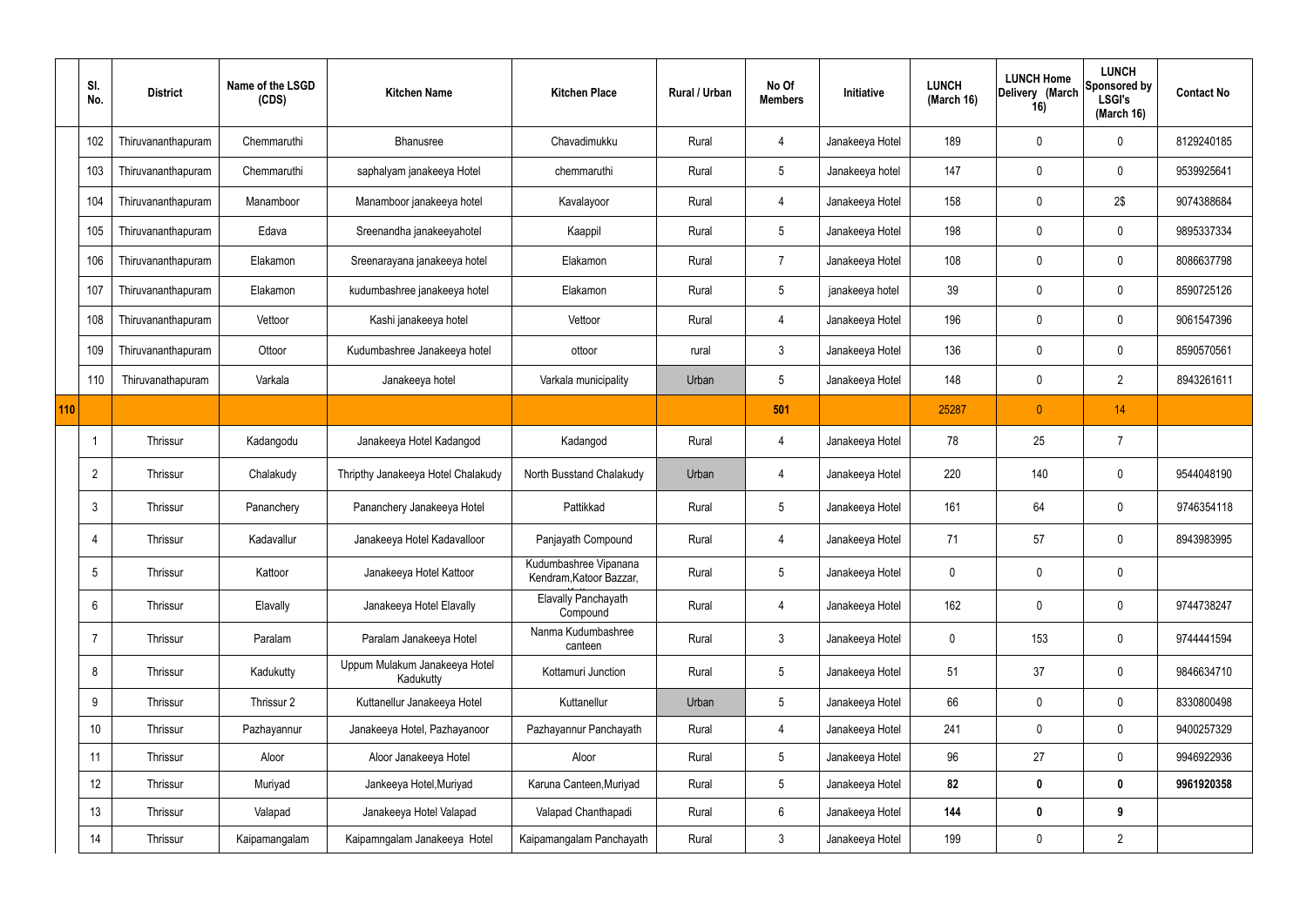| SI.<br>No. | <b>District</b> | Name of the LSGD<br>(CDS) | <b>Kitchen Name</b>                             | <b>Kitchen Place</b>                         | Rural / Urban | No Of<br><b>Members</b> | <b>Initiative</b> | <b>LUNCH</b><br>(March 16) | <b>LUNCH Home</b><br>Delivery (March<br>16) | <b>LUNCH</b><br>Sponsored by<br><b>LSGI's</b><br>(March 16) | <b>Contact No</b> |
|------------|-----------------|---------------------------|-------------------------------------------------|----------------------------------------------|---------------|-------------------------|-------------------|----------------------------|---------------------------------------------|-------------------------------------------------------------|-------------------|
| 15         | Thrissur        | Annamanada                | Snehitha Catering                               | Annamanada                                   | Rural         | $5\phantom{.0}$         | Janakeeya Hotel   | $\mathbf 0$                | 0                                           | $\mathbf 0$                                                 | 9747712615        |
| 16         | Thrissur        | Vellangallur              | Janakeeya Hotel Vellangallur                    | Panchayath Community Hall                    | Rural         | $6\phantom{.}6$         | Janakeeya Hotel   | 60                         | 50                                          | $\mathbf 0$                                                 | 9947462258        |
| 17         | Thrissur        | Pavaratty                 | Janakeeya Hotel Pavaratty                       | Akashaya Vanitha Canteen                     | Rural         | $\mathbf{3}$            | Janakeeya Hotel   | 133                        | $\mathbf 0$                                 | $\mathbf 0$                                                 |                   |
| 18         | Thrissur        | Edathiruthy               | Janakeeya Hotel Edathuruthi (Nalinam<br>Stores) | Opposite of GLPS,<br>Chenthrappinni Centre   | Rural         | $\overline{4}$          | Janakeeya Hotel   | 139                        | 0                                           | $\overline{\mathbf{1}}$                                     |                   |
| 19         | Thrissur        | Adatt                     | Janakeeya Hotel Adat                            | Muthuvara                                    | Rural         | $\overline{7}$          | Janakeeya Hotel   | $\mathbf 0$                | 0                                           | $\mathbf 0$                                                 | 6235203703        |
| 20         | Thrissur        | Irinjalakuda 1            | Janakeeya Hotel Irinjalakuda Cds1               | Irinjalakuda Muncipality                     | Urban         | 4                       | Janakeeya Hotel   | 84                         | 0                                           | $\mathbf 0$                                                 | 9526912506        |
| 21         | Thrissur        | Parapookkara              | Janakeeya Hotel, Parapookkara                   | Panchayath Canteen                           | Rural         | $5\phantom{.0}$         | Janakeeya Hotel   | 80                         | $\mathbf 0$                                 | $\mathbf 0$                                                 | 9605428611        |
| 22         | Thrissur        | Puthanchira               | Annapoorna Janakeeya Hotel<br>Puthenchira       | Panchayath Community Hall                    | Rural         | $5\phantom{.0}$         | Janakeeya Hotel   | 49                         | 21                                          | $\mathbf 0$                                                 | 9383421350        |
| 23         | Thrissur        | SreeNarayanapuram         | Sree Narayana Puram Janakeeya<br>Hotel          | Sreenarayanapuram<br>Panchayath              | Rural         | $5\phantom{.0}$         | Janakeeya Hotel   | 207                        | $\mathbf 0$                                 | 1\$                                                         |                   |
| 24         | Thrissur        | Nadathara                 | Nadathara Janakeeya Hotel                       | Moorkanikkara                                | Rural         | $5\phantom{.0}$         | Janakeeya Hotel   | 45                         | 65                                          | 0\$                                                         | 9744611176        |
| 25         | Thrissur        | Vallachira                | Vallachira Janakeeya Hotel                      | Vallachira Gramapanchayath                   | Rural         | $\overline{4}$          | Janakeeya Hotel   | $\mathbf 0$                | 33                                          | $\mathbf 0$                                                 | 9744804256        |
| 26         | Thrissur        | Poyya                     | Janakeeya Hotel , Poyya                         | Poyya Junction                               | Rural         | $5\phantom{.0}$         | Janakeeya Hotel   | 17                         | 9                                           | $\mathbf 0$                                                 | 7902318250        |
| 27         | Thrissur        | Wadakanchery 1            | Vrindavan Janakeeya Hotel                       | Ottupara                                     | Urban         | 5                       | Janakeeya Hotel   | 178                        | 137                                         | $\mathbf 0$                                                 |                   |
| 28         | Thrissur        | Varandarappilly           | Janakeeya Hotel                                 | Varandarappilly Panchayath                   | Rural         | $5\phantom{.0}$         | Janakeeya Hotel   | 104                        | 49                                          | $\mathbf 0$                                                 | 9048283463        |
| 29         | Thrissur        | Nenmanikkara              | Vanitha Janakeeya Hotel                         | Paliyekkara, Nenmanikkara<br>Gramapanchayath | Rural         | $5\phantom{.0}$         | Janakeeya Hotel   | 77                         | 17                                          | $\mathbf 0$                                                 | 9747494386        |
| 30         | Thrissur        | Kodakara                  | Nanma Janakeeya Hotel                           | Kodakara Bus Stand                           | Rural         | $5\phantom{.0}$         | Janakeeya Hotel   | 229                        | 241                                         | $\mathbf 0$                                                 | 9946283762        |
| 31         | Thrissur        | Thekkumkkara              | Janakeeya Hotel Thekkumkara                     | Vanitha Canteen, Thekkumkara                 | Rural         | $\overline{4}$          | Janakeeya Hotel   | 75                         | 0                                           | $\mathbf 0$                                                 |                   |
| 32         | Thrissur        | Alagappa Ngar             | Janakeeya Hotel                                 | Amballur                                     | Rural         | $5\phantom{.0}$         | Janakeeya Hotel   | 150                        | 40                                          | $\mathbf 0$                                                 | 8606553521        |
| 33         | Thrissur        | Kolazhy                   | Janakeeya Hotel Kolazhy                         | <b>ZMLP School</b>                           | Rural         | $\overline{4}$          | Janakeeya Hotel   | $\mathbf 0$                | 78                                          | $\mathbf 0$                                                 | 9645535725        |
| 34         | Thrissur        | Manalur                   | Janakeeya Hotel Manalur                         | Govt High School, Manaloor                   | Rural         | $6\overline{6}$         | Janakeeya Hotel   | 66                         | 20                                          | $\overline{4}$                                              | 9446619441        |
| 35         | Thrissur        | Arimpur                   | Janakeeya Hotel Arimbur                         | Kudumbashree Vanitha<br>Canteen , Arimbur    | Rural         | $5\phantom{.0}$         | Janakeeya Hotel   | 195                        | 80                                          | $\mathbf 0$                                                 | 9946789338        |
| 36         | Thrissur        | Thanniyam                 | Thannyam Janakeeya Hotel                        | Peringottukara                               | Rural         | 4                       | Janakeeya Hotel   | 50                         | 12                                          | $\mathbf 0$                                                 | 9048570194        |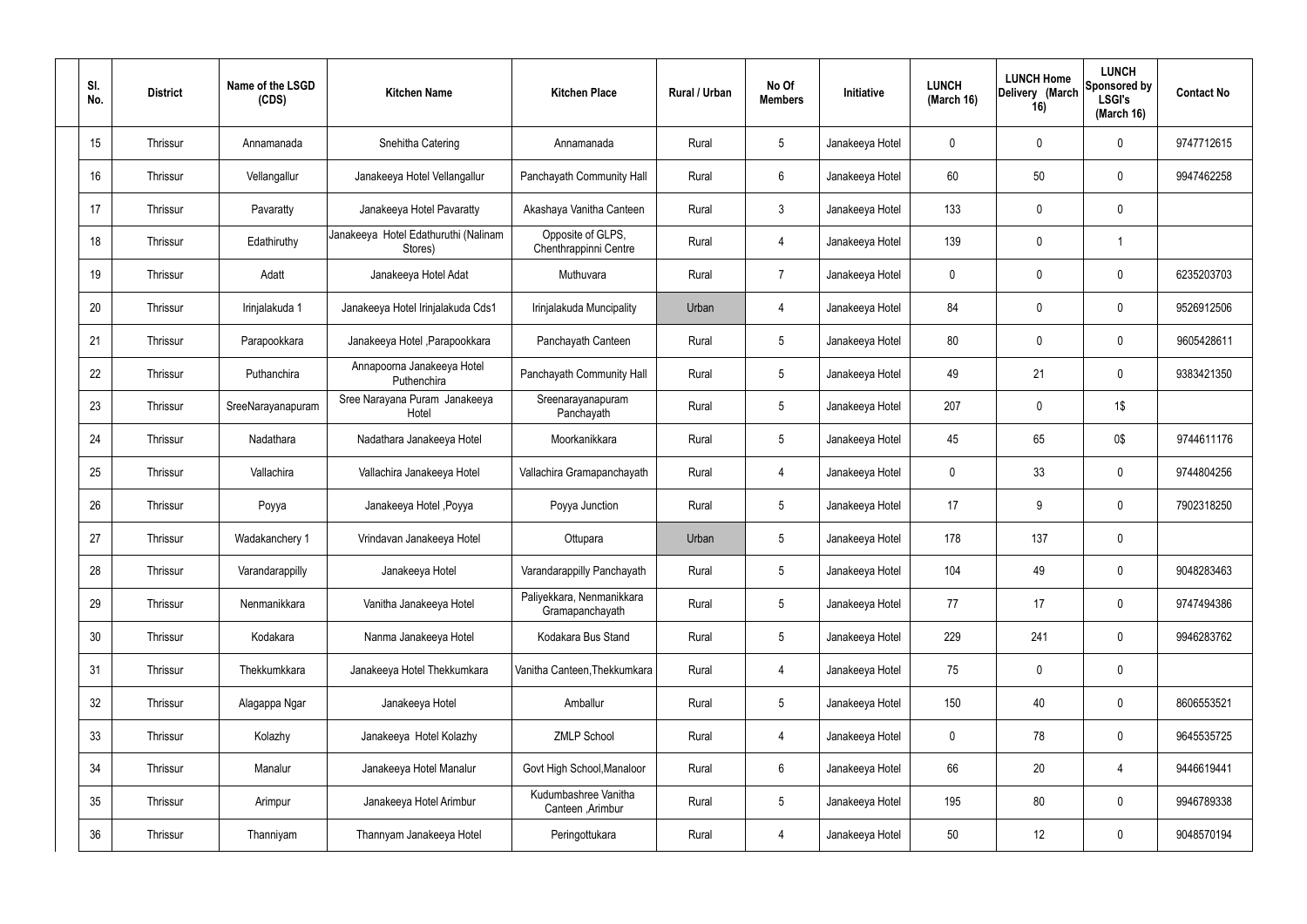|    | SI.<br>No. | <b>District</b> | Name of the LSGD<br>(CDS) | <b>Kitchen Name</b>                        | <b>Kitchen Place</b>               | <b>Rural / Urban</b> | No Of<br><b>Members</b> | Initiative      | <b>LUNCH</b><br>(March 16) | <b>LUNCH Home</b><br>Delivery (March<br>16) | <b>LUNCH</b><br>Sponsored by<br><b>LSGI's</b><br>(March 16) | <b>Contact No</b> |
|----|------------|-----------------|---------------------------|--------------------------------------------|------------------------------------|----------------------|-------------------------|-----------------|----------------------------|---------------------------------------------|-------------------------------------------------------------|-------------------|
|    | 37         | Thrissur        | Madakkathara              | Madakkathara Annapoorna Janakeeya<br>Hotel | Madakkathara                       | Rural                | 6                       | Janakeeya Hotel | 87                         | 67                                          | $\overline{2}$                                              | 9388431507        |
|    | 38         | Thrissur        | Athirappilly              | Panchayath Kudumbashree Canteen            | Athirappilly                       | Rural                | $\mathbf{3}$            | Janakeeya Hotel | 0                          | $\mathbf 0$                                 | $\pmb{0}$                                                   | 9496151187        |
|    | 39         | Thrissur        | Kodassery                 | Five Star Janakeeya Hotel                  | Kodassery                          | Rural                | 4                       | Janakeeya Hotel | 166                        | 59                                          | $\pmb{0}$                                                   | 9846464927        |
|    | 40         | Thrissur        | Mattathur                 | Karunya<br>kudumbShree                     | Vellikkulangara                    | Rural                | 4                       | Janakeeya Hotel | 201                        | 126                                         | $\pmb{0}$                                                   | 9539102486        |
|    | 41         | Thrissur        | Koratty                   | Ruchi Janakeeya Hotel                      | Koratty                            | Rural                | 4                       | Janakeeya Hotel | 72                         | 49                                          | $\pmb{0}$                                                   | 9496527583        |
|    | 42         | Thrissur        | Thrikkoor                 | Susthira Janakeeya Hotel                   | Alengaad                           | Rural                | $\mathbf{3}$            | Janakeeya Hotel | 146                        | 38                                          | $\overline{4}$                                              | 8111847055        |
|    | 43         | Thrissur        | Venkitangu                | Ottupura<br>Janakeeya Hotel Vengidangu     | Vengidangu Panchayath              | Rural                | $\mathfrak{Z}$          | Janakeeya Hotel | 196                        | 74                                          | $\pmb{0}$                                                   | 8156981840        |
|    | 44         | Thrissur        | Padiyoor                  | Padiyoor<br>Janakeya Hotel                 | HDC School, Kakkathuruthy          | Rural                | 5                       | Janakeeya Hotel | 67                         | 36                                          | $\pmb{0}$                                                   | 9048817359        |
|    | 45         | Thrissur        | Pariyaram                 | Samridhi Janakeeya Hotel                   | Pariyaram                          | Rural                | 5                       | Janakeeya Hotel | 107                        | 78                                          | $\pmb{0}$                                                   | 7025950795        |
|    | 46         | Thrissur        | Wadakanchery cds2         | Janakeeya Hotel, Wadakanchery cds2         | Minaloor                           | Urban                | 3                       | Janakeeya Hotel | 187                        | $\mathbf 0$                                 | $\pmb{0}$                                                   |                   |
|    | 47         | Thrissur        | Kodungaloor cds2          | Jathikka Janakeeya Hotel                   | Arakkulam                          | Urban                | 4                       | Janakeeya Hotel | 143                        | $\mathbf 0$                                 | $\mathbf 0$                                                 | 9745397171        |
| 97 | 48         | Thrissur        | Punnayur                  | Kaipunnyam Janakeeya Hotel                 | Edakazhiyur                        | Rural                | 5                       | Janakeeya Hotel | 103                        | 42                                          | $\pmb{0}$                                                   | 9744680885        |
|    | 49         | Thrissur        | Velookkara                | Velookkara Janakeeya Hotel                 | Panchayath shopping complex        | Rural                | 3                       | Janakeeya Hotel | 60                         | $\mathbf 0$                                 | $\mathbf 0$                                                 | 9048756685        |
|    | 50         | Thrissur        | Meloor                    | Thanima Janakeeya Hotel Meloor             | Meloor centre                      | Rural                | 4                       | Janakeeya Hotel | 120                        | 46                                          | $\pmb{0}$                                                   | 7902354039        |
|    | 51         | Thrissur        | Vallathol Nagar           | Janakeeya Hotel, Vallathol Nagar           | near youth welfare center          | rural                | 5 <sub>5</sub>          | Janakeeya Hotel | 299                        | $\mathbf 0$                                 | $\mathbf 0$                                                 | 9961296574        |
|    | 52         | Thrissur        | Eriyad                    | janakeeya Hotel, eriyad                    | community hall                     | Rural                | $\overline{4}$          | Janakeeya Hotel | 0                          | 0                                           | $\pmb{0}$                                                   |                   |
|    | 53         | Thrissur        | Edavilangu                | Janakeeya Hotel, Edavilangu                | Edavilangu Center                  | Rural                | $\overline{4}$          | Janakeeya Hotel | 180                        | $\mathbf 0$                                 | $\pmb{0}$                                                   |                   |
|    | 54         | Thrissur        | Avanoor                   | Janakeeya Hotel, Avanoor                   | near panchayath office,<br>Avanoor | Rural                | $5\phantom{.0}$         | Janakeeya Hotel | 0                          | $\mathbf 0$                                 | $\mathbf 0$                                                 | 9447343516        |
|    | 55         | Thrissur        | Mala                      | Janakeeya hotel Mala                       | Near panchayath office, Mala       | Rural                | $\overline{4}$          | Janakeeya Hotel | 126                        | 28                                          | $\pmb{0}$                                                   | 9946442260        |
|    | 56         | Thrissur        | Guruvayur1                | Guruvayur Janakeeya Hotel                  | Guruvayur                          | Urban                | $\mathfrak{Z}$          | Janakeeya Hotel | 398                        | 242                                         | $\pmb{0}$                                                   | 9961227858        |
|    | 57         | Thrissur        | Vadakkekad                | Kudumbasree janakeeya hotel                | Nalam kallu                        | Rural                | $\overline{4}$          | Janakeeya Hotel | 80                         | 55                                          | $\mathbf 0$                                                 | 9645190166        |
|    | 58         | Thrissur        | Kadappuram                | Kadappuram janakeeya hotel                 | Kadappuram panchayath<br>building  | Rural                | 4                       | Janakeeya Hotel | 74                         | 22                                          | $\mathbf 0$                                                 | 8156984319        |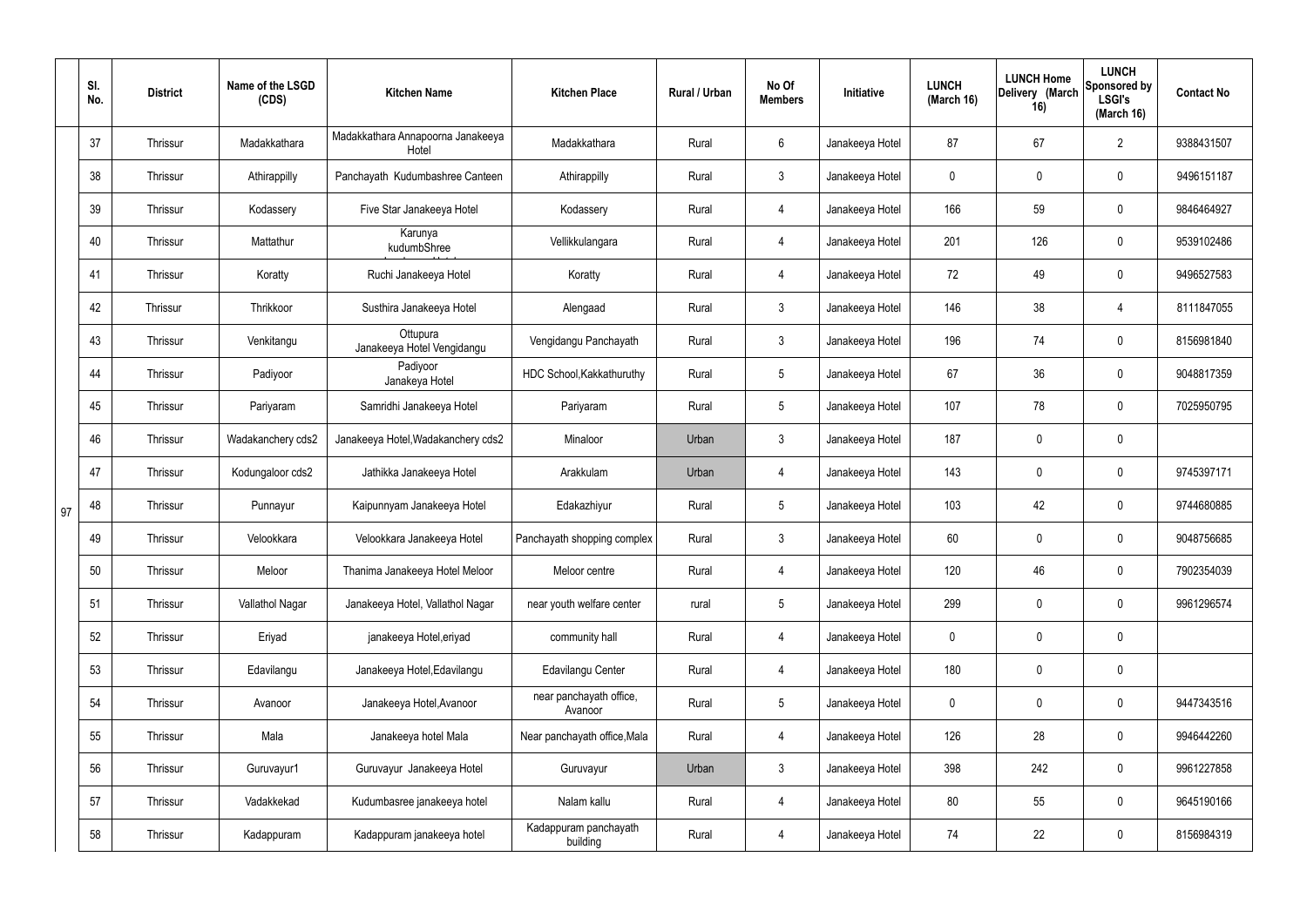| SI.<br>No. | <b>District</b> | Name of the LSGD<br>(CDS) | <b>Kitchen Name</b>               | <b>Kitchen Place</b>       | Rural / Urban | No Of<br><b>Members</b> | Initiative      | <b>LUNCH</b><br>(March 16) | <b>LUNCH Home</b><br>Delivery (March<br>16) | <b>LUNCH</b><br>Sponsored by<br><b>LSGI's</b><br>(March 16) | <b>Contact No</b> |
|------------|-----------------|---------------------------|-----------------------------------|----------------------------|---------------|-------------------------|-----------------|----------------------------|---------------------------------------------|-------------------------------------------------------------|-------------------|
| 59         | Thrissur        | Chavakkad                 | Chavakkad Janakeeya hotel         | Chavakkad, near bus stand  | Urban         | $5\phantom{.0}$         | Janakeeya Hotel | 234                        | 50                                          | $\mathbf 0$                                                 | 7560874804        |
| 60         | Thrissur        | Engadiyoor                | pavithra janikeeya hotel          | Pokulangara                | Rural         | $5\phantom{.0}$         | Janakeeya Hotel | 58                         | $\mathbf 0$                                 | $\mathbf 0$                                                 | 9562239618        |
| 61         | Thrissur        | Varavoor                  | Friends janakeeya hotel, Varavoor | Thichur                    | Rural         | $\mathbf{3}$            | Janakeeya Hotel | 67                         | $\mathbf 0$                                 | $\mathbf 0$                                                 |                   |
| 62         | Thrisssur       | Punnayurkulam             | Punnayurkkulam janakeeya hotel    | Althara centre             | Rural         | $5\phantom{.0}$         | Janakeeya Hotel | 64                         | 104                                         | $\mathbf 0$                                                 | 8086093454        |
| 63         | Thrissur        | Thiruwilamala             | Villuadry Janakeeya hotel         | Thiruwilamala              | Rural         | $5\overline{)}$         | Janakeeya Hotel | 192                        | $\mathbf 0$                                 | $\mathbf 0$                                                 | 9846174729        |
| 64         | Thrissur        | Kattakampal               | Janakeeya Hotel Kattakampal       | Chirakkal                  | Rural         | $\overline{4}$          | Janakeeya Hotel | 87                         | 30                                          | $\mathbf 0$                                                 |                   |
| 65         | Thrissur        | Kandanassery              | kandanassery janakeeya hotel      | kandanassery               | Rural         | $5\overline{)}$         | Janakeeya Hotel | 38                         | 29                                          | $\mathbf 0$                                                 |                   |
| 66         | Thrissur        | Kaiparambu                | Janakeeya Hotel Kaiparambu        | Near mundoor health center | Rural         | $5\phantom{.0}$         | janakeeya hotel | 131                        | 177                                         | $\mathbf 0$                                                 | 9645828069        |
| 67         | Thrissur        | Thrissur 2(new)           | kitchen girls janakeeya hotel     | Olari                      | urban         | $\overline{4}$          | janakeeya hotel | 153                        | 382                                         | $\mathbf 0$                                                 | 9388828112        |
| 68         | Thrissur        | Kuzhur                    |                                   | kuzhur                     | Rural         | $\overline{4}$          | janakeeya hotel | $\mathbf 0$                | $\mathbf 0$                                 | $\mathbf 0$                                                 | 9526566073        |
| 69         | Thrissur        | Chazhur                   | Chazur Janakeeya Hotel            | Pazhuvil Center            | Rural         | 4                       | janakeeya hotel | 65                         | 36                                          | $\mathbf 0$                                                 | 9061946216        |
| 70         | Thrissur        | Nattika                   | uttupura                          | Thriprayar                 | Rural         | $5\phantom{.0}$         | janakeeya hotel | 145                        | $\mathbf 0$                                 | $\mathbf 0$                                                 | 9544055637        |
| 71         | Thrissur        | Thalikulam                | Nidhi janakeeya hotel             | Puthenthodu                | Rural         | 5                       |                 | 201                        | 0                                           | $\mathbf 0$                                                 | 8606213960        |
| 72         | Thrissur        | Vadanapilly               | vadanappilly janakeeya hotel      | vadanapilly                | Rural         | $5\phantom{.0}$         | janakeeya hotel | $\mathbf 0$                | $\boldsymbol{0}$                            | $\mathbf 0$                                                 | 9947728948        |
| 73         | Thrissur        | orumanayur                | orumanayur janakeeya hotel        | orumanayur                 | rural         | $5\overline{)}$         | janakeeya hotel | 83                         | 38                                          | $\mathbf 0$                                                 | 9995588758        |
| 74         | Thrissur        | Panjal                    | Five-star Janakeeya hotel         | Panjal                     | Rural         | $5\phantom{.0}$         | janakeeya hotel | 197                        | $\mathbf 0$                                 | $\mathbf 0$                                                 | 9746847353        |
| 75         | Thrissur        | veloor                    | Veloor Janakeeya hotel            | veloor                     | Rural         | $5\overline{)}$         | janakeeya hotel | 59                         | 36                                          | $\mathbf 0$                                                 | 9447724685        |
| 76         | Thrissur        | Chowanoor                 | Chowanoor Janakeeya hotel         | Chowanoor                  | Rural         | $\mathbf{3}$            | janakeeya hotel | 62                         | 30                                          | $\mathbf 0$                                                 | 9,526,340,307     |
| 77         | Thrissur        | Puthur                    | Puthur janakeeyahotel             | puthur                     | Rural         | $5\overline{)}$         | janakeeya hotel | 58                         | 53                                          | $\mathbf 0$                                                 | 6238101595        |
| 78         | Thrissur        | Erumapetty                | subhiksha janakeeya hotel         | Erumapetty                 | Rural         | $5\phantom{.0}$         | janakeeya hotel | 163                        | 44                                          | $\mathbf 0$                                                 | 9207201880        |
| 79         | Thrissur        | Kondazhy                  | Santhwanam Janakeeya Hotel        | Kondazhy                   | Rural         | $\overline{4}$          | janakeeya hotel | 20                         | 0                                           | $\mathbf 0$                                                 | 9526401759        |
| 80         | Thrissur        | Mullurkkara               | Kaniv Janakeeya Hotel             | Atoor                      | Rural         | $\overline{4}$          | janakeeya hotel | $\pmb{0}$                  | 0                                           | $\mathbf 0$                                                 |                   |
| 81         | Thrissur        | Porkkulam                 | Porkulam janakeeya hotel          | Parempadam                 | Rural         | $5\overline{)}$         | Janakeeya hotel | $\mathbf 0$                | 72                                          | $\mathbf 0$                                                 | 8129017841        |
| 82         | Thrissur        | Puthukkad                 | Puthukkad Janakeeya Hotel         | Puthukkad                  | Rural         | $5\phantom{.0}$         | Janakeeya hotel | 68                         | 26                                          | $\mathbf 0$                                                 | 7356668644        |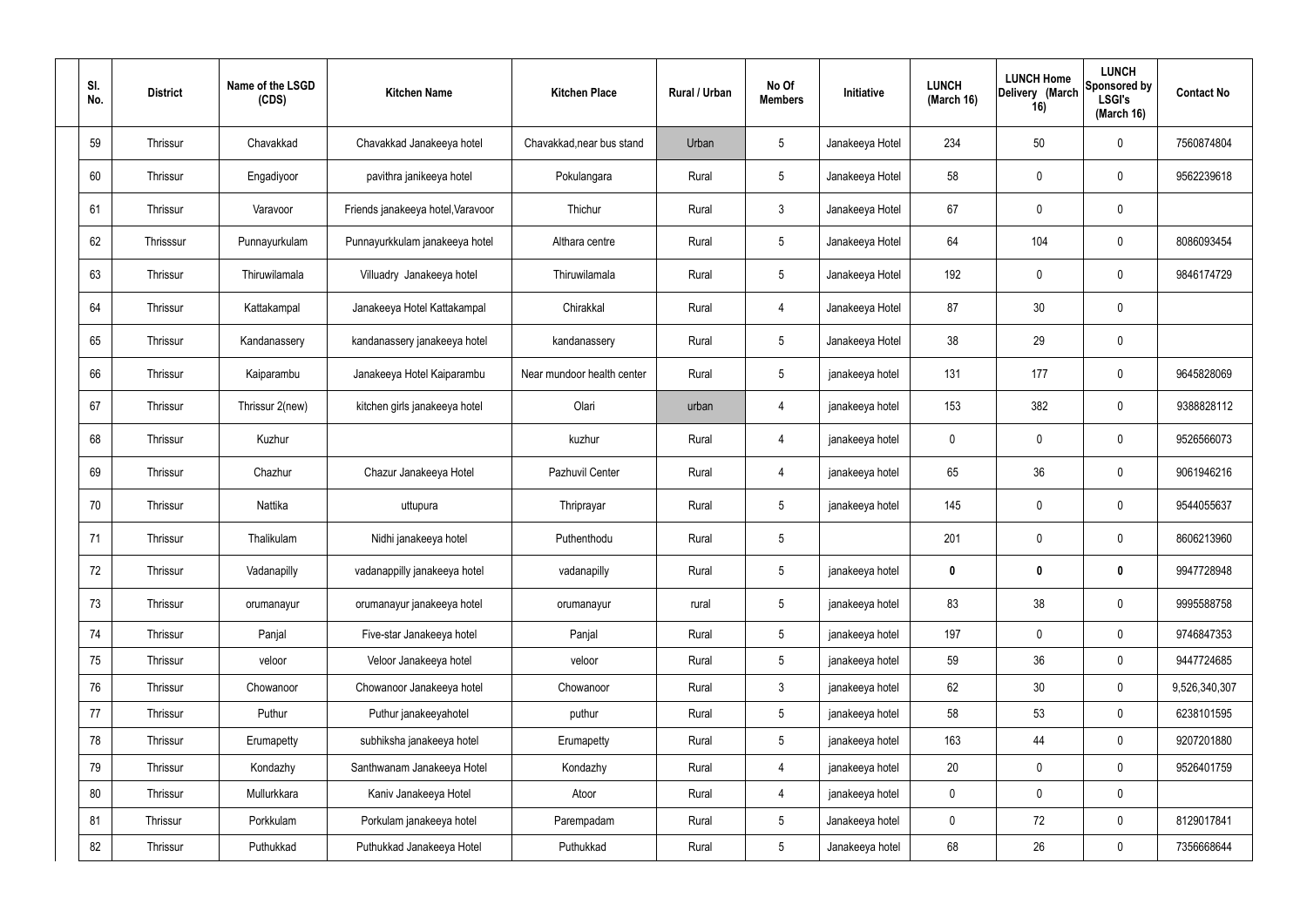| SI.<br>No.      | <b>District</b> | Name of the LSGD<br>(CDS) | <b>Kitchen Name</b>         | <b>Kitchen Place</b>                   | Rural / Urban | No Of<br><b>Members</b> | Initiative      | <b>LUNCH</b><br>(March 16) | <b>LUNCH Home</b><br>Delivery (March<br>16) | <b>LUNCH</b><br>Sponsored by<br><b>LSGI's</b><br>(March 16) | <b>Contact No</b> |
|-----------------|-----------------|---------------------------|-----------------------------|----------------------------------------|---------------|-------------------------|-----------------|----------------------------|---------------------------------------------|-------------------------------------------------------------|-------------------|
| 83              | <b>Thrissur</b> | Choondal                  | Choondal Janakeeya Hotel    | <b>Kechery Centre</b>                  | Rural         | 8                       | Janakeeya Hotel | 60                         | 46                                          | $\mathbf 0$                                                 |                   |
| 84              | Thrissur        | Cherpu                    | Cherpu Janakeeya Hotel      | Cherpu                                 | Rural         | $\mathbf{3}$            | Janakeeya Hotel | $\mathbf 0$                | 76                                          | $\mathbf 0$                                                 | 9605375648        |
| 85              | Thrissur        | Mathilakam                | Mathilakam Janakeeya hotel  | Mathilakam gramapanchayath<br>compound | Rural         | $\mathbf{3}$            | Janakeeya hotel | 23                         | $\pmb{0}$                                   | $\mathbf 0$                                                 | 9995986808        |
| 86              | Thrissur        | Anthikad                  | Anthikad Janakeeya hotel    | Anthikad                               | Rural         | $\overline{4}$          | Janakeeya hotel | $\mathbf 0$                | $\pmb{0}$                                   | $\mathbf 0$                                                 | $\mathbf 0$       |
| 87              | Thrissur        | Mullassery                | Mullassery Janakeeya Hotel  | Mullassery centre                      | Rural         | $5\overline{)}$         | Janakeeya hotel | 142                        | 101                                         | $\mathbf 0$                                                 |                   |
| 88              | <b>Thrissur</b> | Karalam                   | Karalam Janakeeya Hotel     |                                        | Rural         | $\overline{4}$          | Janakeeya hotel | 98                         | $\mathbf 0$                                 | $\mathbf 0$                                                 | 6282924636        |
| 89              | Thrissur        | Poomangalam               | Poomangalam Janakeeya Hotel | Edakkulam                              | Rural         | 3                       | Janakeeya hotel | 60                         | 32                                          | $\mathbf 0$                                                 |                   |
| 90              | <b>Thrissur</b> | MG Kavu                   | Annapoorna Janakeeya Hotel  | <b>MG Kavu</b>                         | Rural         | $\overline{4}$          | Janakeeya hotel | 196                        | 68                                          | $\mathbf 0$                                                 | 7558080131        |
| 91              | <b>Thrissur</b> | chelakkara                | Nila janakeeya hotel        | chelakkara                             | rural         | $5\overline{)}$         | janakeeya hotel | 171                        | $\mathbf 0$                                 | $\mathbf 0$                                                 |                   |
| 92              | Thrissur        | Avinissery                | Avinissery Janakeeya Hotel  | Palakkal                               | Rural         | $\overline{4}$          | janakeeya hotel | $\mathbf 0$                | 86                                          | $\mathbf 0$                                                 | 9446800192        |
| 93              | Thrissur        | Nadathara 2               | Grandmaas Janakeeya hotel   | Nadathara                              | Rural         | $5\overline{)}$         | Janakeeya Hotel | 114                        | 198                                         | $\mathbf 0$                                                 |                   |
| 94              | <b>Thrissur</b> | Chavakkad                 | Janakeeya hotel             | Chavakkad                              | Urban         | $5\overline{)}$         | Janakeeya hotel | 202                        | 41                                          | $\mathbf 0$                                                 | 7034752180        |
| 95              | Thrissur        | Mala 2                    | Janakeeya hotel             |                                        | Rural         | $5\phantom{.0}$         | janakeeya hotel | 169                        | 45                                          | $\mathbf 0$                                                 |                   |
| 96              | <b>Thrissur</b> | Thrissur1                 | Janakeeya hotel             | Mannuthy                               | Urban         | $5\phantom{.0}$         | janakeeya hotel | 156                        | 39                                          | $\bf{0}$                                                    | 919746287281      |
| 97              | Thrissur        | Vadanappilly2             | Janakeeya hotel             | Vadanappilly                           | Rural         | $\overline{3}$          | janakeeya hotel | 200                        | 0                                           | 0                                                           |                   |
|                 |                 |                           |                             |                                        |               | 433                     |                 | 10057                      | 4156                                        | 30                                                          |                   |
| -1              | Wayanad         | Vellamunda                | Thanima mess                | 8/4 vellamuda                          | Rural         | $\overline{4}$          | janakeeya Hotel | 192                        | $\pmb{0}$                                   | $\mathbf 0$                                                 | 7025659685        |
| $\overline{2}$  | Wayanad         | Thavinjal                 | Sobhagya Vanitha mess       | Thalappuzha<br>chungam                 | Rural         | $\overline{4}$          | janakeeya Hotel | 281                        | $\pmb{0}$                                   | $\mathbf 0$                                                 | 9497247541        |
| $\mathfrak{Z}$  | Wayanad         | Vythiri                   | Dharshana catering          | Vythiri                                | Rural         | $\overline{4}$          | janakeeya Hotel | 194                        | $\pmb{0}$                                   | $\mathbf 0$                                                 | 9074598184        |
| $\overline{4}$  | Wayanad         | Mullankolly               | Kairali catering group      | Mullankolli                            | Rural         | $\mathbf{3}$            | janakeeya Hotel | 142                        | $\pmb{0}$                                   | $\mathbf 0$                                                 | 9526706627        |
| $5\overline{)}$ | Wayanad         | Poothadi                  | Mary matha mess             | Kenichira                              | Rural         | $5\overline{)}$         | janakeeya Hotel | 178                        | $\pmb{0}$                                   | $\mathbf 0$                                                 | 9526376970        |
| 6               | Wayanad         | Meppadi                   | Cafe Kudumbashree           | Meppadi                                | Rural         | $5\overline{)}$         | janakeeya Hotel | 209                        | $\pmb{0}$                                   | $\mathbf 0$                                                 | 9207935764        |
| $\overline{7}$  | Wayanad         | Pozhuthana                | Dhanya mess                 | Pozhuthana                             | Rural         | $\mathbf{3}$            | janakeeya Hotel | 216                        | $\pmb{0}$                                   | $\mathbf 0$                                                 | 8111838165        |
| 8               | Wayanad         | Thondernad                | Thanima canteen             | Korom                                  | Rural         | 3 <sup>1</sup>          | janakeeya Hotel | $90\,$                     | $\pmb{0}$                                   | $\boldsymbol{0}$                                            | 8943476943        |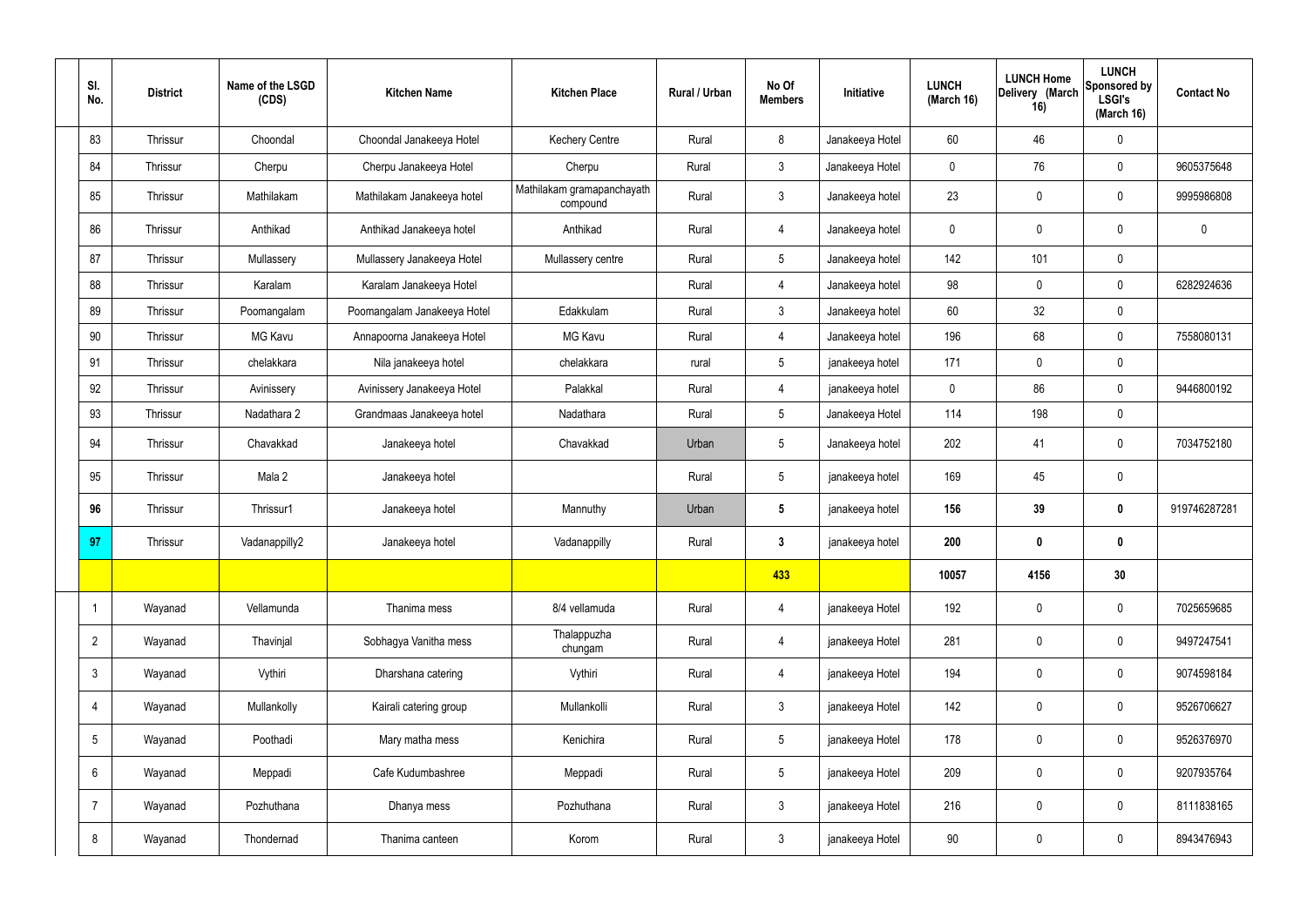|    | SI.<br>No.      | <b>District</b> | Name of the LSGD<br>(CDS) | <b>Kitchen Name</b>              | <b>Kitchen Place</b>                   | <b>Rural / Urban</b> | No Of<br><b>Members</b> | Initiative      | <b>LUNCH</b><br>(March 16) | <b>LUNCH Home</b><br>Delivery (March<br>16) | <b>LUNCH</b><br>Sponsored by<br><b>LSGI's</b><br>(March 16) | <b>Contact No</b> |
|----|-----------------|-----------------|---------------------------|----------------------------------|----------------------------------------|----------------------|-------------------------|-----------------|----------------------------|---------------------------------------------|-------------------------------------------------------------|-------------------|
|    | 9               | Wayanad         | Meenangady                | Haritham Janakeeya Hotel         | Opposite police station,<br>Meenangadi | Rural                | 6                       | janakeeya Hotel | 227                        | $\mathbf 0$                                 | $\mathbf 0$                                                 | 9526895975        |
|    | 10 <sup>°</sup> | Wayanad         | Nenmeni                   | Minnaram Mess and Chappathi Unit | Cheeral                                | Rural                | $5\overline{)}$         | janakeeya Hotel | 178                        | $\mathbf 0$                                 | $\mathbf 0$                                                 | 8086835886        |
|    | 11              | Wayanad         | Thirunelli                | Adigamanai Mess and Catering     | Kartikulam                             | Rural                | $5\overline{)}$         | janakeeya Hotel | 193                        | $\mathbf 0$                                 | $\mathbf 0$                                                 | 9207406211        |
|    | 12              | Wayanad         | Mananthavady              | Dhanasree canteen                | Mananthavadi                           | Urban                | $5\phantom{.0}$         | janakeeya Hotel | 318                        | $\mathbf 0$                                 | $\mathbf 0$                                                 | 9496997382        |
|    | 13              | Wayanad         | Ambalavayal               | <b>Ruchi Catering</b>            | kalathuvayal                           | Rural                | $5\phantom{.0}$         | janakeeya Hotel | 310                        | $\mathbf 0$                                 | $\mathbf 0$                                                 | 9495084437        |
| 28 | 14              | Wayanad         | Kaniyambetta              | sree Vinayaka                    | millumukk                              | rural                | $5\phantom{.0}$         | janakeeya Hotel | 174                        | $\mathbf 0$                                 | $\mathbf 0$                                                 | 9061486938        |
|    | 15              | Wayanad         | Pulpally                  | Vinayaka catering                | Pulpally                               | Rural                | $5\phantom{.0}$         | janakeeya Hotel | 294                        | $\mathbf 0$                                 | $\mathbf 0$                                                 | 9947319307        |
|    | 16              | Wayanad         | Noolpuzha                 | Friends catering                 | Naikketty                              | Rural                | $5\phantom{.0}$         | janakeeya Hotel | 275                        | $\mathbf 0$                                 | $\mathbf 0$                                                 | 7558019388        |
|    | 17              | Wayanad         | Panamaram                 | Testy mess                       | Panamaram                              | Rural                | $\overline{4}$          | janakeeya Hotel | 231                        | $\mathbf 0$                                 | $\mathbf 0$                                                 | 9605814620        |
|    | 18              | wayanad         | Moopainad                 | vanitha mess                     | vaduvanchal                            | Rural                | $5\phantom{.0}$         | janakeeya Hotel | 288                        | $\mathbf 0$                                 | $\mathbf 0$                                                 | 974596708         |
|    | 19              | wayanad         | Edavaka                   | <b>Teasty Mess</b>               | Irumbupalam                            | Rural                | 4                       | janakeeya Hotel | 197                        | $\mathbf 0$                                 | $\mathbf 0$                                                 | 9847842390        |
|    | 20              | wayanad         | kalpetta                  | shiya catering                   | pallithazhe, kalpetta town             | urban                | 3                       | janakeeya Hotel | 387                        | $\mathbf 0$                                 | $\mathbf 0$                                                 | 6282822890        |
|    | 21              | wayanad         | sulthan bathery           | preethis                         | near telephone exchange                | urban                | $5\overline{)}$         | janakeeya Hotel | 424                        | $\mathbf 0$                                 | $\mathbf 0$                                                 | 9961088393        |
|    | 22              | wayanad         | Muttil                    | swad cattering                   | Muttil bus stand                       | Rural                | $5\overline{)}$         | janakeeya Hotel | 235                        | $\mathbf 0$                                 | $\mathbf 0$                                                 | 9074461322        |
|    | 23              | wayanad         | padinjarathara            | oruma                            | padinjarathara town                    | Rural                | 5 <sub>5</sub>          | janakeeya Hotel | 283                        | $\mathbf 0$                                 | $\mathbf 0$                                                 | 9495814542        |
|    | 24              | wayanad         | kalpetta                  | Anjuse cattering                 | kalpetta town                          | Urban                | 5 <sup>5</sup>          | janakeeya Hotel | 338                        | $\mathbf 0$                                 | $\mathbf 0$                                                 | 9745883809        |
|    | 25              | wayanad         | Thariyode                 | Haritham                         | kavumadham town                        | Rural                | $\mathbf{3}$            | janakeeya Hotel | 148                        | $\mathbf 0$                                 | $\mathbf 0$                                                 | 9074095457        |
|    | 26              | wayanad         | Mananthavady              | chothis mess                     | Kozhikode road,<br>Mananthavady        | Urban                | $\mathbf{3}$            | janakeeya Hotel | 280                        | $\mathbf 0$                                 | $\mathbf 0$                                                 | 9947376596        |
|    | 27              | wayanad         | vengapalli                | Annapoorna                       | vengapalli town                        | Rural                | $5\overline{)}$         | janakeeya Hotel | 291                        | $\pmb{0}$                                   | $\mathbf 0$                                                 | 7592831851        |
|    | 28              | Wayanad         | Kottathara                | Jyothi vanitha mess              | Venniyod                               | Rural                | $\mathbf{3}$            | janakeeya Hotel | 283                        | $\pmb{0}$                                   | $\mathbf 0$                                                 | 9961844026        |
|    | 29              | Wayanad         | Sulthan Bathery           | Elite                            | Mysore road, Bathery                   | Urban                | $\mathbf{3}$            | janakeeya Hotel | 372                        | $\mathbf 0$                                 | $\mathbf 0$                                                 | 9778180571        |
|    |                 |                 |                           | 770                              |                                        |                      | 122                     |                 | 7228                       | $\mathbf{0}$                                | $\mathbf 0$                                                 |                   |
|    | <b>29</b>       |                 |                           |                                  |                                        | <b>TOTAL</b>         | 4638                    |                 | 14264                      | 8487                                        | 102                                                         |                   |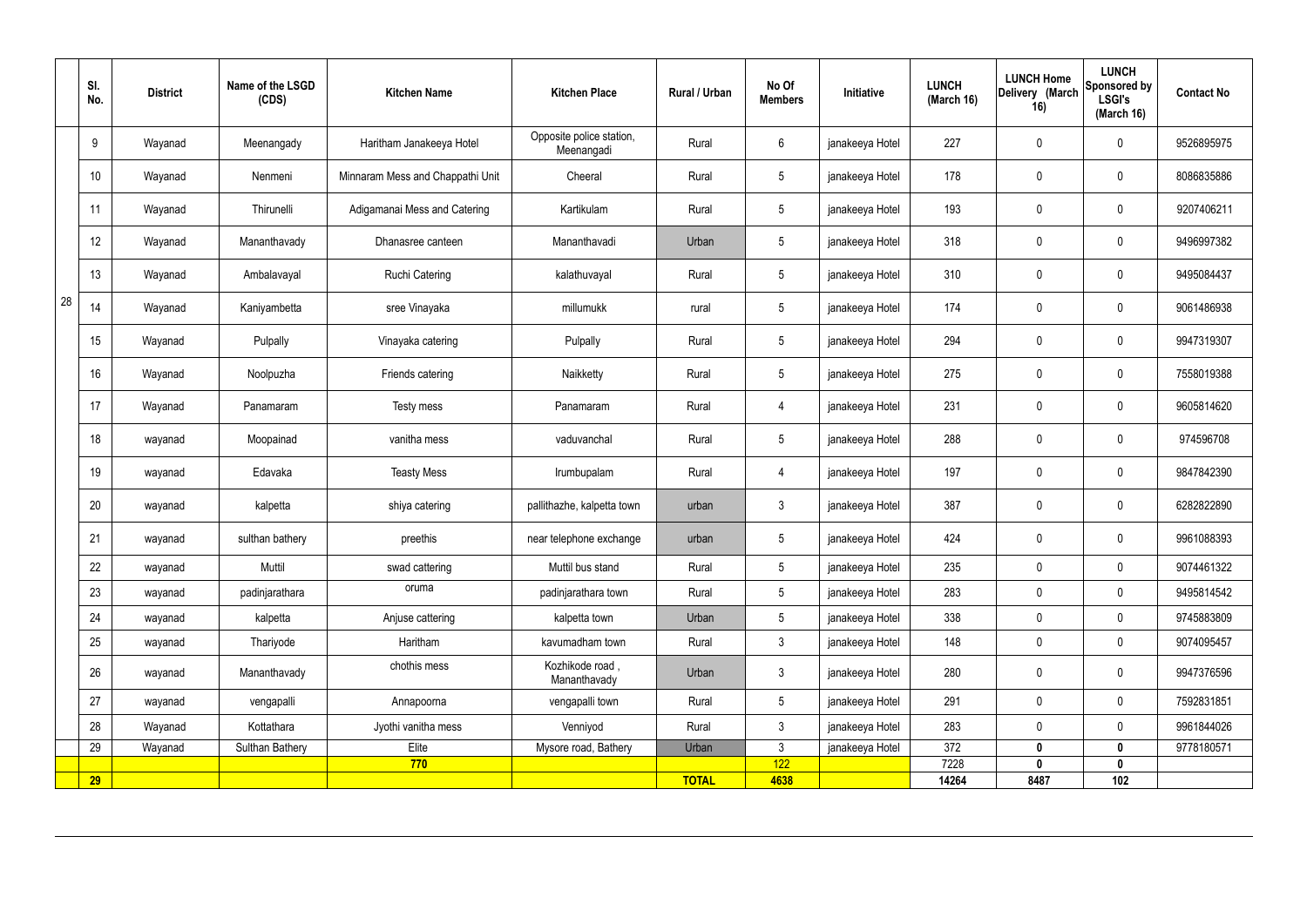| SI.<br>No. | <b>District</b> | Name of the LSGD<br>(CDS)                                                                        | <b>Kitchen Name</b>                                | <b>Kitchen Place</b>  | Rural / Urban                   | No Of<br><b>Members</b> | Initiative                                                           | <b>LUNCH</b><br>(March 16) | <b>LUNCH Home</b><br>Delivery (March<br>16) | <b>LUNCH</b><br>Sponsored by<br><b>LSGI's</b><br>(March 16) | <b>Contact No</b> |
|------------|-----------------|--------------------------------------------------------------------------------------------------|----------------------------------------------------|-----------------------|---------------------------------|-------------------------|----------------------------------------------------------------------|----------------------------|---------------------------------------------|-------------------------------------------------------------|-------------------|
|            |                 |                                                                                                  | STATUS OF JANAKEEYA HOTELS FUNCTIONING IN DISTRICT |                       |                                 |                         | STATUS OF FOOD DISTRIBUTED THROUGH JANAKEEYA HOTELS AS ON 16.03.2022 |                            |                                             |                                                             |                   |
|            | <b>District</b> | <b>Total</b><br><b>Janakeeya Hotels</b>                                                          | <b>Rural Units</b>                                 | <b>Urban</b><br>units | <b>STATUS OF</b><br><b>FOOD</b> | Home<br><b>Delviery</b> | Food Sponsored<br>by LSGIs                                           |                            | <b>TOTAL Meals</b><br><b>Distributed</b>    |                                                             |                   |
|            | <b>TVM</b>      | 110                                                                                              | 79                                                 | 31                    | 25,287                          | $\overline{0}$          | 14                                                                   |                            | 25,301                                      |                                                             |                   |
|            | <b>KLM</b>      | 82                                                                                               | 72                                                 | 10 <sub>1</sub>       | 12432                           | $\overline{0}$          | $\overline{0}$                                                       |                            | 12,432                                      |                                                             |                   |
|            | PTA             | 59                                                                                               | 54                                                 | $\sqrt{5}$            | 3832                            | 341                     | $\overline{0}$                                                       |                            | 4,173                                       |                                                             |                   |
|            | <b>ALP</b>      | 89                                                                                               | 80                                                 | $\overline{9}$        | 6344                            | 954                     | 12 <sup>°</sup>                                                      |                            | 7,310                                       |                                                             |                   |
|            | <b>KTM</b>      | 82                                                                                               | 74                                                 | 8 <sup>°</sup>        | 10197                           | 79                      | 8                                                                    |                            | 10,284                                      |                                                             |                   |
|            | <b>IDK</b>      | 50                                                                                               | 49                                                 | $\blacktriangleleft$  | 7324                            | $\overline{0}$          | 6 <sup>°</sup>                                                       |                            | 7,330                                       |                                                             |                   |
|            | <b>EKM</b>      | 114                                                                                              | 81                                                 | 33                    | 21700                           | 1037                    | $\mathbf{3}$                                                         |                            | 22,740                                      |                                                             |                   |
|            | <b>TSR</b>      | 97                                                                                               | 86                                                 | 11                    | 10,057                          | 4,156                   | 30                                                                   |                            | 14,243                                      |                                                             |                   |
|            | PGT             | $102$                                                                                            | 92                                                 | 10 <sup>°</sup>       | 15,305                          | $\overline{0}$          | 10 <sup>°</sup>                                                      |                            | 15,315                                      |                                                             |                   |
|            | <b>MLP</b>      | 128                                                                                              | 107                                                | 21                    | 25,740                          | 5281                    | 25                                                                   |                            | 31,046                                      |                                                             |                   |
|            | <b>WYD</b>      | 29                                                                                               | 24                                                 | 5 <sub>1</sub>        | 7228                            | $\mathbf{0}$            | $\overline{0}$                                                       |                            | 7,228                                       |                                                             |                   |
|            | <b>KKD</b>      | 106                                                                                              | 76                                                 | 30 <sup>°</sup>       | 30,607                          | 795                     | $\overline{4}$                                                       |                            | 31,406                                      |                                                             |                   |
|            | <b>KNR</b>      | 90 <sub>1</sub>                                                                                  | 75                                                 | 15 <sub>1</sub>       | 19,198                          | $\overline{0}$          | 20                                                                   | 19,218                     |                                             |                                                             |                   |
|            | <b>KSG</b>      | 43                                                                                               | 37                                                 | 6 <sup>1</sup>        | 848                             | $\overline{0}$          | $\pmb{0}$                                                            |                            | 848                                         |                                                             |                   |
|            | <b>Total</b>    | 1181                                                                                             | 986                                                | 195                   | 196,099                         | 12,643                  | 132                                                                  |                            | 208,874                                     |                                                             |                   |
|            |                 |                                                                                                  | 2252                                               |                       |                                 | 208,874                 |                                                                      |                            |                                             |                                                             |                   |
|            | <b>Date</b>     | <b>Grand Total of meals</b><br><b>Distributed through</b><br>Janakeeya hotel as<br>on 16.03.2022 | Urban<br>units                                     | <b>Total</b><br>units | Rs. 20 /Lunch<br><b>Parcel</b>  | Home<br><b>Delivery</b> | <b>LUNCH</b><br>sponsored by<br><b>LSGIs</b>                         | <b>Total Meals</b>         |                                             |                                                             |                   |
|            |                 | 986                                                                                              | 195                                                | 1181                  | 196,099                         | 12,643                  | 132                                                                  | 208,874                    |                                             |                                                             |                   |